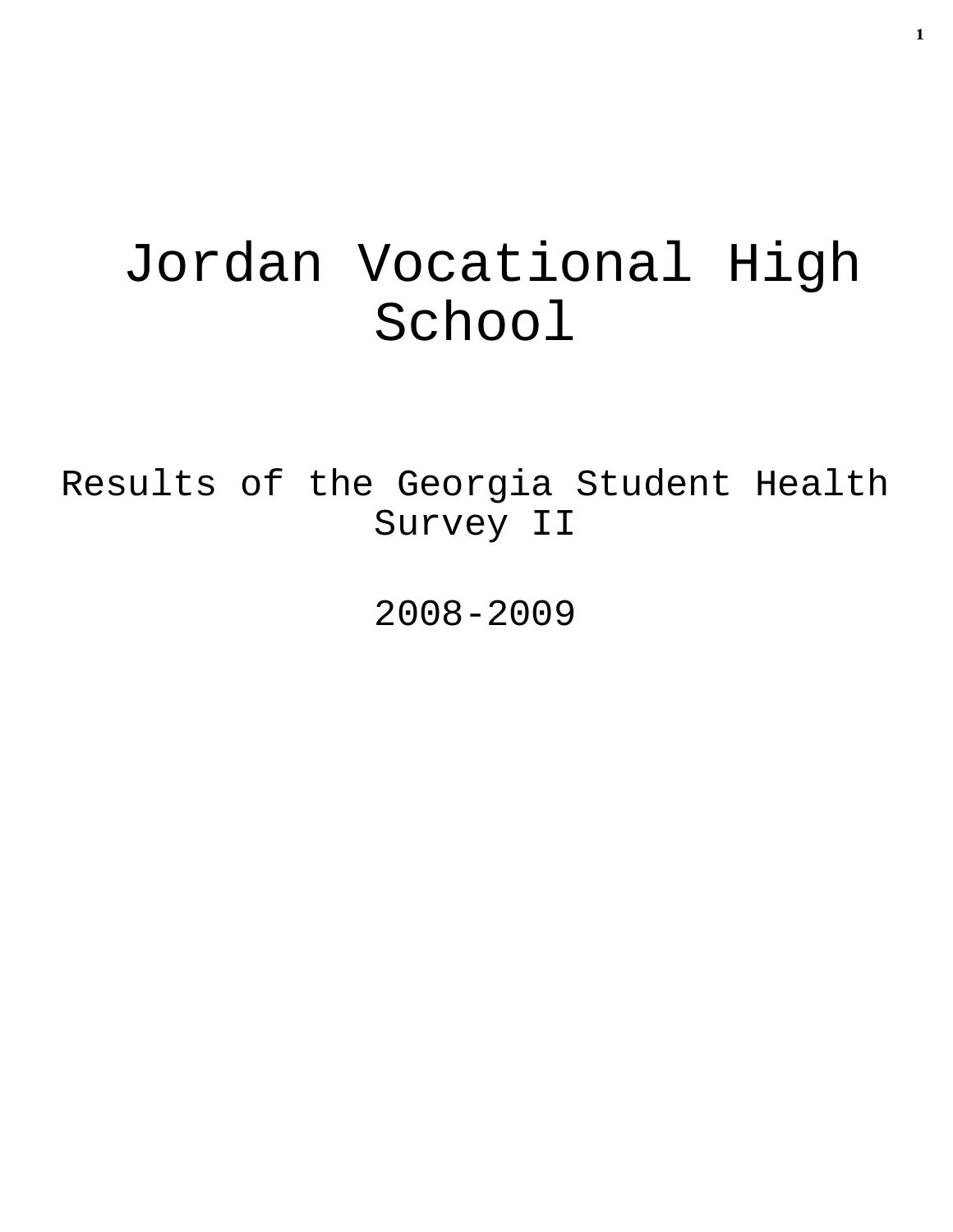# *Demographics* **2**

| Grade                  |     |  |  |
|------------------------|-----|--|--|
| <b>Grade Frequency</b> |     |  |  |
| 10                     | 135 |  |  |
| 12                     | 111 |  |  |

| Frequency      | <b>Table of Gender by Grade</b> |              |             |              |  |
|----------------|---------------------------------|--------------|-------------|--------------|--|
| <b>Col Pct</b> |                                 | Grade(Grade) |             |              |  |
|                | Gender(Gender)                  | 10           | 12          | <b>Total</b> |  |
|                | <b>Female</b>                   | 59<br>43.70  | 60<br>54.05 | 119          |  |
|                | <b>Male</b>                     | 76<br>56.30  | 51<br>45.95 | 127          |  |
|                | <b>Total</b>                    | 135          | 111         | 246          |  |

| <b>Frequency</b><br>Col Pct |
|-----------------------------|

|                              | <b>Table of Ethnicity by Grade</b> |                  |              |  |  |  |
|------------------------------|------------------------------------|------------------|--------------|--|--|--|
|                              |                                    | Grade(Grade)     |              |  |  |  |
| <b>Ethnicity</b> (Ethnicity) | 10                                 | 12               | <b>Total</b> |  |  |  |
| <b>Black</b>                 | 81<br>60.00                        | 77<br>69.37      | 158          |  |  |  |
| <b>Hispanic</b>              | 5<br>3.70                          | 3<br>2.70        | 8            |  |  |  |
| White                        | 42<br>31.11                        | 26<br>23.42      | 68           |  |  |  |
| <b>Asian</b>                 | 2<br>1.48                          | $\Omega$<br>0.00 | 2            |  |  |  |
| <b>Other</b>                 | 5<br>3.70                          | 5<br>4.50        | 10           |  |  |  |
| <b>Total</b>                 | 135                                | 111              | 246          |  |  |  |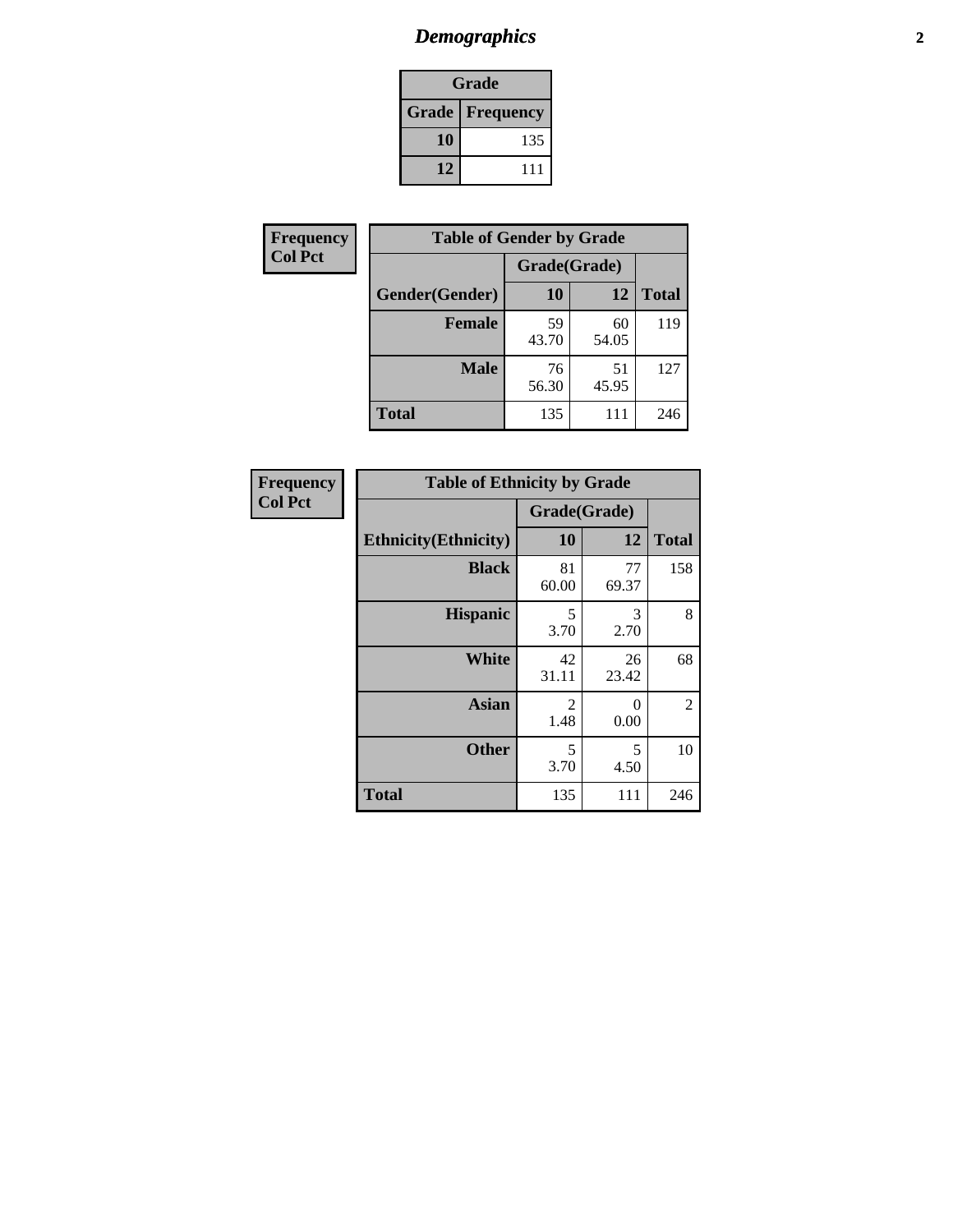#### *Title IV, Part A, Schedule A* **3** *Goal 1: Ensure that all schools are drug-free Baseline Data: Year 2008-2009 Prevalence of Drug Use*

| Frequency<br><b>Col Pct</b> | <b>Table of AlcoholAlt by Grade</b> |              |             |              |  |
|-----------------------------|-------------------------------------|--------------|-------------|--------------|--|
|                             | AlcoholAlt(Alcohol                  | Grade(Grade) |             |              |  |
|                             | use, past 30 days)                  | <b>10</b>    | 12          | <b>Total</b> |  |
|                             | Yes                                 | 22<br>16.30  | 26<br>23.42 | 48           |  |
|                             | N <sub>0</sub>                      | 113<br>83.70 | 85<br>76.58 | 198          |  |
|                             | Total                               | 135          | 111         | 246          |  |

| <b>Frequency</b> | <b>Table of TobaccoAny by Grade</b> |              |             |              |
|------------------|-------------------------------------|--------------|-------------|--------------|
| <b>Col Pct</b>   | TobaccoAny(Tobacco                  | Grade(Grade) |             |              |
|                  | use, past 30 days)                  | 10           | 12          | <b>Total</b> |
|                  | Yes                                 | 21<br>15.56  | 21<br>18.92 | 42           |
|                  | N <sub>0</sub>                      | 114<br>84.44 | 90<br>81.08 | 204          |
|                  | <b>Total</b>                        | 135          | 111         | 246          |

| Frequency<br><b>Col Pct</b> | <b>Table of MarijuanaAlt by Grade</b> |              |              |              |  |
|-----------------------------|---------------------------------------|--------------|--------------|--------------|--|
|                             | MarijuanaAlt(Marijuana                | Grade(Grade) |              |              |  |
|                             | use, past 30 days)                    | <b>10</b>    | 12           | <b>Total</b> |  |
|                             | <b>Yes</b>                            | 12<br>8.89   | 11<br>9.91   | 23           |  |
|                             | N <sub>0</sub>                        | 123<br>91.11 | 100<br>90.09 | 223          |  |
|                             | <b>Total</b>                          | 135          | 111          | 246          |  |

| Frequency      | <b>Table of OtherDrugAny by Grade</b>  |              |              |              |
|----------------|----------------------------------------|--------------|--------------|--------------|
| <b>Col Pct</b> | <b>OtherDrugAny(Other</b><br>drug use, | Grade(Grade) |              |              |
|                | past 30 days)                          | 10           | 12           | <b>Total</b> |
|                | Yes                                    | 6<br>4.44    | 9<br>8.11    | 15           |
|                | N <sub>0</sub>                         | 129<br>95.56 | 102<br>91.89 | 231          |
|                | <b>Total</b>                           | 135          | 111          | 246          |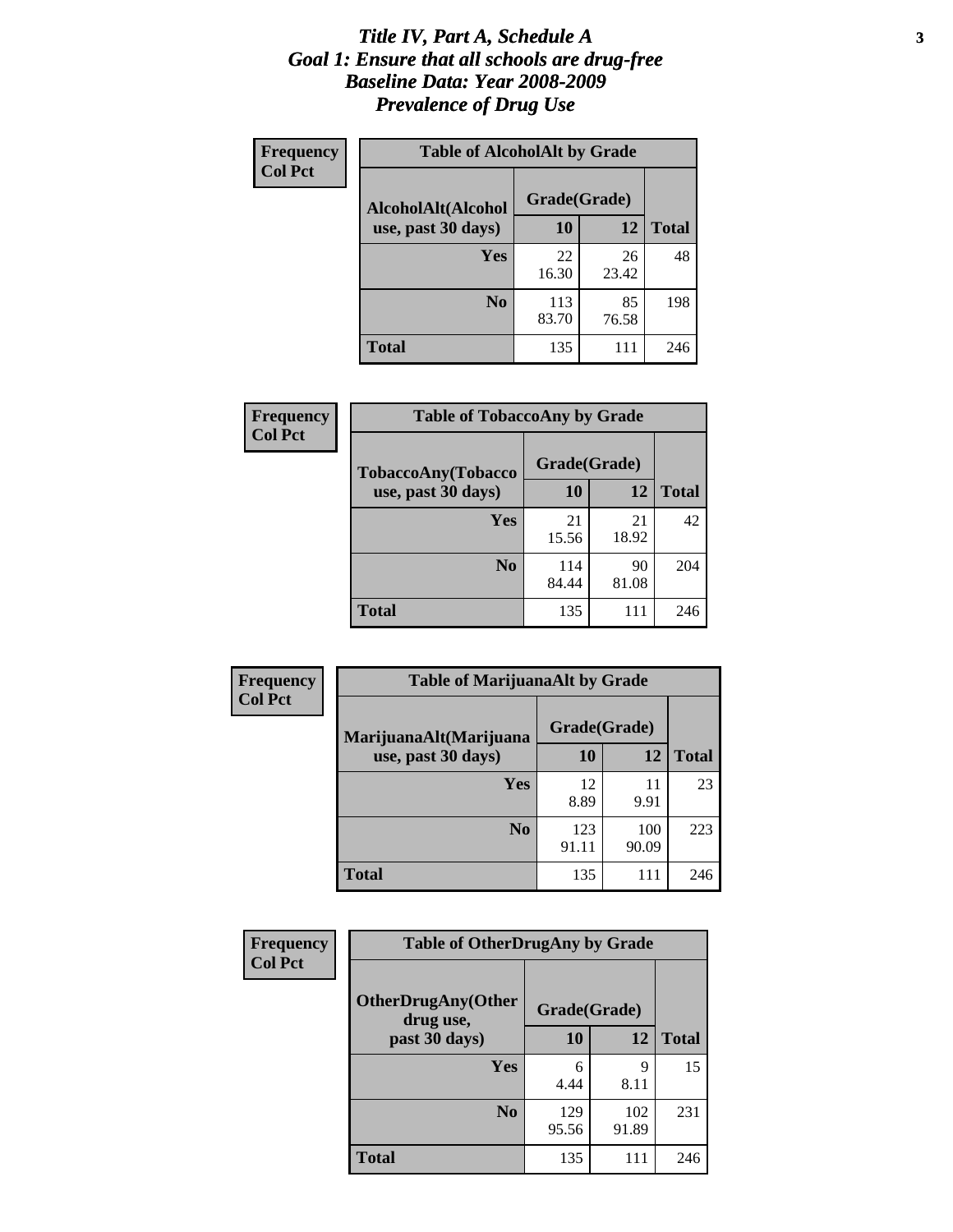#### *Average Age of Onset of Use* **4** *Results for "Average Age of Onset of Use" questions exclude students who said they did not use that substance*

| <b>Variable</b>    | Label                                                              | <b>Mean</b> |
|--------------------|--------------------------------------------------------------------|-------------|
| Alcoholinit2       | I started using alcohol when I was                                 | 13.95       |
| Cigarettesinit2    | I started smoking tobacco when I was                               | 13.92       |
| Smokelessinit2     | I started chewing tobacco when I was                               | 14.00       |
| Marijuanainit2     | I started using marijuana when I was                               | 13.63       |
| Cocaineinit2       | I started using cocaine when I was                                 | 11.00       |
| Inhalantsinit2     | I started using inhalants when I was                               | 8.00        |
| Steroidsinit2      | I started using steroids when I was                                | 8.00        |
| Ecstasyinit2       | I started using ecstasy when I was                                 | 13.50       |
| Methinit2          | I started using methamphetamines when I was                        | 11.25       |
| Hallucinogensinit2 | I started using hallucinogens when I was                           | 11.50       |
| Prescriptioninit2  | I started using prescription drugs not prescribed to me when I was | 13.95       |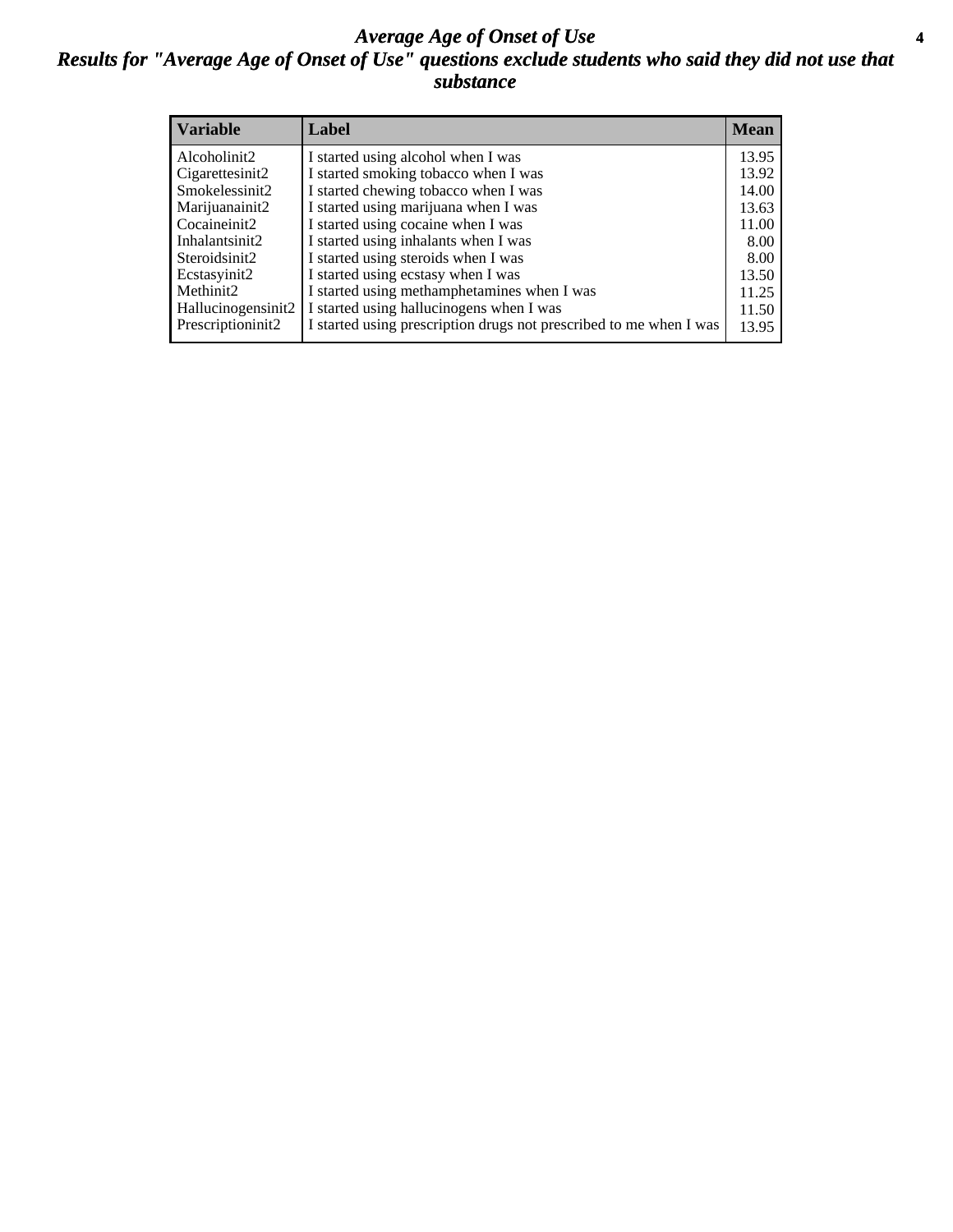# *Perception of Health Risk* **5**

| Frequency      | <b>Table of Alcoholharmdich by Grade</b> |              |             |              |
|----------------|------------------------------------------|--------------|-------------|--------------|
| <b>Col Pct</b> | Alcoholharmdich(I<br>think alcohol is    | Grade(Grade) |             |              |
|                | harmful)                                 | 10           | 12          | <b>Total</b> |
|                | <b>Yes</b>                               | 104<br>77.04 | 91<br>81.98 | 195          |
|                | N <sub>0</sub>                           | 31<br>22.96  | 20<br>18.02 | 51           |
|                | <b>Total</b>                             | 135          | 111         | 246          |

| Frequency      | <b>Table of Tobaccoharmdich by Grade</b> |              |              |              |
|----------------|------------------------------------------|--------------|--------------|--------------|
| <b>Col Pct</b> | Tobaccoharmdich(I<br>think tobacco is    | Grade(Grade) |              |              |
|                | harmful)                                 | 10           | 12           | <b>Total</b> |
|                | Yes                                      | 123<br>91.11 | 100<br>90.09 | 223          |
|                | N <sub>0</sub>                           | 12<br>8.89   | 11<br>9.91   | 23           |
|                | <b>Total</b>                             | 135          | 111          | 246          |

| <b>Frequency</b> | <b>Table of Marijuanaharmdich by Grade</b> |              |             |              |  |
|------------------|--------------------------------------------|--------------|-------------|--------------|--|
| <b>Col Pct</b>   | Marijuanaharmdich(I<br>think marijuana is  | Grade(Grade) |             |              |  |
|                  | harmful)                                   | 10           | 12          | <b>Total</b> |  |
|                  | Yes                                        | 101<br>74.81 | 86<br>77.48 | 187          |  |
|                  | N <sub>0</sub>                             | 34<br>25.19  | 25<br>22.52 | 59           |  |
|                  | <b>Total</b>                               | 135          | 111         | 246          |  |

| Frequency      | <b>Table of Otherdrugharmdich by Grade</b>                   |              |              |              |  |  |
|----------------|--------------------------------------------------------------|--------------|--------------|--------------|--|--|
| <b>Col Pct</b> | Otherdrugharmdich(I<br>Grade(Grade)<br>think other drugs are |              |              |              |  |  |
|                | harmful)                                                     | 10           | 12           | <b>Total</b> |  |  |
|                | Yes                                                          | 126<br>93.33 | 102<br>91.89 | 228          |  |  |
|                | N <sub>0</sub>                                               | 9<br>6.67    | 9<br>8.11    | 18           |  |  |
|                | <b>Total</b>                                                 | 135          | 111          | 246          |  |  |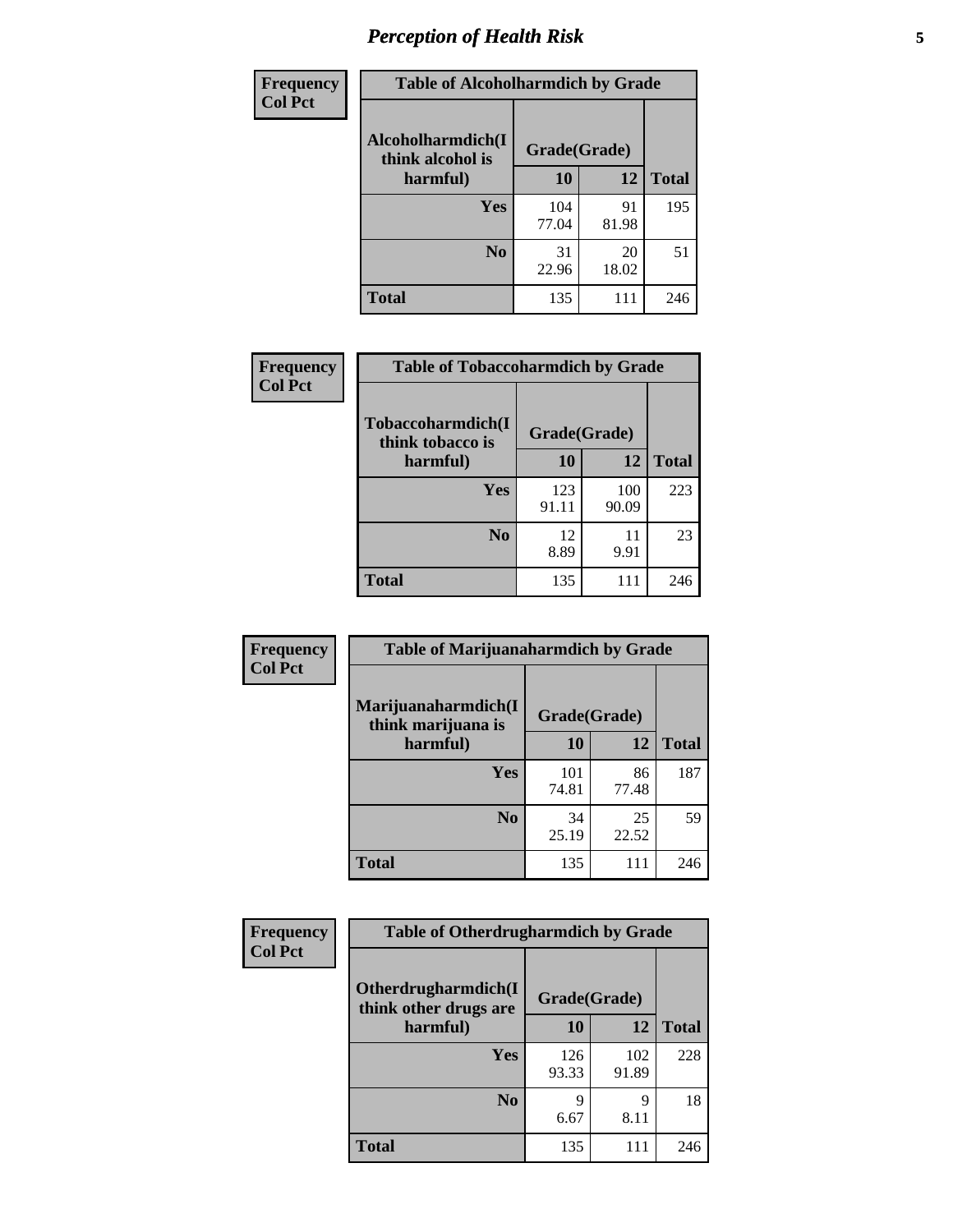# *Social Disapproval* **6**

| Frequency      | <b>Table of Alcoholpeerdich by Grade</b>                    |              |             |              |
|----------------|-------------------------------------------------------------|--------------|-------------|--------------|
| <b>Col Pct</b> | Alcoholpeerdich(My<br>friends would<br>disapprove if I used | Grade(Grade) |             |              |
|                | alcohol)                                                    | 10           | 12          | <b>Total</b> |
|                | <b>Yes</b>                                                  | 61<br>45.19  | 48<br>43.24 | 109          |
|                | N <sub>0</sub>                                              | 74<br>54.81  | 63<br>56.76 | 137          |
|                | <b>Total</b>                                                | 135          | 111         | 246          |

| <b>Frequency</b> |
|------------------|
| <b>Col Pct</b>   |

| <b>Table of Tobaccopeerdich by Grade</b>                    |              |             |              |  |  |
|-------------------------------------------------------------|--------------|-------------|--------------|--|--|
| Tobaccopeerdich(My<br>friends would<br>disapprove if I used | Grade(Grade) |             |              |  |  |
| tobacco)                                                    | 10           | 12          | <b>Total</b> |  |  |
| Yes                                                         | 74<br>54.81  | 60<br>54.05 | 134          |  |  |
| N <sub>0</sub>                                              | 61<br>45.19  | 51<br>45.95 | 112          |  |  |
| <b>Total</b>                                                | 135          | 111         | 246          |  |  |

| <b>Frequency</b> | <b>Table of Marijuanapeerdich by Grade</b>                    |              |             |              |  |
|------------------|---------------------------------------------------------------|--------------|-------------|--------------|--|
| <b>Col Pct</b>   | Marijuanapeerdich(My<br>friends would<br>disapprove if I used | Grade(Grade) |             |              |  |
|                  | marijuana)                                                    | 10           | 12          | <b>Total</b> |  |
|                  | <b>Yes</b>                                                    | 73<br>54.07  | 65<br>58.56 | 138          |  |
|                  | N <sub>0</sub>                                                | 62<br>45.93  | 46<br>41.44 | 108          |  |
|                  | <b>Total</b>                                                  | 135          | 111         | 246          |  |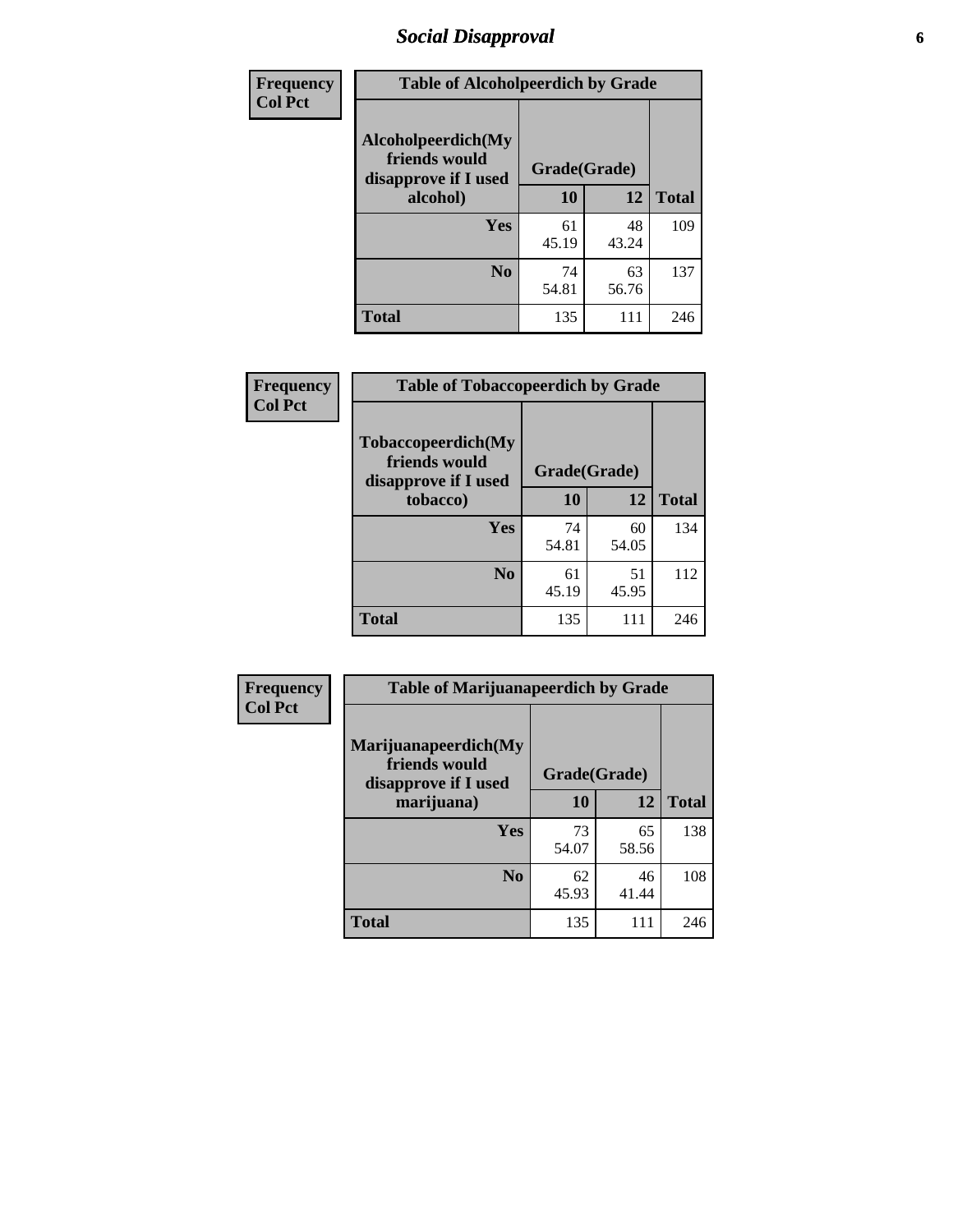# *Social Disapproval* **7**

| Frequency      | <b>Table of Otherdrugpeerdich by Grade</b>                    |              |             |              |  |  |
|----------------|---------------------------------------------------------------|--------------|-------------|--------------|--|--|
| <b>Col Pct</b> | Otherdrugpeerdich(My<br>friends would<br>disapprove if I used | Grade(Grade) |             |              |  |  |
|                | other drugs)                                                  | 10           | 12          | <b>Total</b> |  |  |
|                | Yes                                                           | 99<br>73.33  | 79<br>71.17 | 178          |  |  |
|                | N <sub>0</sub>                                                | 36<br>26.67  | 32<br>28.83 | 68           |  |  |
|                | <b>Total</b>                                                  | 135          | 111         | 246          |  |  |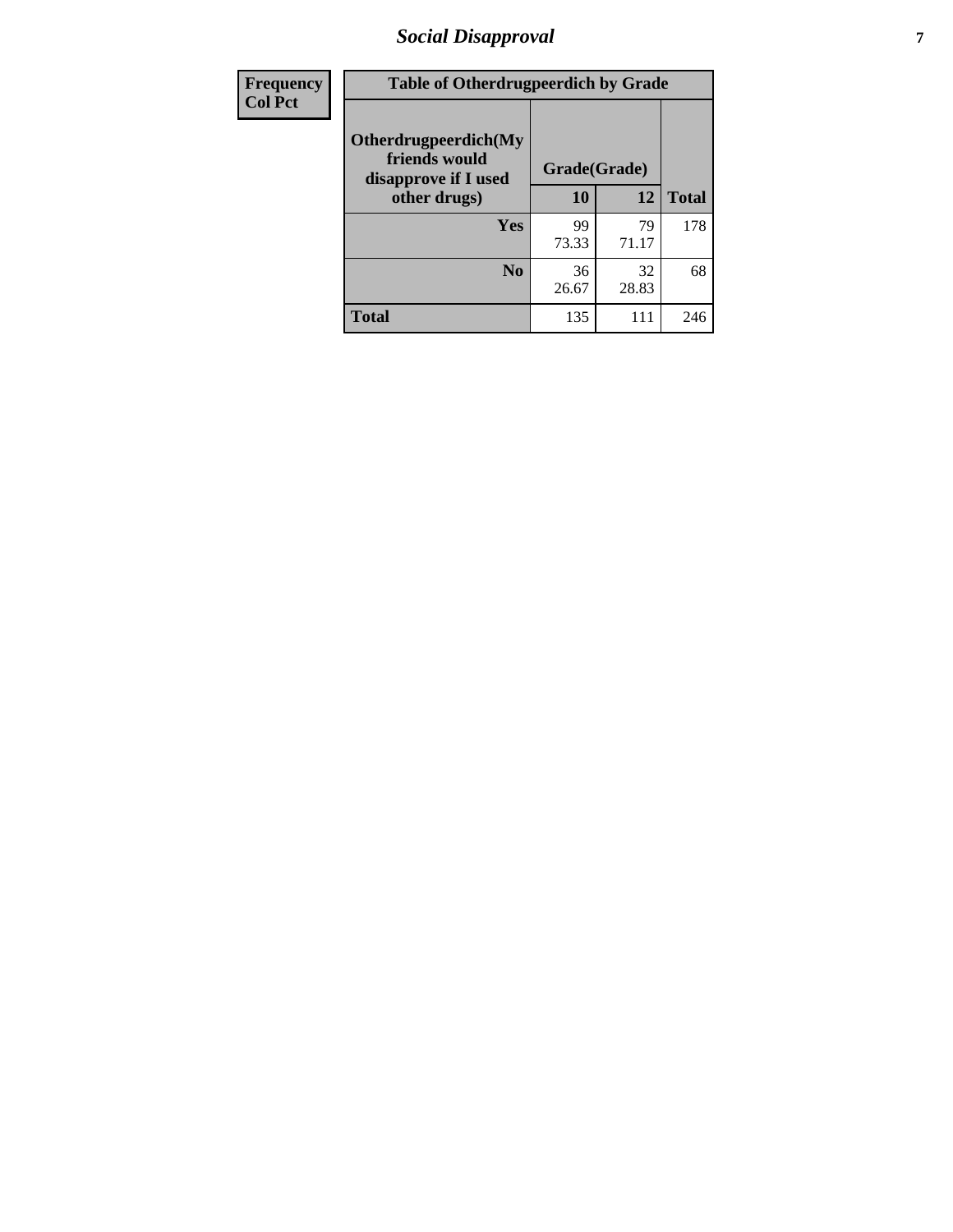### Title IV, Part A, Schedule A **8** *Goal 2: To help ensure that all schools are safe and disciplined Baseline Data: Year 2008-2009 Student Involvement in Gang Activity*

| Frequency      | <b>Table of Gangself by Grade</b>                                                                 |                    |              |              |
|----------------|---------------------------------------------------------------------------------------------------|--------------------|--------------|--------------|
| <b>Col Pct</b> | Gangself(I<br>have<br>participated<br>in illegal<br>gang<br>activities in<br>the past 30<br>days) | Grade(Grade)<br>10 | 12           | <b>Total</b> |
|                | Yes                                                                                               | 9<br>6.67          | 5<br>4.50    | 14           |
|                | N <sub>0</sub>                                                                                    | 126<br>93.33       | 106<br>95.50 | 232          |
|                | <b>Total</b>                                                                                      | 135                | 111          | 246          |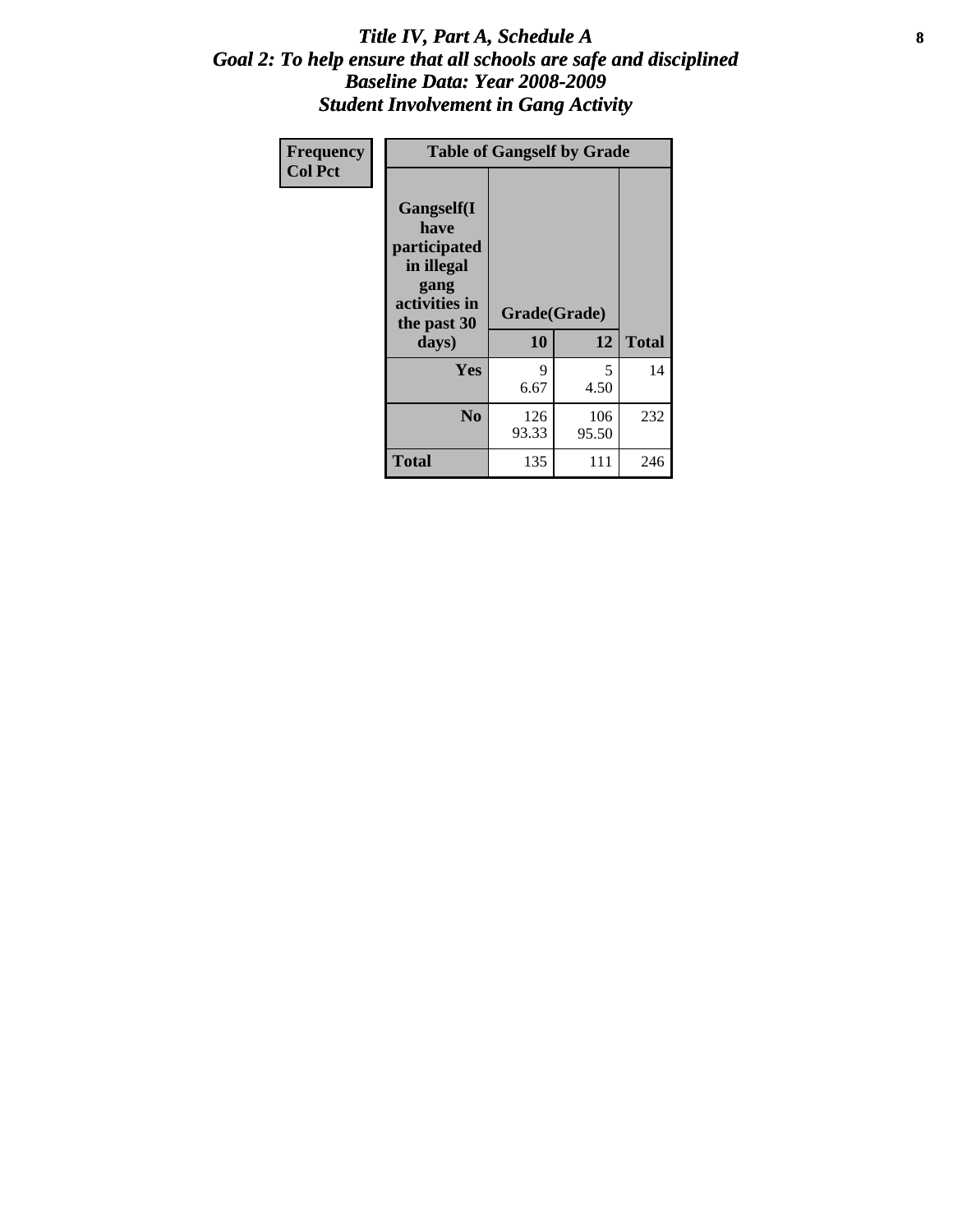# *Student Perception of School Safety* **9**

| <b>Frequency</b><br>Row Pct |
|-----------------------------|
|                             |

| <b>Table of Grade by Safeschool</b> |                          |                                                        |                             |                                    |              |  |
|-------------------------------------|--------------------------|--------------------------------------------------------|-----------------------------|------------------------------------|--------------|--|
|                                     |                          | Safeschool (School is a place at which I feel<br>safe) |                             |                                    |              |  |
| Grade(Grade)                        | <b>Strongly</b><br>Agree | Somewhat  <br>Agree                                    | <b>Somewhat</b><br>Disagree | <b>Strongly</b><br><b>Disagree</b> | <b>Total</b> |  |
| 10                                  | 30<br>22.22              | 71<br>52.59                                            | 19<br>14.07                 | 15<br>11.11                        | 135          |  |
| 12                                  | 27<br>24.32              | 48<br>43.24                                            | 17<br>15.32                 | 19<br>17.12                        | 111          |  |
| <b>Total</b>                        | 57                       | 119                                                    | 36                          | 34                                 | 246          |  |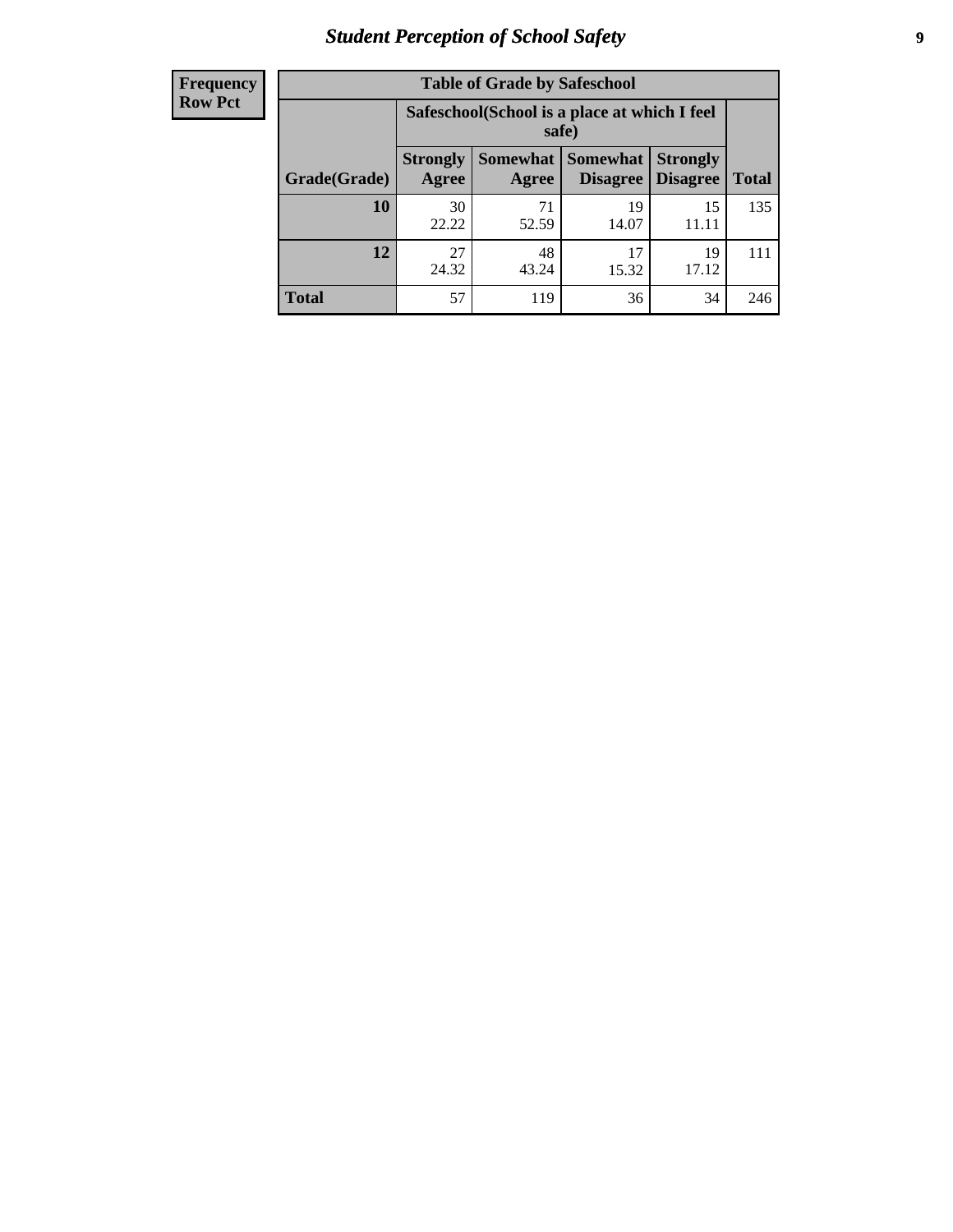### *Students Who Have Been Bullied* **10**

#### **Frequency Row Pct**

| <b>Table of Grade by Bullied</b> |                            |                                                                               |                     |                   |                        |                        |                          |              |
|----------------------------------|----------------------------|-------------------------------------------------------------------------------|---------------------|-------------------|------------------------|------------------------|--------------------------|--------------|
|                                  |                            | <b>Bullied</b> (I have been bullied by other<br>students in the past 30 days) |                     |                   |                        |                        |                          |              |
| Grade(Grade)                     | $\mathbf 0$<br><b>Days</b> | 1 or<br>days                                                                  | $3$ to<br>5<br>days | 6 to<br>9<br>days | 10<br>to<br>19<br>days | 20<br>to<br>29<br>days | All<br>30<br>days        | <b>Total</b> |
| 10                               | 126<br>93.33               | 5<br>3.70                                                                     | 0.74                | $\theta$<br>0.00  | 0.74                   | 0<br>0.00              | $\overline{c}$<br>1.48   | 135          |
| 12                               | 103<br>92.79               | 3<br>2.70                                                                     | 0<br>0.00           | 2<br>1.80         | 2<br>1.80              | 0.90                   | $\left( \right)$<br>0.00 | 111          |
| <b>Total</b>                     | 229                        | 8                                                                             | 1                   | $\overline{c}$    | 3                      | 1                      | $\overline{c}$           | 246          |

 $\blacksquare$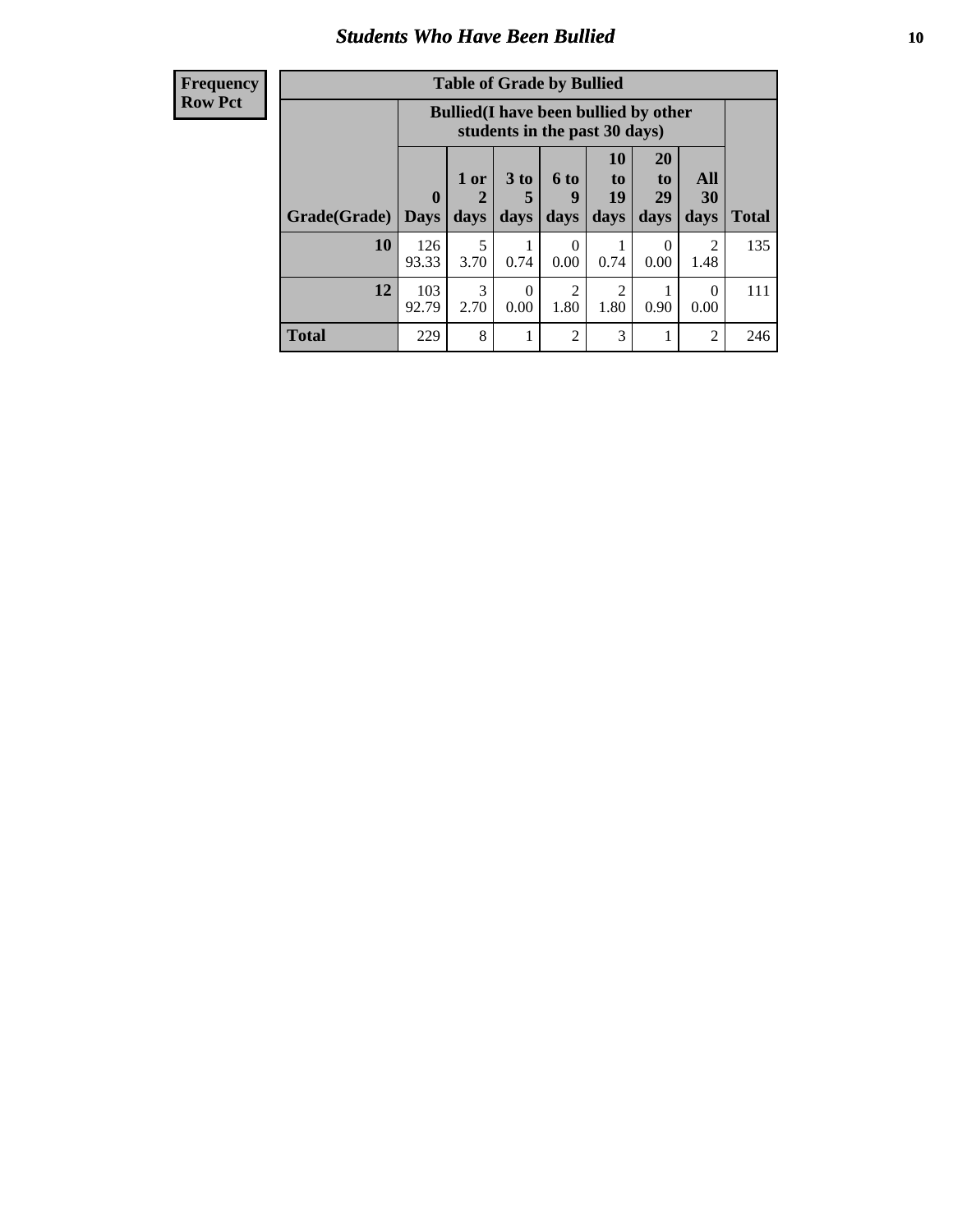### *School Climate* **11**

| Frequency      | <b>Table of SchoolClimate1 by Grade</b> |                    |             |              |  |  |
|----------------|-----------------------------------------|--------------------|-------------|--------------|--|--|
| <b>Col Pct</b> | SchoolClimate1(I<br>like school)        | Grade(Grade)<br>10 | 12          | <b>Total</b> |  |  |
|                | <b>Strongly Agree</b>                   | 42<br>31.11        | 34<br>30.63 | 76           |  |  |
|                | <b>Somewhat Agree</b>                   | 72<br>53.33        | 63<br>56.76 | 135          |  |  |
|                | <b>Somewhat Disagree</b>                | 16<br>11.85        | 6.31        | 23           |  |  |
|                | <b>Strongly Disagree</b>                | 5<br>3.70          | 6.31        | 12           |  |  |
|                | <b>Total</b>                            | 135                | 111         | 246          |  |  |

| Frequency      | <b>Table of SchoolClimate2 by Grade</b>           |                    |             |              |  |  |
|----------------|---------------------------------------------------|--------------------|-------------|--------------|--|--|
| <b>Col Pct</b> | SchoolClimate2(I<br>feel successful at<br>school) | Grade(Grade)<br>10 | 12          | <b>Total</b> |  |  |
|                | <b>Strongly Agree</b>                             | 54<br>40.00        | 53<br>47.75 | 107          |  |  |
|                | <b>Somewhat Agree</b>                             | 68<br>50.37        | 51<br>45.95 | 119          |  |  |
|                | <b>Somewhat Disagree</b>                          | 9<br>6.67          | 6<br>5.41   | 15           |  |  |
|                | <b>Strongly Disagree</b>                          | 4<br>2.96          | 0.90        | 5            |  |  |
|                | <b>Total</b>                                      | 135                | 111         | 246          |  |  |

| Frequency      | <b>Table of SchoolClimate3 by Grade</b>                      |              |             |              |  |
|----------------|--------------------------------------------------------------|--------------|-------------|--------------|--|
| <b>Col Pct</b> | <b>SchoolClimate3(My</b><br>school has high<br>standards for | Grade(Grade) |             |              |  |
|                | achievement)                                                 | <b>10</b>    | 12          | <b>Total</b> |  |
|                | <b>Strongly Agree</b>                                        | 36<br>26.67  | 38<br>34.23 | 74           |  |
|                | <b>Somewhat Agree</b>                                        | 67<br>49.63  | 52<br>46.85 | 119          |  |
|                | <b>Somewhat Disagree</b>                                     | 22<br>16.30  | 16<br>14.41 | 38           |  |
|                | <b>Strongly Disagree</b>                                     | 10<br>7.41   | 5<br>4.50   | 15           |  |
|                | Total                                                        | 135          | 111         | 246          |  |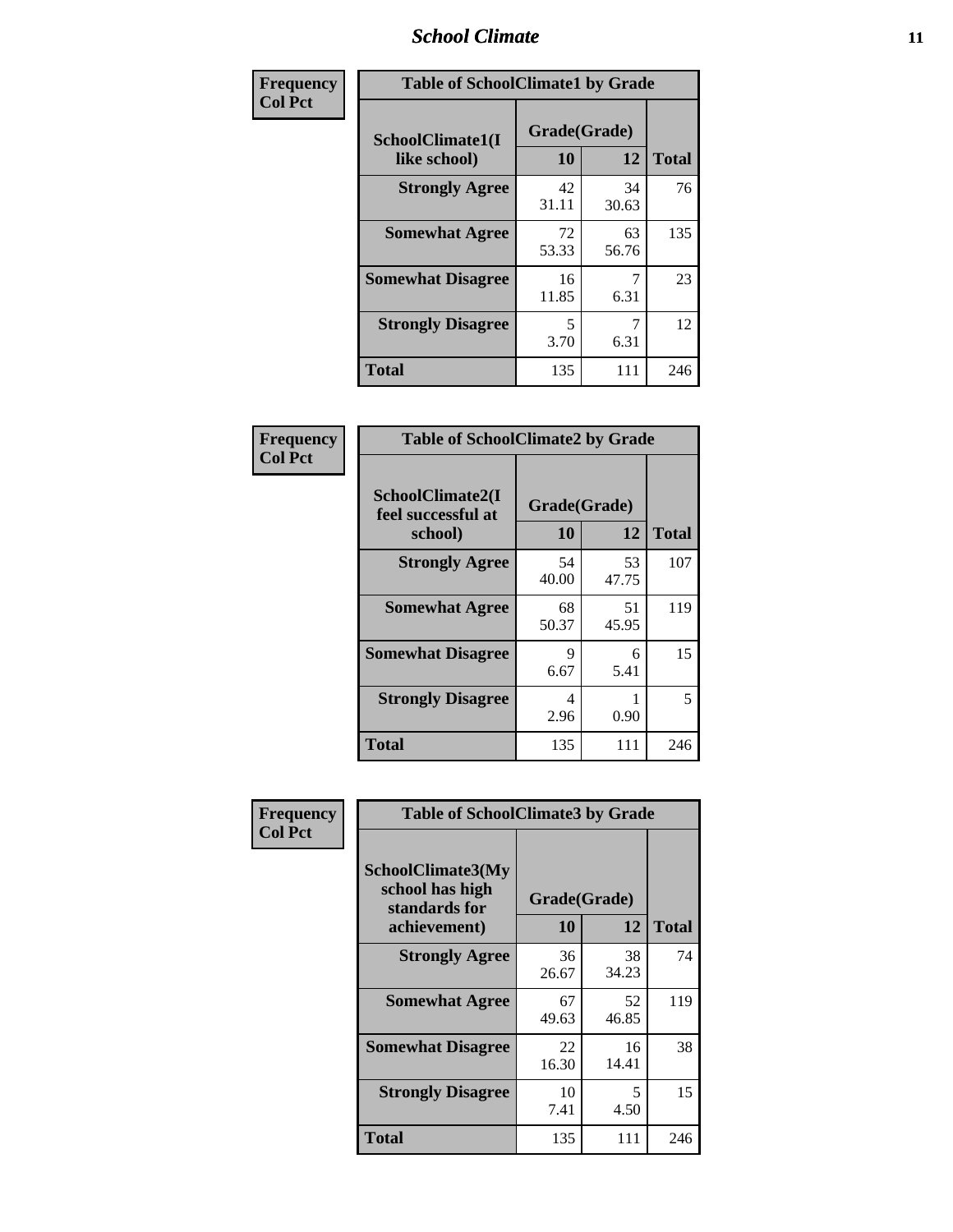### *School Climate* **12**

| Frequency      | <b>Table of SchoolClimate4 by Grade</b>                              |                    |                       |              |
|----------------|----------------------------------------------------------------------|--------------------|-----------------------|--------------|
| <b>Col Pct</b> | <b>SchoolClimate4(My</b><br>school sets clear<br>rules for behavior) | Grade(Grade)<br>10 | 12                    | <b>Total</b> |
|                | <b>Strongly Agree</b>                                                | 62<br>45.93        | 70<br>63.06           | 132          |
|                | <b>Somewhat Agree</b>                                                | 50<br>37.04        | 35<br>31.53           | 85           |
|                | <b>Somewhat Disagree</b>                                             | 14<br>10.37        | 4<br>3.60             | 18           |
|                | <b>Strongly Disagree</b>                                             | 9<br>6.67          | $\mathcal{L}$<br>1.80 | 11           |
|                | <b>Total</b>                                                         | 135                | 111                   | 246          |

| <b>Table of SchoolClimate5 by Grade</b>                   |              |             |              |  |
|-----------------------------------------------------------|--------------|-------------|--------------|--|
| SchoolClimate5(I<br>know what to do in<br>an emergency at | Grade(Grade) |             |              |  |
| school)                                                   | 10           | 12          | <b>Total</b> |  |
| <b>Strongly Agree</b>                                     | 79<br>58.52  | 77<br>69.37 | 156          |  |
| <b>Somewhat Agree</b>                                     | 40<br>29.63  | 30<br>27.03 | 70           |  |
| <b>Somewhat Disagree</b>                                  | 12<br>8.89   | 4<br>3.60   | 16           |  |
| <b>Strongly Disagree</b>                                  | 4<br>2.96    | 0<br>0.00   | 4            |  |
| Total                                                     | 135          | 111         | 246          |  |

| Frequency      | <b>Table of SchoolClimate6 by Grade</b>                  |                           |             |              |  |
|----------------|----------------------------------------------------------|---------------------------|-------------|--------------|--|
| <b>Col Pct</b> | <b>SchoolClimate6(Teachers</b><br>treat me with respect) | Grade(Grade)<br><b>10</b> | 12          | <b>Total</b> |  |
|                | <b>Strongly Agree</b>                                    | 38<br>28.15               | 47<br>42.34 | 85           |  |
|                | <b>Somewhat Agree</b>                                    | 63<br>46.67               | 38<br>34.23 | 101          |  |
|                | <b>Somewhat Disagree</b>                                 | 21<br>15.56               | 20<br>18.02 | 41           |  |
|                | <b>Strongly Disagree</b>                                 | 13<br>9.63                | 6<br>5.41   | 19           |  |
|                | <b>Total</b>                                             | 135                       | 111         | 246          |  |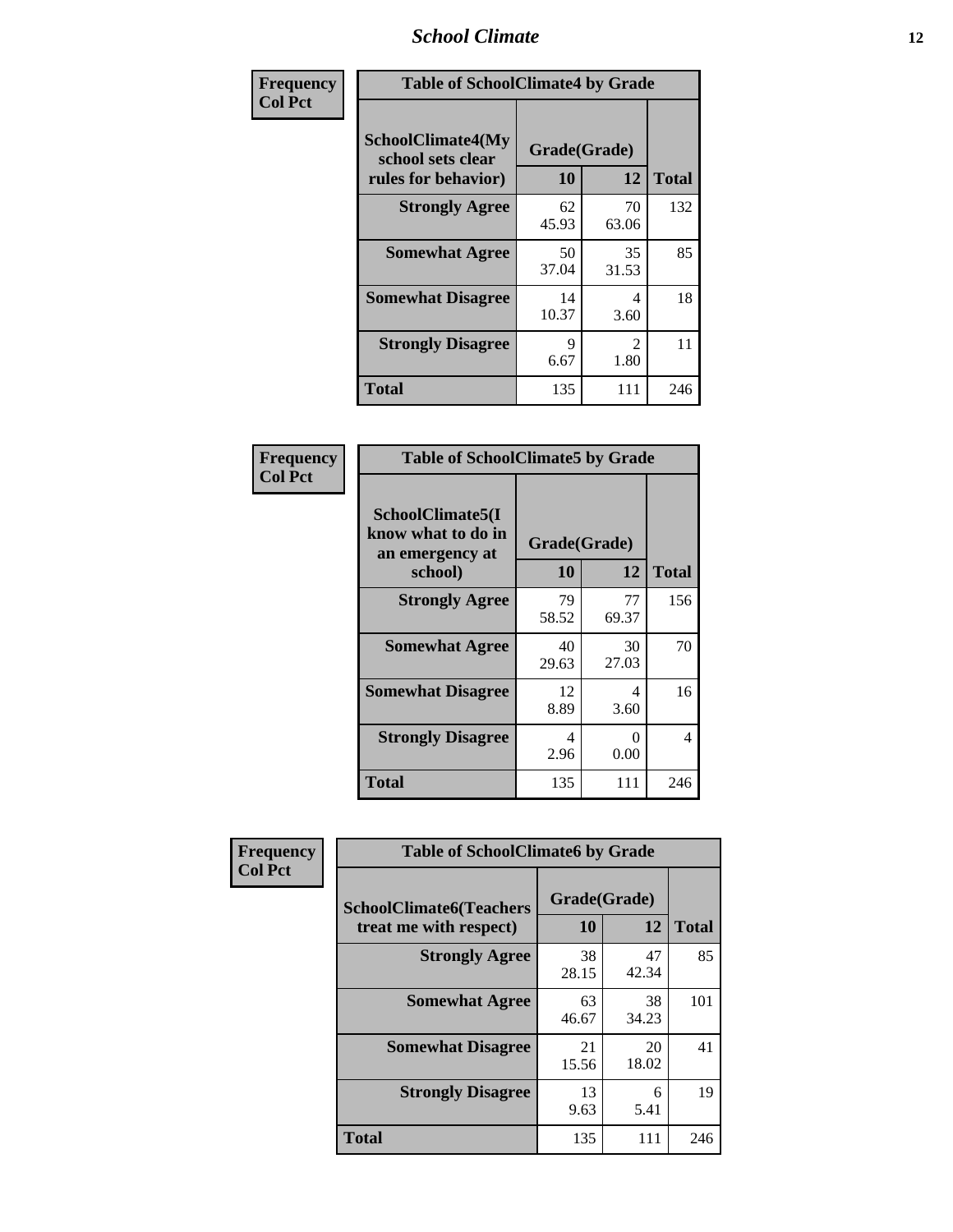### *School Climate* **13**

| Frequency      | <b>Table of SchoolClimate7 by Grade</b>                                       |                           |             |              |
|----------------|-------------------------------------------------------------------------------|---------------------------|-------------|--------------|
| <b>Col Pct</b> | <b>SchoolClimate7(Behaviors</b><br>in my class allow the<br>teacher to teach) | Grade(Grade)<br><b>10</b> | 12          | <b>Total</b> |
|                | <b>Strongly Agree</b>                                                         | 26<br>19.26               | 29<br>26.13 | 55           |
|                | <b>Somewhat Agree</b>                                                         | 73<br>54.07               | 57<br>51.35 | 130          |
|                | <b>Somewhat Disagree</b>                                                      | 26<br>19.26               | 19<br>17.12 | 45           |
|                | <b>Strongly Disagree</b>                                                      | 10<br>7.41                | 6<br>5.41   | 16           |
|                | <b>Total</b>                                                                  | 135                       | 111         | 246          |

| Frequency      | <b>Table of SchoolClimate8 by Grade</b>                                 |              |             |              |
|----------------|-------------------------------------------------------------------------|--------------|-------------|--------------|
| <b>Col Pct</b> | <b>SchoolClimate8(Students</b><br>are frequently<br>recognized for good | Grade(Grade) |             |              |
|                | behavior)                                                               | 10           | 12          | <b>Total</b> |
|                | <b>Strongly Agree</b>                                                   | 14<br>10.37  | 31<br>27.93 | 45           |
|                | <b>Somewhat Agree</b>                                                   | 69<br>51.11  | 52<br>46.85 | 121          |
|                | <b>Somewhat Disagree</b>                                                | 22<br>16.30  | 17<br>15.32 | 39           |
|                | <b>Strongly Disagree</b>                                                | 30<br>22.22  | 11<br>9.91  | 41           |
|                | <b>Total</b>                                                            | 135          | 111         | 246          |

| Frequency      | <b>Table of SchoolClimate9 by Grade</b>                                           |                    |             |              |
|----------------|-----------------------------------------------------------------------------------|--------------------|-------------|--------------|
| <b>Col Pct</b> | SchoolClimate9(School<br>counselor would be<br>helpful if I needed<br>assistance) | Grade(Grade)<br>10 | 12          | <b>Total</b> |
|                | <b>Strongly Agree</b>                                                             | 62<br>45.93        | 51<br>45.95 | 113          |
|                | <b>Somewhat Agree</b>                                                             | 47<br>34.81        | 42<br>37.84 | 89           |
|                | <b>Somewhat Disagree</b>                                                          | 16<br>11.85        | 6<br>5.41   | 22           |
|                | <b>Strongly Disagree</b>                                                          | 10<br>7.41         | 12<br>10.81 | 22           |
|                | Total                                                                             | 135                | 111         | 246          |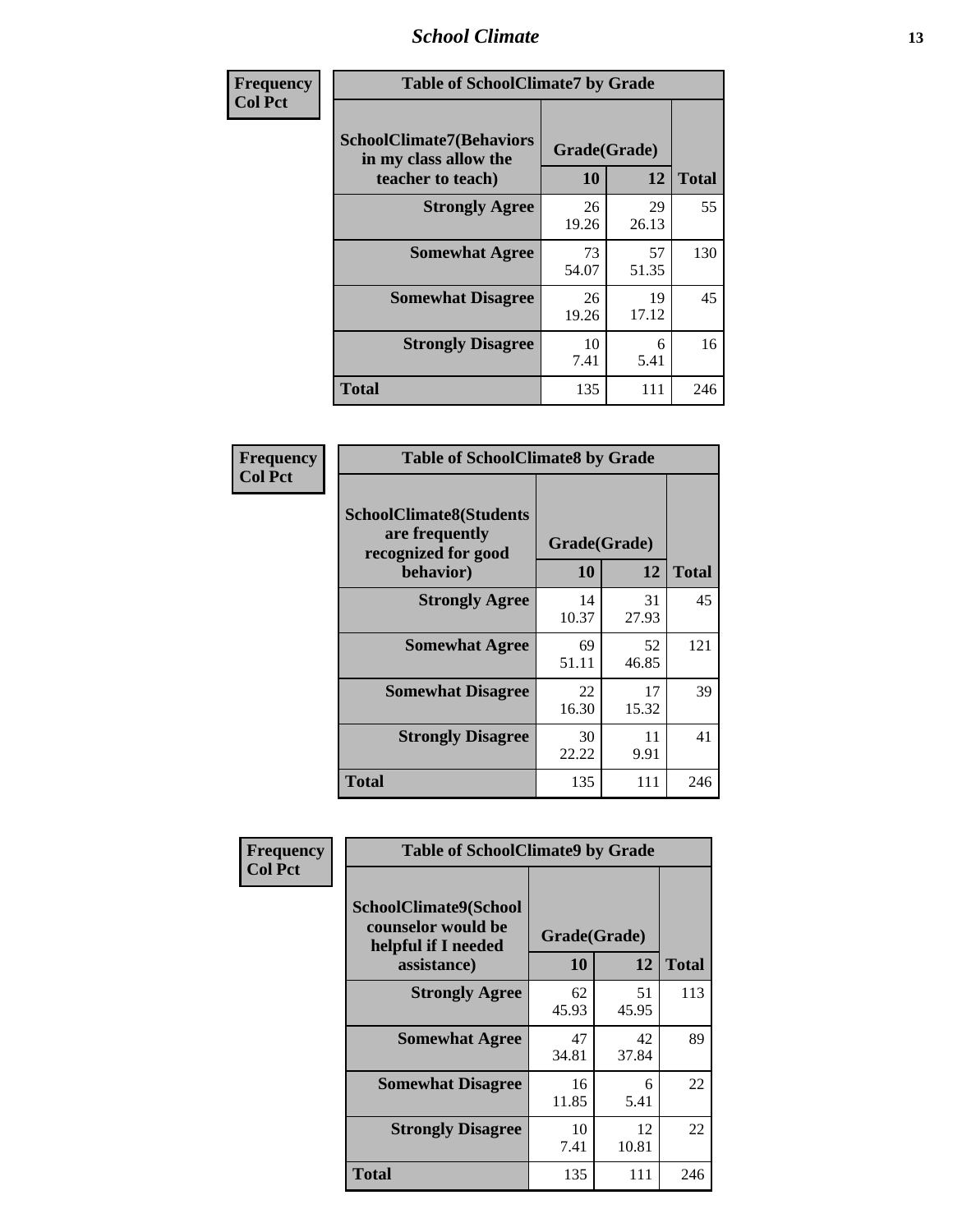### *Reasons for Dropping Out* **14**

| Frequency      | <b>Table of Dropoutreason by Grade</b>                                   |                    |             |              |
|----------------|--------------------------------------------------------------------------|--------------------|-------------|--------------|
| <b>Col Pct</b> | Dropoutreason(If<br>I dropped out the<br>reason would<br>most likely be) | Grade(Grade)<br>10 | 12          | <b>Total</b> |
|                | <b>Won't Drop out</b>                                                    | 68<br>50.37        | 53<br>47.75 | 121          |
|                | <b>Bored</b>                                                             | 25<br>18.52        | 14<br>12.61 | 39           |
|                | <b>Family Reasons</b>                                                    | 17<br>12.59        | 16<br>14.41 | 33           |
|                | <b>Being Bullied</b>                                                     | 0<br>0.00          | 4<br>3.60   | 4            |
|                | <b>Other</b>                                                             | 25<br>18.52        | 24<br>21.62 | 49           |
|                | <b>Total</b>                                                             | 135                | 111         | 246          |

| Frequency      | <b>Table of Dropout by Grade</b>                                       |                    |             |              |  |
|----------------|------------------------------------------------------------------------|--------------------|-------------|--------------|--|
| <b>Col Pct</b> | Dropout(I<br>have<br>thought<br>about<br>dropping<br>out of<br>school) | Grade(Grade)<br>10 | 12          | <b>Total</b> |  |
|                | Yes                                                                    | 54<br>40.00        | 52<br>46.85 | 106          |  |
|                | N <sub>0</sub>                                                         | 81<br>60.00        | 59<br>53.15 | 140          |  |
|                | <b>Total</b>                                                           | 135                | 111         | 246          |  |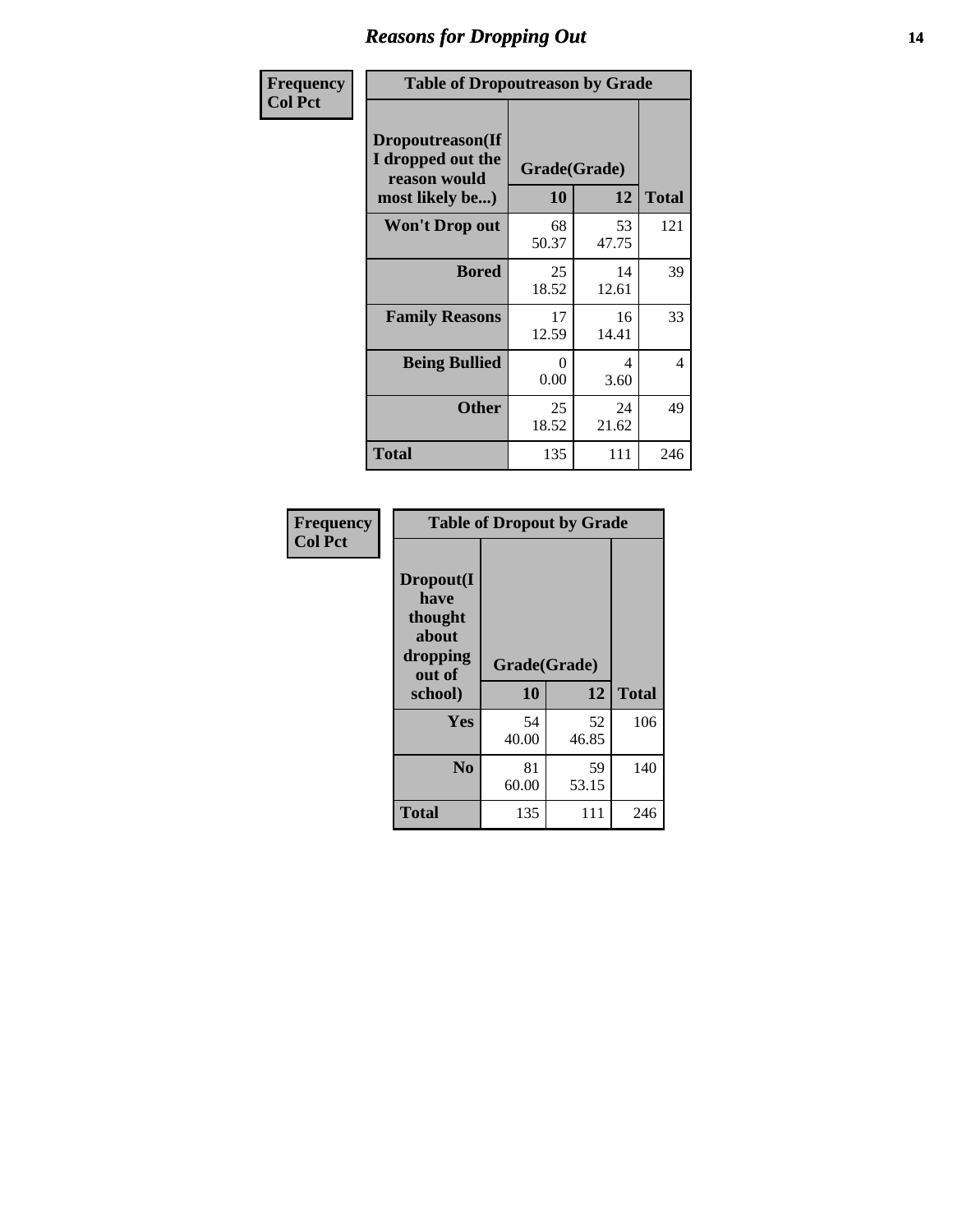*School Safety* **15**

| Frequency      | <b>Table of Gangself by Grade</b>                                                                 |                    |              |              |
|----------------|---------------------------------------------------------------------------------------------------|--------------------|--------------|--------------|
| <b>Col Pct</b> | Gangself(I<br>have<br>participated<br>in illegal<br>gang<br>activities in<br>the past 30<br>days) | Grade(Grade)<br>10 | 12           | <b>Total</b> |
|                | Yes                                                                                               | 9<br>6.67          | 5<br>4.50    | 14           |
|                | N <sub>o</sub>                                                                                    | 126<br>93.33       | 106<br>95.50 | 232          |
|                | Total                                                                                             | 135                | 111          | 246          |

| Frequency<br><b>Col Pct</b> | <b>Table of Gangpeers by Grade</b>                                                                                             |                    |             |              |
|-----------------------------|--------------------------------------------------------------------------------------------------------------------------------|--------------------|-------------|--------------|
|                             | <b>Gangpeers</b> (I<br>have friends<br>who have<br>participated<br>in illegal<br>gang<br>activities in<br>the past 30<br>days) | Grade(Grade)<br>10 | 12          | <b>Total</b> |
|                             | <b>Yes</b>                                                                                                                     | 34<br>25.19        | 27<br>24.32 | 61           |
|                             | N <sub>0</sub>                                                                                                                 | 101<br>74.81       | 84<br>75.68 | 185          |
|                             | <b>Total</b>                                                                                                                   | 135                | 111         | 246          |

| Frequency<br><b>Col Pct</b>                                        | <b>Table of Pickedon by Grade</b> |              |            |              |
|--------------------------------------------------------------------|-----------------------------------|--------------|------------|--------------|
| <b>Pickedon(I have</b><br>been picked on or<br>teased at school in |                                   | Grade(Grade) |            |              |
|                                                                    | the past 30 days)                 | 10           | 12         | <b>Total</b> |
|                                                                    | <b>Strongly Agree</b>             | 8<br>5.93    | 11<br>9.91 | 19           |
|                                                                    | <b>Somewhat Agree</b>             | 17<br>12.59  | Q<br>8.11  | 26           |
|                                                                    | <b>Somewhat Disagree</b>          | 16<br>11.85  | 9<br>8.11  | 25           |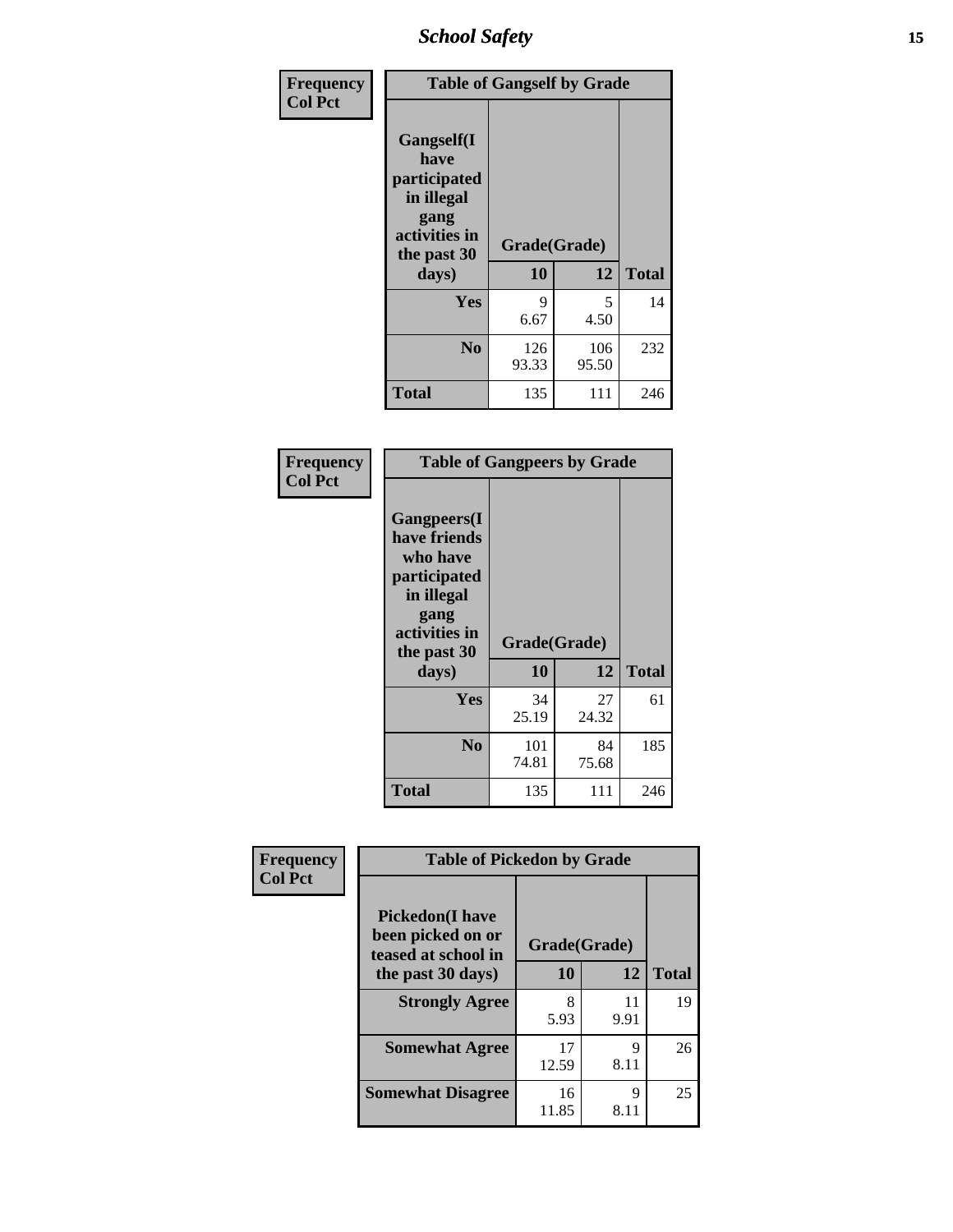# *School Safety* **16**

| Frequency      | <b>Table of Pickedon by Grade</b>                                                        |                    |              |     |
|----------------|------------------------------------------------------------------------------------------|--------------------|--------------|-----|
| <b>Col Pct</b> | <b>Pickedon</b> (I have<br>been picked on or<br>teased at school in<br>the past 30 days) | Grade(Grade)<br>10 | <b>Total</b> |     |
|                | <b>Strongly Disagree</b>                                                                 | 94<br>69.63        | 82<br>73.87  | 176 |
|                | Total                                                                                    | 135                | 111          | 246 |

| Frequency      |                                                          | <b>Table of Safeschool by Grade</b> |             |              |  |  |  |  |  |  |  |
|----------------|----------------------------------------------------------|-------------------------------------|-------------|--------------|--|--|--|--|--|--|--|
| <b>Col Pct</b> | Safeschool(School<br>is a place at which I<br>feel safe) | Grade(Grade)<br>10                  | 12          | <b>Total</b> |  |  |  |  |  |  |  |
|                | <b>Strongly Agree</b>                                    | 30<br>22.22                         | 27<br>24.32 | 57           |  |  |  |  |  |  |  |
|                | <b>Somewhat Agree</b>                                    | 71<br>52.59                         | 48<br>43.24 | 119          |  |  |  |  |  |  |  |
|                | <b>Somewhat Disagree</b>                                 | 19<br>14.07                         | 17<br>15.32 | 36           |  |  |  |  |  |  |  |
|                | <b>Strongly Disagree</b>                                 | 15<br>11.11                         | 19<br>17.12 | 34           |  |  |  |  |  |  |  |
|                | <b>Total</b>                                             | 135                                 | 111         | 246          |  |  |  |  |  |  |  |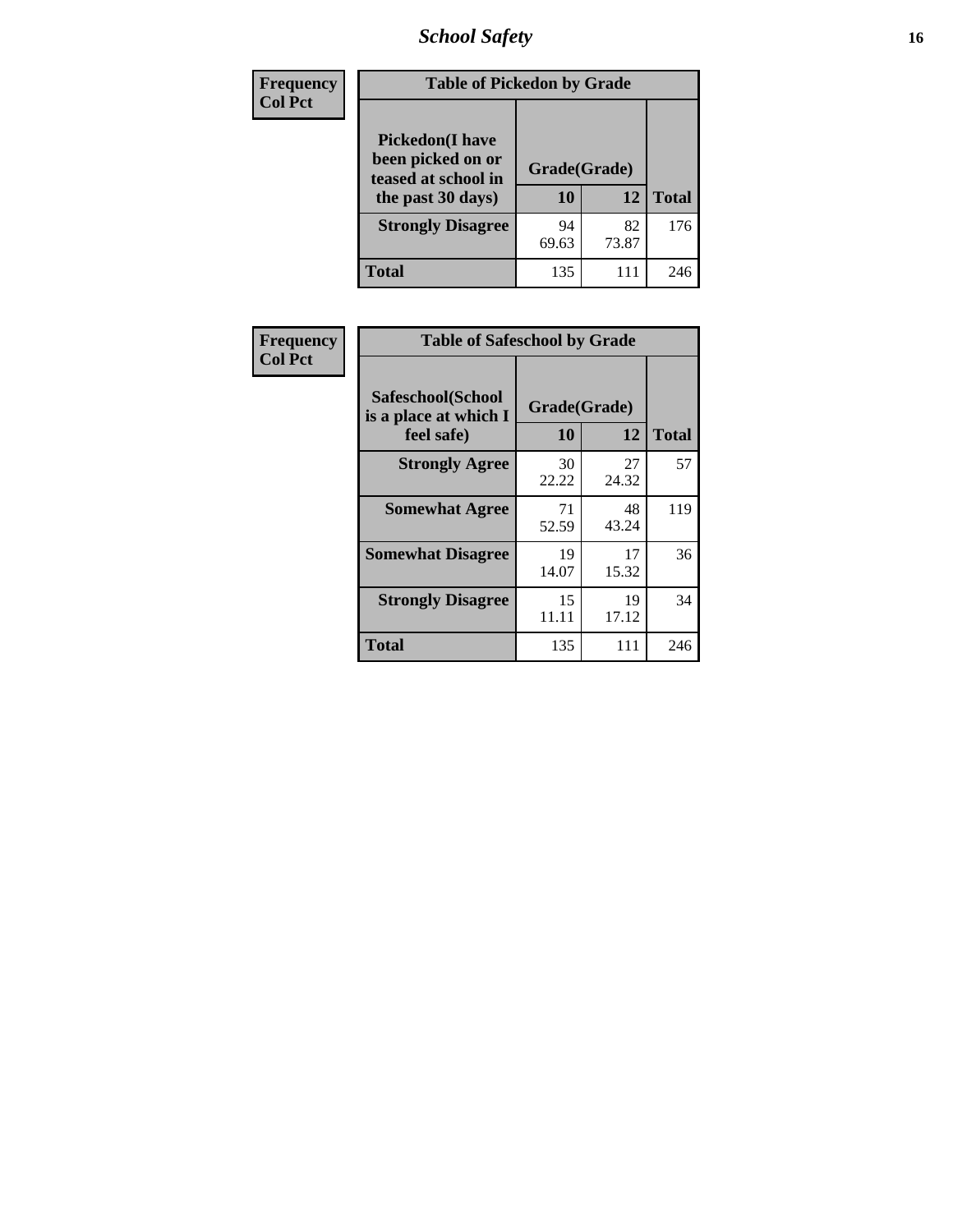*School Safety* **17**

| <b>Frequency</b> |
|------------------|
| Row Pct          |

| <b>Table of Grade by Bullied</b> |                            |                                                                               |                              |                        |                        |                        |                          |              |  |  |  |
|----------------------------------|----------------------------|-------------------------------------------------------------------------------|------------------------------|------------------------|------------------------|------------------------|--------------------------|--------------|--|--|--|
|                                  |                            | <b>Bullied</b> (I have been bullied by other<br>students in the past 30 days) |                              |                        |                        |                        |                          |              |  |  |  |
| Grade(Grade)                     | $\boldsymbol{0}$<br>  Days | 1 or<br>2<br>days                                                             | 3 <sub>to</sub><br>5<br>days | 6 to<br>9<br>days      | 10<br>to<br>19<br>days | 20<br>to<br>29<br>days | All<br><b>30</b><br>days | <b>Total</b> |  |  |  |
| 10                               | 126<br>93.33               | 5<br>3.70                                                                     | 0.74                         | $\theta$<br>0.00       | 0.74                   | 0<br>0.00              | $\mathfrak{D}$<br>1.48   | 135          |  |  |  |
| 12                               | 103<br>92.79               | 3<br>2.70                                                                     | 0<br>0.00                    | $\overline{2}$<br>1.80 | 2<br>1.80              | 0.90                   | $\Omega$<br>0.00         | 111          |  |  |  |
| <b>Total</b>                     | 229                        | 8                                                                             | 1                            | $\overline{2}$         | 3                      |                        | $\overline{2}$           | 246          |  |  |  |

| Frequency      | <b>Table of Grade by Bulliedothers</b> |                         |                                                                |                   |                        |                   |              |  |  |  |
|----------------|----------------------------------------|-------------------------|----------------------------------------------------------------|-------------------|------------------------|-------------------|--------------|--|--|--|
| <b>Row Pct</b> |                                        |                         | <b>Bulliedothers</b> (I bullied others<br>in the past 30 days) |                   |                        |                   |              |  |  |  |
|                | Grade(Grade)                           | $\bf{0}$<br><b>Days</b> | 1 or<br>days                                                   | 6 to<br>9<br>days | 20<br>to<br>29<br>days | All<br>30<br>days | <b>Total</b> |  |  |  |
|                | 10                                     | 129<br>95.56            | 4<br>2.96                                                      | 2<br>1.48         | 0<br>0.00              | 0<br>0.00         | 135          |  |  |  |
|                | 12                                     | 107<br>96.40            | 0.90                                                           | 0.90              | 0.90                   | 0.90              | 111          |  |  |  |
|                | <b>Total</b>                           | 236                     | 5                                                              | 3                 |                        |                   | 246          |  |  |  |

| <b>Frequency</b> | <b>Table of Grade by Weaponschool</b> |                                                                        |                   |                               |                        |              |  |  |  |  |
|------------------|---------------------------------------|------------------------------------------------------------------------|-------------------|-------------------------------|------------------------|--------------|--|--|--|--|
| <b>Row Pct</b>   |                                       | <b>Weaponschool</b> (I<br>brought a weapon to<br>school in the past 30 |                   |                               |                        |              |  |  |  |  |
|                  | Grade(Grade)                          | $\mathbf{0}$<br><b>Days</b>                                            | 1 or<br>2<br>days | <b>10</b><br>to<br>19<br>days | 20<br>to<br>29<br>days | <b>Total</b> |  |  |  |  |
|                  | 10                                    | 135<br>100.00                                                          | 0<br>0.00         | 0<br>0.00                     | 0<br>0.00              | 135          |  |  |  |  |
|                  | 12                                    | 108<br>97.30                                                           | 0.90              | 0.90                          | 0.90                   | 111          |  |  |  |  |
|                  | <b>Total</b>                          | 243                                                                    | 1                 |                               |                        | 246          |  |  |  |  |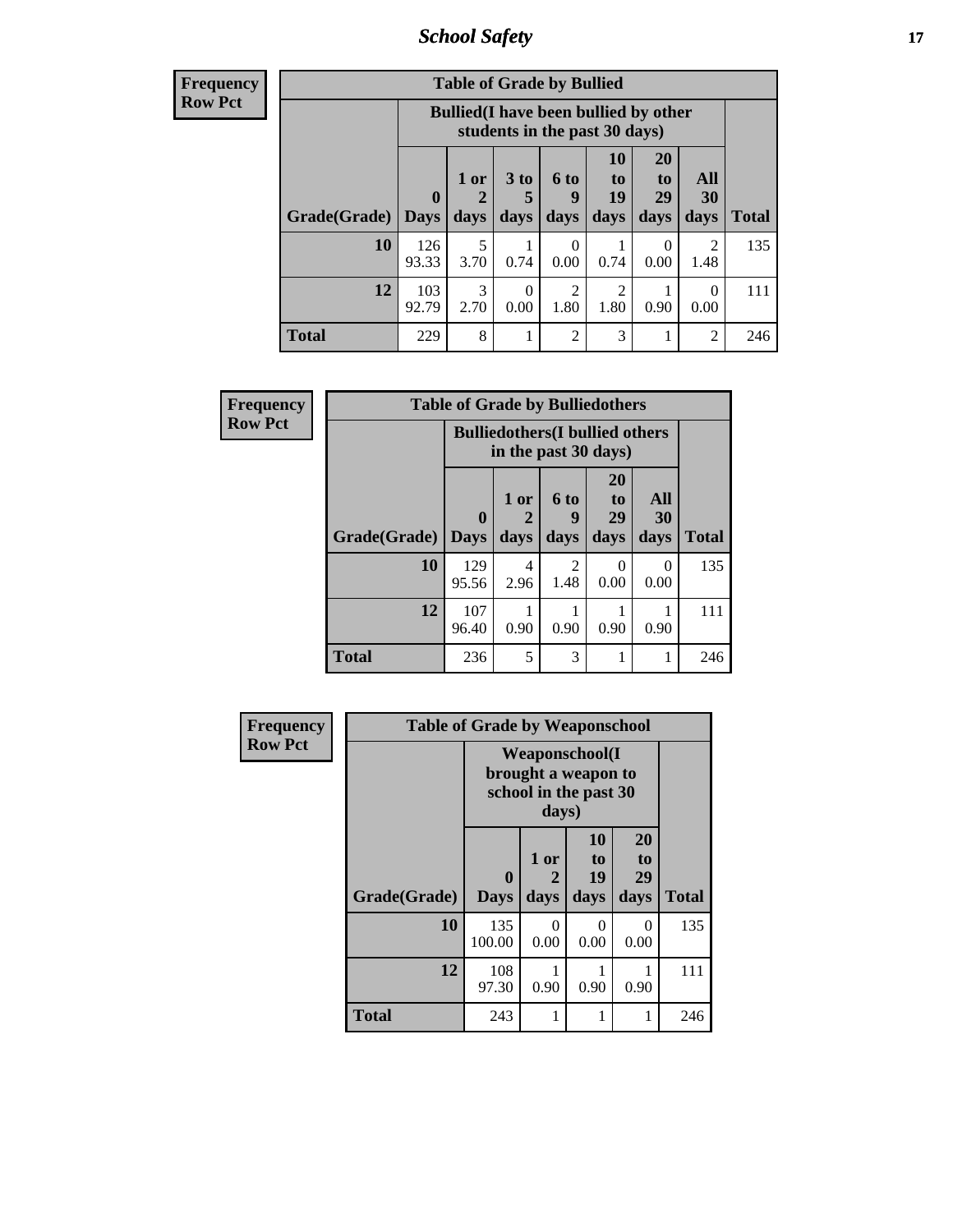*School Safety* **18**

| <b>Frequency</b> | <b>Table of Grade by Absentunsafe</b> |                                                                                  |                   |                               |                   |              |  |  |  |  |
|------------------|---------------------------------------|----------------------------------------------------------------------------------|-------------------|-------------------------------|-------------------|--------------|--|--|--|--|
| <b>Row Pct</b>   |                                       | <b>Absentunsafe(I have</b><br>missed school because I<br>felt unsafe in the past |                   |                               |                   |              |  |  |  |  |
|                  | Grade(Grade)                          | 0<br><b>Days</b>                                                                 | 1 or<br>2<br>days | <b>10</b><br>to<br>19<br>days | All<br>30<br>days | <b>Total</b> |  |  |  |  |
|                  | 10                                    | 132<br>97.78                                                                     | 0.74              | 1<br>0.74                     | 0.74              | 135          |  |  |  |  |
|                  | 12                                    | 108<br>97.30                                                                     | 2<br>1.80         | 0<br>0.00                     | 0.90              | 111          |  |  |  |  |
|                  | <b>Total</b>                          | 240                                                                              | 3                 | 1                             | 2                 | 246          |  |  |  |  |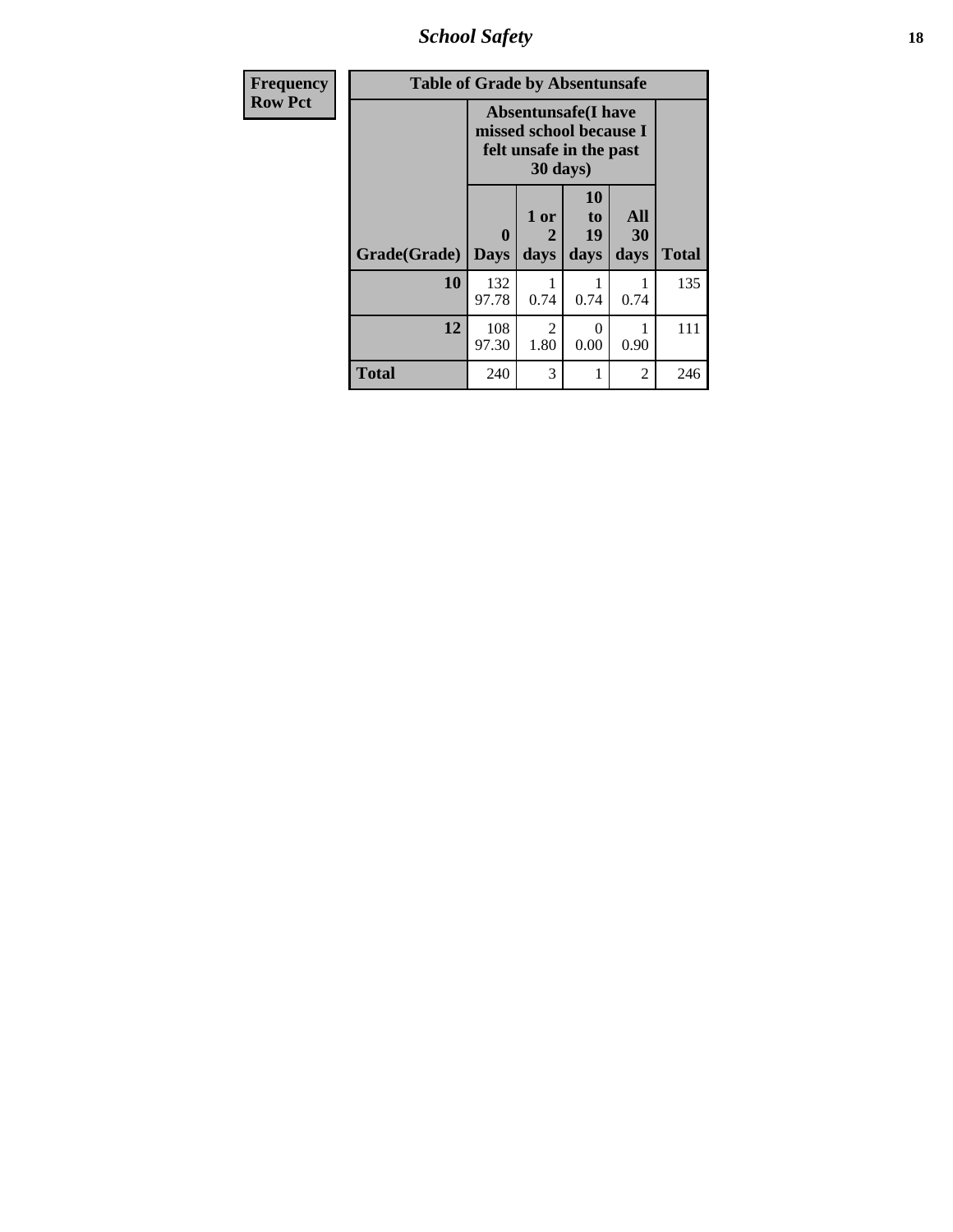# *Drug Use During Last 30 Days* **19**

#### **Frequency Row Pct**

| <b>Table of Grade by Alcohol</b> |                                 |                                    |                 |                        |                 |                   |                |              |  |  |
|----------------------------------|---------------------------------|------------------------------------|-----------------|------------------------|-----------------|-------------------|----------------|--------------|--|--|
|                                  |                                 | Alcohol(Alcohol use, past 30 days) |                 |                        |                 |                   |                |              |  |  |
| Grade(Grade)                     | <b>Did</b><br>not<br><b>use</b> | $1-2$<br>days                      | $3 - 5$<br>days | $6-9$<br>days          | $10-19$<br>days | $20 - 29$<br>days | Every<br>day   | <b>Total</b> |  |  |
| 10                               | 113<br>83.70                    | 8<br>5.93                          | 7<br>5.19       | $\overline{2}$<br>1.48 | 0.74            | 3<br>2.22         | 0.74           | 135          |  |  |
| 12                               | 85<br>76.58                     | 10<br>9.01                         | 7<br>6.31       | 1<br>0.90              | 4<br>3.60       | 3<br>2.70         | 0.90           | 111          |  |  |
| <b>Total</b>                     | 198                             | 18                                 | 14              | 3                      | 5               | 6                 | $\overline{2}$ | 246          |  |  |

#### **Frequency Row Pct**

| <b>Table of Grade by Cigarettes</b> |                                 |                                                   |                 |                        |                 |                        |                     |       |  |  |
|-------------------------------------|---------------------------------|---------------------------------------------------|-----------------|------------------------|-----------------|------------------------|---------------------|-------|--|--|
|                                     |                                 | Cigarettes (Smoking tobacco use,<br>past 30 days) |                 |                        |                 |                        |                     |       |  |  |
| Grade(Grade)                        | <b>Did</b><br>not<br><b>use</b> | $1 - 2$<br>days                                   | $3 - 5$<br>days | $6-9$<br>days          | $10-19$<br>days | $20 - 29$<br>days      | <b>Every</b><br>day | Total |  |  |
| 10                                  | 118<br>87.41                    | 5.19                                              | 3<br>2.22       | $\overline{2}$<br>1.48 | 0.74            | $\overline{2}$<br>1.48 | 2<br>1.48           | 135   |  |  |
| 12                                  | 92<br>82.88                     | 7<br>6.31                                         | 5<br>4.50       | 0.90                   | 0<br>0.00       | 0.90                   | 5<br>4.50           | 111   |  |  |
| <b>Total</b>                        | 210                             | 14                                                | 8               | 3                      | 1               | 3                      | 7                   | 246   |  |  |

| Frequency      |              | <b>Table of Grade by Smokeless</b> |                                                         |                  |               |                        |              |  |
|----------------|--------------|------------------------------------|---------------------------------------------------------|------------------|---------------|------------------------|--------------|--|
| <b>Row Pct</b> |              |                                    | <b>Smokeless</b> (Chewing tobacco<br>use, past 30 days) |                  |               |                        |              |  |
|                | Grade(Grade) | <b>Did</b><br>not<br><b>use</b>    | $1 - 2$<br>days                                         | $3 - 5$<br>days  | $6-9$<br>days | 20-29<br>days          | <b>Total</b> |  |
|                | <b>10</b>    | 129<br>95.56                       | 2<br>1.48                                               | 0.74             | 0.74          | $\mathfrak{D}$<br>1.48 | 135          |  |
|                | 12           | 105<br>94.59                       | 3<br>2.70                                               | $\theta$<br>0.00 | っ<br>1.80     | 0.90                   | 111          |  |
|                | <b>Total</b> | 234                                | 5                                                       |                  | 3             | 3                      | 246          |  |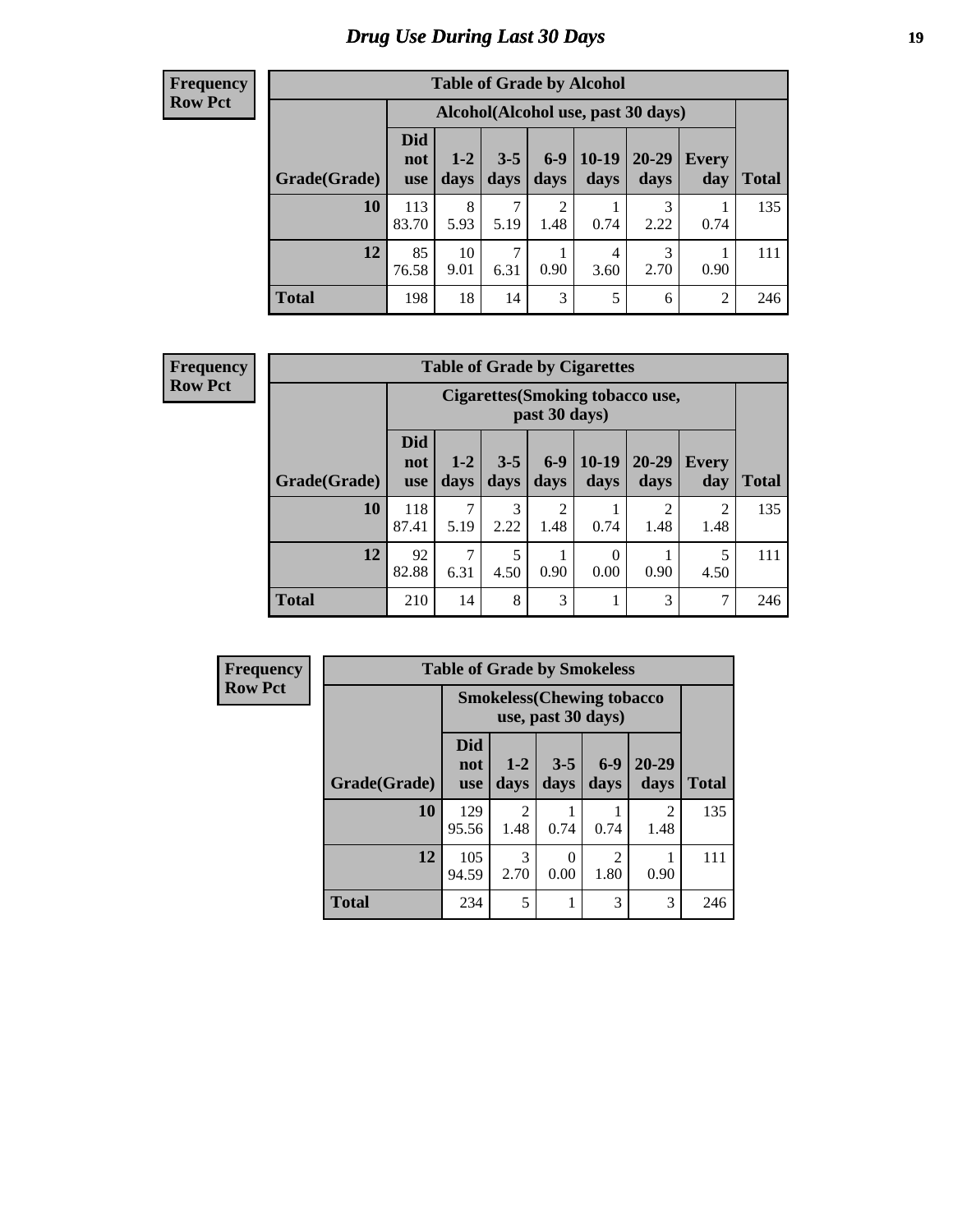**Frequency Row Pct**

| <b>Table of Grade by Marijuana</b> |                          |                                            |                        |                        |                   |              |              |  |  |  |  |
|------------------------------------|--------------------------|--------------------------------------------|------------------------|------------------------|-------------------|--------------|--------------|--|--|--|--|
|                                    |                          | Marijuana (Marijuana use,<br>past 30 days) |                        |                        |                   |              |              |  |  |  |  |
| Grade(Grade)                       | <b>Did</b><br>not<br>use | $1-2$<br>days                              | $6-9$<br>days          | $10-19$<br>days        | $20 - 29$<br>days | Every<br>day | <b>Total</b> |  |  |  |  |
| 10                                 | 123<br>91.11             | 5<br>3.70                                  | 0.74                   | $\overline{2}$<br>1.48 | 3<br>2.22         | 0.74         | 135          |  |  |  |  |
| 12                                 | 100<br>90.09             | 3<br>2.70                                  | $\overline{2}$<br>1.80 | 0.90                   | 0<br>0.00         | 5<br>4.50    | 111          |  |  |  |  |
| <b>Total</b>                       | 223                      | 8                                          | 3                      | 3                      | 3                 | 6            | 246          |  |  |  |  |

| <b>Frequency</b> | <b>Table of Grade by Cocaine</b> |                                 |                                        |                  |                        |              |  |  |  |
|------------------|----------------------------------|---------------------------------|----------------------------------------|------------------|------------------------|--------------|--|--|--|
| <b>Row Pct</b>   |                                  |                                 | Cocaine (Cocaine use,<br>past 30 days) |                  |                        |              |  |  |  |
|                  | Grade(Grade)                     | <b>Did</b><br>not<br><b>use</b> | $1-2$<br>days                          | $6-9$<br>days    | $10-19$<br>days        | <b>Total</b> |  |  |  |
|                  | 10                               | 134<br>99.26                    | 0.74                                   | $\Omega$<br>0.00 | $\mathbf{0}$<br>0.00   | 135          |  |  |  |
|                  | 12                               | 108<br>97.30                    | 0<br>0.00                              | 0.90             | $\overline{c}$<br>1.80 | 111          |  |  |  |
|                  | <b>Total</b>                     | 242                             | 1                                      |                  | 2                      | 246          |  |  |  |

| Frequency      | <b>Table of Grade by Inhalants</b> |                                                  |                 |               |              |
|----------------|------------------------------------|--------------------------------------------------|-----------------|---------------|--------------|
| <b>Row Pct</b> |                                    | <b>Inhalants</b> (Inhalant<br>use, past 30 days) |                 |               |              |
|                | Grade(Grade)                       | <b>Did</b><br>not<br><b>use</b>                  | $3 - 5$<br>days | $6-9$<br>days | <b>Total</b> |
|                | 10                                 | 134<br>99.26                                     | 0.74            | 0<br>0.00     | 135          |
|                | 12                                 | 109<br>98.20                                     | 0.90            | 0.90          | 111          |
|                | <b>Total</b>                       | 243                                              | 2               |               | 246          |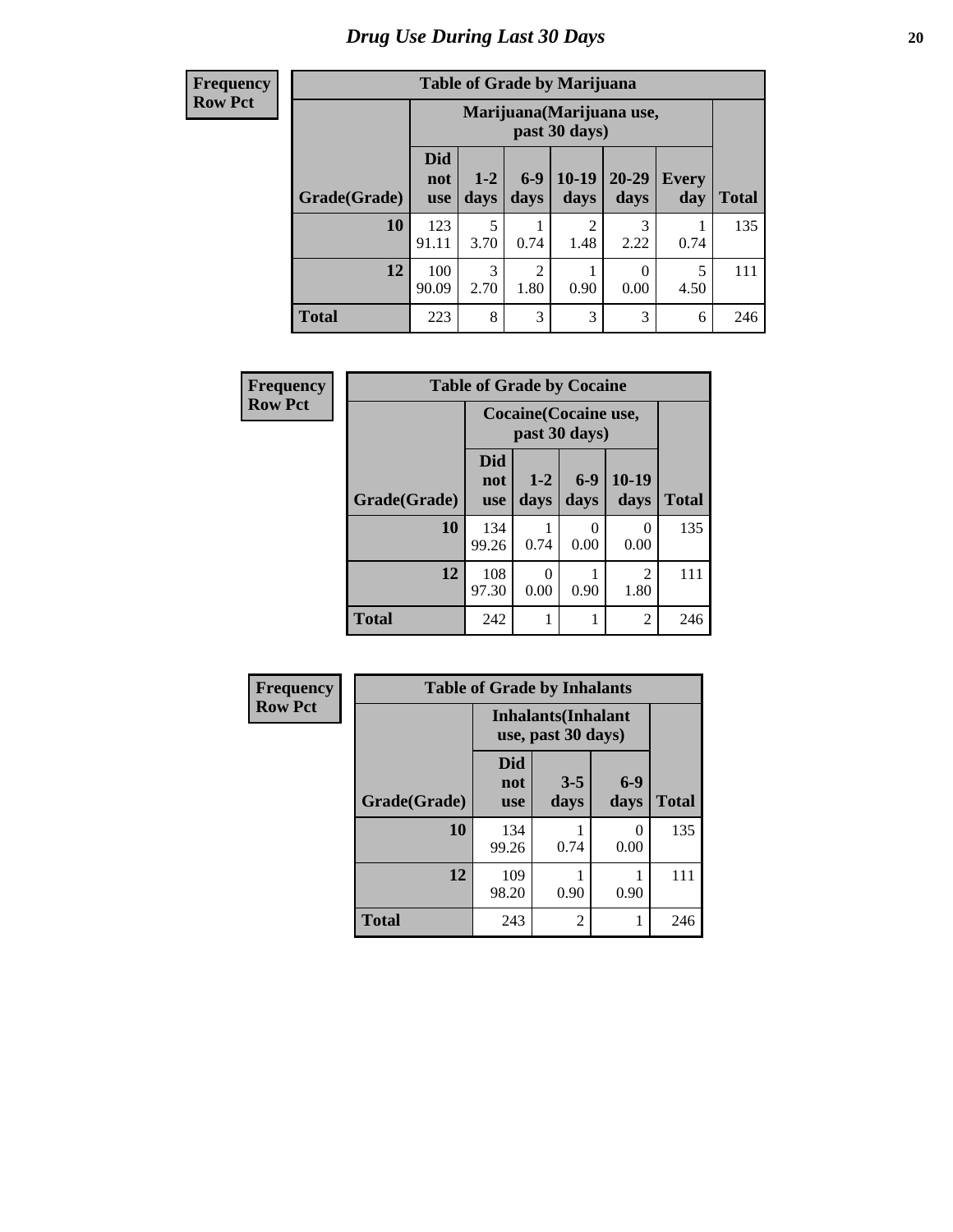# *Drug Use During Last 30 Days* **21**

| <b>Frequency</b> | <b>Table of Grade by Steroids</b> |                                                |                 |                       |              |
|------------------|-----------------------------------|------------------------------------------------|-----------------|-----------------------|--------------|
| <b>Row Pct</b>   |                                   | <b>Steroids</b> (Steroid<br>use, past 30 days) |                 |                       |              |
|                  | Grade(Grade)                      | Did<br>not<br><b>use</b>                       | $1 - 2$<br>days | $3 - 5$<br>days       | <b>Total</b> |
|                  | 10                                | 134<br>99.26                                   | 0<br>0.00       | 0.74                  | 135          |
|                  | 12                                | 110<br>99.10                                   | 0.90            | $\mathcal{O}$<br>0.00 | 111          |
|                  | <b>Total</b>                      | 244                                            |                 |                       | 246          |

| Frequency      | <b>Table of Grade by Ecstasy</b> |                                               |                 |              |  |
|----------------|----------------------------------|-----------------------------------------------|-----------------|--------------|--|
| <b>Row Pct</b> |                                  | <b>Ecstasy</b> (Ecstasy<br>use, past 30 days) |                 |              |  |
|                | Grade(Grade)                     | Did not<br><b>use</b>                         | $3 - 5$<br>days | <b>Total</b> |  |
|                | 10                               | 134<br>99.26                                  | 0.74            | 135          |  |
|                | 12                               | 110<br>99.10                                  | 0.90            | 111          |  |
|                | <b>Total</b>                     | 244                                           | 2               | 246          |  |

| Frequency      | <b>Table of Grade by Meth</b> |                    |                              |              |  |
|----------------|-------------------------------|--------------------|------------------------------|--------------|--|
| <b>Row Pct</b> |                               | use, past 30 days) | <b>Meth</b> (Methamphetamine |              |  |
|                | Grade(Grade)                  | Did not use        | $3-5$ days                   | <b>Total</b> |  |
|                | 10                            | 134<br>99.26       | 0.74                         | 135          |  |
|                | 12                            | 111<br>100.00      | 0<br>0.00                    | 111          |  |
|                | <b>Total</b>                  | 245                |                              | 246          |  |

| <b>Frequency</b> | <b>Table of Grade by Hallucinogens</b> |                                                   |            |              |  |
|------------------|----------------------------------------|---------------------------------------------------|------------|--------------|--|
| <b>Row Pct</b>   |                                        | Hallucinogens (Hallucinogen<br>use, past 30 days) |            |              |  |
|                  | Grade(Grade)                           | Did not use                                       | $1-2$ days | <b>Total</b> |  |
|                  | 10                                     | 134<br>99.26                                      | 0.74       | 135          |  |
|                  | 12                                     | 111<br>100.00                                     | 0.00       | 111          |  |
|                  | <b>Total</b>                           | 245                                               |            | 246          |  |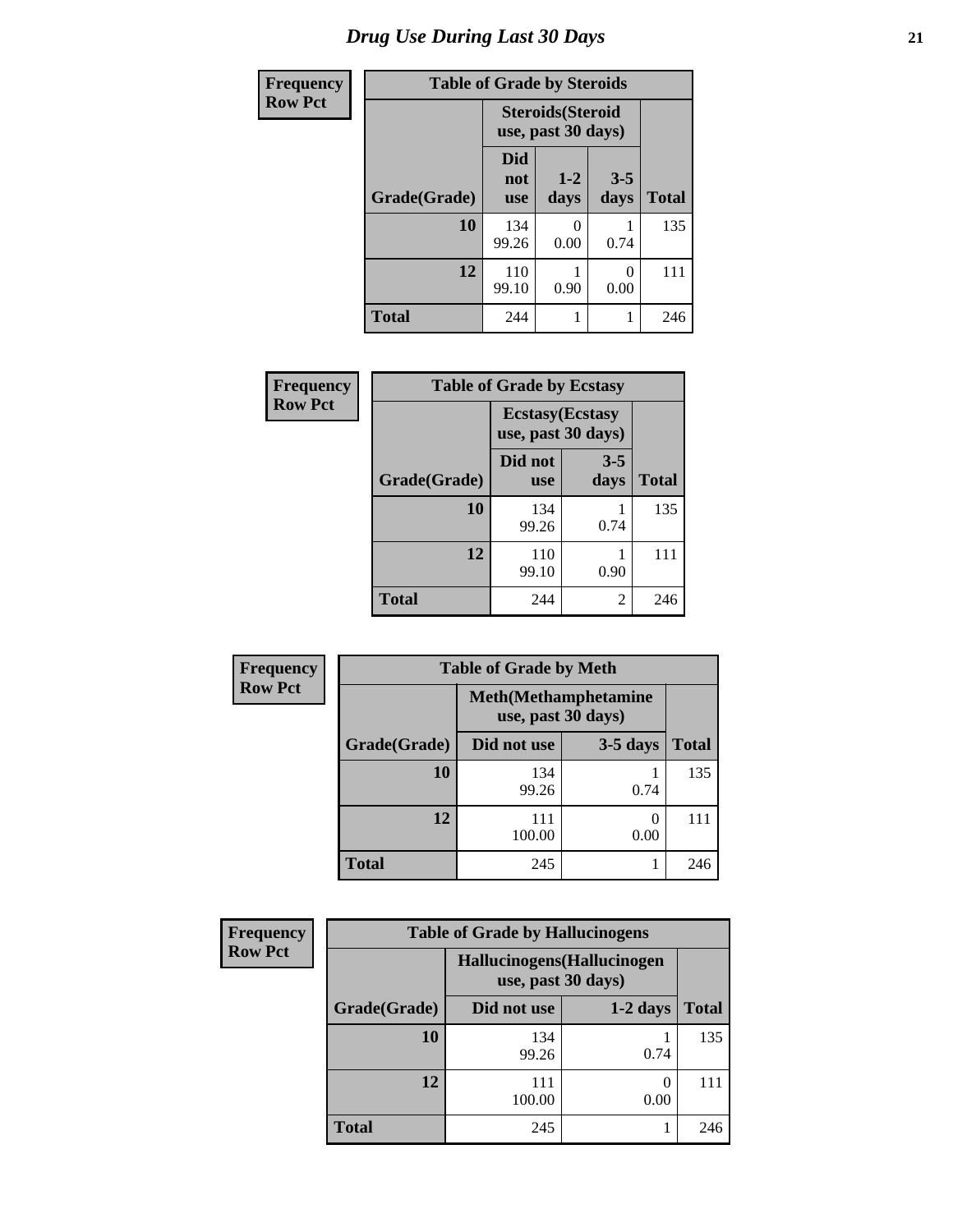# *Drug Use During Last 30 Days* **22**

| Frequency      | <b>Table of Grade by Prescription</b> |                                                                                   |               |               |                        |              |
|----------------|---------------------------------------|-----------------------------------------------------------------------------------|---------------|---------------|------------------------|--------------|
| <b>Row Pct</b> |                                       | <b>Prescription</b> (Prescription<br>drugs not prescribed to me,<br>past 30 days) |               |               |                        |              |
|                | Grade(Grade)                          | <b>Did</b><br>not<br><b>use</b>                                                   | $1-2$<br>days | $6-9$<br>days | $10-19$<br>days        | <b>Total</b> |
|                | 10                                    | 129<br>95.56                                                                      | 4<br>2.96     | 0<br>0.00     | $\overline{c}$<br>1.48 | 135          |
|                | 12                                    | 106<br>95.50                                                                      | 3<br>2.70     | 0.90          | 0.90                   | 111          |
|                | <b>Total</b>                          | 235                                                                               | 7             |               | 3                      | 246          |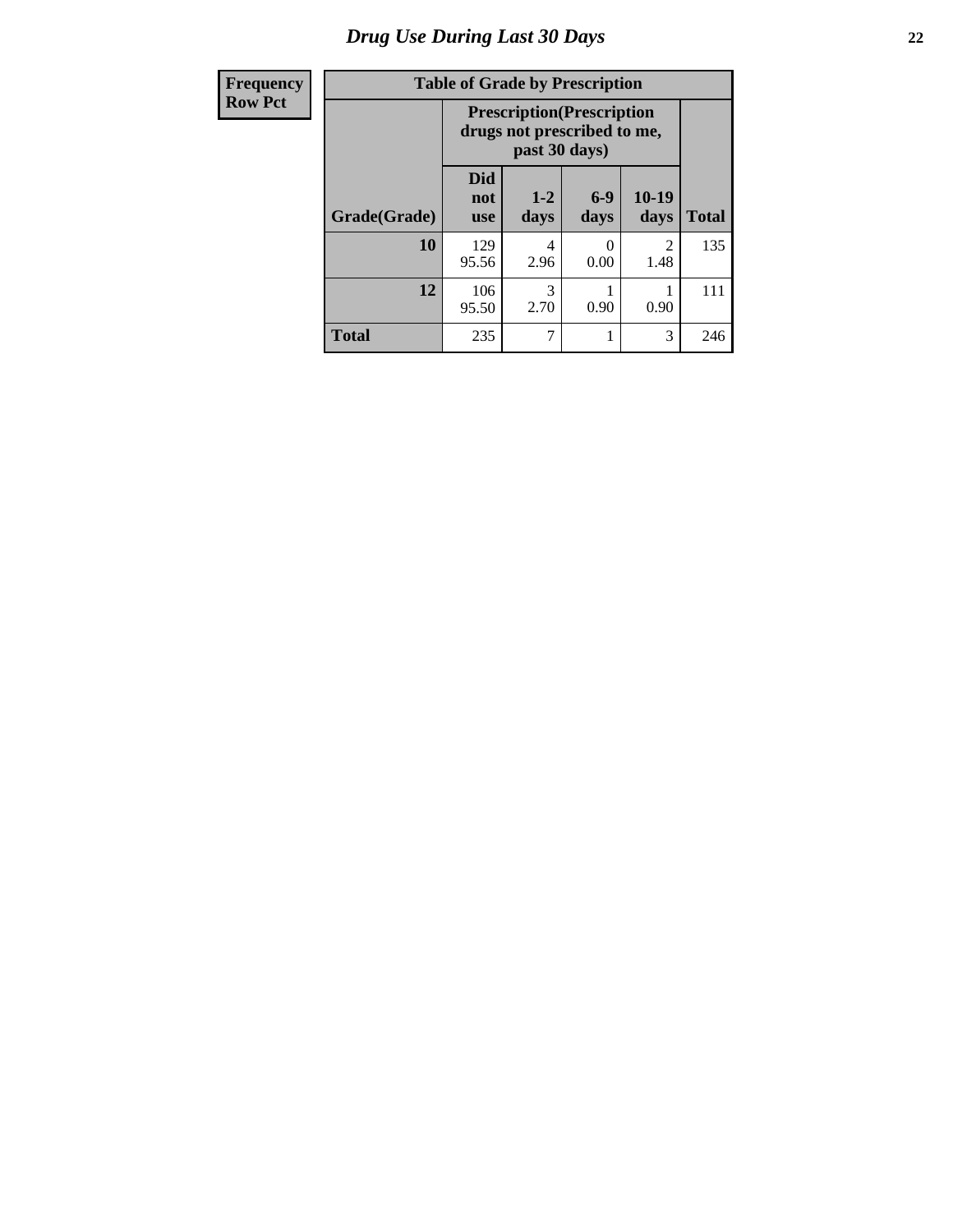| Frequency      | <b>Table of Alcoholease by Grade</b>              |                    |             |              |  |
|----------------|---------------------------------------------------|--------------------|-------------|--------------|--|
| <b>Col Pct</b> | <b>Alcoholease</b> (It is<br>easy to get alcohol) | Grade(Grade)<br>10 | 12          | <b>Total</b> |  |
|                | <b>Strongly Agree</b>                             | 42<br>31.11        | 39<br>35.14 | 81           |  |
|                | <b>Somewhat Agree</b>                             | 33<br>24.44        | 28<br>25.23 | 61           |  |
|                | <b>Somewhat Disagree</b>                          | 22<br>16.30        | 15<br>13.51 | 37           |  |
|                | <b>Strongly Disagree</b>                          | 38<br>28.15        | 29<br>26.13 | 67           |  |
|                | <b>Total</b>                                      | 135                | 111         | 246          |  |

| Frequency      | <b>Table of Cigarettesease by Grade</b>                  |                           |             |              |
|----------------|----------------------------------------------------------|---------------------------|-------------|--------------|
| <b>Col Pct</b> | Cigarettesease (It is<br>easy to get smoking<br>tobacco) | Grade(Grade)<br><b>10</b> | 12          | <b>Total</b> |
|                | <b>Strongly Agree</b>                                    | 50<br>37.04               | 54<br>48.65 | 104          |
|                | <b>Somewhat Agree</b>                                    | 30<br>22.22               | 17<br>15.32 | 47           |
|                | <b>Somewhat Disagree</b>                                 | 17<br>12.59               | 13<br>11.71 | 30           |
|                | <b>Strongly Disagree</b>                                 | 38<br>28.15               | 27<br>24.32 | 65           |
|                | <b>Total</b>                                             | 135                       | 111         | 246          |

| Frequency      | <b>Table of Smokelessease by Grade</b>                         |                          |             |              |  |
|----------------|----------------------------------------------------------------|--------------------------|-------------|--------------|--|
| <b>Col Pct</b> | <b>Smokelessease</b> (It is<br>easy to get chewing<br>tobacco) | Grade(Grade)<br>10<br>12 |             | <b>Total</b> |  |
|                | <b>Strongly Agree</b>                                          | 43<br>31.85              | 47<br>42.34 | 90           |  |
|                | <b>Somewhat Agree</b>                                          | 19<br>14.07              | 13<br>11.71 | 32           |  |
|                | <b>Somewhat Disagree</b>                                       | 21<br>15.56              | 14<br>12.61 | 35           |  |
|                | <b>Strongly Disagree</b>                                       | 52<br>38.52              | 37<br>33.33 | 89           |  |
|                | <b>Total</b>                                                   | 135                      | 111         | 246          |  |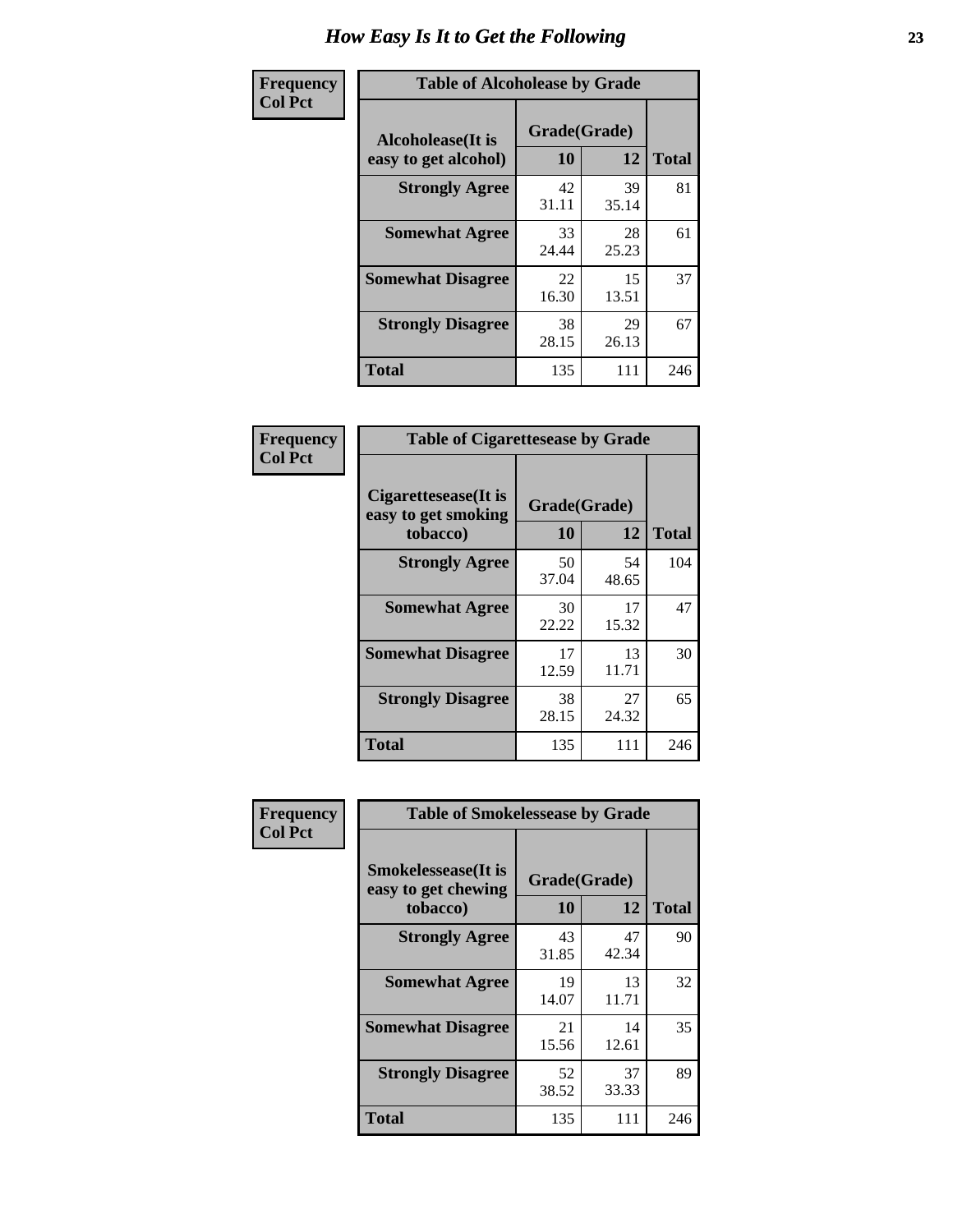| Frequency      | <b>Table of Marijuanaease by Grade</b>           |                    |             |              |
|----------------|--------------------------------------------------|--------------------|-------------|--------------|
| <b>Col Pct</b> | Marijuanaease(It is<br>easy to get<br>marijuana) | Grade(Grade)<br>10 | 12          | <b>Total</b> |
|                | <b>Strongly Agree</b>                            | 55<br>40.74        | 50<br>45.05 | 105          |
|                | <b>Somewhat Agree</b>                            | 19<br>14.07        | 25<br>22.52 | 44           |
|                | <b>Somewhat Disagree</b>                         | 9<br>6.67          | 6<br>5.41   | 15           |
|                | <b>Strongly Disagree</b>                         | 52<br>38.52        | 30<br>27.03 | 82           |
|                | <b>Total</b>                                     | 135                | 111         | 246          |

| <b>Table of Cocaineease by Grade</b>              |                    |              |     |  |  |
|---------------------------------------------------|--------------------|--------------|-----|--|--|
| <b>Cocaineease</b> (It is<br>easy to get cocaine) | Grade(Grade)<br>10 | <b>Total</b> |     |  |  |
| <b>Strongly Agree</b>                             | 32<br>23.70        | 25<br>22.52  | 57  |  |  |
| <b>Somewhat Agree</b>                             | 17<br>12.59        | 16<br>14.41  | 33  |  |  |
| <b>Somewhat Disagree</b>                          | 17<br>12.59        | 19<br>17.12  | 36  |  |  |
| <b>Strongly Disagree</b>                          | 69<br>51.11        | 51<br>45.95  | 120 |  |  |
| <b>Total</b>                                      | 135                | 111          | 246 |  |  |

| Frequency      | <b>Table of Inhalantsease by Grade</b>     |              |             |              |  |
|----------------|--------------------------------------------|--------------|-------------|--------------|--|
| <b>Col Pct</b> | <b>Inhalantsease</b> (It is<br>easy to get | Grade(Grade) |             |              |  |
|                | inhalants)                                 | 10           | 12          | <b>Total</b> |  |
|                | <b>Strongly Agree</b>                      | 41<br>30.37  | 38<br>34.23 | 79           |  |
|                | <b>Somewhat Agree</b>                      | 14<br>10.37  | 14<br>12.61 | 28           |  |
|                | <b>Somewhat Disagree</b>                   | 17<br>12.59  | 16<br>14.41 | 33           |  |
|                | <b>Strongly Disagree</b>                   | 63<br>46.67  | 43<br>38.74 | 106          |  |
|                | <b>Total</b>                               | 135          | 111         | 246          |  |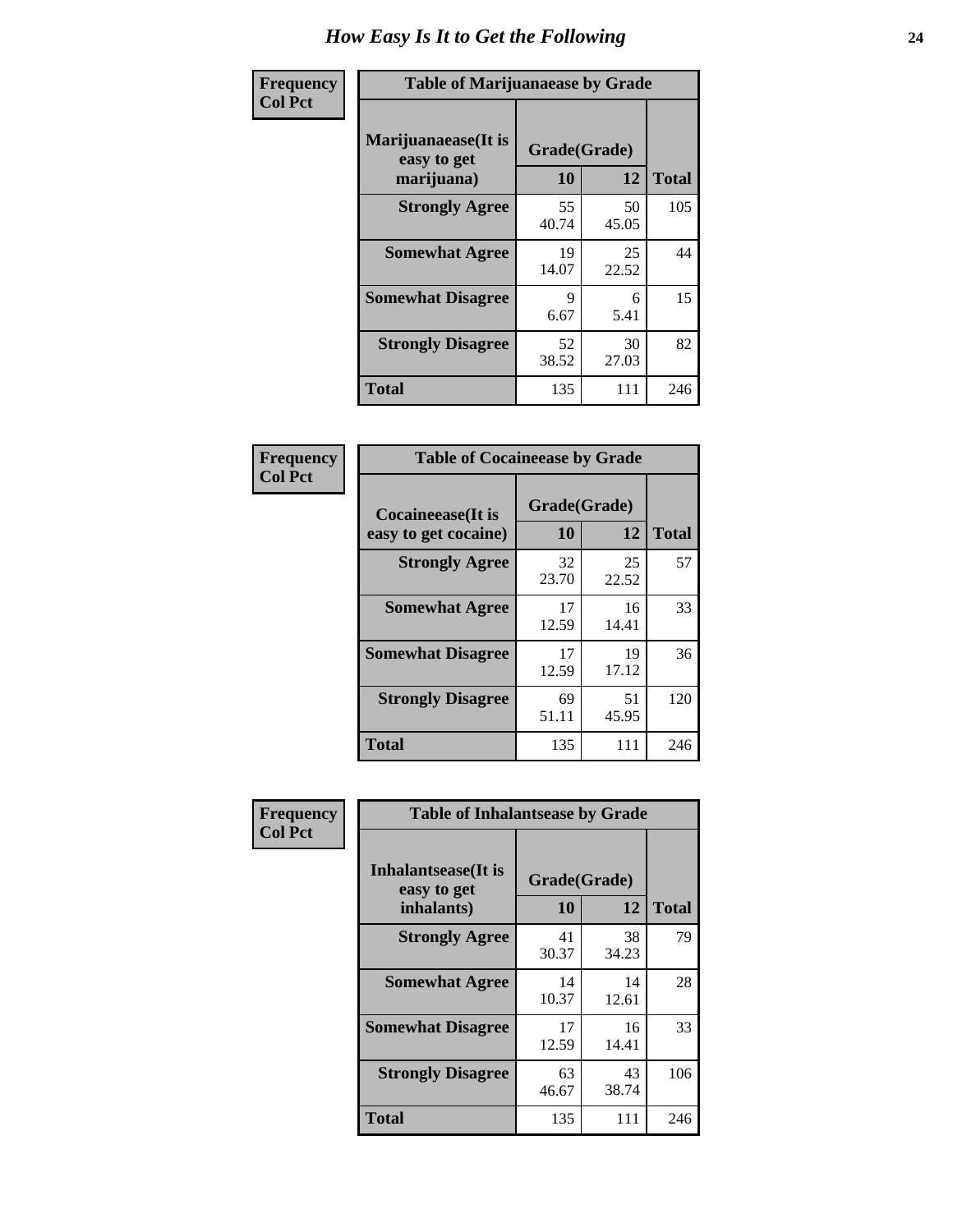| Frequency      | <b>Table of Steroidsease by Grade</b>               |                    |             |              |  |  |
|----------------|-----------------------------------------------------|--------------------|-------------|--------------|--|--|
| <b>Col Pct</b> | <b>Steroidsease</b> (It is<br>easy to get steroids) | Grade(Grade)<br>10 | 12          | <b>Total</b> |  |  |
|                | <b>Strongly Agree</b>                               | 16<br>11.85        | 20<br>18.02 | 36           |  |  |
|                | <b>Somewhat Agree</b>                               | 19<br>14.07        | 13<br>11.71 | 32           |  |  |
|                | <b>Somewhat Disagree</b>                            | 19<br>14.07        | 26<br>23.42 | 45           |  |  |
|                | <b>Strongly Disagree</b>                            | 81<br>60.00        | 52<br>46.85 | 133          |  |  |
|                | <b>Total</b>                                        | 135                | 111         | 246          |  |  |

| Frequency      | <b>Table of Ecstasyease by Grade</b>              |                    |              |     |  |  |  |
|----------------|---------------------------------------------------|--------------------|--------------|-----|--|--|--|
| <b>Col Pct</b> | <b>Ecstasyease</b> (It is<br>easy to get ecstasy) | Grade(Grade)<br>10 | <b>Total</b> |     |  |  |  |
|                | <b>Strongly Agree</b>                             | 29<br>21.48        | 28<br>25.23  | 57  |  |  |  |
|                | <b>Somewhat Agree</b>                             | 20<br>14.81        | 13<br>11.71  | 33  |  |  |  |
|                | <b>Somewhat Disagree</b>                          | 15<br>11.11        | 18<br>16.22  | 33  |  |  |  |
|                | <b>Strongly Disagree</b>                          | 71<br>52.59        | 52<br>46.85  | 123 |  |  |  |
|                | <b>Total</b>                                      | 135                | 111          | 246 |  |  |  |

| Frequency      | <b>Table of Methease by Grade</b>                          |                           |             |              |
|----------------|------------------------------------------------------------|---------------------------|-------------|--------------|
| <b>Col Pct</b> | <b>Methease</b> (It is easy<br>to get<br>methamphetamines) | Grade(Grade)<br><b>10</b> | 12          | <b>Total</b> |
|                | <b>Strongly Agree</b>                                      | 26<br>19.26               | 19<br>17.12 | 45           |
|                | <b>Somewhat Agree</b>                                      | 14<br>10.37               | 17<br>15.32 | 31           |
|                | <b>Somewhat Disagree</b>                                   | 16<br>11.85               | 18<br>16.22 | 34           |
|                | <b>Strongly Disagree</b>                                   | 79<br>58.52               | 57<br>51.35 | 136          |
|                | Total                                                      | 135                       | 111         | 246          |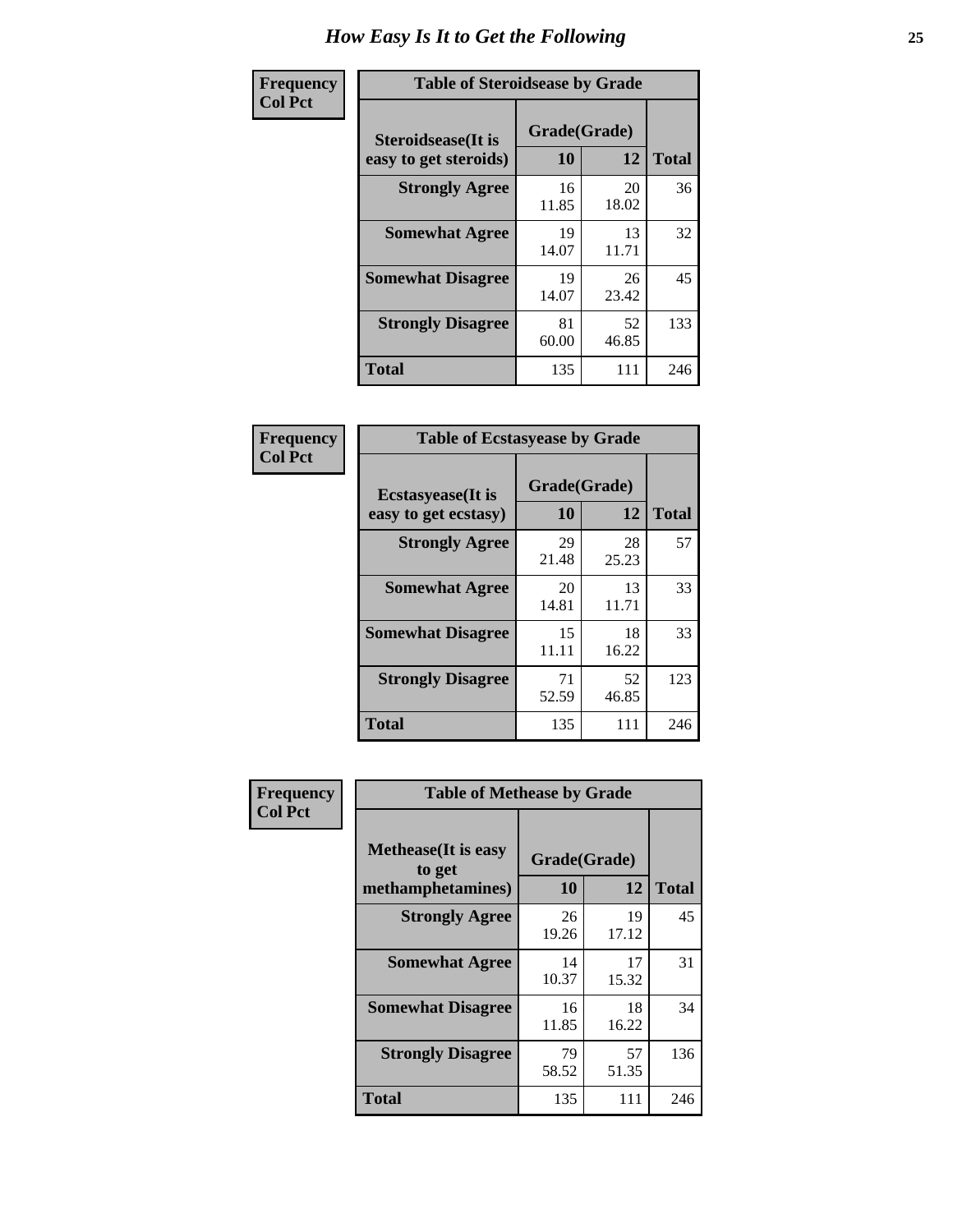| <b>Frequency</b> | <b>Table of Hallucinogensease by Grade</b>                |                    |             |              |  |  |
|------------------|-----------------------------------------------------------|--------------------|-------------|--------------|--|--|
| <b>Col Pct</b>   | Hallucinogensease(It)<br>is easy to get<br>hallucinogens) | Grade(Grade)<br>10 | 12          | <b>Total</b> |  |  |
|                  | <b>Strongly Agree</b>                                     | 23<br>17.04        | 16<br>14.41 | 39           |  |  |
|                  | <b>Somewhat Agree</b>                                     | 11<br>8.15         | 17<br>15.32 | 28           |  |  |
|                  | <b>Somewhat Disagree</b>                                  | 19<br>14.07        | 18<br>16.22 | 37           |  |  |
|                  | <b>Strongly Disagree</b>                                  | 82<br>60.74        | 60<br>54.05 | 142          |  |  |
|                  | <b>Total</b>                                              | 135                | 111         | 246          |  |  |

| <b>Table of Prescriptionease by Grade</b>                                                |              |             |              |  |  |  |  |
|------------------------------------------------------------------------------------------|--------------|-------------|--------------|--|--|--|--|
| <b>Prescriptionease</b> (It<br>is easy to get<br>prescription drugs<br>not prescribed to | Grade(Grade) |             |              |  |  |  |  |
| me)                                                                                      | 10           | 12          | <b>Total</b> |  |  |  |  |
| <b>Strongly Agree</b>                                                                    | 54<br>40.00  | 47<br>42.34 | 101          |  |  |  |  |
| <b>Somewhat Agree</b>                                                                    | 15<br>11.11  | 22<br>19.82 | 37           |  |  |  |  |
| <b>Somewhat Disagree</b>                                                                 | 8<br>5.93    | 5<br>4.50   | 13           |  |  |  |  |
| <b>Strongly Disagree</b>                                                                 | 58<br>42.96  | 37<br>33.33 | 95           |  |  |  |  |
| <b>Total</b>                                                                             | 135          | 111         | 246          |  |  |  |  |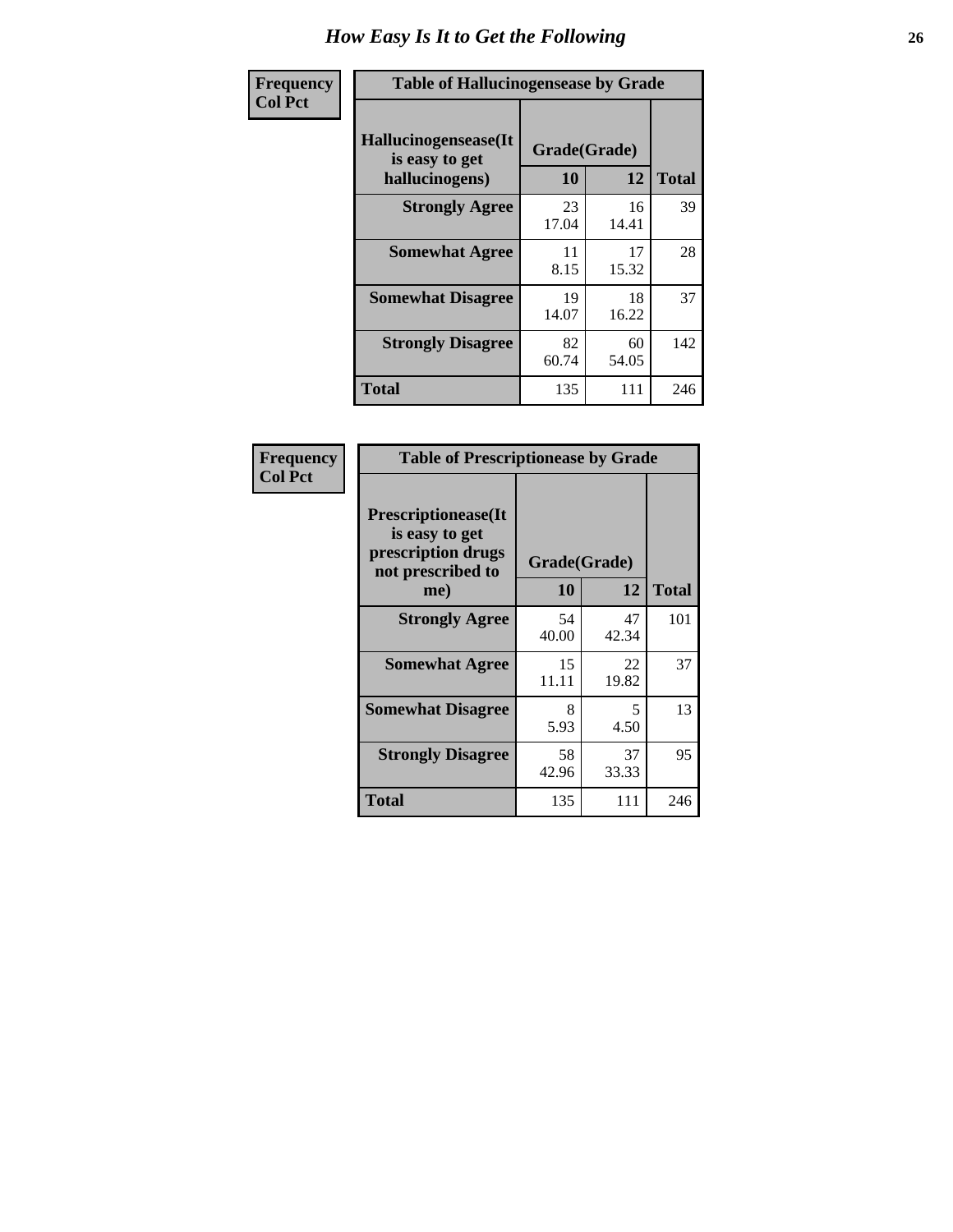### *Age at Onset of Use* **27** *Results for "Age at Onset of Use" questions exclude students who said they did not use that substance*

| Frequency      | <b>Table of Grade by Alcoholinit</b> |             |                |                  |             |                                                  |             |            |             |            |              |
|----------------|--------------------------------------|-------------|----------------|------------------|-------------|--------------------------------------------------|-------------|------------|-------------|------------|--------------|
| <b>Row Pct</b> |                                      |             |                |                  |             | Alcoholinit (I started using alcohol when I was) |             |            |             |            |              |
|                | Grade(Grade)   younger               | <b>8 or</b> | 9 <sup>1</sup> | 10               | 12          | 13                                               | 14          | 15         | <b>16</b>   | 17         | <b>Total</b> |
|                | 10                                   | 3<br>6.67   | 0<br>0.00      | 2.22             | 10<br>22.22 | 7<br>15.56                                       | 13<br>28.89 | 6<br>13.33 | 4.44        | 3<br>6.67  | 45           |
|                | 12                                   | 3<br>6.12   | 2.04           | $\Omega$<br>0.00 | 5<br>10.20  | $\overline{c}$<br>4.08                           | 8<br>16.33  | 9<br>18.37 | 12<br>24.49 | 9<br>18.37 | 49           |
|                | <b>Total</b>                         | 6           |                |                  | 15          | 9                                                | 21          | 15         | 14          | 12         | 94           |
|                | Frequency Missing $= 152$            |             |                |                  |             |                                                  |             |            |             |            |              |

**Frequency Row Pct**

| <b>Table of Grade by Cigarettesinit</b>               |                        |                 |           |                        |                                |            |            |                 |                  |              |
|-------------------------------------------------------|------------------------|-----------------|-----------|------------------------|--------------------------------|------------|------------|-----------------|------------------|--------------|
| Cigarettesinit (I started smoking tobacco when I was) |                        |                 |           |                        |                                |            |            |                 |                  |              |
| Grade(Grade)                                          | <b>8 or</b><br>younger | 10 <sup>1</sup> | <b>11</b> | <b>12</b>              | <b>13</b>                      | 14         | 15         | 16 <sup>1</sup> | 17               | <b>Total</b> |
| 10                                                    | 3.85                   | 2<br>7.69       | 3.85      | $\overline{c}$<br>7.69 | 4<br>15.38                     | 8<br>30.77 | 19.23      | 11.54           | $\Omega$<br>0.00 | 26           |
| 12                                                    | 4.17                   | 4.17            | ∍<br>8.33 | 4.17                   | 3<br>12.50                     | 4.17       | 4<br>16.67 | 6<br>25.00      | 20.83            | 24           |
| <b>Total</b>                                          | 2                      | 3               | 3         | 3                      | 7                              | 9          | 9          | 9               | 5                | 50           |
|                                                       |                        |                 |           |                        | <b>Frequency Missing = 196</b> |            |            |                 |                  |              |

| <b>Frequency</b> | <b>Table of Grade by Smokelessinit</b> |                                                               |       |                                      |            |                |              |  |
|------------------|----------------------------------------|---------------------------------------------------------------|-------|--------------------------------------|------------|----------------|--------------|--|
| <b>Row Pct</b>   |                                        | <b>Smokelessinit(I started chewing</b><br>tobacco when I was) |       |                                      |            |                |              |  |
|                  | Grade(Grade)                           | 8 or<br>younger                                               | 12    | 14                                   | <b>15</b>  | <b>16</b>      | <b>Total</b> |  |
|                  | 10                                     | 0<br>0.00                                                     | 16.67 | 3<br>50.00                           | 16.67      | 16.67          | 6            |  |
|                  | 12                                     | 14.29                                                         | 0.00  | $\mathcal{D}_{\mathcal{L}}$<br>28.57 | 3<br>42.86 | 14.29          | 7            |  |
|                  | <b>Total</b>                           |                                                               |       | 5                                    | 4          | $\overline{2}$ | 13           |  |
|                  |                                        | Frequency Missing $= 233$                                     |       |                                      |            |                |              |  |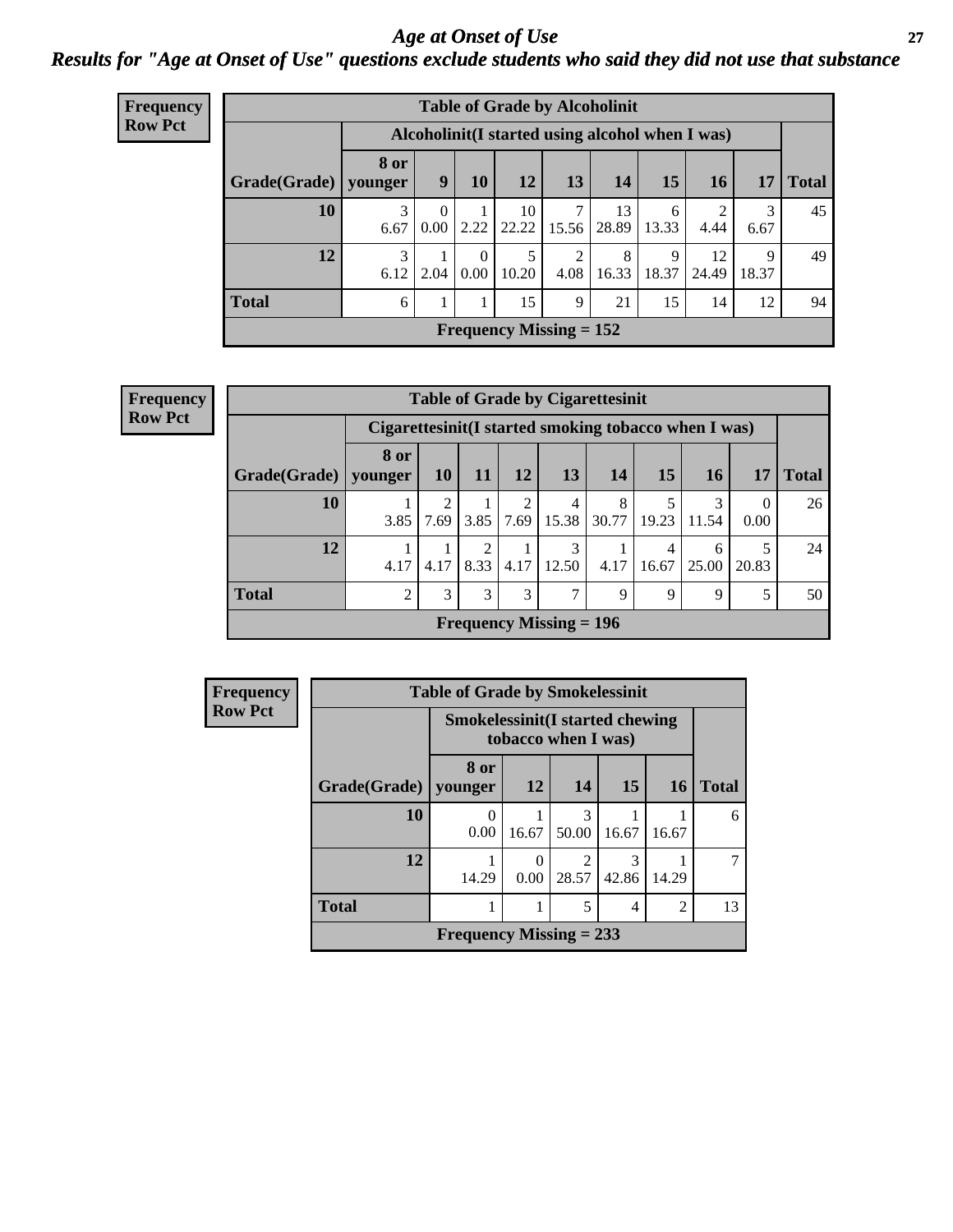#### *Age at Onset of Use* **28**

*Results for "Age at Onset of Use" questions exclude students who said they did not use that substance*

| Frequency      | <b>Table of Grade by Marijuanainit</b> |                        |                               |                  |          |                                       |                                |       |             |                                                      |                  |              |
|----------------|----------------------------------------|------------------------|-------------------------------|------------------|----------|---------------------------------------|--------------------------------|-------|-------------|------------------------------------------------------|------------------|--------------|
| <b>Row Pct</b> |                                        |                        |                               |                  |          |                                       |                                |       |             | Marijuanainit (I started using marijuana when I was) |                  |              |
|                | Grade(Grade)                           | <b>8 or</b><br>younger | 9 <sup>°</sup>                | 10               | 11       | 12                                    | 13                             | 14    | 15          | 16                                                   | 17               | <b>Total</b> |
|                | 10                                     | $\theta$<br>0.00       | 3.33                          | $\left($<br>0.00 | 3.33     | 3<br>10.00                            | 5<br>16.67                     | 23.33 | 10<br>33.33 | $\overline{2}$<br>6.67                               | 3.33             | 30           |
|                | 12                                     | ↑<br>10.53             | $\theta$<br>0.00 <sub>l</sub> |                  | $\Omega$ | 3<br>$5.26 \mid 0.00 \mid 15.79 \mid$ | 5.26                           | 36.84 | 15.79       | $\overline{2}$<br>10.53                              | $\theta$<br>0.00 | 19           |
|                | <b>Total</b>                           | 2                      |                               |                  |          | 6                                     | 6                              | 14    | 13          | 4                                                    |                  | 49           |
|                |                                        |                        |                               |                  |          |                                       | <b>Frequency Missing = 197</b> |       |             |                                                      |                  |              |

| Frequency      | <b>Table of Grade by Cocaineinit</b> |                                     |           |                     |           |              |
|----------------|--------------------------------------|-------------------------------------|-----------|---------------------|-----------|--------------|
| <b>Row Pct</b> |                                      | <b>Cocaineinit</b> (I started using |           | cocaine when I was) |           |              |
|                | <b>Grade(Grade)</b>                  | 8 or<br>younger                     | <b>10</b> | 14                  | <b>15</b> | <b>Total</b> |
|                | 10                                   | 0.00                                | 0.00      | 100.00              | 0.00      |              |
|                | 12                                   | $\overline{c}$<br>50.00             | 25.00     | 0<br>0.00           | 25.00     | 4            |
|                | <b>Total</b>                         | $\overline{2}$                      |           |                     |           | 5            |
|                |                                      | <b>Frequency Missing = 241</b>      |           |                     |           |              |

| Frequency      | <b>Table of Grade by Inhalantsinit</b> |                                                              |              |  |  |  |  |
|----------------|----------------------------------------|--------------------------------------------------------------|--------------|--|--|--|--|
| <b>Row Pct</b> |                                        | Inhalantsinit(I<br>started using<br>inhalants<br>when I was) |              |  |  |  |  |
|                | Grade(Grade)                           | 8 or younger                                                 | <b>Total</b> |  |  |  |  |
|                | 10                                     |                                                              | O            |  |  |  |  |
|                | 12                                     | 100.00                                                       | 2            |  |  |  |  |
|                | <b>Total</b>                           | $\mathfrak{D}$                                               | 2            |  |  |  |  |
|                | <b>Frequency Missing = 244</b>         |                                                              |              |  |  |  |  |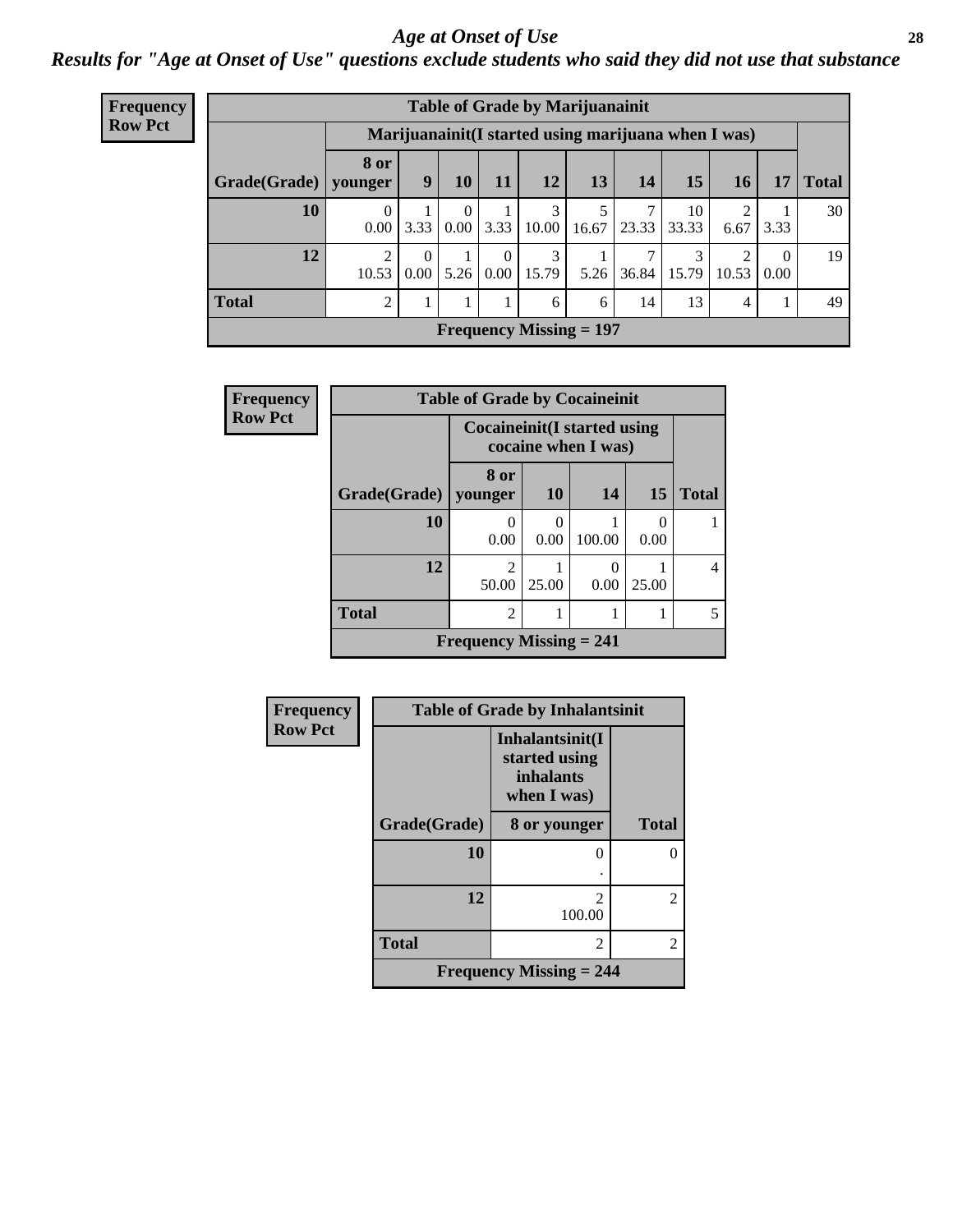#### *Age at Onset of Use* **29**

*Results for "Age at Onset of Use" questions exclude students who said they did not use that substance*

| Frequency      | <b>Table of Grade by Steroidsinit</b> |                                                            |              |  |  |  |
|----------------|---------------------------------------|------------------------------------------------------------|--------------|--|--|--|
| <b>Row Pct</b> |                                       | Steroidsinit(I<br>started using<br>steroids<br>when I was) |              |  |  |  |
|                | Grade(Grade)                          | 8 or younger                                               | <b>Total</b> |  |  |  |
|                | 10                                    | 0                                                          |              |  |  |  |
|                |                                       |                                                            |              |  |  |  |
|                | 12                                    | 100.00                                                     |              |  |  |  |
|                | <b>Total</b>                          |                                                            |              |  |  |  |
|                | <b>Frequency Missing = 245</b>        |                                                            |              |  |  |  |

| Frequency      | <b>Table of Grade by Ecstasyinit</b> |                                                               |                        |                        |                |  |
|----------------|--------------------------------------|---------------------------------------------------------------|------------------------|------------------------|----------------|--|
| <b>Row Pct</b> |                                      | <b>Ecstasyinit</b> (I started<br>using ecstasy when I<br>was) |                        |                        |                |  |
|                | Grade(Grade)   younger               | 8 or                                                          | 14                     | 15                     | <b>Total</b>   |  |
|                | 10                                   | 0<br>0.00                                                     | $\mathcal{D}$<br>50.00 | $\mathcal{L}$<br>50.00 | $\overline{4}$ |  |
|                | 12                                   | 50.00                                                         | 0.00                   | 50.00                  | $\overline{2}$ |  |
|                | <b>Total</b>                         |                                                               | $\mathfrak{D}$         | 3                      | 6              |  |
|                |                                      | <b>Frequency Missing = 240</b>                                |                        |                        |                |  |

| <b>Frequency</b> | <b>Table of Grade by Methinit</b> |                                                                     |       |                           |              |  |
|------------------|-----------------------------------|---------------------------------------------------------------------|-------|---------------------------|--------------|--|
| <b>Row Pct</b>   |                                   | <b>Methinit</b> (I started using<br>methamphetamines<br>when I was) |       |                           |              |  |
|                  | Grade(Grade)   younger            | 8 or                                                                | 9     | 14                        | <b>Total</b> |  |
|                  | 10                                | $\mathbf{\Omega}$<br>0.00                                           | 33.33 | $\mathfrak{D}$<br>66.67   | 3            |  |
|                  | 12                                | 100.00                                                              | 0.00  | $\mathbf{\Omega}$<br>0.00 |              |  |
|                  | <b>Total</b>                      |                                                                     |       | $\overline{c}$            | 4            |  |
|                  | Frequency Missing $= 242$         |                                                                     |       |                           |              |  |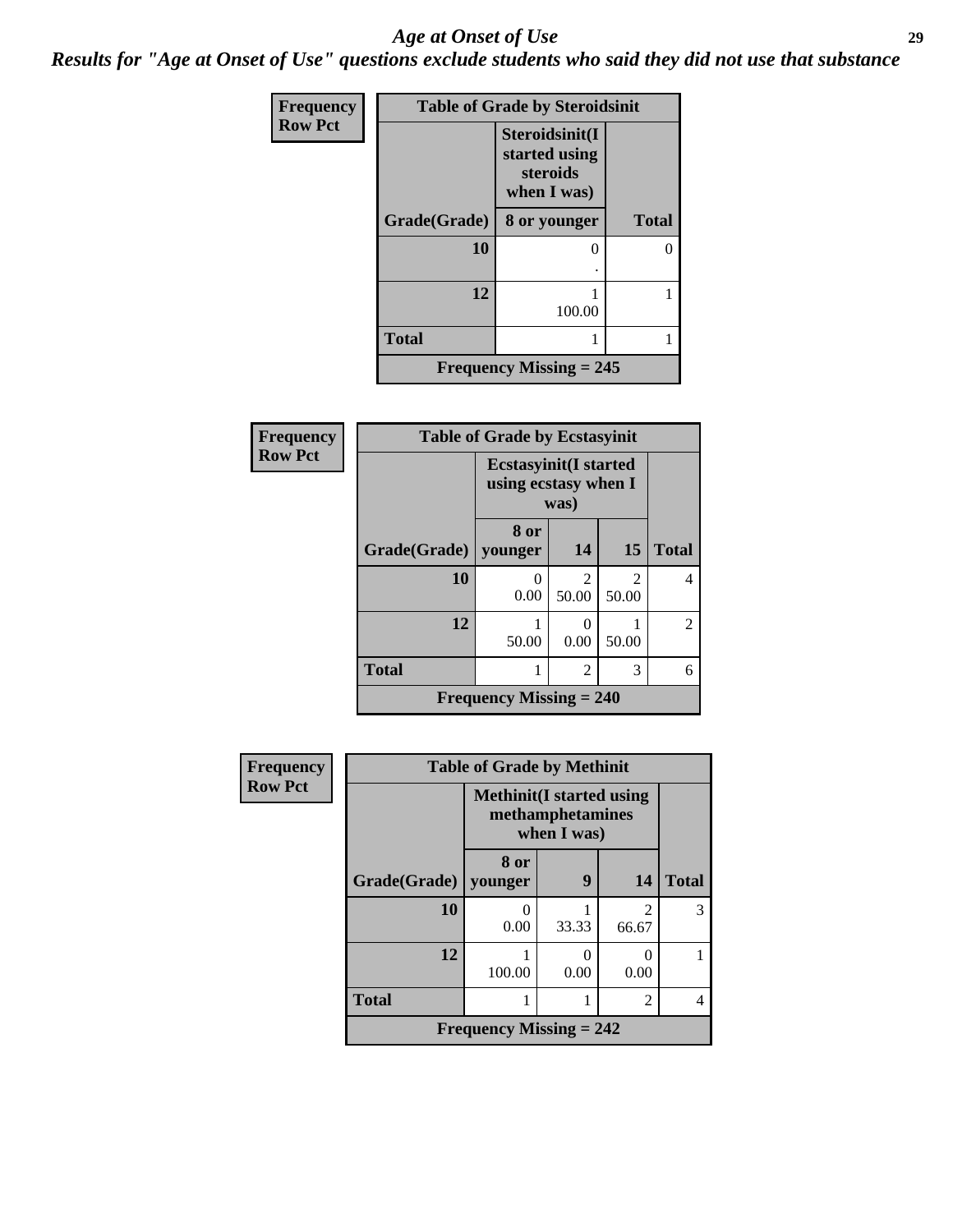#### Age at Onset of Use **30**

*Results for "Age at Onset of Use" questions exclude students who said they did not use that substance*

| <b>Frequency</b> |                                |                                                              | <b>Table of Grade by Hallucinogensinit</b> |                |                |  |
|------------------|--------------------------------|--------------------------------------------------------------|--------------------------------------------|----------------|----------------|--|
| <b>Row Pct</b>   |                                | Hallucinogensinit(I<br>started using<br>hallucinogens when I |                                            |                |                |  |
|                  | Grade(Grade)                   | 8 or<br>younger                                              | <b>10</b>                                  | <b>14</b>      | <b>Total</b>   |  |
|                  | 10                             | 0.00                                                         | 33.33                                      | 2<br>66.67     | 3              |  |
|                  | 12                             | 100.00                                                       | 0.00                                       | 0<br>0.00      |                |  |
|                  | <b>Total</b>                   |                                                              |                                            | $\mathfrak{D}$ | $\overline{4}$ |  |
|                  | <b>Frequency Missing = 242</b> |                                                              |                                            |                |                |  |

| <b>Frequency</b> | <b>Table of Grade by Prescriptioninit</b>                                                  |           |       |                |                                |                                      |                        |                         |       |              |
|------------------|--------------------------------------------------------------------------------------------|-----------|-------|----------------|--------------------------------|--------------------------------------|------------------------|-------------------------|-------|--------------|
| <b>Row Pct</b>   | Prescription in it (I started using prescription drugs not<br>prescribed to me when I was) |           |       |                |                                |                                      |                        |                         |       |              |
|                  | Grade(Grade)   younger                                                                     | 8 or      | 11    | 12             | 13                             | 14                                   | 15                     | <b>16</b>               | 17    | <b>Total</b> |
|                  | 10                                                                                         | 0<br>0.00 | 11.11 |                | 11.11                          | 3<br>33.33                           | 11.11                  | $\mathfrak{D}$<br>22.22 | 0.00  | 9            |
|                  | 12                                                                                         | 10.00     | 0.00  | 10.00          | 10.00                          | $\mathcal{D}_{\mathcal{A}}$<br>20.00 | $\mathcal{D}$<br>20.00 | 2<br>20.00              | 10.00 | 10           |
|                  | <b>Total</b>                                                                               |           |       | $\overline{c}$ | $\overline{2}$                 | 5                                    | 3                      | 4                       |       | 19           |
|                  |                                                                                            |           |       |                | <b>Frequency Missing = 227</b> |                                      |                        |                         |       |              |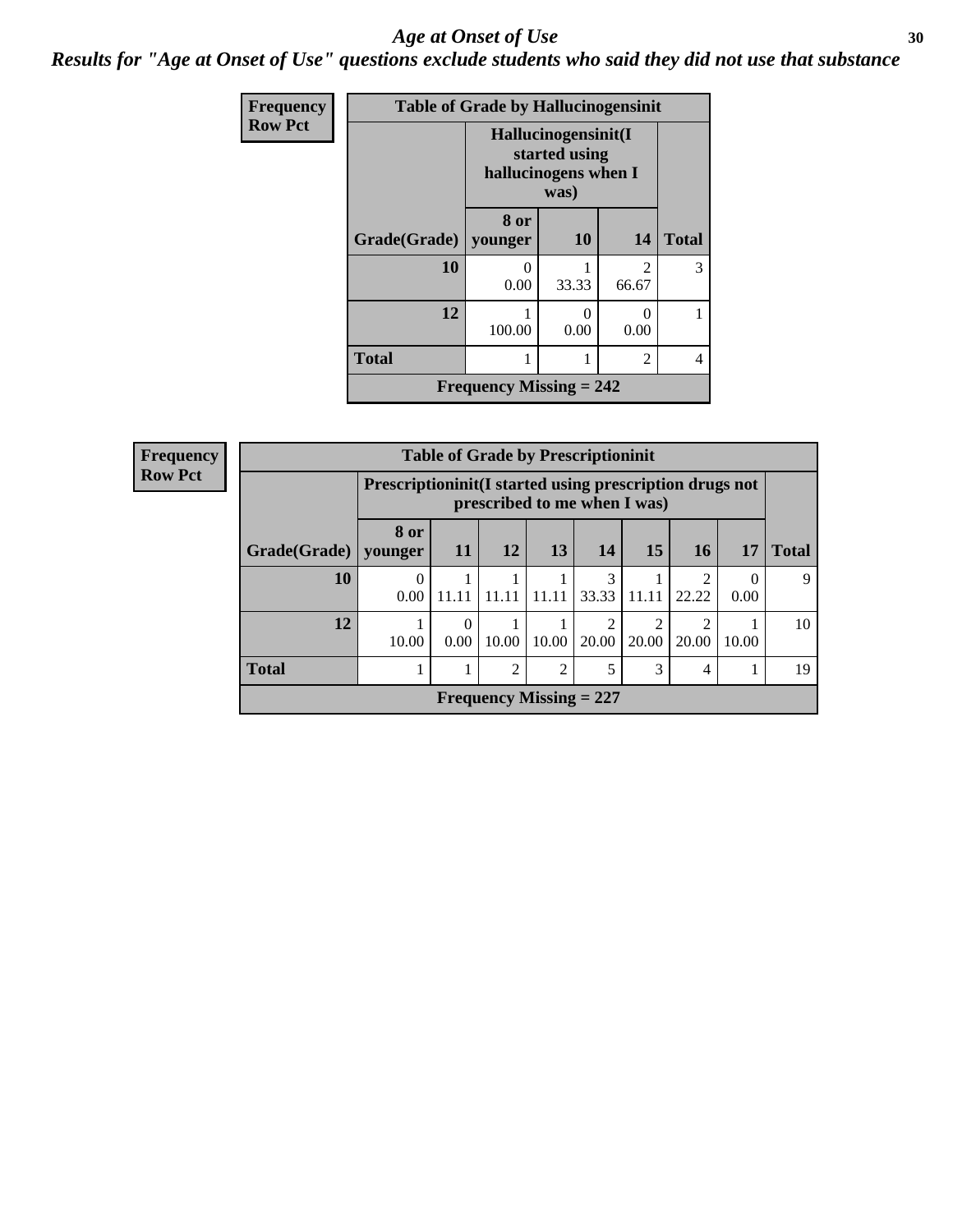| Frequency      | <b>Table of Alcoholharm by Grade</b>          |                    |             |              |  |
|----------------|-----------------------------------------------|--------------------|-------------|--------------|--|
| <b>Col Pct</b> | Alcoholharm(I<br>think alcohol is<br>harmful) | Grade(Grade)<br>10 | 12          | <b>Total</b> |  |
|                | <b>Strongly Agree</b>                         | 69<br>51.11        | 73<br>65.77 | 142          |  |
|                | <b>Somewhat Agree</b>                         | 35<br>25.93        | 18<br>16.22 | 53           |  |
|                | <b>Somewhat Disagree</b>                      | 15<br>11.11        | 6.31        | 22           |  |
|                | <b>Strongly Disagree</b>                      | 16<br>11.85        | 13<br>11.71 | 29           |  |
|                | <b>Total</b>                                  | 135                | 111         | 246          |  |

| <b>Table of Cigarettesharm by Grade</b>                  |                    |             |              |  |  |  |
|----------------------------------------------------------|--------------------|-------------|--------------|--|--|--|
| Cigarettesharm(I<br>think smoking<br>tobacco is harmful) | Grade(Grade)<br>10 | 12          | <b>Total</b> |  |  |  |
| <b>Strongly Agree</b>                                    | 100<br>74.07       | 92<br>82.88 | 192          |  |  |  |
| <b>Somewhat Agree</b>                                    | 19<br>14.07        | 6<br>5.41   | 25           |  |  |  |
| <b>Somewhat Disagree</b>                                 | 5<br>3.70          | 4<br>3.60   | 9            |  |  |  |
| <b>Strongly Disagree</b>                                 | 11<br>8.15         | 9<br>8.11   | 20           |  |  |  |
| <b>Total</b>                                             | 135                | 111         | 246          |  |  |  |

| Frequency      | <b>Table of Smokelessharm by Grade</b>                  |                    |             |              |  |  |
|----------------|---------------------------------------------------------|--------------------|-------------|--------------|--|--|
| <b>Col Pct</b> | Smokelessharm(I<br>think chewing<br>tobacco is harmful) | Grade(Grade)<br>10 | 12          | <b>Total</b> |  |  |
|                | <b>Strongly Agree</b>                                   | 100<br>74.07       | 91<br>81.98 | 191          |  |  |
|                | <b>Somewhat Agree</b>                                   | 17<br>12.59        | 5<br>4.50   | 22           |  |  |
|                | <b>Somewhat Disagree</b>                                | 6<br>4.44          | 6<br>5.41   | 12           |  |  |
|                | <b>Strongly Disagree</b>                                | 12<br>8.89         | 9<br>8.11   | 21           |  |  |
|                | <b>Total</b>                                            | 135                | 111         | 246          |  |  |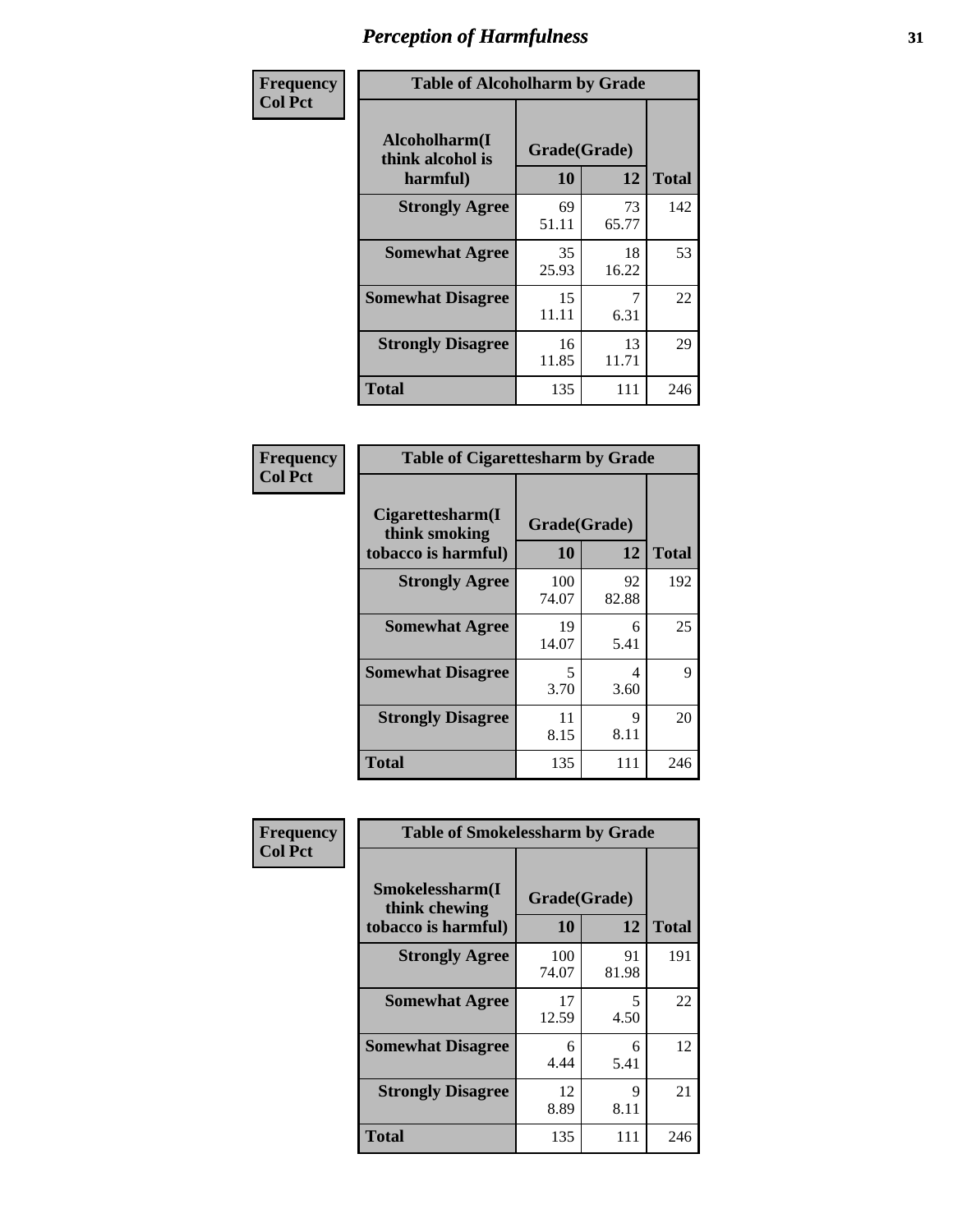| Frequency      |                                                   | <b>Table of Marijuanaharm by Grade</b> |             |              |  |  |
|----------------|---------------------------------------------------|----------------------------------------|-------------|--------------|--|--|
| <b>Col Pct</b> | Marijuanaharm(I<br>think marijuana is<br>harmful) | Grade(Grade)<br>10                     | 12          | <b>Total</b> |  |  |
|                | <b>Strongly Agree</b>                             | 80<br>59.26                            | 75<br>67.57 | 155          |  |  |
|                | <b>Somewhat Agree</b>                             | 21<br>15.56                            | 11<br>9.91  | 32           |  |  |
|                | <b>Somewhat Disagree</b>                          | 15<br>11.11                            | 11<br>9.91  | 26           |  |  |
|                | <b>Strongly Disagree</b>                          | 19<br>14.07                            | 14<br>12.61 | 33           |  |  |
|                | <b>Total</b>                                      | 135                                    | 111         | 246          |  |  |

| <b>Table of Cocaineharm by Grade</b>          |                    |                        |              |  |  |  |
|-----------------------------------------------|--------------------|------------------------|--------------|--|--|--|
| Cocaineharm(I<br>think cocaine is<br>harmful) | Grade(Grade)<br>10 | 12                     | <b>Total</b> |  |  |  |
| <b>Strongly Agree</b>                         | 118<br>87.41       | 99<br>89.19            | 217          |  |  |  |
| <b>Somewhat Agree</b>                         | 5<br>3.70          | $\mathfrak{D}$<br>1.80 | 7            |  |  |  |
| <b>Somewhat Disagree</b>                      | 1<br>0.74          | 0.90                   | 2            |  |  |  |
| <b>Strongly Disagree</b>                      | 11<br>8.15         | 9<br>8.11              | 20           |  |  |  |
| <b>Total</b>                                  | 135                | 111                    | 246          |  |  |  |

| Frequency      | <b>Table of Inhalantsharm by Grade</b>             |                    |                       |              |  |  |
|----------------|----------------------------------------------------|--------------------|-----------------------|--------------|--|--|
| <b>Col Pct</b> | Inhalantsharm(I<br>think inhalants are<br>harmful) | Grade(Grade)<br>10 | 12                    | <b>Total</b> |  |  |
|                | <b>Strongly Agree</b>                              | 117<br>86.67       | 97<br>87.39           | 214          |  |  |
|                | <b>Somewhat Agree</b>                              | 7<br>5.19          | 3<br>2.70             | 10           |  |  |
|                | <b>Somewhat Disagree</b>                           | 0.74               | $\mathcal{L}$<br>1.80 | 3            |  |  |
|                | <b>Strongly Disagree</b>                           | 10<br>7.41         | 9<br>8.11             | 19           |  |  |
|                | <b>Total</b>                                       | 135                | 111                   | 246          |  |  |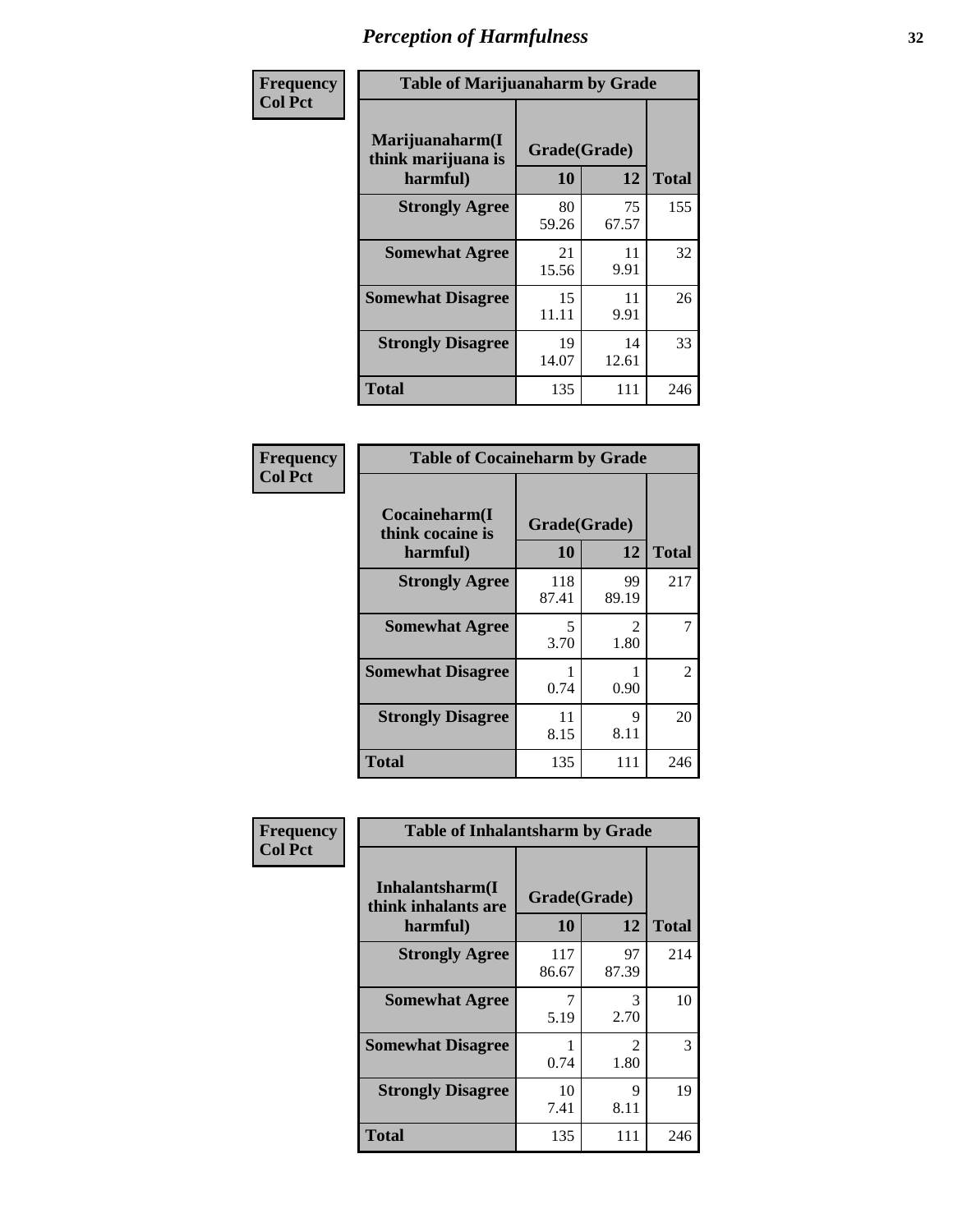| Frequency      | <b>Table of Steroidsharm by Grade</b>            |                    |             |              |  |
|----------------|--------------------------------------------------|--------------------|-------------|--------------|--|
| <b>Col Pct</b> | Steroidsharm(I<br>think steroids are<br>harmful) | Grade(Grade)<br>10 | 12          | <b>Total</b> |  |
|                | <b>Strongly Agree</b>                            | 109<br>80.74       | 92<br>82.88 | 201          |  |
|                | <b>Somewhat Agree</b>                            | 12<br>8.89         | 8<br>7.21   | 20           |  |
|                | <b>Somewhat Disagree</b>                         | 5<br>3.70          | 3<br>2.70   | 8            |  |
|                | <b>Strongly Disagree</b>                         | Q<br>6.67          | 8<br>7.21   | 17           |  |
|                | <b>Total</b>                                     | 135                | 111         | 246          |  |

| <b>Table of Ecstasyharm by Grade</b>          |                    |                        |              |  |  |  |
|-----------------------------------------------|--------------------|------------------------|--------------|--|--|--|
| Ecstasyharm(I<br>think ecstasy is<br>harmful) | Grade(Grade)<br>10 | 12                     | <b>Total</b> |  |  |  |
| <b>Strongly Agree</b>                         | 110<br>81.48       | 97<br>87.39            | 207          |  |  |  |
| <b>Somewhat Agree</b>                         | 12<br>8.89         | 3<br>2.70              | 15           |  |  |  |
| <b>Somewhat Disagree</b>                      | 4<br>2.96          | $\mathfrak{D}$<br>1.80 | 6            |  |  |  |
| <b>Strongly Disagree</b>                      | 9<br>6.67          | 9<br>8.11              | 18           |  |  |  |
| <b>Total</b>                                  | 135                | 111                    | 246          |  |  |  |

| Frequency      | <b>Table of Methharm by Grade</b>                            |                           |             |              |
|----------------|--------------------------------------------------------------|---------------------------|-------------|--------------|
| <b>Col Pct</b> | <b>Methharm</b> (I think<br>methamphetamines<br>are harmful) | Grade(Grade)<br><b>10</b> | 12          | <b>Total</b> |
|                | <b>Strongly Agree</b>                                        | 119<br>88.15              | 99<br>89.19 | 218          |
|                | <b>Somewhat Agree</b>                                        | 5<br>3.70                 | 0.90        | 6            |
|                | <b>Somewhat Disagree</b>                                     | 0<br>0.00                 | 3<br>2.70   | 3            |
|                | <b>Strongly Disagree</b>                                     | 11<br>8.15                | 8<br>7.21   | 19           |
|                | <b>Total</b>                                                 | 135                       | 111         | 246          |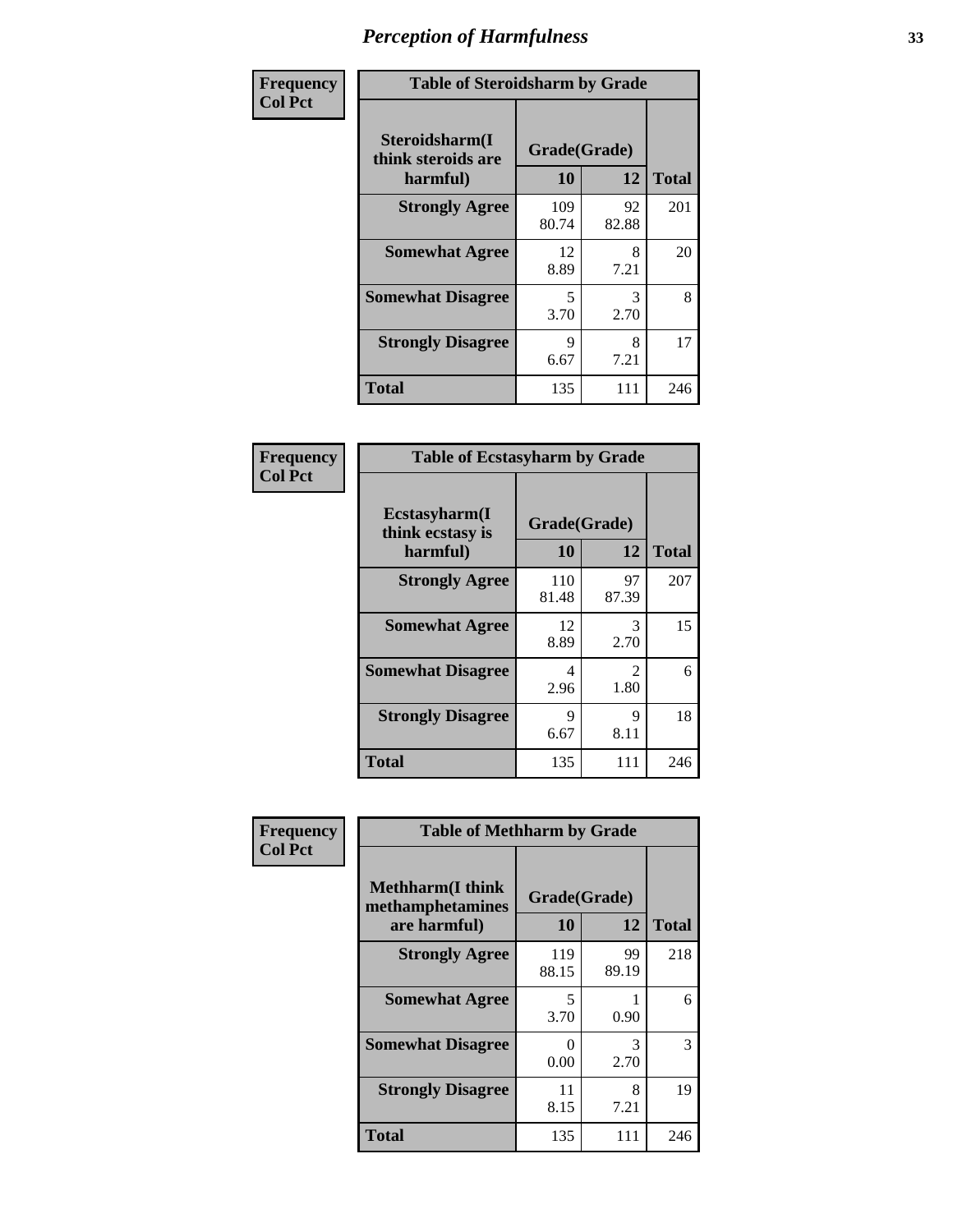| Frequency      | <b>Table of Hallucinogensharm by Grade</b>                 |                       |                       |              |
|----------------|------------------------------------------------------------|-----------------------|-----------------------|--------------|
| <b>Col Pct</b> | Hallucinogensharm(I<br>think hallucinogens<br>are harmful) | Grade(Grade)<br>10    | 12                    | <b>Total</b> |
|                | <b>Strongly Agree</b>                                      | 117<br>86.67          | 98<br>88.29           | 215          |
|                | <b>Somewhat Agree</b>                                      | 5<br>3.70             | 3<br>2.70             | 8            |
|                | <b>Somewhat Disagree</b>                                   | $\mathcal{L}$<br>1.48 | $\mathcal{L}$<br>1.80 | 4            |
|                | <b>Strongly Disagree</b>                                   | 11<br>8.15            | 8<br>7.21             | 19           |
|                | <b>Total</b>                                               | 135                   | 111                   | 246          |

| <b>Table of Prescriptionharm by Grade</b>                                                         |                    |             |              |  |
|---------------------------------------------------------------------------------------------------|--------------------|-------------|--------------|--|
| <b>Prescriptionharm</b> (I<br>think prescription<br>drugs not<br>prescribed to me<br>are harmful) | Grade(Grade)<br>10 | 12          | <b>Total</b> |  |
| <b>Strongly Agree</b>                                                                             | 101<br>74.81       | 82<br>73.87 | 183          |  |
| <b>Somewhat Agree</b>                                                                             | 20<br>14.81        | 10<br>9.01  | 30           |  |
| <b>Somewhat Disagree</b>                                                                          | 4<br>2.96          | 11<br>9.91  | 15           |  |
| <b>Strongly Disagree</b>                                                                          | 10<br>7.41         | 8<br>7.21   | 18           |  |
| <b>Total</b>                                                                                      | 135                | 111         | 246          |  |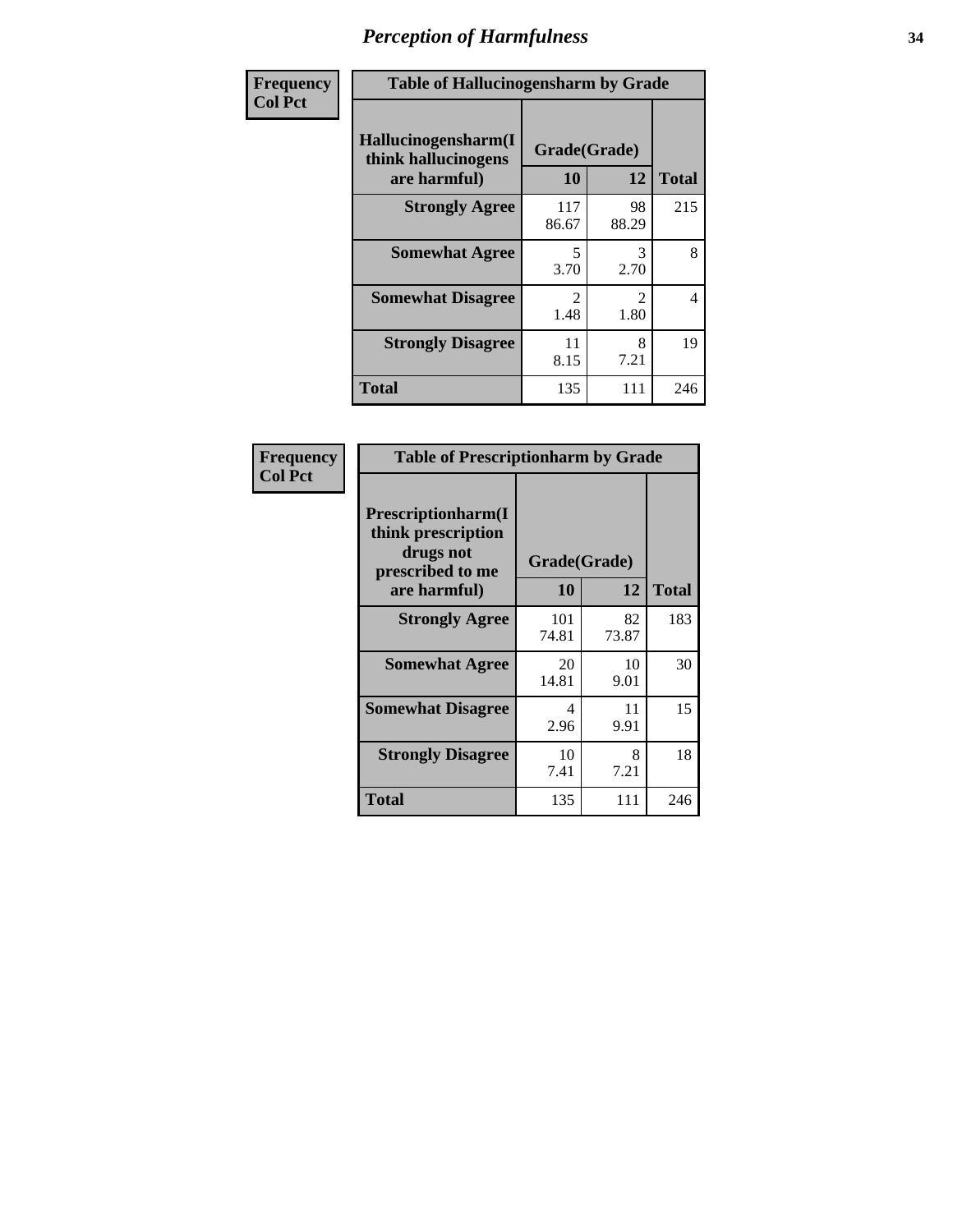# *Disapproval by Adults* **35**

| Frequency      | <b>Table of Alcoholadult by Grade</b>                                 |                    |             |              |
|----------------|-----------------------------------------------------------------------|--------------------|-------------|--------------|
| <b>Col Pct</b> | <b>Alcoholadult</b> (Adults<br>would disapprove if<br>I used alcohol) | Grade(Grade)<br>10 | 12          | <b>Total</b> |
|                | <b>Strongly Agree</b>                                                 | 72<br>53.33        | 57<br>51.35 | 129          |
|                | <b>Somewhat Agree</b>                                                 | 29<br>21.48        | 27<br>24.32 | 56           |
|                | <b>Somewhat Disagree</b>                                              | 24<br>17.78        | 14<br>12.61 | 38           |
|                | <b>Strongly Disagree</b>                                              | 10<br>7.41         | 13<br>11.71 | 23           |
|                | <b>Total</b>                                                          | 135                | 111         | 246          |

| <b>Table of Tobaccoadult by Grade</b>                                 |                    |             |              |  |
|-----------------------------------------------------------------------|--------------------|-------------|--------------|--|
| <b>Tobaccoadult</b> (Adults<br>would disapprove if<br>I used tobacco) | Grade(Grade)<br>10 | 12          | <b>Total</b> |  |
| <b>Strongly Agree</b>                                                 | 85<br>62.96        | 76<br>68.47 | 161          |  |
| <b>Somewhat Agree</b>                                                 | 23<br>17.04        | 16<br>14.41 | 39           |  |
| <b>Somewhat Disagree</b>                                              | 11<br>8.15         | 10<br>9.01  | 21           |  |
| <b>Strongly Disagree</b>                                              | 16<br>11.85        | 9<br>8.11   | 25           |  |
| <b>Total</b>                                                          | 135                | 111         | 246          |  |

| Frequency      | <b>Table of Marijuanaadult by Grade</b>                           |                    |             |              |
|----------------|-------------------------------------------------------------------|--------------------|-------------|--------------|
| <b>Col Pct</b> | Marijuanaadult(Adults<br>would disapprove if I<br>used marijuana) | Grade(Grade)<br>10 | 12          | <b>Total</b> |
|                | <b>Strongly Agree</b>                                             | 93<br>68.89        | 81<br>72.97 | 174          |
|                | <b>Somewhat Agree</b>                                             | 22<br>16.30        | 10<br>9.01  | 32           |
|                | <b>Somewhat Disagree</b>                                          | 8<br>5.93          | 9<br>8.11   | 17           |
|                | <b>Strongly Disagree</b>                                          | 12<br>8.89         | 11<br>9.91  | 23           |
|                | <b>Total</b>                                                      | 135                | 111         | 246          |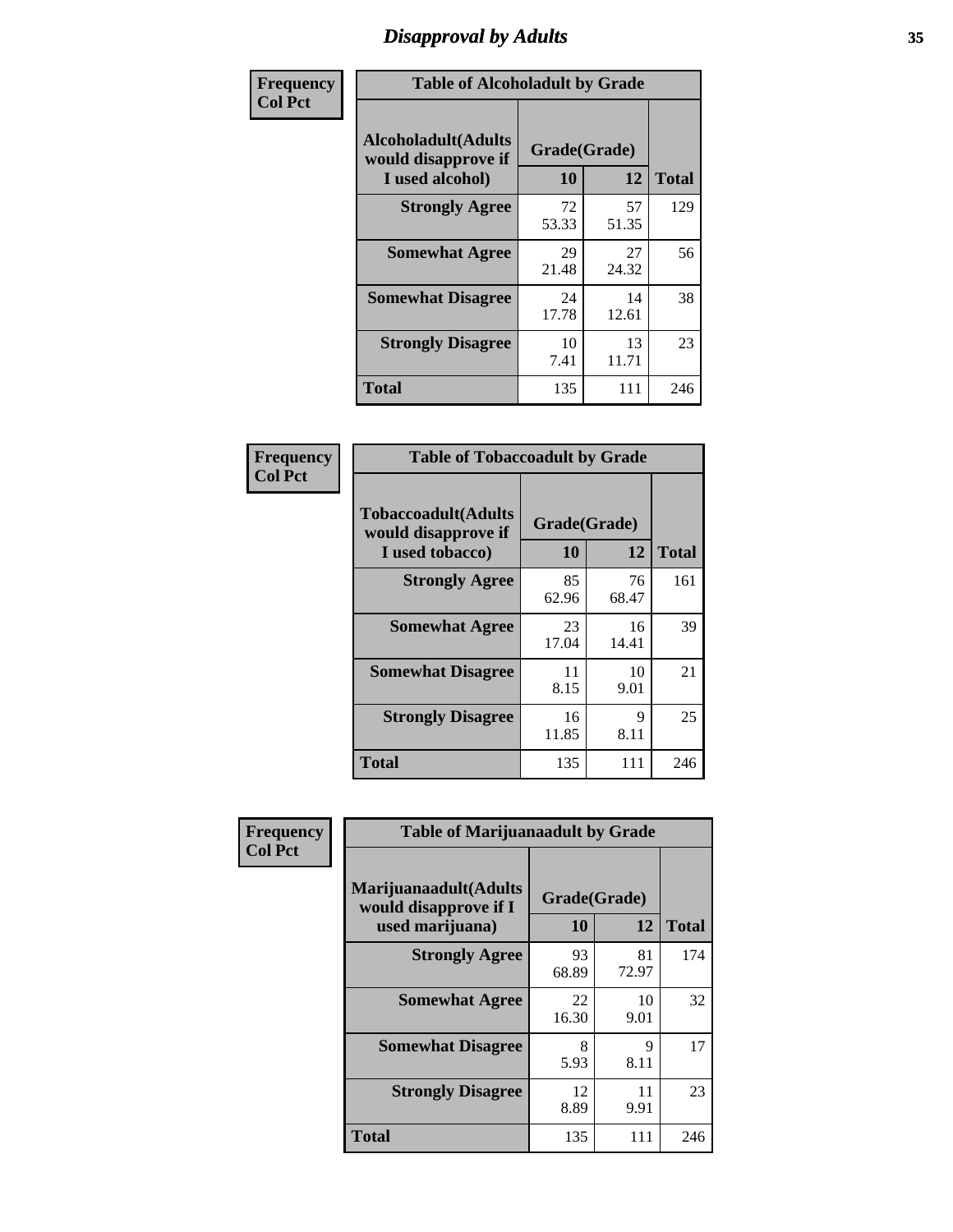### *Disapproval by Adults* **36**

| <b>Frequency</b> | <b>Table of Otherdrugadult by Grade</b>                                     |                    |                                     |              |
|------------------|-----------------------------------------------------------------------------|--------------------|-------------------------------------|--------------|
| <b>Col Pct</b>   | <b>Otherdrugadult</b> (Adults<br>would disapprove if I<br>used other drugs) | Grade(Grade)<br>10 | 12                                  | <b>Total</b> |
|                  | <b>Strongly Agree</b>                                                       | 105<br>77.78       | 99<br>89.19                         | 204          |
|                  | <b>Somewhat Agree</b>                                                       | 13<br>9.63         | $\mathcal{D}_{\mathcal{L}}$<br>1.80 | 15           |
|                  | <b>Somewhat Disagree</b>                                                    | 0.74               | 4<br>3.60                           | 5            |
|                  | <b>Strongly Disagree</b>                                                    | 16<br>11.85        | 6<br>5.41                           | 22           |
|                  | <b>Total</b>                                                                | 135                | 111                                 | 246          |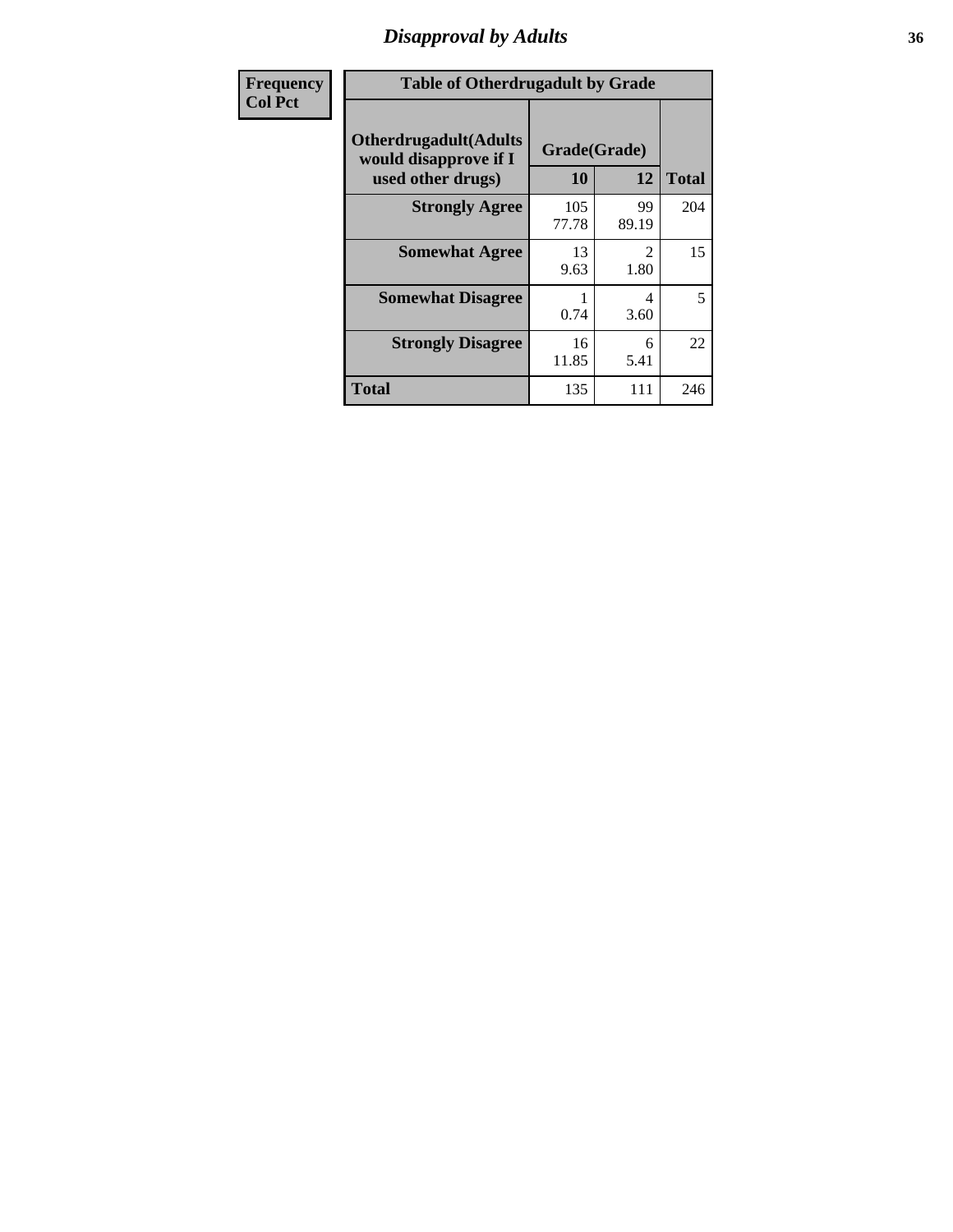# *Disapproval by Peers* **37**

| Frequency      | <b>Table of Alcoholpeer by Grade</b>                    |              |             |              |  |
|----------------|---------------------------------------------------------|--------------|-------------|--------------|--|
| <b>Col Pct</b> | Alcoholpeer(My<br>friends would<br>disapprove if I used | Grade(Grade) |             |              |  |
|                | alcohol)                                                | 10           | 12          | <b>Total</b> |  |
|                | <b>Strongly Agree</b>                                   | 34<br>25.19  | 30<br>27.03 | 64           |  |
|                | <b>Somewhat Agree</b>                                   | 27<br>20.00  | 18<br>16.22 | 45           |  |
|                | <b>Somewhat Disagree</b>                                | 41<br>30.37  | 24<br>21.62 | 65           |  |
|                | <b>Strongly Disagree</b>                                | 33<br>24.44  | 39<br>35.14 | 72           |  |
|                | Total                                                   | 135          | 111         | 246          |  |

| Frequency      | <b>Table of Tobaccopeer by Grade</b>                                |                    |             |              |  |
|----------------|---------------------------------------------------------------------|--------------------|-------------|--------------|--|
| <b>Col Pct</b> | Tobaccopeer(My<br>friends would<br>disapprove if I used<br>tobacco) | Grade(Grade)<br>10 | 12          | <b>Total</b> |  |
|                | <b>Strongly Agree</b>                                               | 48<br>35.56        | 48<br>43.24 | 96           |  |
|                | <b>Somewhat Agree</b>                                               | 26<br>19.26        | 12<br>10.81 | 38           |  |
|                | <b>Somewhat Disagree</b>                                            | 30<br>22.22        | 20<br>18.02 | 50           |  |
|                | <b>Strongly Disagree</b>                                            | 31<br>22.96        | 31<br>27.93 | 62           |  |
|                | Total                                                               | 135                | 111         | 246          |  |

| Frequency      | <b>Table of Marijuanapeer by Grade</b> |              |             |              |
|----------------|----------------------------------------|--------------|-------------|--------------|
| <b>Col Pct</b> | Marijuanapeer(My                       |              |             |              |
|                | friends would<br>disapprove if I used  | Grade(Grade) |             |              |
|                | marijuana)                             | 10           | 12          | <b>Total</b> |
|                | <b>Strongly Agree</b>                  | 49           | 45          | 94           |
|                |                                        | 36.30        | 40.54       |              |
|                | <b>Somewhat Agree</b>                  | 24           | 20          | 44           |
|                |                                        | 17.78        | 18.02       |              |
|                | <b>Somewhat Disagree</b>               | 25<br>18.52  | 17<br>15.32 | 42           |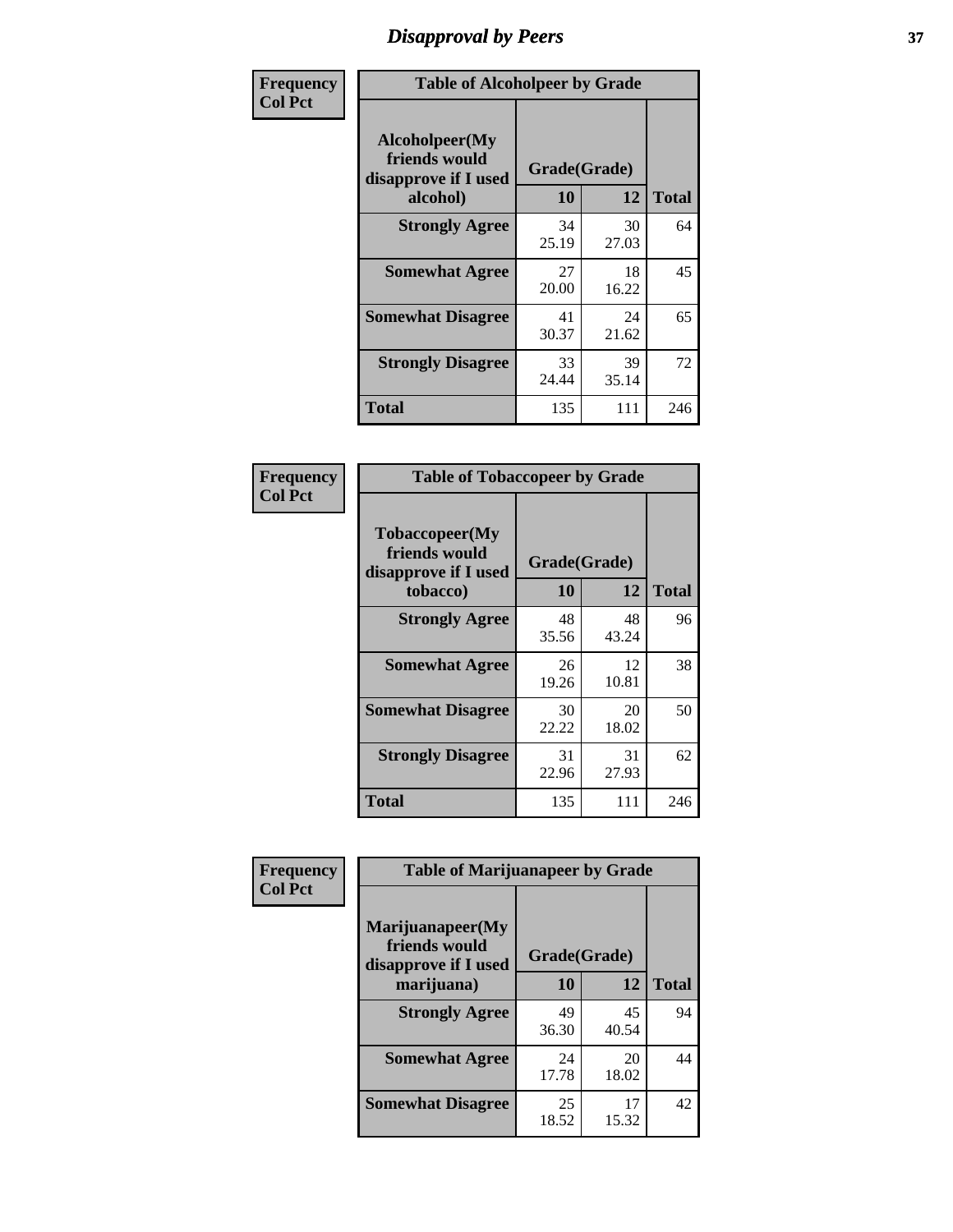# *Disapproval by Peers* **38**

| <b>Frequency</b> | <b>Table of Marijuanapeer by Grade</b>                                  |                    |             |              |
|------------------|-------------------------------------------------------------------------|--------------------|-------------|--------------|
| <b>Col Pct</b>   | Marijuanapeer(My<br>friends would<br>disapprove if I used<br>marijuana) | Grade(Grade)<br>10 | 12          | <b>Total</b> |
|                  | <b>Strongly Disagree</b>                                                | 37<br>27.41        | 29<br>26.13 | 66           |
|                  | <b>Total</b>                                                            | 135                | 111         | 246          |

| <b>Frequency</b> | <b>Table of Otherdrugpeer by Grade</b>                                    |                    |                     |              |
|------------------|---------------------------------------------------------------------------|--------------------|---------------------|--------------|
| <b>Col Pct</b>   | Otherdrugpeer(My<br>friends would<br>disapprove if I used<br>other drugs) | Grade(Grade)<br>10 | 12                  | <b>Total</b> |
|                  |                                                                           |                    |                     |              |
|                  | <b>Strongly Agree</b>                                                     | 80<br>59.26        | 70<br>63.06         | 150          |
|                  | <b>Somewhat Agree</b>                                                     | 19<br>14.07        | $\mathbf Q$<br>8.11 | 28           |
|                  | <b>Somewhat Disagree</b>                                                  | 18<br>13.33        | 14<br>12.61         | 32           |
|                  | <b>Strongly Disagree</b>                                                  | 18<br>13.33        | 18<br>16.22         | 36           |
|                  | Total                                                                     | 135                | 111                 | 246          |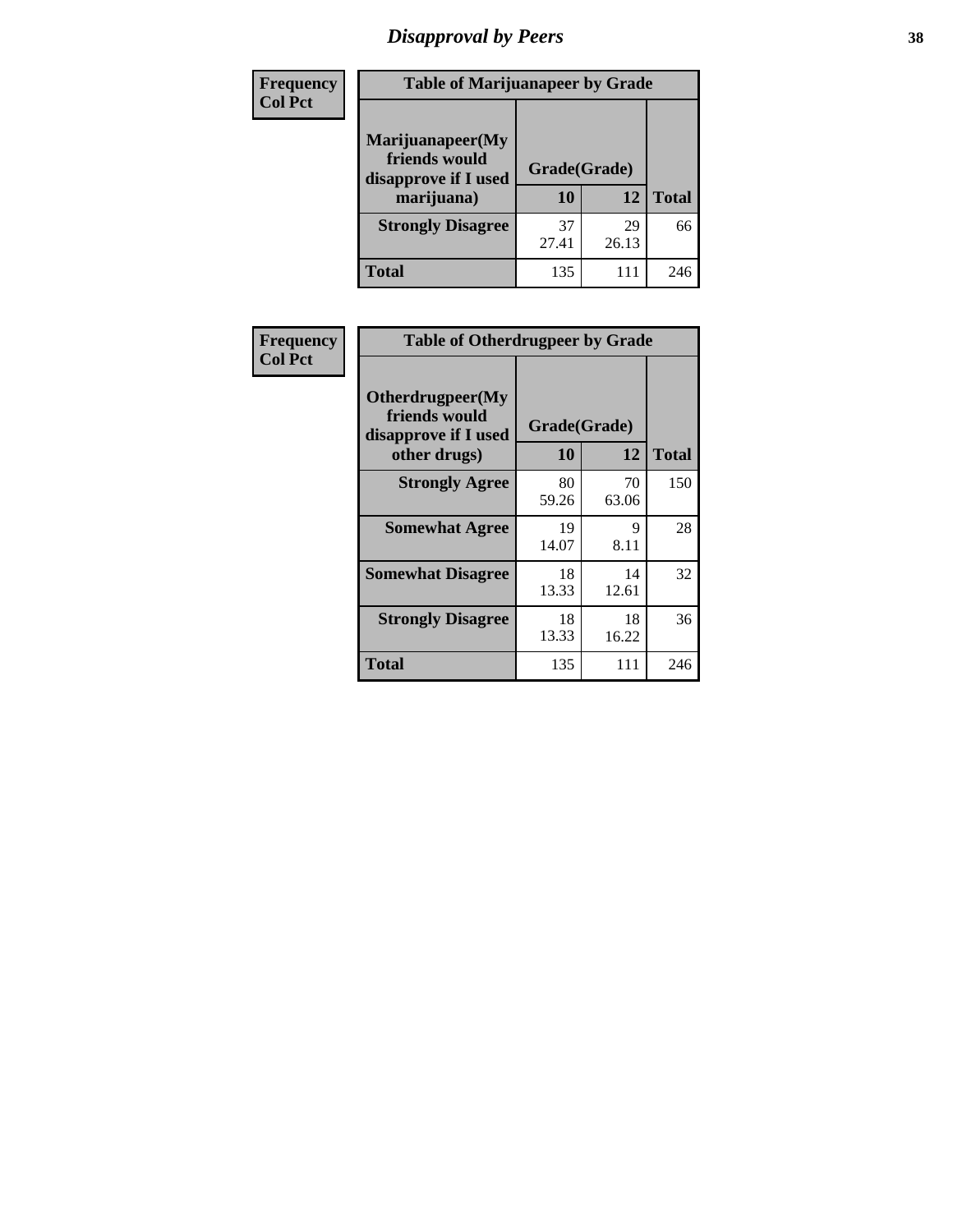| Frequency      | <b>Table of Alcohollocation1 by Grade</b> |              |             |              |
|----------------|-------------------------------------------|--------------|-------------|--------------|
| <b>Col Pct</b> | <b>Alcohollocation1(Places</b>            | Grade(Grade) |             |              |
|                | <b>Friends Use Alcohol)</b>               | 10           | 12          | <b>Total</b> |
|                |                                           | 77<br>57.04  | 77<br>69.37 | 154          |
|                | Do Not Use                                | 58<br>42.96  | 34<br>30.63 | 92           |
|                | <b>Total</b>                              | 135          | 111         | 246          |

| Frequency      | <b>Table of Alcohollocation2 by Grade</b>                     |                    |             |              |
|----------------|---------------------------------------------------------------|--------------------|-------------|--------------|
| <b>Col Pct</b> | <b>Alcohollocation2(Places</b><br><b>Friends Use Alcohol)</b> | Grade(Grade)<br>10 | <b>12</b>   | <b>Total</b> |
|                |                                                               | 82<br>60.74        | 58<br>52.25 | 140          |
|                | Home                                                          | 53<br>39.26        | 53<br>47.75 | 106          |
|                | <b>Total</b>                                                  | 135                | 111         | 246          |

| Frequency<br><b>Col Pct</b> | <b>Table of Alcohollocation 3 by Grade</b>                    |                    |              |              |
|-----------------------------|---------------------------------------------------------------|--------------------|--------------|--------------|
|                             | <b>Alcohollocation3(Places</b><br><b>Friends Use Alcohol)</b> | Grade(Grade)<br>10 | 12           | <b>Total</b> |
|                             |                                                               | 129<br>95.56       | 103<br>92.79 | 232          |
|                             | <b>School</b>                                                 | 6<br>4.44          | 8<br>7.21    | 14           |
|                             | <b>Total</b>                                                  | 135                |              | 246          |

| <b>Frequency</b> | <b>Table of Alcohollocation4 by Grade</b> |              |             |              |  |
|------------------|-------------------------------------------|--------------|-------------|--------------|--|
| <b>Col Pct</b>   | <b>Alcohollocation4(Places</b>            | Grade(Grade) |             |              |  |
|                  | <b>Friends Use Alcohol)</b>               | <b>10</b>    | 12          | <b>Total</b> |  |
|                  |                                           | 113<br>83.70 | 96<br>86.49 | 209          |  |
|                  | Car                                       | 22<br>16.30  | 15<br>13.51 | 37           |  |
|                  | <b>Total</b>                              | 135          | 111         | 246          |  |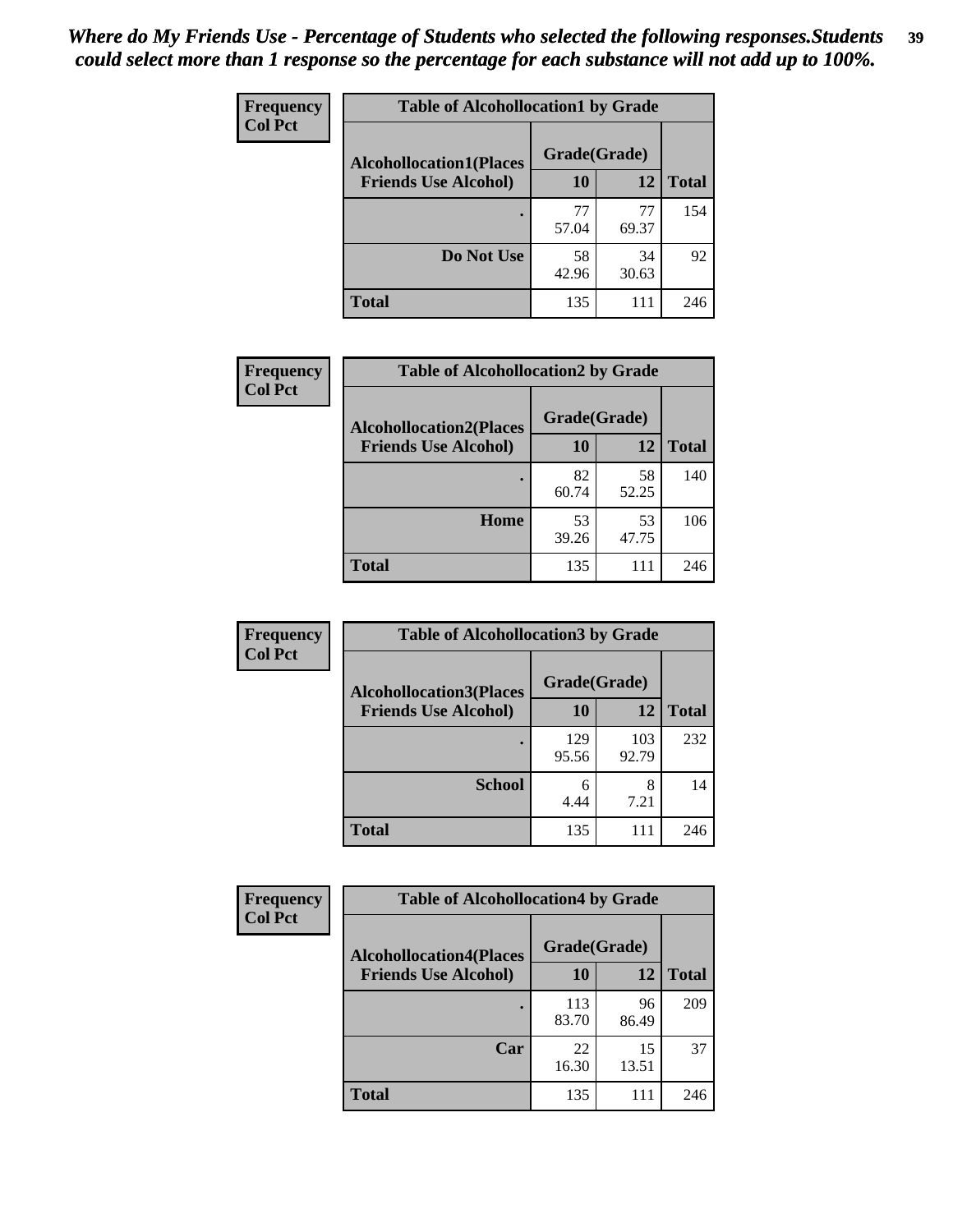| Frequency<br><b>Col Pct</b> | <b>Table of Alcohollocation5 by Grade</b> |              |             |              |
|-----------------------------|-------------------------------------------|--------------|-------------|--------------|
|                             | <b>Alcohollocation5(Places</b>            | Grade(Grade) |             |              |
|                             | <b>Friends Use Alcohol)</b>               | 10           | 12          | <b>Total</b> |
|                             |                                           | 80<br>59.26  | 60<br>54.05 | 140          |
|                             | <b>Friend's House</b>                     | 55<br>40.74  | 51<br>45.95 | 106          |
|                             | <b>Total</b>                              | 135          | 111         | 246          |

| <b>Frequency</b> | <b>Table of Alcohollocation6 by Grade</b> |              |             |              |
|------------------|-------------------------------------------|--------------|-------------|--------------|
| <b>Col Pct</b>   | <b>Alcohollocation6(Places</b>            | Grade(Grade) |             |              |
|                  | <b>Friends Use Alcohol)</b>               | 10           | 12          | <b>Total</b> |
|                  |                                           | 101<br>74.81 | 75<br>67.57 | 176          |
|                  | <b>Other</b>                              | 34<br>25.19  | 36<br>32.43 | 70           |
|                  | <b>Total</b>                              | 135          | 111         | 246          |

| Frequency      | <b>Table of Tobaccolocation1 by Grade</b> |              |             |              |
|----------------|-------------------------------------------|--------------|-------------|--------------|
| <b>Col Pct</b> | <b>Tobaccolocation1(Places</b>            | Grade(Grade) |             |              |
|                | <b>Friends Use Tobacco)</b>               | <b>10</b>    | 12          | <b>Total</b> |
|                |                                           | 61<br>45.19  | 59<br>53.15 | 120          |
|                | Do Not Use                                | 74<br>54.81  | 52<br>46.85 | 126          |
|                | <b>Total</b>                              | 135          | 111         | 246          |

| <b>Frequency</b> | <b>Table of Tobaccolocation2 by Grade</b> |              |             |              |  |
|------------------|-------------------------------------------|--------------|-------------|--------------|--|
| <b>Col Pct</b>   | <b>Tobaccolocation2(Places</b>            | Grade(Grade) |             |              |  |
|                  | <b>Friends Use Tobacco)</b>               | 10           | 12          | <b>Total</b> |  |
|                  |                                           | 95<br>70.37  | 65<br>58.56 | 160          |  |
|                  | Home                                      | 40<br>29.63  | 46<br>41.44 | 86           |  |
|                  | <b>Total</b>                              | 135          |             | 246          |  |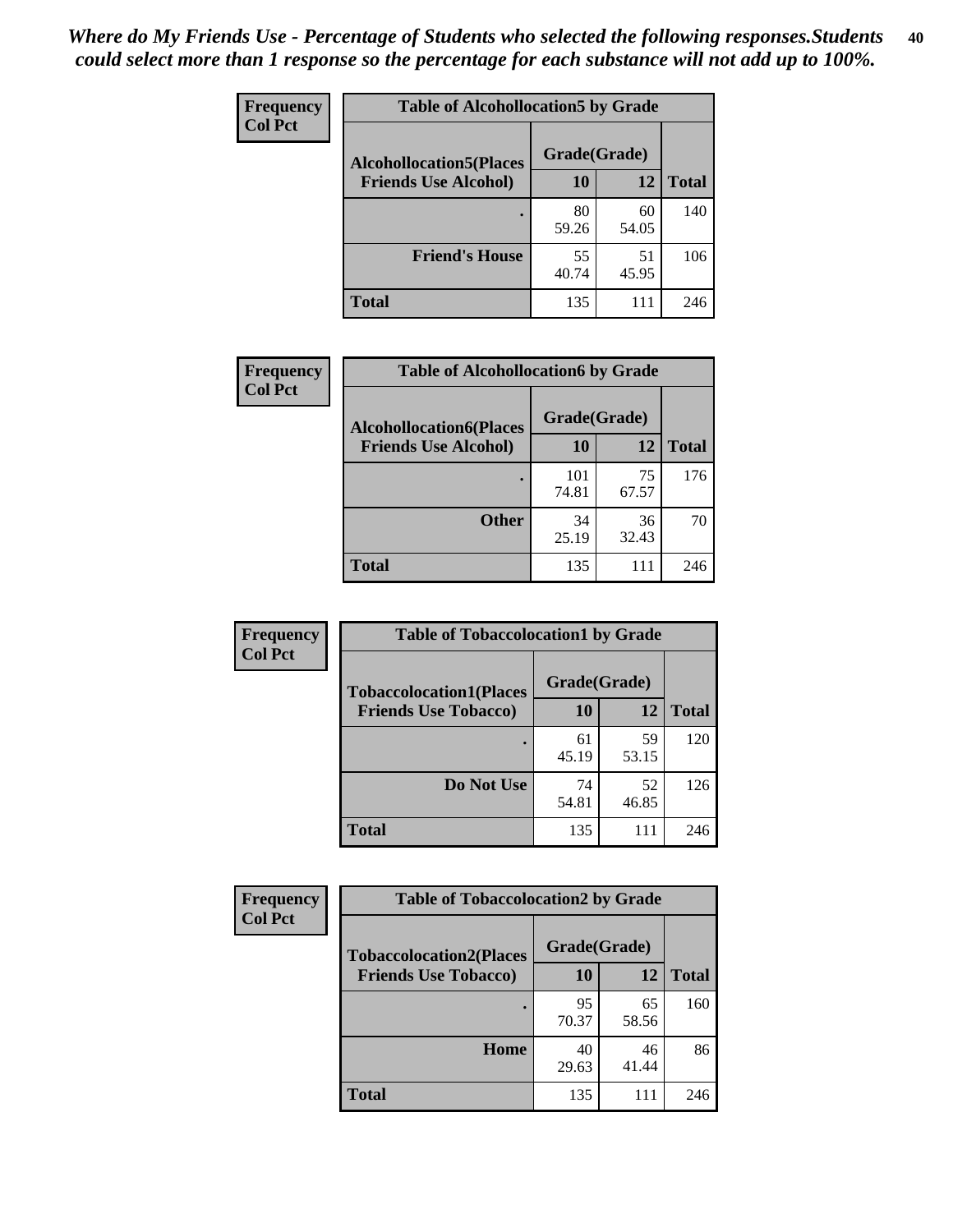| Frequency      | <b>Table of Tobaccolocation 3 by Grade</b> |              |             |              |
|----------------|--------------------------------------------|--------------|-------------|--------------|
| <b>Col Pct</b> | <b>Tobaccolocation3(Places</b>             | Grade(Grade) |             |              |
|                | <b>Friends Use Tobacco)</b>                | 10           | 12          | <b>Total</b> |
|                |                                            | 112<br>82.96 | 90<br>81.08 | 202          |
|                | <b>School</b>                              | 23<br>17.04  | 21<br>18.92 | 44           |
|                | <b>Total</b>                               | 135          | 111         | 246          |

| Frequency      | <b>Table of Tobaccolocation4 by Grade</b> |              |             |              |
|----------------|-------------------------------------------|--------------|-------------|--------------|
| <b>Col Pct</b> | <b>Tobaccolocation4(Places</b>            | Grade(Grade) |             |              |
|                | <b>Friends Use Tobacco)</b>               | 10           | 12          | <b>Total</b> |
|                |                                           | 103<br>76.30 | 73<br>65.77 | 176          |
|                | Car                                       | 32<br>23.70  | 38<br>34.23 | 70           |
|                | <b>Total</b>                              | 135          | 111         | 246          |

| Frequency      | <b>Table of Tobaccolocation5 by Grade</b> |              |             |              |
|----------------|-------------------------------------------|--------------|-------------|--------------|
| <b>Col Pct</b> | <b>Tobaccolocation5(Places</b>            | Grade(Grade) |             |              |
|                | <b>Friends Use Tobacco)</b>               | 10           | 12          | <b>Total</b> |
|                |                                           | 91<br>67.41  | 67<br>60.36 | 158          |
|                | <b>Friend's House</b>                     | 44<br>32.59  | 44<br>39.64 | 88           |
|                | <b>Total</b>                              | 135          | 111         | 246          |

| <b>Frequency</b> | <b>Table of Tobaccolocation6 by Grade</b> |              |             |              |  |
|------------------|-------------------------------------------|--------------|-------------|--------------|--|
| <b>Col Pct</b>   | <b>Tobaccolocation6(Places</b>            | Grade(Grade) |             |              |  |
|                  | <b>Friends Use Tobacco)</b>               | 10           | 12          | <b>Total</b> |  |
|                  |                                           | 97<br>71.85  | 75<br>67.57 | 172          |  |
|                  | <b>Other</b>                              | 38<br>28.15  | 36<br>32.43 | 74           |  |
|                  | <b>Total</b>                              | 135          | 111         | 246          |  |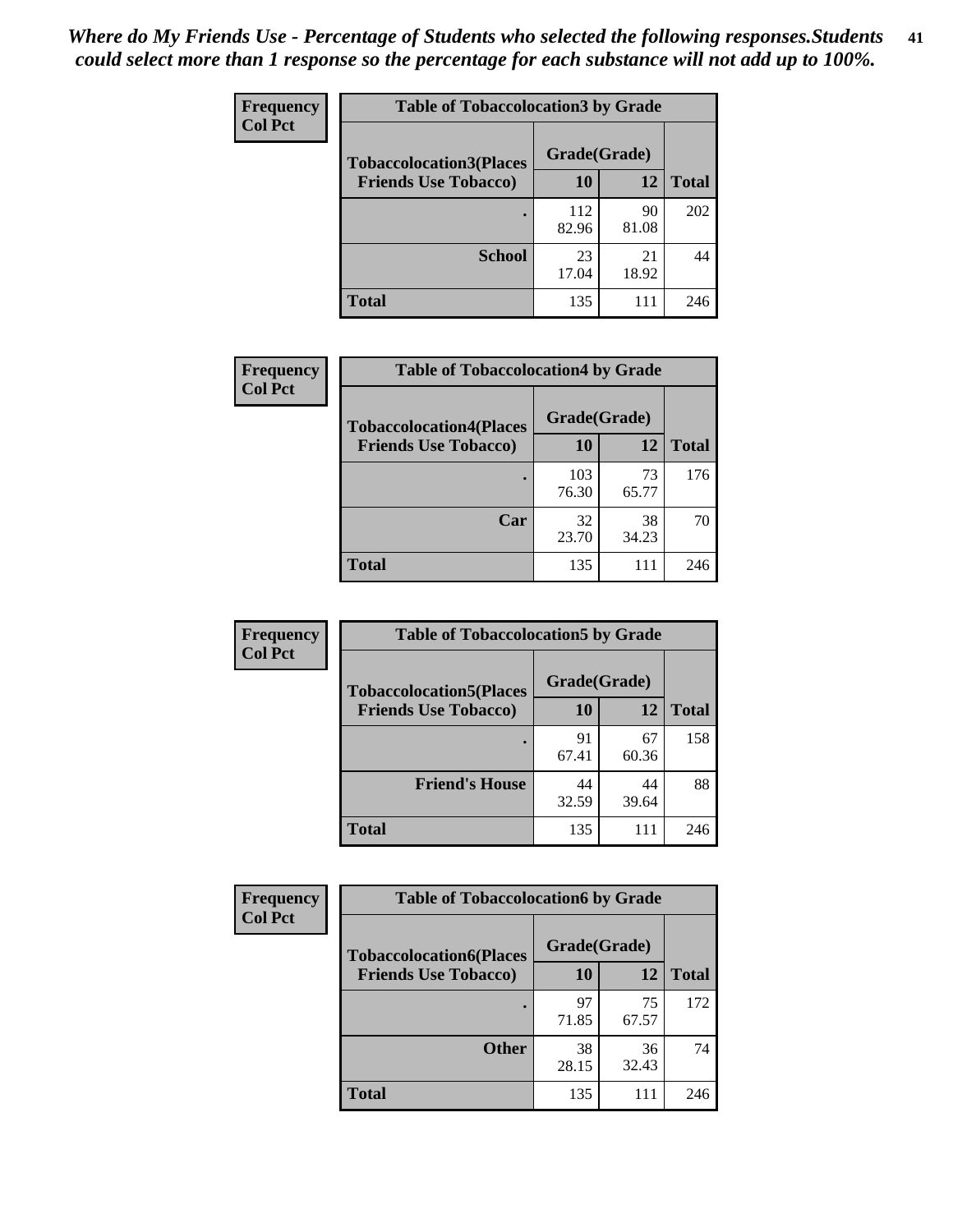| <b>Frequency</b> | <b>Table of Marijuanalocation1 by Grade</b> |              |             |              |
|------------------|---------------------------------------------|--------------|-------------|--------------|
| <b>Col Pct</b>   | <b>Marijuanalocation1(Places</b>            | Grade(Grade) |             |              |
|                  | <b>Friends Use Marijuana</b> )              | 10           | 12          | <b>Total</b> |
|                  |                                             | 70<br>51.85  | 58<br>52.25 | 128          |
|                  | Do Not Use                                  | 65<br>48.15  | 53<br>47.75 | 118          |
|                  | <b>Total</b>                                | 135          | 111         | 246          |

| <b>Frequency</b> | <b>Table of Marijuanalocation2 by Grade</b>                        |                    |             |              |
|------------------|--------------------------------------------------------------------|--------------------|-------------|--------------|
| <b>Col Pct</b>   | <b>Marijuanalocation2(Places</b><br><b>Friends Use Marijuana</b> ) | Grade(Grade)<br>10 | 12          | <b>Total</b> |
|                  |                                                                    | 89<br>65.93        | 72<br>64.86 | 161          |
|                  | <b>Home</b>                                                        | 46<br>34.07        | 39<br>35.14 | 85           |
|                  | <b>Total</b>                                                       | 135                | 111         | 246          |

| Frequency<br><b>Col Pct</b> | <b>Table of Marijuanalocation3 by Grade</b> |              |             |              |
|-----------------------------|---------------------------------------------|--------------|-------------|--------------|
|                             | <b>Marijuanalocation3</b> (Places           | Grade(Grade) |             |              |
|                             | <b>Friends Use Marijuana</b> )              | <b>10</b>    | 12          | <b>Total</b> |
|                             |                                             | 119<br>88.15 | 98<br>88.29 | 217          |
|                             | <b>School</b>                               | 16<br>11.85  | 13<br>11.71 | 29           |
|                             | <b>Total</b>                                | 135          | 111         | 246          |

| <b>Frequency</b> | <b>Table of Marijuanalocation4 by Grade</b> |              |             |              |  |
|------------------|---------------------------------------------|--------------|-------------|--------------|--|
| <b>Col Pct</b>   | <b>Marijuanalocation4(Places</b>            | Grade(Grade) |             |              |  |
|                  | <b>Friends Use Marijuana</b> )              | <b>10</b>    | 12          | <b>Total</b> |  |
|                  |                                             | 104<br>77.04 | 78<br>70.27 | 182          |  |
|                  | Car                                         | 31<br>22.96  | 33<br>29.73 | 64           |  |
|                  | <b>Total</b>                                | 135          | 111         | 246          |  |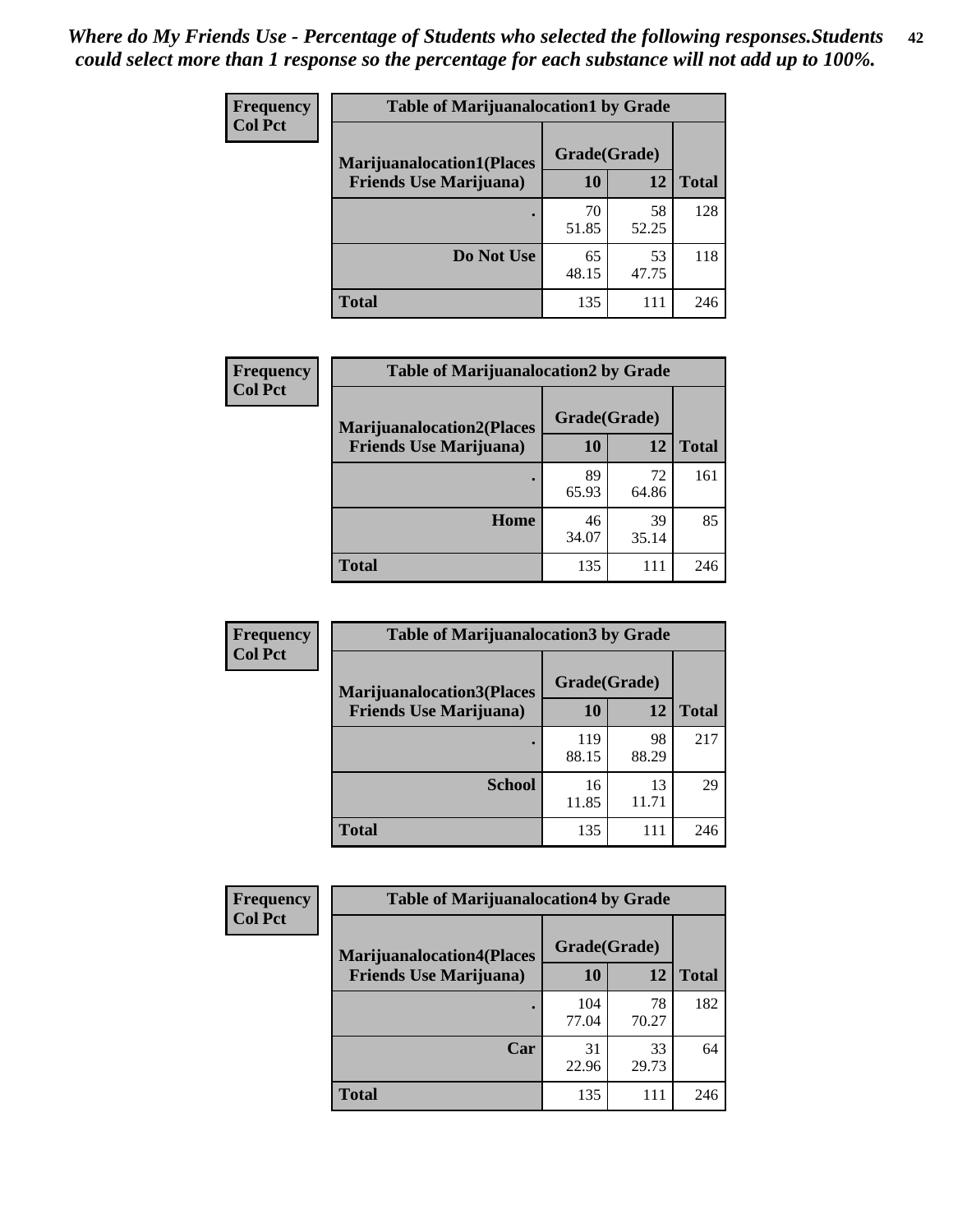| <b>Frequency</b> | <b>Table of Marijuanalocation5 by Grade</b> |              |             |              |
|------------------|---------------------------------------------|--------------|-------------|--------------|
| <b>Col Pct</b>   | <b>Marijuanalocation5</b> (Places           | Grade(Grade) |             |              |
|                  | <b>Friends Use Marijuana</b> )              | 10           | 12          | <b>Total</b> |
|                  |                                             | 87<br>64.44  | 70<br>63.06 | 157          |
|                  | <b>Friend's House</b>                       | 48<br>35.56  | 41<br>36.94 | 89           |
|                  | <b>Total</b>                                | 135          | 111         | 246          |

| <b>Frequency</b> | <b>Table of Marijuanalocation6 by Grade</b>                        |                    |             |              |
|------------------|--------------------------------------------------------------------|--------------------|-------------|--------------|
| <b>Col Pct</b>   | <b>Marijuanalocation6(Places</b><br><b>Friends Use Marijuana</b> ) | Grade(Grade)<br>10 | 12          | <b>Total</b> |
|                  |                                                                    | 94<br>69.63        | 78<br>70.27 | 172          |
|                  | <b>Other</b>                                                       | 41<br>30.37        | 33<br>29.73 | 74           |
|                  | <b>Total</b>                                                       | 135                | 111         | 246          |

| <b>Frequency</b> | <b>Table of Otherdruglocation1 by Grade</b>                          |              |             |              |
|------------------|----------------------------------------------------------------------|--------------|-------------|--------------|
| <b>Col Pct</b>   | <b>Otherdruglocation1(Places</b><br><b>Friends Use Other Illegal</b> | Grade(Grade) |             |              |
|                  | Drugs)                                                               | <b>10</b>    | 12          | <b>Total</b> |
|                  |                                                                      | 30<br>22.22  | 24<br>21.62 | 54           |
|                  | Do Not Use                                                           | 105<br>77.78 | 87<br>78.38 | 192          |
|                  | <b>Total</b>                                                         | 135          | 111         | 246          |

| <b>Frequency</b> | <b>Table of Otherdruglocation2 by Grade</b>                          |              |             |              |
|------------------|----------------------------------------------------------------------|--------------|-------------|--------------|
| <b>Col Pct</b>   | <b>Otherdruglocation2(Places</b><br><b>Friends Use Other Illegal</b> | Grade(Grade) |             |              |
|                  | Drugs)                                                               | 10           | 12          | <b>Total</b> |
|                  |                                                                      | 116<br>85.93 | 95<br>85.59 | 211          |
|                  | Home                                                                 | 19<br>14.07  | 16<br>14.41 | 35           |
|                  | <b>Total</b>                                                         | 135          | 111         | 246          |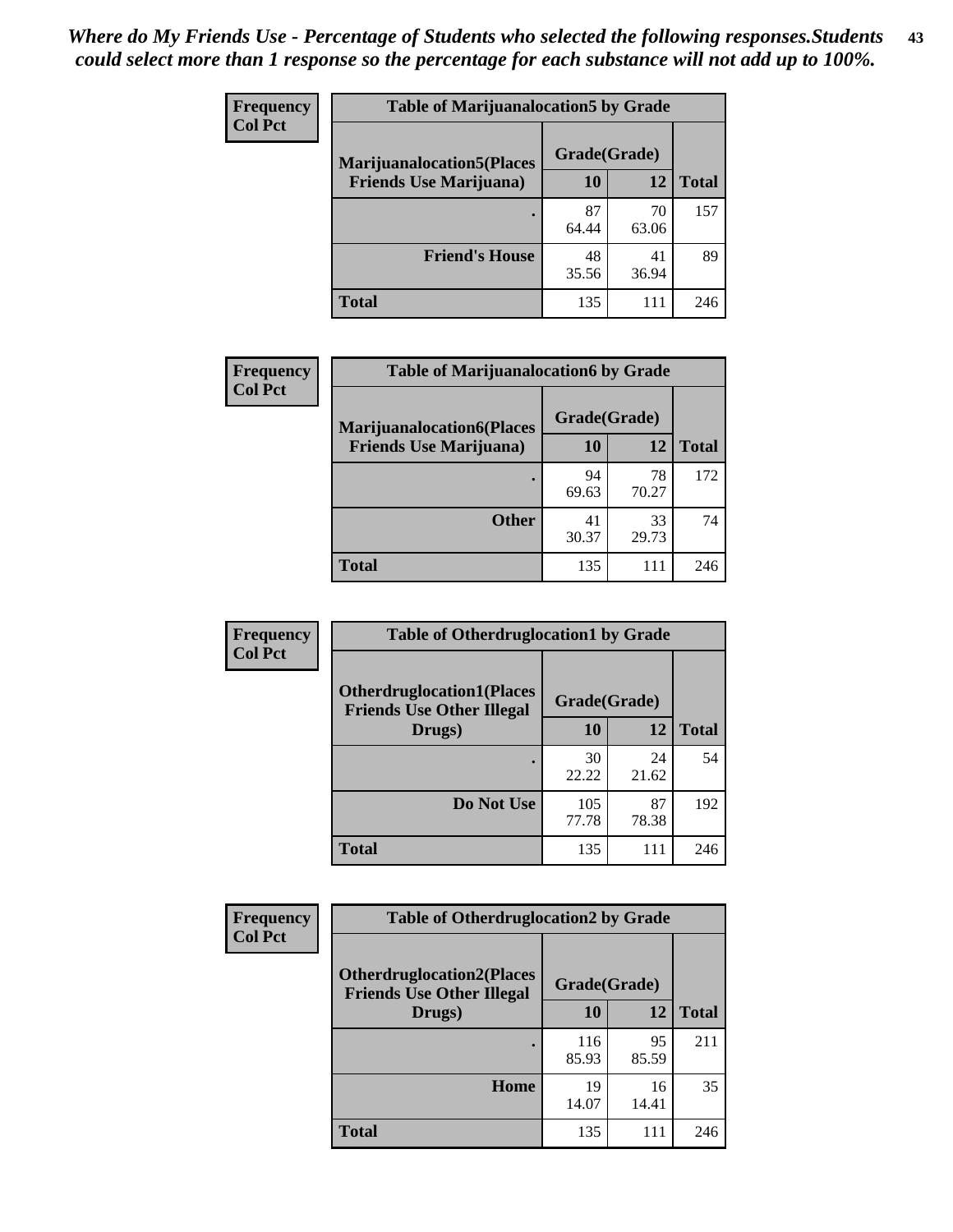| <b>Frequency</b> | <b>Table of Otherdruglocation3 by Grade</b>                          |              |              |              |
|------------------|----------------------------------------------------------------------|--------------|--------------|--------------|
| <b>Col Pct</b>   | <b>Otherdruglocation3(Places</b><br><b>Friends Use Other Illegal</b> | Grade(Grade) |              |              |
|                  | Drugs)                                                               | 10           | 12           | <b>Total</b> |
|                  |                                                                      | 125<br>92.59 | 103<br>92.79 | 228          |
|                  | <b>School</b>                                                        | 10<br>7.41   | 8<br>7.21    | 18           |
|                  | <b>Total</b>                                                         | 135          | 111          | 246          |

| <b>Frequency</b> | <b>Table of Otherdruglocation4 by Grade</b>                          |              |             |              |
|------------------|----------------------------------------------------------------------|--------------|-------------|--------------|
| <b>Col Pct</b>   | <b>Otherdruglocation4(Places</b><br><b>Friends Use Other Illegal</b> | Grade(Grade) |             |              |
|                  | Drugs)                                                               | 10           | 12          | <b>Total</b> |
|                  |                                                                      | 121<br>89.63 | 98<br>88.29 | 219          |
|                  | Car                                                                  | 14<br>10.37  | 13<br>11.71 | 27           |
|                  | <b>Total</b>                                                         | 135          | 111         | 246          |

| Frequency      | <b>Table of Otherdruglocation5 by Grade</b>                          |              |             |              |
|----------------|----------------------------------------------------------------------|--------------|-------------|--------------|
| <b>Col Pct</b> | <b>Otherdruglocation5(Places</b><br><b>Friends Use Other Illegal</b> | Grade(Grade) |             |              |
|                | Drugs)                                                               | 10           | 12          | <b>Total</b> |
|                |                                                                      | 114<br>84.44 | 95<br>85.59 | 209          |
|                | <b>Friend's House</b>                                                | 21<br>15.56  | 16<br>14.41 | 37           |
|                | Total                                                                | 135          | 111         | 246          |

| Frequency      | <b>Table of Otherdruglocation6 by Grade</b>                          |              |             |              |
|----------------|----------------------------------------------------------------------|--------------|-------------|--------------|
| <b>Col Pct</b> | <b>Otherdruglocation6(Places</b><br><b>Friends Use Other Illegal</b> | Grade(Grade) |             |              |
|                | Drugs)                                                               | 10           | 12          | <b>Total</b> |
|                |                                                                      | 117<br>86.67 | 93<br>83.78 | 210          |
|                | <b>Other</b>                                                         | 18<br>13.33  | 18<br>16.22 | 36           |
|                | <b>Total</b>                                                         | 135          | 111         | 246          |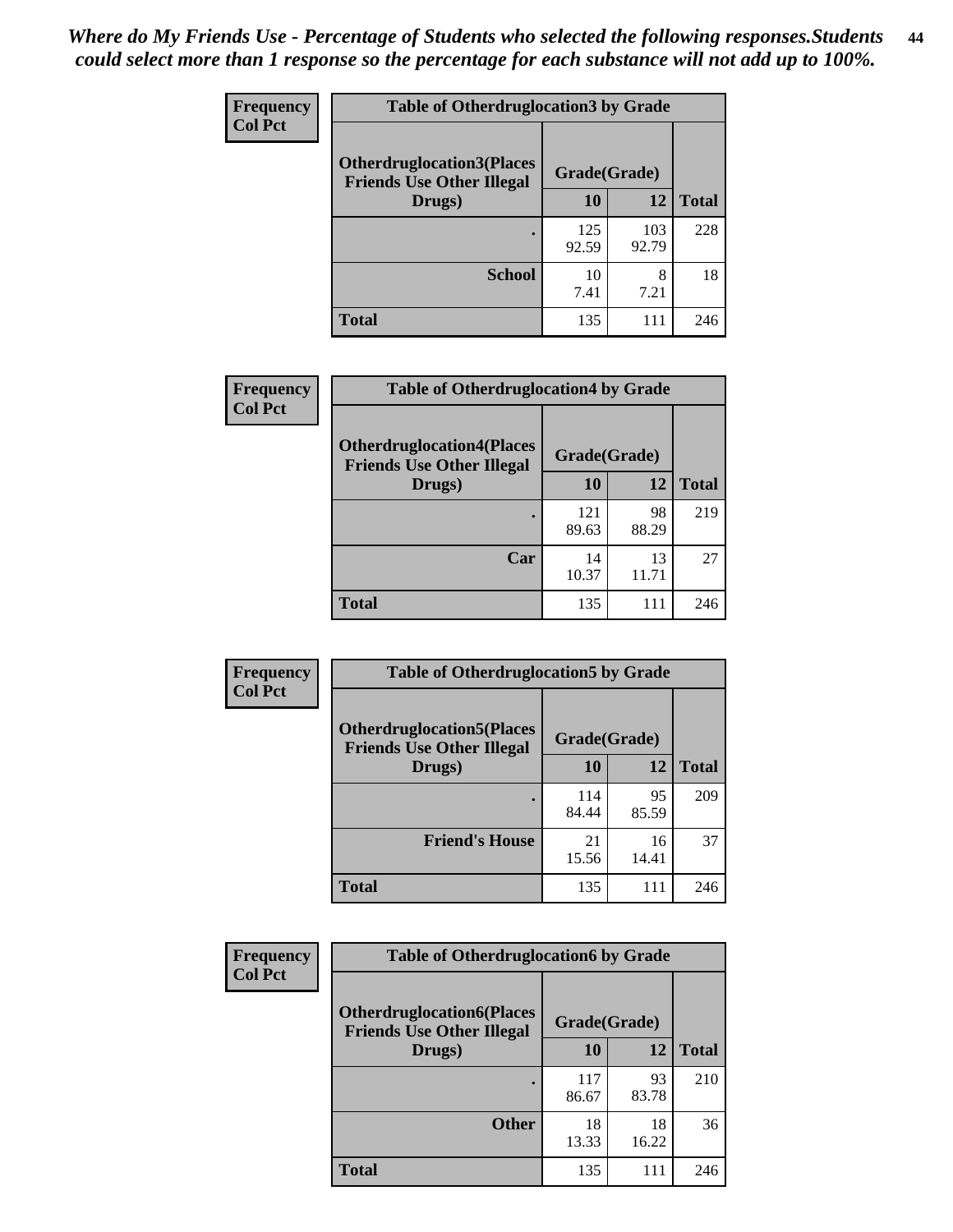| Frequency      | <b>Table of Alcoholtime1 by Grade</b>           |              |             |              |
|----------------|-------------------------------------------------|--------------|-------------|--------------|
| <b>Col Pct</b> | <b>Alcoholtime1(Times</b><br><b>Friends Use</b> | Grade(Grade) |             |              |
|                | Alcohol)                                        | 10           | 12          | <b>Total</b> |
|                |                                                 | 69<br>51.11  | 76<br>68.47 | 145          |
|                | Do Not Use                                      | 66<br>48.89  | 35<br>31.53 | 101          |
|                | <b>Total</b>                                    | 135          | 111         | 246          |

| Frequency      | <b>Table of Alcoholtime2 by Grade</b>           |              |             |              |
|----------------|-------------------------------------------------|--------------|-------------|--------------|
| <b>Col Pct</b> | <b>Alcoholtime2(Times</b><br><b>Friends Use</b> | Grade(Grade) |             |              |
|                | Alcohol)                                        | 10           | 12          | <b>Total</b> |
|                |                                                 | 122<br>90.37 | 95<br>85.59 | 217          |
|                | <b>On Way to School</b>                         | 13<br>9.63   | 16<br>14.41 | 29           |
|                | <b>Total</b>                                    | 135          | 111         | 246          |

| Frequency      | <b>Table of Alcoholtime3 by Grade</b>                    |              |              |              |
|----------------|----------------------------------------------------------|--------------|--------------|--------------|
| <b>Col Pct</b> | Alcoholtime3(Times<br>Grade(Grade)<br><b>Friends Use</b> |              |              |              |
|                | Alcohol)                                                 | 10           | 12           | <b>Total</b> |
|                |                                                          | 125<br>92.59 | 103<br>92.79 | 228          |
|                | <b>During School</b>                                     | 10<br>7.41   | 8<br>7.21    | 18           |
|                | <b>Total</b>                                             | 135          | 111          | 246          |

| <b>Frequency</b> | <b>Table of Alcoholtime4 by Grade</b> |              |             |              |
|------------------|---------------------------------------|--------------|-------------|--------------|
| <b>Col Pct</b>   | <b>Alcoholtime4(Times</b>             | Grade(Grade) |             |              |
|                  | <b>Friends Use Alcohol)</b>           | 10           | 12          | <b>Total</b> |
|                  |                                       | 121<br>89.63 | 98<br>88.29 | 219          |
|                  | <b>On Way Home From School</b>        | 14<br>10.37  | 13<br>11.71 | 27           |
|                  | <b>Total</b>                          | 135          | 111         | 246          |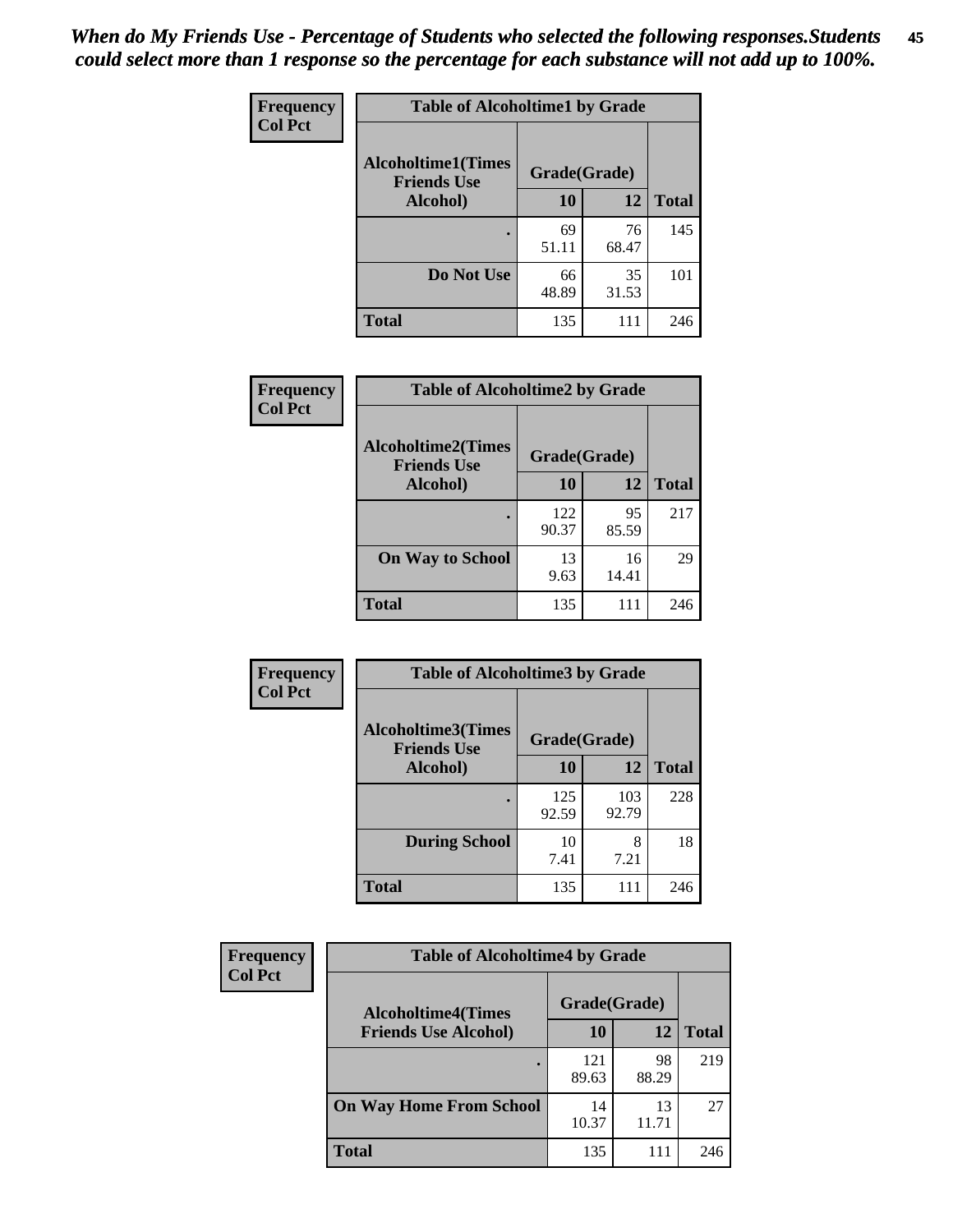*When do My Friends Use - Percentage of Students who selected the following responses.Students could select more than 1 response so the percentage for each substance will not add up to 100%.* **46**

| Frequency      | <b>Table of Alcoholtime5 by Grade</b>           |              |             |              |
|----------------|-------------------------------------------------|--------------|-------------|--------------|
| <b>Col Pct</b> | <b>Alcoholtime5(Times</b><br><b>Friends Use</b> | Grade(Grade) |             |              |
|                | Alcohol)                                        | 10           | 12          | <b>Total</b> |
|                |                                                 | 104<br>77.04 | 78<br>70.27 | 182          |
|                | Weeknights                                      | 31<br>22.96  | 33<br>29.73 | 64           |
|                | <b>Total</b>                                    | 135          | 111         | 246          |

| Frequency      | <b>Table of Alcoholtime6 by Grade</b>           |              |             |              |
|----------------|-------------------------------------------------|--------------|-------------|--------------|
| <b>Col Pct</b> | <b>Alcoholtime6(Times</b><br><b>Friends Use</b> | Grade(Grade) |             |              |
|                | Alcohol)                                        | 10           | 12          | <b>Total</b> |
|                |                                                 | 65<br>48.15  | 39<br>35.14 | 104          |
|                | Weekends                                        | 70<br>51.85  | 72<br>64.86 | 142          |
|                | <b>Total</b>                                    | 135          | 111         | 246          |

| Frequency      | <b>Table of Tobaccotime1 by Grade</b>           |              |             |              |
|----------------|-------------------------------------------------|--------------|-------------|--------------|
| <b>Col Pct</b> | <b>Tobaccotime1(Times</b><br><b>Friends Use</b> | Grade(Grade) |             |              |
|                | <b>Tobacco</b> )                                | 10           | 12          | <b>Total</b> |
|                |                                                 | 56<br>41.48  | 59<br>53.15 | 115          |
|                | Do Not Use                                      | 79<br>58.52  | 52<br>46.85 | 131          |
|                | <b>Total</b>                                    | 135          | 111         | 246          |

| <b>Frequency</b> | <b>Table of Tobaccotime2 by Grade</b>           |              |             |              |  |
|------------------|-------------------------------------------------|--------------|-------------|--------------|--|
| <b>Col Pct</b>   | <b>Tobaccotime2(Times</b><br><b>Friends Use</b> | Grade(Grade) |             |              |  |
|                  | <b>Tobacco</b> )                                | 10           | 12          | <b>Total</b> |  |
|                  |                                                 | 103<br>76.30 | 78<br>70.27 | 181          |  |
|                  | <b>On Way to School</b>                         | 32<br>23.70  | 33<br>29.73 | 65           |  |
|                  | <b>Total</b>                                    | 135          | 111         | 246          |  |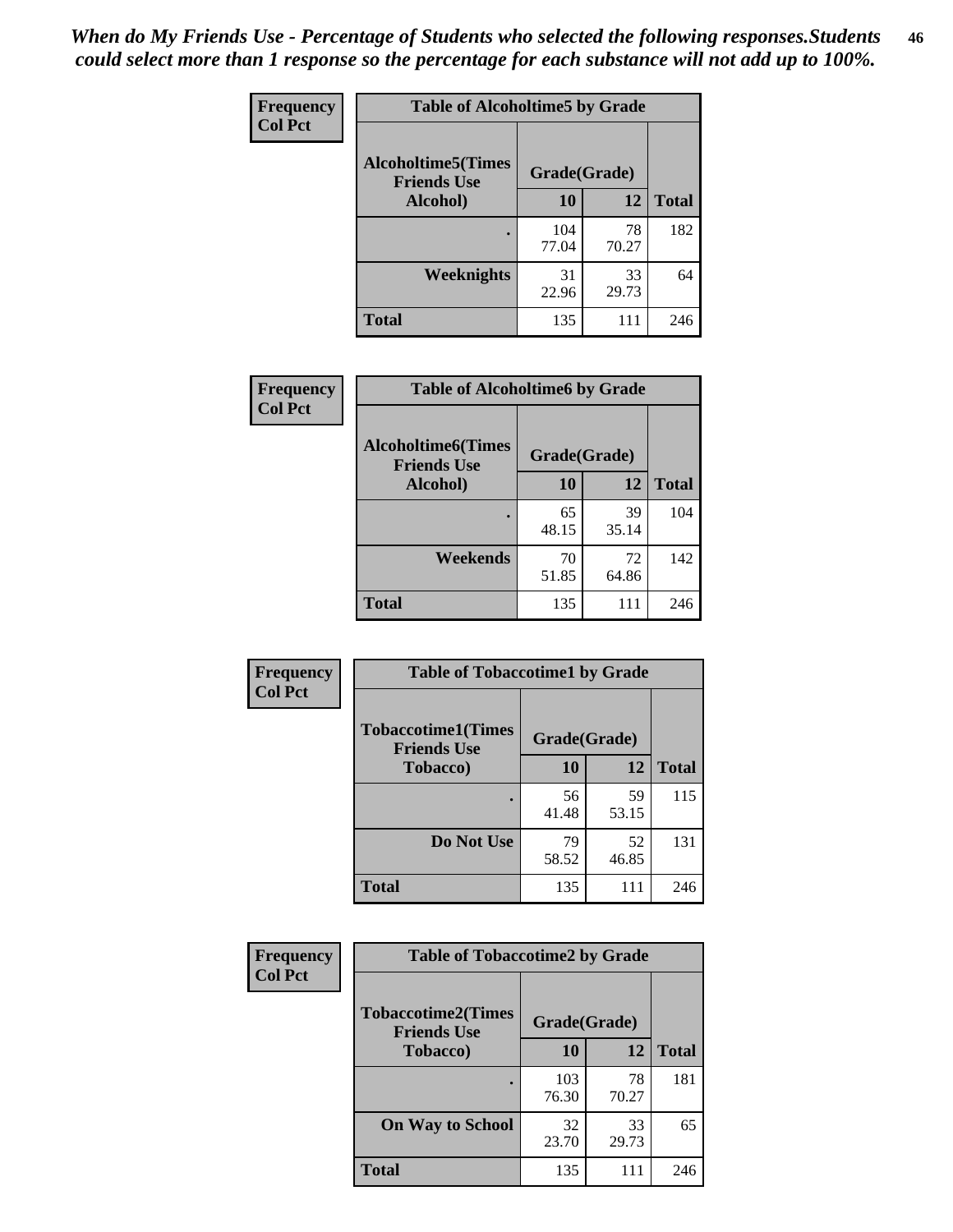*When do My Friends Use - Percentage of Students who selected the following responses.Students could select more than 1 response so the percentage for each substance will not add up to 100%.* **47**

| <b>Frequency</b> | <b>Table of Tobaccotime3 by Grade</b>           |              |             |              |  |
|------------------|-------------------------------------------------|--------------|-------------|--------------|--|
| <b>Col Pct</b>   | <b>Tobaccotime3(Times</b><br><b>Friends Use</b> | Grade(Grade) |             |              |  |
|                  | <b>Tobacco</b> )                                | 10           | 12          | <b>Total</b> |  |
|                  |                                                 | 117<br>86.67 | 96<br>86.49 | 213          |  |
|                  | <b>During School</b>                            | 18<br>13.33  | 15<br>13.51 | 33           |  |
|                  | <b>Total</b>                                    | 135          | 111         | 246          |  |

| <b>Frequency</b><br><b>Col Pct</b> | <b>Table of Tobaccotime4 by Grade</b> |              |             |              |
|------------------------------------|---------------------------------------|--------------|-------------|--------------|
|                                    | <b>Tobaccotime4(Times</b>             | Grade(Grade) |             |              |
|                                    | <b>Friends Use Tobacco)</b>           | 10           | 12          | <b>Total</b> |
|                                    |                                       | 121<br>89.63 | 98<br>88.29 | 219          |
|                                    | <b>On Way Home From School</b>        | 14<br>10.37  | 13<br>11.71 | 27           |
|                                    | Total                                 | 135          | 111         | 246          |

| <b>Frequency</b> | <b>Table of Tobaccotime5 by Grade</b>            |              |             |              |
|------------------|--------------------------------------------------|--------------|-------------|--------------|
| <b>Col Pct</b>   | <b>Tobaccotime5</b> (Times<br><b>Friends Use</b> | Grade(Grade) |             |              |
|                  | Tobacco)                                         | 10           | 12          | <b>Total</b> |
|                  | ٠                                                | 91<br>67.41  | 62<br>55.86 | 153          |
|                  | Weeknights                                       | 44<br>32.59  | 49<br>44.14 | 93           |
|                  | <b>Total</b>                                     | 135          | 111         | 246          |

| Frequency      | <b>Table of Tobaccotime6 by Grade</b>           |              |             |              |
|----------------|-------------------------------------------------|--------------|-------------|--------------|
| <b>Col Pct</b> | <b>Tobaccotime6(Times</b><br><b>Friends Use</b> | Grade(Grade) |             |              |
|                | <b>Tobacco</b> )                                | 10           | 12          | <b>Total</b> |
|                | ٠                                               | 89<br>65.93  | 60<br>54.05 | 149          |
|                | Weekends                                        | 46<br>34.07  | 51<br>45.95 | 97           |
|                | <b>Total</b>                                    | 135          | 111         | 246          |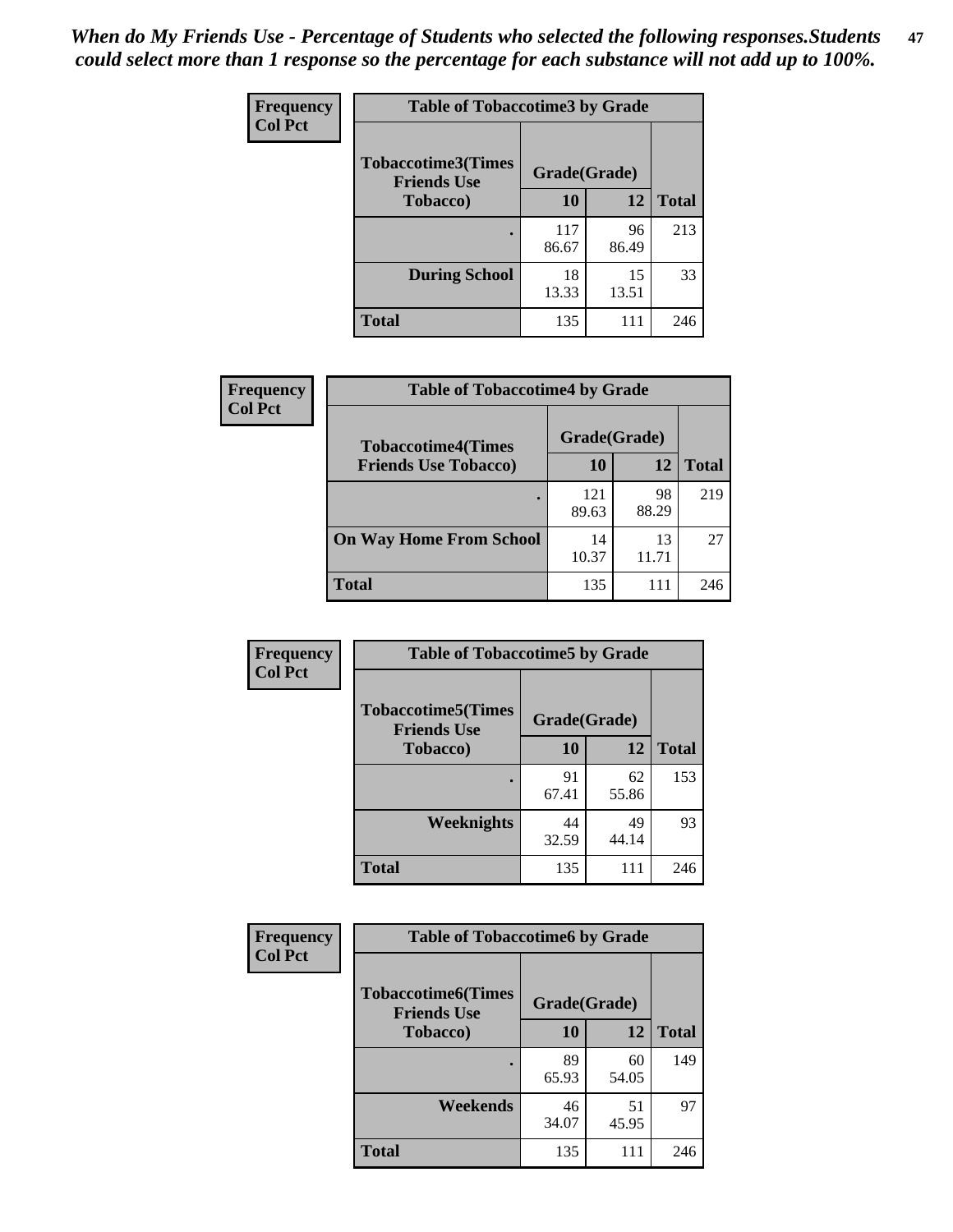| Frequency      | <b>Table of Marijuanatime1 by Grade</b>           |              |             |              |  |
|----------------|---------------------------------------------------|--------------|-------------|--------------|--|
| <b>Col Pct</b> | <b>Marijuanatime1(Times</b><br><b>Friends Use</b> | Grade(Grade) |             |              |  |
|                | Marijuana)                                        | 10           | 12          | <b>Total</b> |  |
|                |                                                   | 62<br>45.93  | 57<br>51.35 | 119          |  |
|                | Do Not Use                                        | 73<br>54.07  | 54<br>48.65 | 127          |  |
|                | <b>Total</b>                                      | 135          | 111         | 246          |  |

| <b>Frequency</b> | <b>Table of Marijuanatime2 by Grade</b>           |              |             |              |
|------------------|---------------------------------------------------|--------------|-------------|--------------|
| <b>Col Pct</b>   | <b>Marijuanatime2(Times</b><br><b>Friends Use</b> | Grade(Grade) |             |              |
|                  | Marijuana)                                        | 10           | 12          | <b>Total</b> |
|                  |                                                   | 107<br>79.26 | 78<br>70.27 | 185          |
|                  | <b>On Way to School</b>                           | 28<br>20.74  | 33<br>29.73 | 61           |
|                  | <b>Total</b>                                      | 135          | 111         | 246          |

| Frequency      | <b>Table of Marijuanatime3 by Grade</b>    |              |              |              |
|----------------|--------------------------------------------|--------------|--------------|--------------|
| <b>Col Pct</b> | Marijuanatime3(Times<br><b>Friends Use</b> | Grade(Grade) |              |              |
|                | Marijuana)                                 | 10           | 12           | <b>Total</b> |
|                |                                            | 124<br>91.85 | 102<br>91.89 | 226          |
|                | <b>During School</b>                       | 11<br>8.15   | Q<br>8.11    | 20           |
|                | <b>Total</b>                               | 135          | 111          | 246          |

| <b>Frequency</b> | <b>Table of Marijuanatime4 by Grade</b> |              |             |              |
|------------------|-----------------------------------------|--------------|-------------|--------------|
| <b>Col Pct</b>   | <b>Marijuanatime4(Times</b>             | Grade(Grade) |             |              |
|                  | <b>Friends Use Marijuana</b> )          | 10           | 12          | <b>Total</b> |
|                  |                                         | 107<br>79.26 | 77<br>69.37 | 184          |
|                  | <b>On Way Home From School</b>          | 28<br>20.74  | 34<br>30.63 | 62           |
|                  | <b>Total</b>                            | 135          | 111         | 246          |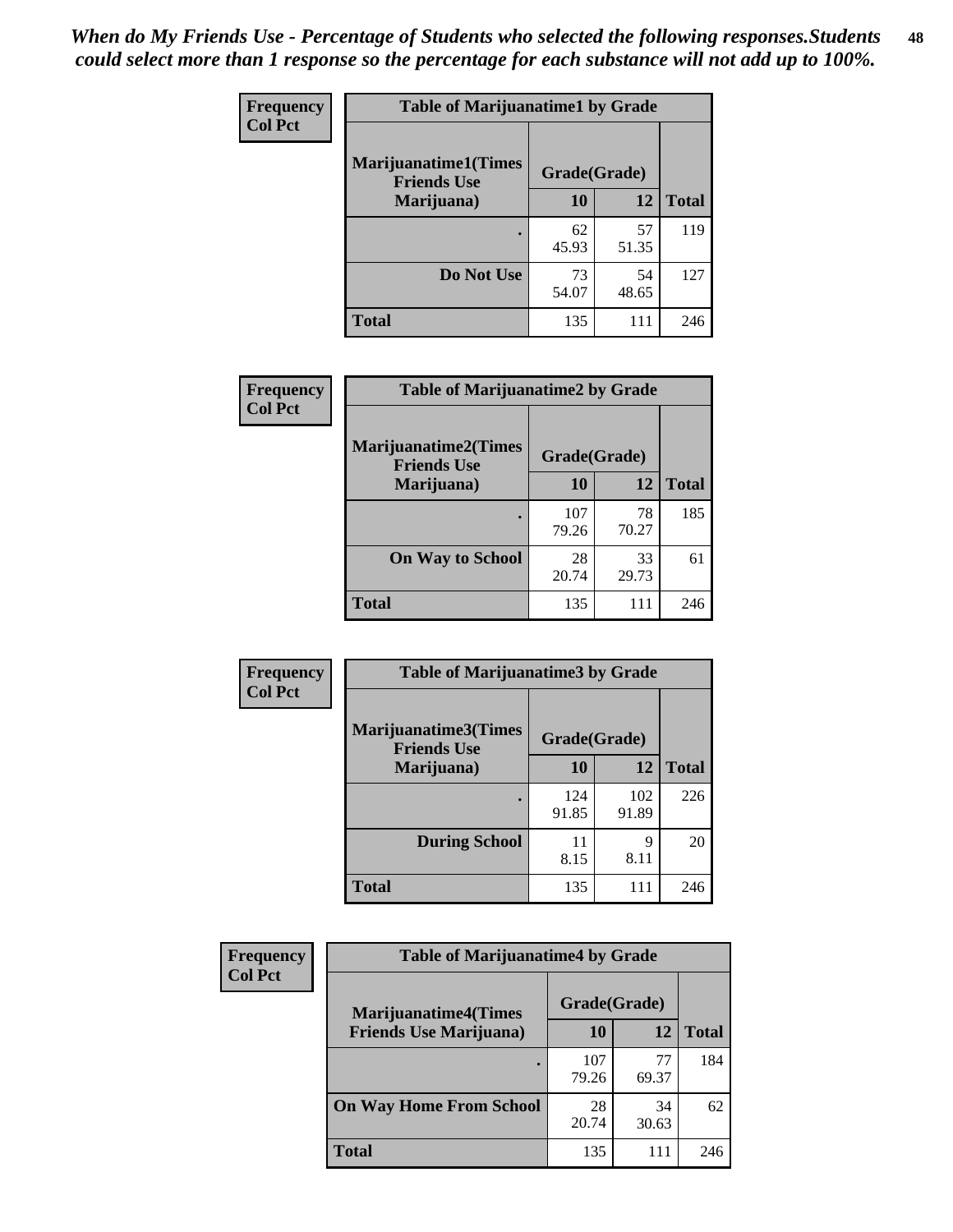| Frequency      | <b>Table of Marijuanatime5 by Grade</b>            |              |             |              |  |
|----------------|----------------------------------------------------|--------------|-------------|--------------|--|
| <b>Col Pct</b> | <b>Marijuanatime5</b> (Times<br><b>Friends Use</b> | Grade(Grade) |             |              |  |
|                | Marijuana)                                         | 10           | 12          | <b>Total</b> |  |
|                |                                                    | 90<br>66.67  | 67<br>60.36 | 157          |  |
|                | Weeknights                                         | 45<br>33.33  | 44<br>39.64 | 89           |  |
|                | <b>Total</b>                                       | 135          | 111         | 246          |  |

| Frequency      | <b>Table of Marijuanatime6 by Grade</b>           |              |             |              |
|----------------|---------------------------------------------------|--------------|-------------|--------------|
| <b>Col Pct</b> | <b>Marijuanatime6(Times</b><br><b>Friends Use</b> | Grade(Grade) |             |              |
|                | Marijuana)                                        | 10           | 12          | <b>Total</b> |
|                |                                                   | 79<br>58.52  | 52<br>46.85 | 131          |
|                | Weekends                                          | 56<br>41.48  | 59<br>53.15 | 115          |
|                | <b>Total</b>                                      | 135          | 111         | 246          |

| <b>Frequency</b> | <b>Table of Otherdrugtime1 by Grade</b>                  |              |             |              |  |
|------------------|----------------------------------------------------------|--------------|-------------|--------------|--|
| <b>Col Pct</b>   | <b>Otherdrugtime1</b> (Times<br><b>Friends Use Other</b> | Grade(Grade) |             |              |  |
|                  | <b>Illegal Drugs</b> )                                   | 10           | 12          | <b>Total</b> |  |
|                  |                                                          | 21<br>15.56  | 21<br>18.92 | 42           |  |
|                  | Do Not Use                                               | 114<br>84.44 | 90<br>81.08 | 204          |  |
|                  | <b>Total</b>                                             | 135          | 111         | 246          |  |

| Frequency<br><b>Col Pct</b> | <b>Table of Otherdrugtime2 by Grade</b>                 |              |              |              |  |  |
|-----------------------------|---------------------------------------------------------|--------------|--------------|--------------|--|--|
|                             | <b>Otherdrugtime2(Times</b><br><b>Friends Use Other</b> | Grade(Grade) |              |              |  |  |
|                             | <b>Illegal Drugs</b> )                                  | 10           | 12           | <b>Total</b> |  |  |
|                             |                                                         | 125<br>92.59 | 101<br>90.99 | 226          |  |  |
|                             | <b>On Way to School</b>                                 | 10<br>7.41   | 10<br>9.01   | 20           |  |  |
|                             | Total                                                   | 135          | 111          | 246          |  |  |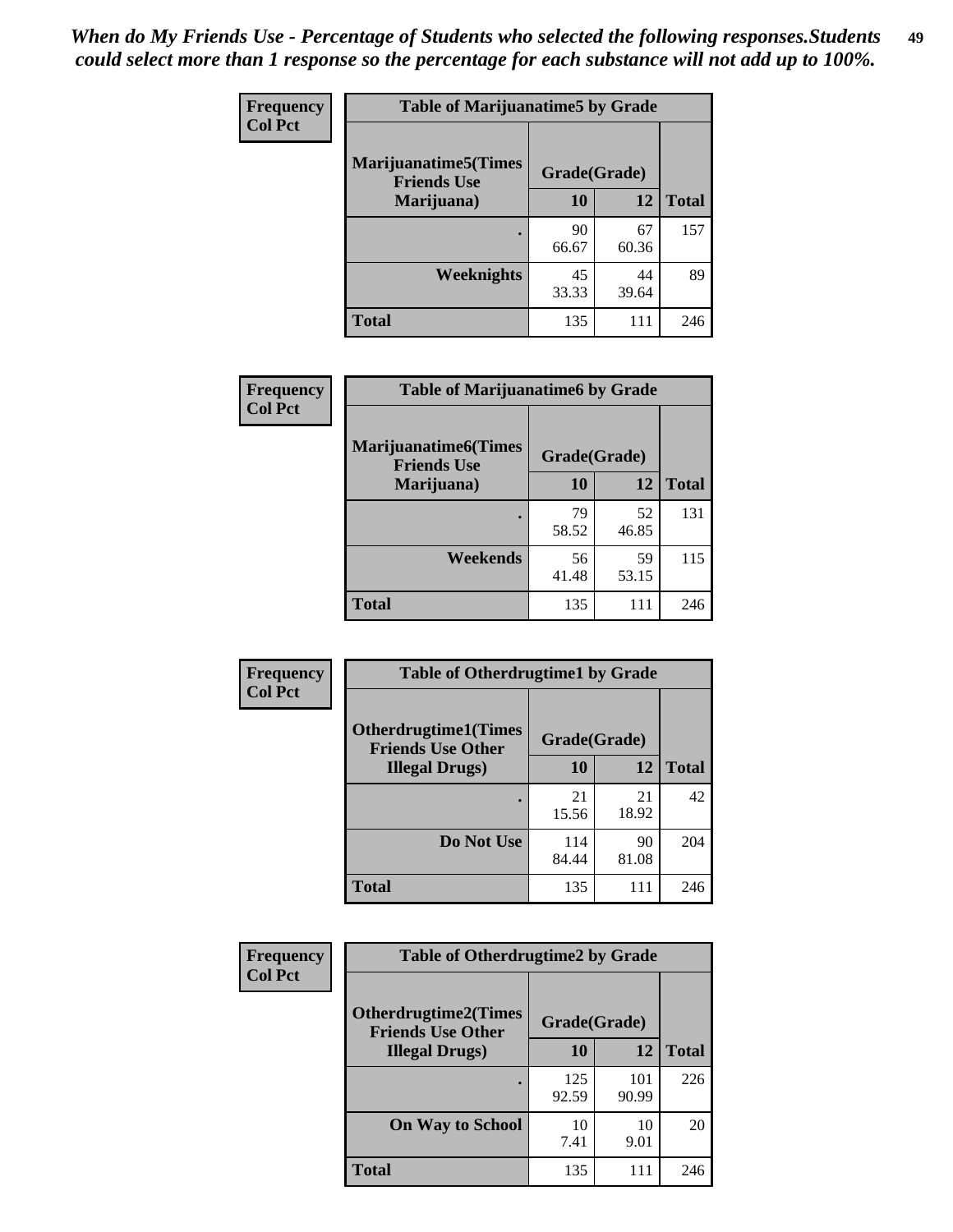| <b>Frequency</b> | <b>Table of Otherdrugtime3 by Grade</b>          |              |              |              |  |  |
|------------------|--------------------------------------------------|--------------|--------------|--------------|--|--|
| <b>Col Pct</b>   | Otherdrugtime3(Times<br><b>Friends Use Other</b> |              |              |              |  |  |
|                  | <b>Illegal Drugs</b> )                           | 10           | 12           | <b>Total</b> |  |  |
|                  |                                                  | 126<br>93.33 | 103<br>92.79 | 229          |  |  |
|                  | <b>During School</b>                             | 9<br>6.67    | 8<br>7.21    | 17           |  |  |
|                  | Total                                            | 135          | 111          | 246          |  |  |

| Frequency      | <b>Table of Otherdrugtime4 by Grade</b>                         |              |             |              |  |  |  |
|----------------|-----------------------------------------------------------------|--------------|-------------|--------------|--|--|--|
| <b>Col Pct</b> | <b>Otherdrugtime4(Times</b><br><b>Friends Use Other Illegal</b> | Grade(Grade) |             |              |  |  |  |
|                | Drugs)                                                          | 10           | 12          | <b>Total</b> |  |  |  |
|                | $\bullet$                                                       | 125<br>92.59 | 97<br>87.39 | 222          |  |  |  |
|                | <b>On Way Home From School</b>                                  | 10<br>7.41   | 14<br>12.61 | 24           |  |  |  |
|                | <b>Total</b>                                                    | 135          | 111         | 246          |  |  |  |

| <b>Frequency</b><br><b>Col Pct</b> | <b>Table of Otherdrugtime5 by Grade</b>                  |              |             |              |  |  |
|------------------------------------|----------------------------------------------------------|--------------|-------------|--------------|--|--|
|                                    | <b>Otherdrugtime5</b> (Times<br><b>Friends Use Other</b> | Grade(Grade) |             |              |  |  |
|                                    | <b>Illegal Drugs</b> )                                   | 10           | 12          | <b>Total</b> |  |  |
|                                    |                                                          | 121<br>89.63 | 94<br>84.68 | 215          |  |  |
|                                    | <b>Weeknights</b>                                        | 14<br>10.37  | 17<br>15.32 | 31           |  |  |
|                                    | Total                                                    | 135          | 111         | 246          |  |  |

| <b>Frequency</b> | <b>Table of Otherdrugtime6 by Grade</b>                 |              |             |              |  |  |
|------------------|---------------------------------------------------------|--------------|-------------|--------------|--|--|
| <b>Col Pct</b>   | <b>Otherdrugtime6(Times</b><br><b>Friends Use Other</b> | Grade(Grade) |             |              |  |  |
|                  | <b>Illegal Drugs</b> )                                  | 10           | 12          | <b>Total</b> |  |  |
|                  |                                                         | 113<br>83.70 | 89<br>80.18 | 202          |  |  |
|                  | Weekends                                                | 22<br>16.30  | 22<br>19.82 | 44           |  |  |
|                  | Total                                                   | 135          | 111         | 246          |  |  |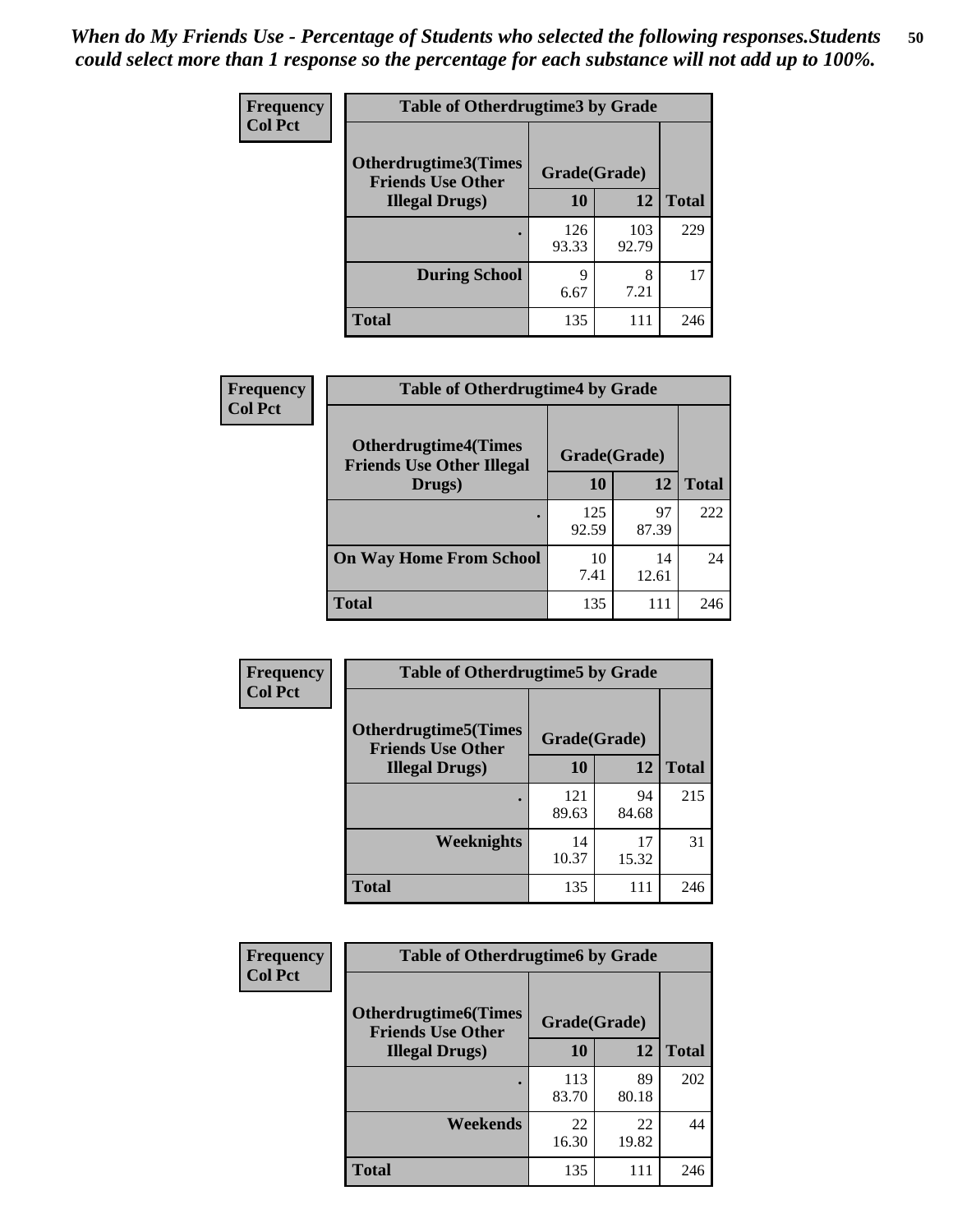| Frequency      | <b>Table of Educationalcohol by Grade</b>                                                                  |              |             |              |  |  |
|----------------|------------------------------------------------------------------------------------------------------------|--------------|-------------|--------------|--|--|
| <b>Col Pct</b> | Educationalcohol(I<br>have been taught<br>about alcohol,<br>tobacco,<br>and other drugs<br>within the last | Grade(Grade) |             |              |  |  |
|                | year at school)                                                                                            | 10           | 12          | <b>Total</b> |  |  |
|                | Yes                                                                                                        | 112<br>82.96 | 68<br>61.26 | 180          |  |  |
|                | N <sub>0</sub>                                                                                             | 23<br>17.04  | 43<br>38.74 | 66           |  |  |
|                | <b>Total</b>                                                                                               | 135          | 111         | 246          |  |  |

| Frequency      | <b>Table of Eversmoked by Grade</b>         |             |             |              |  |  |  |
|----------------|---------------------------------------------|-------------|-------------|--------------|--|--|--|
| <b>Col Pct</b> | Eversmoked(I<br>Grade(Grade)<br>have smoked |             |             |              |  |  |  |
|                | a cigarette)                                | 10          | 12          | <b>Total</b> |  |  |  |
|                | <b>Yes</b>                                  | 50<br>37.04 | 43<br>38.74 | 93           |  |  |  |
|                | N <sub>0</sub>                              | 85<br>62.96 | 68<br>61.26 | 153          |  |  |  |
|                | <b>Total</b>                                | 135         | 111         | 246          |  |  |  |

| Frequency      | <b>Table of Drovedrinking by Grade</b>                                                                              |                          |              |              |  |  |
|----------------|---------------------------------------------------------------------------------------------------------------------|--------------------------|--------------|--------------|--|--|
| <b>Col Pct</b> | Drovedrinking(In<br>the past 30 days I<br>have driven a car<br>or other vehicle<br>while I was<br>drinking alcohol) | Grade(Grade)<br>10<br>12 |              | <b>Total</b> |  |  |
|                | <b>Yes</b>                                                                                                          | 4<br>2.96                | 6.31         | 11           |  |  |
|                | N <sub>0</sub>                                                                                                      | 131<br>97.04             | 104<br>93.69 | 235          |  |  |
|                | <b>Total</b>                                                                                                        | 135                      | 111          | 246          |  |  |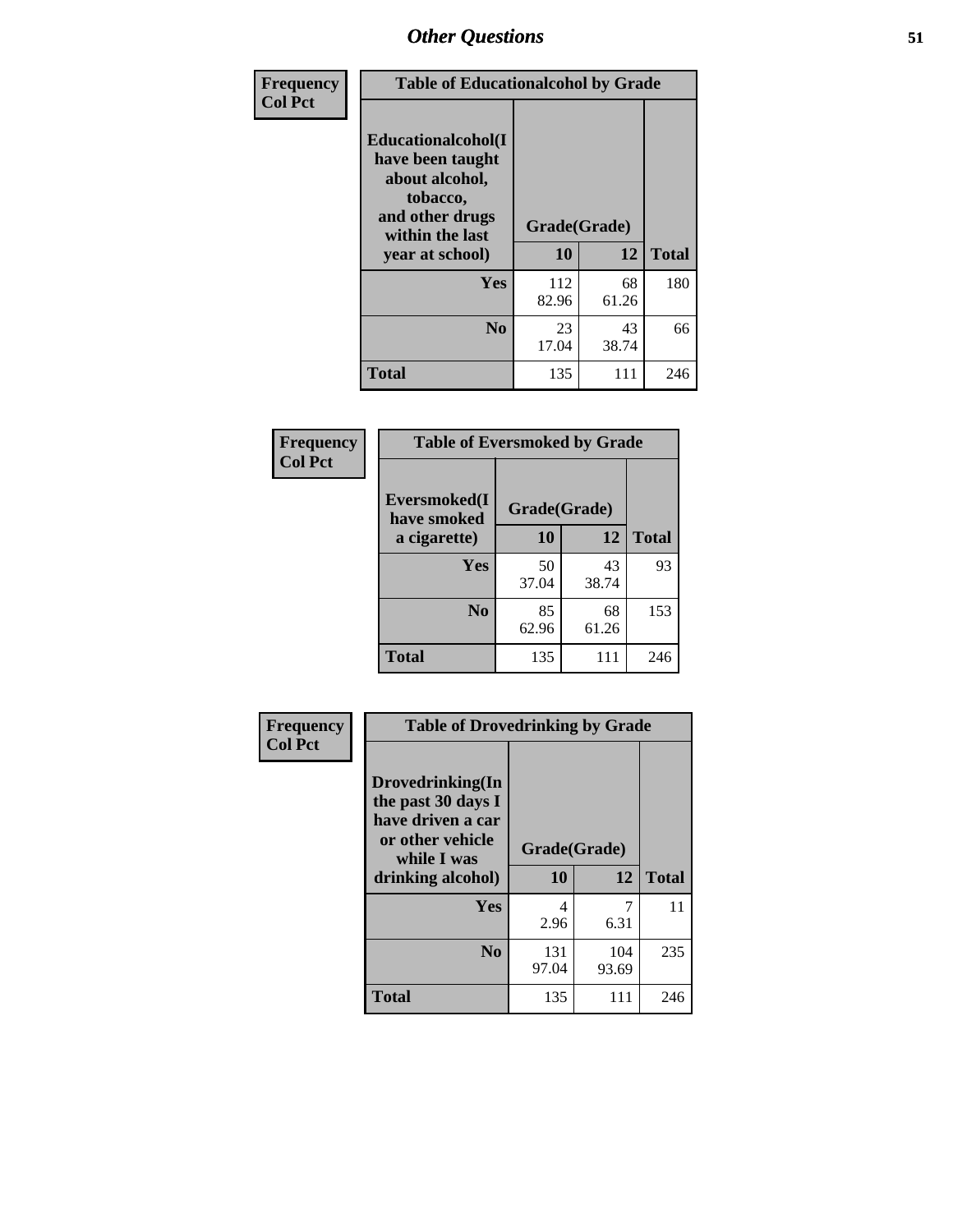| Frequency<br><b>Col Pct</b> | <b>Table of Rodedrinking by Grade</b>                                                                      |              |             |              |  |  |
|-----------------------------|------------------------------------------------------------------------------------------------------------|--------------|-------------|--------------|--|--|
|                             | Rodedrinking(In<br>the past 30 days<br>I have ridden in<br>a car with a<br>driver who had<br>been drinking | Grade(Grade) |             |              |  |  |
|                             | alcohol)                                                                                                   | 10           | 12          | <b>Total</b> |  |  |
|                             | Yes                                                                                                        | 22<br>16.30  | 25<br>22.52 | 47           |  |  |
|                             | N <sub>0</sub>                                                                                             | 113<br>83.70 | 86<br>77.48 | 199          |  |  |
|                             | <b>Total</b>                                                                                               | 135          | 111         | 246          |  |  |

#### **Frequency Col Pct**

| <b>Table of Drugsschool by Grade</b>                                                                                      |              |             |              |  |  |  |  |
|---------------------------------------------------------------------------------------------------------------------------|--------------|-------------|--------------|--|--|--|--|
| <b>Drugsschool</b> (During<br>the past 12 months,<br>I have been offered,<br>sold,<br>or given illegal<br>drugs on school | Grade(Grade) |             |              |  |  |  |  |
| property)                                                                                                                 | 10           | 12          | <b>Total</b> |  |  |  |  |
| Yes                                                                                                                       | 28<br>20.74  | 15<br>13.51 | 43           |  |  |  |  |
| $\bf No$                                                                                                                  | 107<br>79.26 | 96<br>86.49 | 203          |  |  |  |  |
| Total                                                                                                                     | 135          | 111         | 246          |  |  |  |  |

| Frequency      | <b>Table of Helpbullied by Grade</b>                 |              |             |              |  |
|----------------|------------------------------------------------------|--------------|-------------|--------------|--|
| <b>Col Pct</b> | $Helpb$ ullied $(I$<br>would help<br>someone who was | Grade(Grade) |             |              |  |
|                | being bullied)                                       | 10           | 12          | <b>Total</b> |  |
|                | <b>Strongly Agree</b>                                | 72<br>53.33  | 57<br>51.35 | 129          |  |
|                | <b>Somewhat Agree</b>                                | 41<br>30.37  | 38<br>34.23 | 79           |  |
|                | <b>Somewhat Disagree</b>                             | 14<br>10.37  | 4<br>3.60   | 18           |  |
|                | <b>Strongly Disagree</b>                             | 8<br>5.93    | 12<br>10.81 | 20           |  |
|                | <b>Total</b>                                         | 135          | 111         | 246          |  |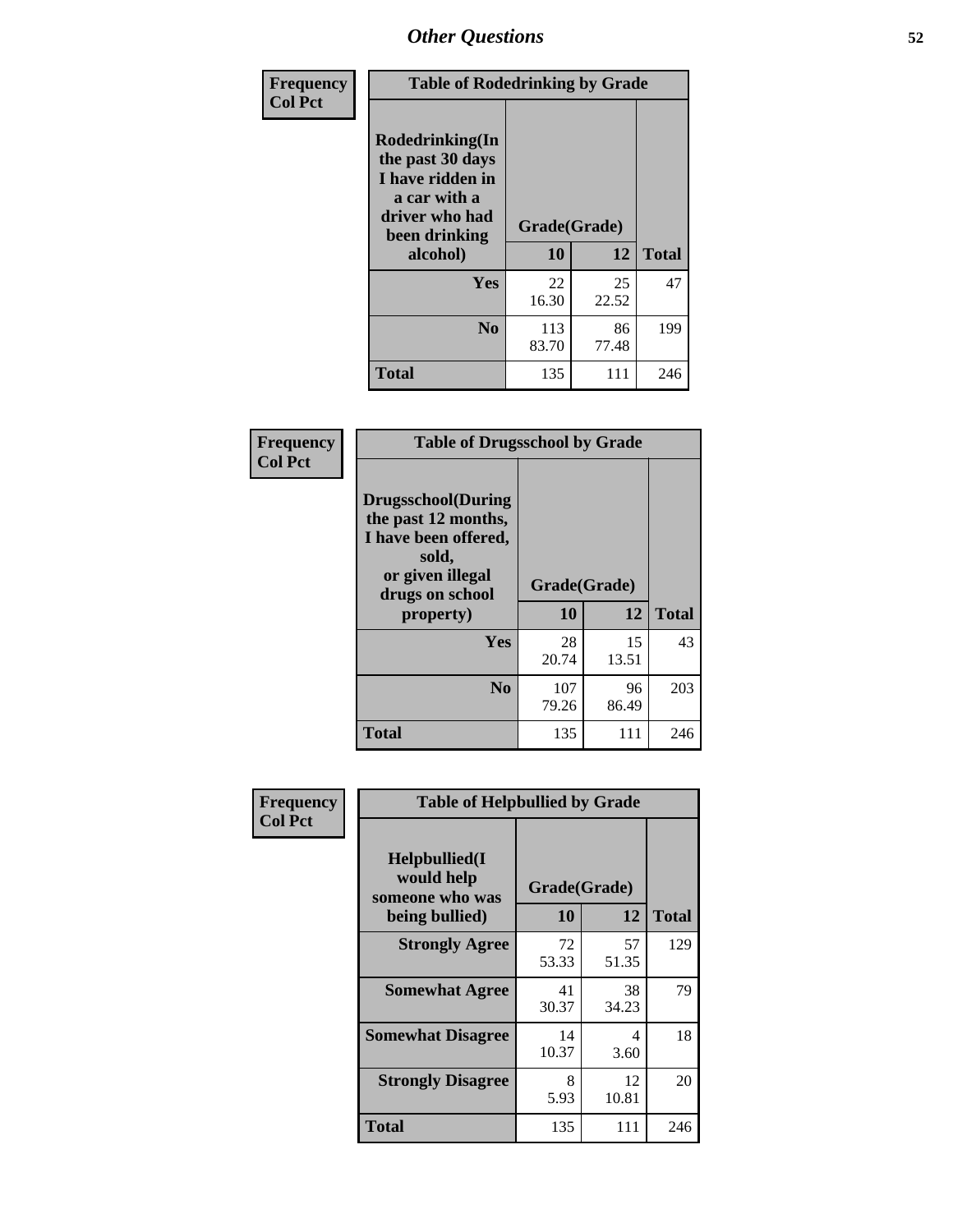| <b>Frequency</b> | <b>Table of Grade by Bingedrinking</b> |                                                                                                         |                        |                              |                             |                                   |                        |                   |              |
|------------------|----------------------------------------|---------------------------------------------------------------------------------------------------------|------------------------|------------------------------|-----------------------------|-----------------------------------|------------------------|-------------------|--------------|
| <b>Row Pct</b>   |                                        | Bingedrinking(I have drunk five or more<br>drinks of alcohol at one sitting during the<br>last 30 days) |                        |                              |                             |                                   |                        |                   |              |
|                  | Grade(Grade)   Days                    | $\mathbf{0}$                                                                                            | 1 or<br>2<br>days      | 3 <sub>to</sub><br>5<br>days | $6 \text{ to}$<br>9<br>days | 10<br>$\mathbf{to}$<br>19<br>days | 20<br>to<br>29<br>days | All<br>30<br>days | <b>Total</b> |
|                  | 10                                     | 121<br>89.63                                                                                            | $\overline{4}$<br>2.96 | $\overline{2}$<br>1.48       | 2<br>1.48                   | 3<br>2.22                         | 3<br>2.22              | 0<br>0.00         | 135          |
|                  | 12                                     | 91<br>81.98                                                                                             | $\tau$<br>6.31         | 4<br>3.60                    | 3<br>2.70                   | 3<br>2.70                         | 2<br>1.80              | 0.90              | 111          |
|                  | <b>Total</b>                           | 212                                                                                                     | 11                     | 6                            | 5                           | 6                                 | 5                      |                   | 246          |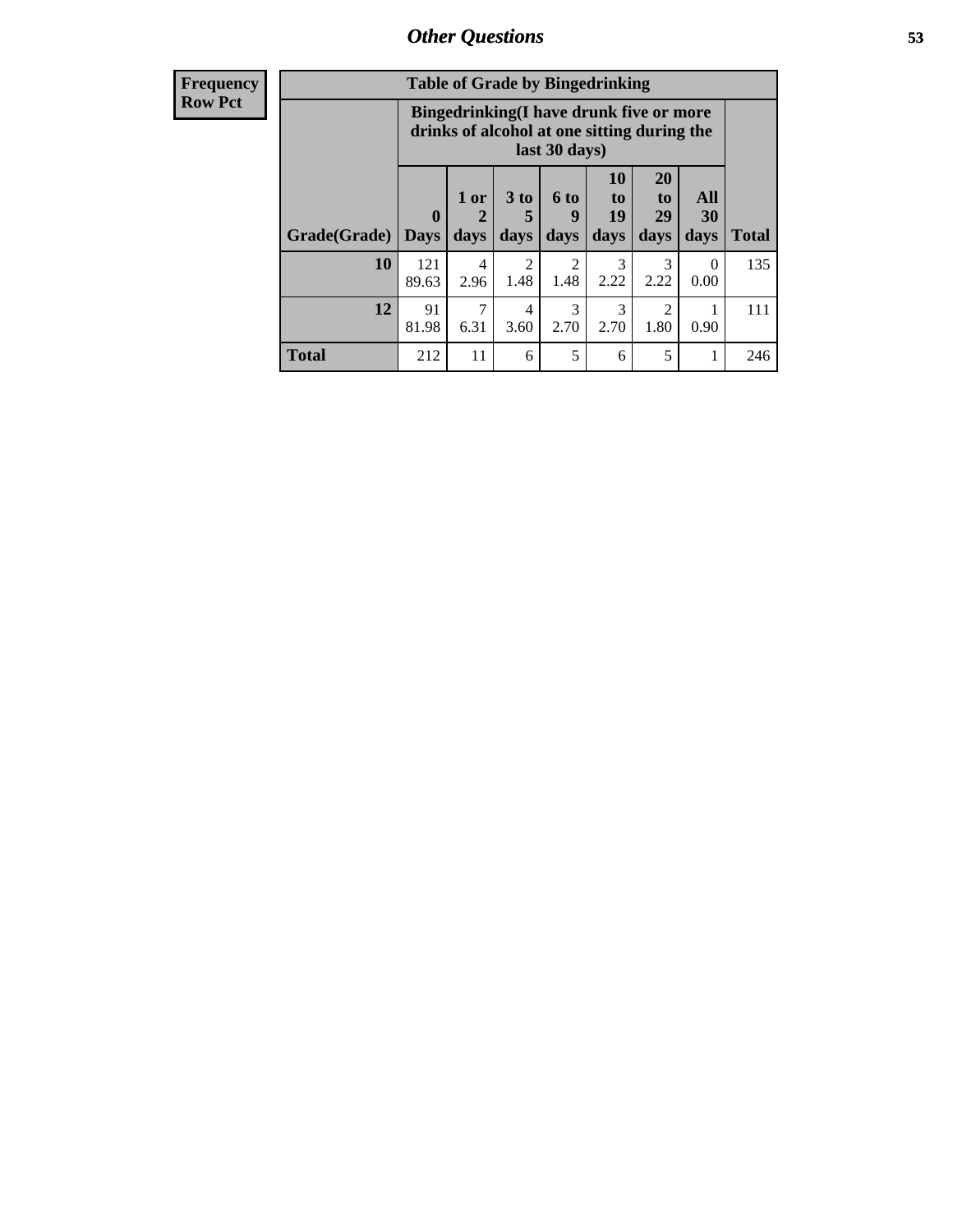### *Nutrition* **54**

| <b>Frequency</b><br>Row Pct |
|-----------------------------|
|                             |

| <b>Table of Grade by Dairy</b> |                          |                                                                 |                             |                                    |              |  |
|--------------------------------|--------------------------|-----------------------------------------------------------------|-----------------------------|------------------------------------|--------------|--|
|                                |                          | Dairy (I eat at least 3 servings of dairy<br>products each day) |                             |                                    |              |  |
| Grade(Grade)                   | <b>Strongly</b><br>Agree | Somewhat<br>Agree                                               | <b>Somewhat</b><br>Disagree | <b>Strongly</b><br><b>Disagree</b> | <b>Total</b> |  |
| 10                             | 37<br>27.41              | 61<br>45.19                                                     | 22<br>16.30                 | 15<br>11.11                        | 135          |  |
| 12                             | 29<br>26.13              | 41<br>36.94                                                     | 21<br>18.92                 | 20<br>18.02                        | 111          |  |
| <b>Total</b>                   | 66                       | 102                                                             | 43                          | 35                                 | 246          |  |

| Frequency      |
|----------------|
| <b>Row Pct</b> |

| <b>Table of Grade by Fruitveg</b> |                          |                                                                          |                                      |                                    |              |  |
|-----------------------------------|--------------------------|--------------------------------------------------------------------------|--------------------------------------|------------------------------------|--------------|--|
|                                   |                          | Fruitveg(I eat at least 5 servings of fruits<br>and vegetables each day) |                                      |                                    |              |  |
| Grade(Grade)                      | <b>Strongly</b><br>Agree | Agree                                                                    | Somewhat Somewhat<br><b>Disagree</b> | <b>Strongly</b><br><b>Disagree</b> | <b>Total</b> |  |
| 10                                | 16<br>11.85              | 44<br>32.59                                                              | 54<br>40.00                          | 21<br>15.56                        | 135          |  |
| 12                                | 15.32                    | 32<br>28.83                                                              | 32<br>28.83                          | 30<br>27.03                        | 111          |  |
| <b>Total</b>                      | 33                       | 76                                                                       | 86                                   | 51                                 | 246          |  |

| <b>Frequency</b> | <b>Table of Grade by Cafeteriahealthy</b> |                                                                       |             |                                          |                                    |              |
|------------------|-------------------------------------------|-----------------------------------------------------------------------|-------------|------------------------------------------|------------------------------------|--------------|
| <b>Row Pct</b>   |                                           | Cafeteriahealthy (School meals in my<br>school cafeteria are healthy) |             |                                          |                                    |              |
|                  | Grade(Grade)                              | <b>Strongly</b><br>Agree                                              | Agree       | Somewhat   Somewhat  <br><b>Disagree</b> | <b>Strongly</b><br><b>Disagree</b> | <b>Total</b> |
|                  | 10                                        | 12<br>8.89                                                            | 64<br>47.41 | 35<br>25.93                              | 24<br>17.78                        | 135          |
|                  | 12                                        | Q<br>8.11                                                             | 35<br>31.53 | 17<br>15.32                              | 50<br>45.05                        | 111          |
|                  | <b>Total</b>                              | 21                                                                    | 99          | 52                                       | 74                                 | 246          |

| <b>Frequency</b> |
|------------------|
| <b>Row Pct</b>   |

| <b>Table of Grade by Cafeterianutrition</b> |                          |                                                                                           |                                    |                                    |              |  |
|---------------------------------------------|--------------------------|-------------------------------------------------------------------------------------------|------------------------------------|------------------------------------|--------------|--|
|                                             |                          | <b>Cafeterianutrition</b> (Facts about nutrition<br>are available in my school cafeteria) |                                    |                                    |              |  |
| Grade(Grade)                                | <b>Strongly</b><br>Agree | <b>Somewhat</b><br>Agree                                                                  | <b>Somewhat</b><br><b>Disagree</b> | <b>Strongly</b><br><b>Disagree</b> | <b>Total</b> |  |
| 10                                          | 29<br>21.48              | 51<br>37.78                                                                               | 35<br>25.93                        | 20<br>14.81                        | 135          |  |
| 12                                          | 22<br>19.82              | 35<br>31.53                                                                               | 20<br>18.02                        | 34<br>30.63                        | 111          |  |
| <b>Total</b>                                | 51                       | 86                                                                                        | 55                                 | 54                                 | 246          |  |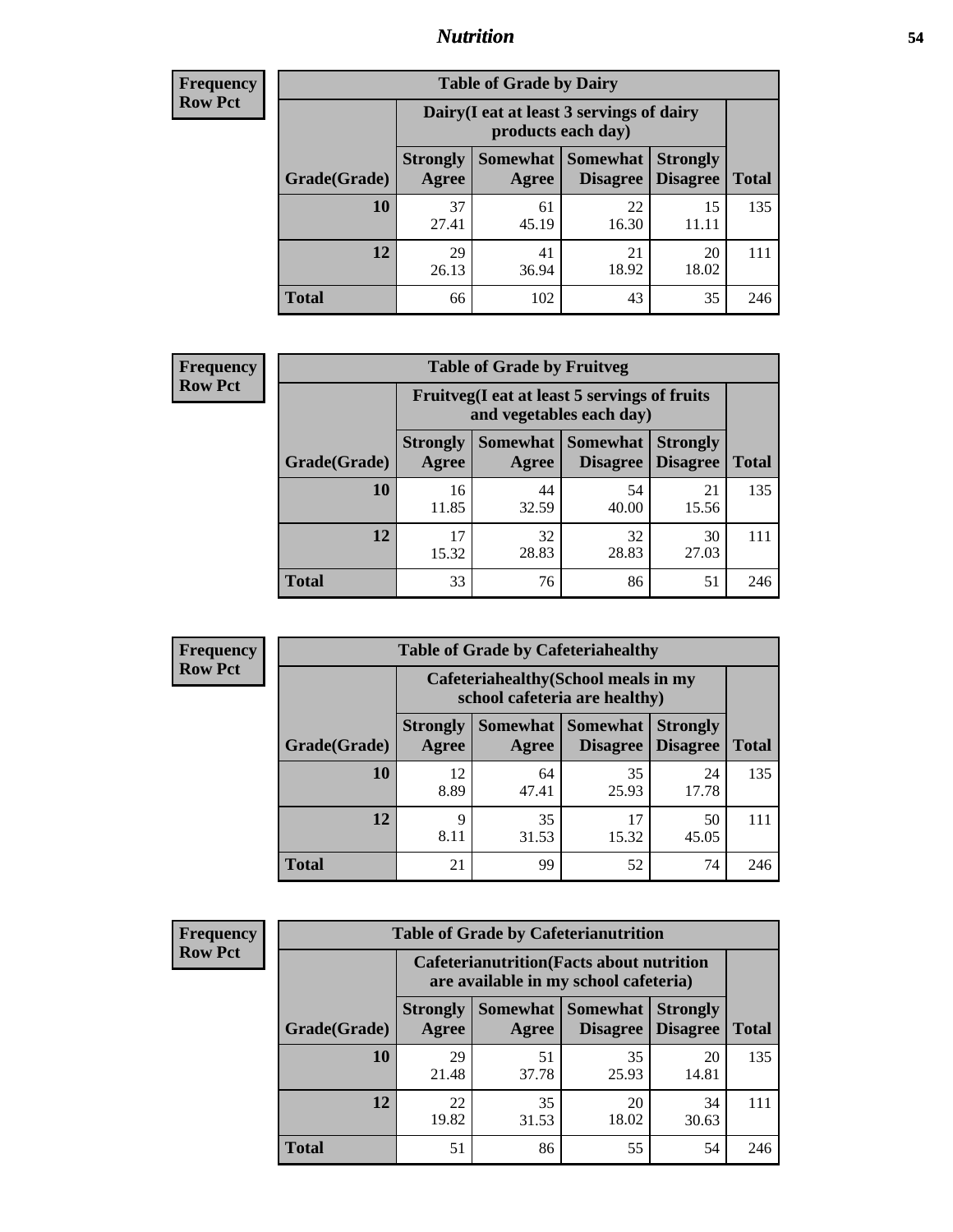### *Nutrition* **55**

| Frequency |
|-----------|
| Row Pct   |

| <b>Table of Grade by Schoollunch</b> |                          |                                                                 |                                 |                                    |              |  |
|--------------------------------------|--------------------------|-----------------------------------------------------------------|---------------------------------|------------------------------------|--------------|--|
|                                      |                          | Schoollunch(I eat school lunch three or<br>more times per week) |                                 |                                    |              |  |
| Grade(Grade)                         | <b>Strongly</b><br>Agree | Agree                                                           | Somewhat   Somewhat<br>Disagree | <b>Strongly</b><br><b>Disagree</b> | <b>Total</b> |  |
| 10                                   | 78<br>57.78              | 25<br>18.52                                                     | 13<br>9.63                      | 19<br>14.07                        | 135          |  |
| 12                                   | 46<br>41.44              | 25<br>22.52                                                     | 15<br>13.51                     | 25<br>22.52                        | 111          |  |
| <b>Total</b>                         | 124                      | 50                                                              | 28                              | 44                                 | 246          |  |

| <b>Frequency</b> |  |
|------------------|--|
| <b>Row Pct</b>   |  |

| <b>Table of Grade by Foodchoices</b> |                          |                                                                     |                                      |                                    |              |
|--------------------------------------|--------------------------|---------------------------------------------------------------------|--------------------------------------|------------------------------------|--------------|
|                                      |                          | Foodchoices (I make healthy food choices in<br>my school cafeteria) |                                      |                                    |              |
| Grade(Grade)                         | <b>Strongly</b><br>Agree | Agree                                                               | <b>Somewhat Somewhat</b><br>Disagree | <b>Strongly</b><br><b>Disagree</b> | <b>Total</b> |
| 10                                   | 21<br>15.56              | 55<br>40.74                                                         | 41<br>30.37                          | 18<br>13.33                        | 135          |
| 12                                   | 19<br>17.12              | 36<br>32.43                                                         | 19<br>17.12                          | 37<br>33.33                        | 111          |
| <b>Total</b>                         | 40                       | 91                                                                  | 60                                   | 55                                 | 246          |

| <b>Frequency</b> |
|------------------|
| <b>Row Pct</b>   |

7 C

| $\mathbf{y}$ |              | <b>Table of Grade by Wholewheat</b>                                                                         |             |                                          |                                    |              |  |  |
|--------------|--------------|-------------------------------------------------------------------------------------------------------------|-------------|------------------------------------------|------------------------------------|--------------|--|--|
|              |              | Wholewheat (There are whole wheat and<br>multigrain breads and cereals available in<br>my school cafeteria) |             |                                          |                                    |              |  |  |
|              | Grade(Grade) | <b>Strongly</b><br>Agree                                                                                    | Agree       | Somewhat   Somewhat  <br><b>Disagree</b> | <b>Strongly</b><br><b>Disagree</b> | <b>Total</b> |  |  |
|              | 10           | 31<br>22.96                                                                                                 | 58<br>42.96 | 23<br>17.04                              | 23<br>17.04                        | 135          |  |  |
|              | 12           | 38<br>34.23                                                                                                 | 32<br>28.83 | 16<br>14.41                              | 25<br>22.52                        | 111          |  |  |
|              | <b>Total</b> | 69                                                                                                          | 90          | 39                                       | 48                                 | 246          |  |  |

÷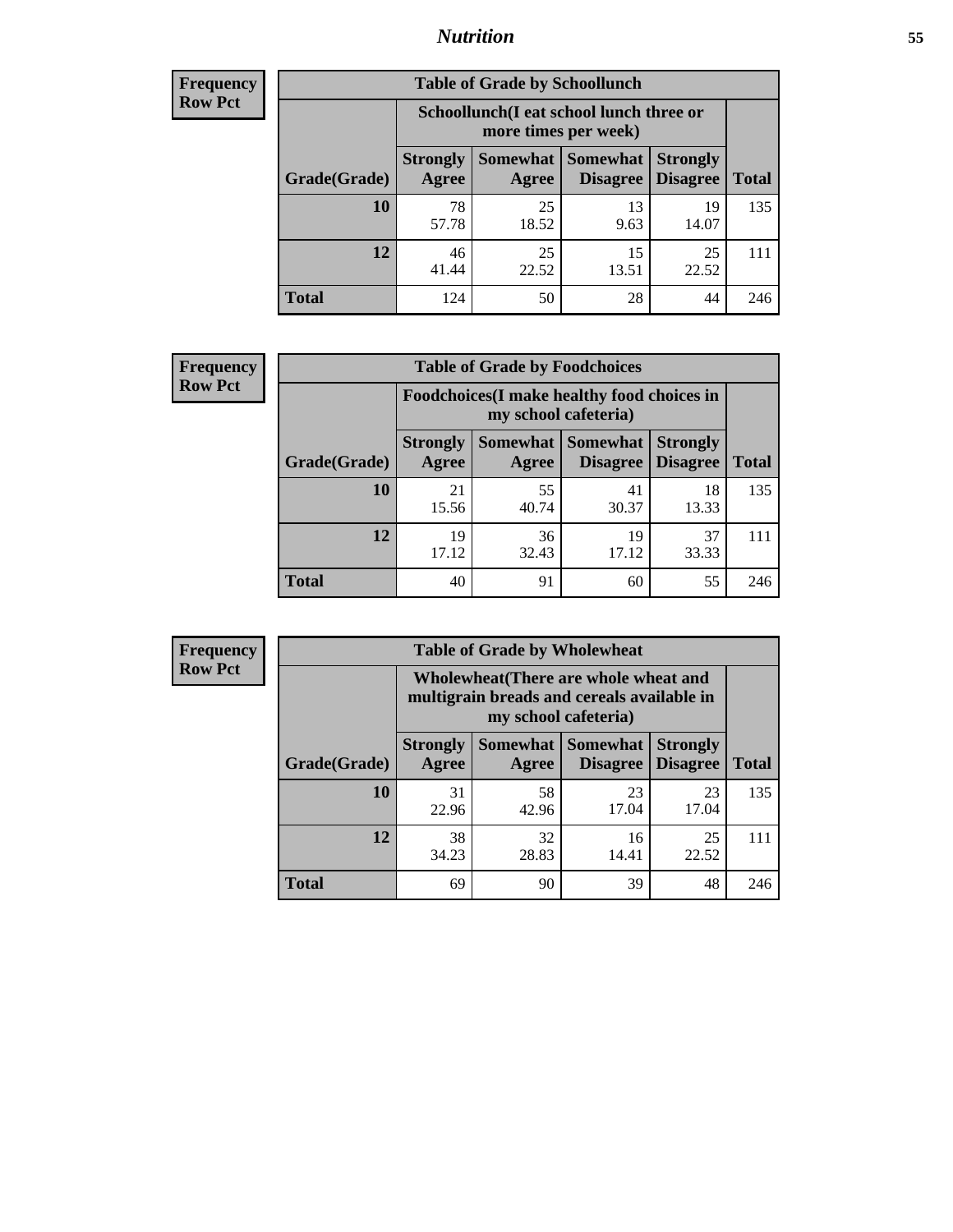### *Nutrition* **56**

**Frequency Row Pct**

| <b>Table of Grade by Healthyvending</b> |                                                                                                                                               |                     |                                    |                                    |              |  |
|-----------------------------------------|-----------------------------------------------------------------------------------------------------------------------------------------------|---------------------|------------------------------------|------------------------------------|--------------|--|
|                                         | Healthyvending (If only healthy snacks and<br>beverages were available in the vending<br>machines during the school day,<br>I would buy them) |                     |                                    |                                    |              |  |
| Grade(Grade)                            | <b>Strongly</b><br>Agree                                                                                                                      | Somewhat  <br>Agree | <b>Somewhat</b><br><b>Disagree</b> | <b>Strongly</b><br><b>Disagree</b> | <b>Total</b> |  |
| 10                                      | 43<br>31.85                                                                                                                                   | 52<br>38.52         | 21<br>15.56                        | 19<br>14.07                        | 135          |  |
| 12                                      | 46<br>41.44                                                                                                                                   | 26<br>23.42         | 16<br>14.41                        | 23<br>20.72                        | 111          |  |
| <b>Total</b>                            | 89                                                                                                                                            | 78                  | 37                                 | 42                                 | 246          |  |

**Frequency Row Pct**

| <b>Table of Grade by Schoolbreakfast</b> |                                                                                                                                         |             |                                 |                                    |              |  |  |
|------------------------------------------|-----------------------------------------------------------------------------------------------------------------------------------------|-------------|---------------------------------|------------------------------------|--------------|--|--|
|                                          | Schoolbreakfast (If breakfast were<br>available at school,<br>but outside the cafeteria,<br>I would eat breakfast at school more often) |             |                                 |                                    |              |  |  |
| Grade(Grade)                             | <b>Strongly</b><br>Agree                                                                                                                | Agree       | Somewhat   Somewhat<br>Disagree | <b>Strongly</b><br><b>Disagree</b> | <b>Total</b> |  |  |
| 10                                       | 54<br>40.00                                                                                                                             | 32<br>23.70 | 26<br>19.26                     | 23<br>17.04                        | 135          |  |  |
| 12                                       | 54<br>48.65                                                                                                                             | 24<br>21.62 | 14<br>12.61                     | 19<br>17.12                        | 111          |  |  |
| <b>Total</b>                             | 108                                                                                                                                     | 56          | 40                              | 42                                 | 246          |  |  |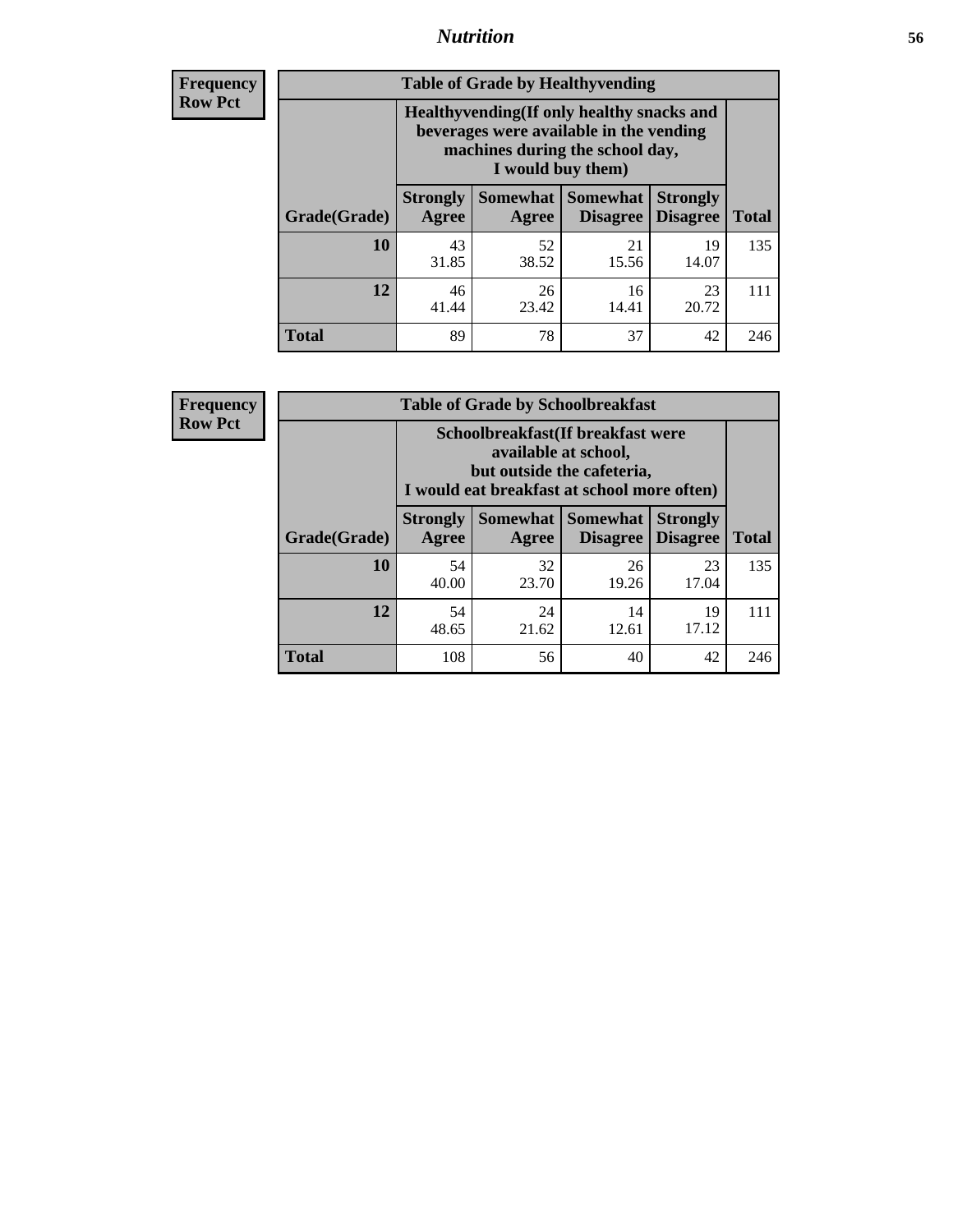| Frequency<br><b>Col Pct</b> | <b>Table of Educationaids by Grade</b>                                                                    |                    |             |              |
|-----------------------------|-----------------------------------------------------------------------------------------------------------|--------------------|-------------|--------------|
|                             | <b>Educationaids</b> (I<br>have been<br>taught about<br><b>HIV/AIDS</b> at<br>school in the<br>past year) | Grade(Grade)<br>10 | 12          | <b>Total</b> |
|                             | Yes                                                                                                       | 114<br>84.44       | 71<br>63.96 | 185          |
|                             | N <sub>0</sub>                                                                                            | 21<br>15.56        | 40<br>36.04 | 61           |
|                             | <b>Total</b>                                                                                              | 135                | 111         | 246          |

| <b>Frequency</b> | <b>Table of Educationcharacter by Grade</b>                                                             |              |             |              |
|------------------|---------------------------------------------------------------------------------------------------------|--------------|-------------|--------------|
| <b>Col Pct</b>   | Educationcharacter(I<br>have been taught<br>about character<br>education in the past<br>year at school) | Grade(Grade) |             |              |
|                  |                                                                                                         | 10           | 12          | <b>Total</b> |
|                  | <b>Yes</b>                                                                                              | 103<br>76.30 | 94<br>84.68 | 197          |
|                  | N <sub>0</sub>                                                                                          | 32<br>23.70  | 17<br>15.32 | 49           |
|                  | <b>Total</b>                                                                                            | 135          | 111         | 246          |

| Frequency      | <b>Table of Gradcoach1 by Grade</b>              |              |             |              |  |
|----------------|--------------------------------------------------|--------------|-------------|--------------|--|
| <b>Col Pct</b> | Gradcoach1(I<br>know who my<br><b>Graduation</b> | Grade(Grade) |             |              |  |
|                | Coach is)                                        | 10           | 12          | <b>Total</b> |  |
|                | Yes                                              | 36<br>26.67  | 55<br>49.55 | 91           |  |
|                | N <sub>0</sub>                                   | 99<br>73.33  | 56<br>50.45 | 155          |  |
|                | <b>Total</b>                                     | 135          | 111         | 246          |  |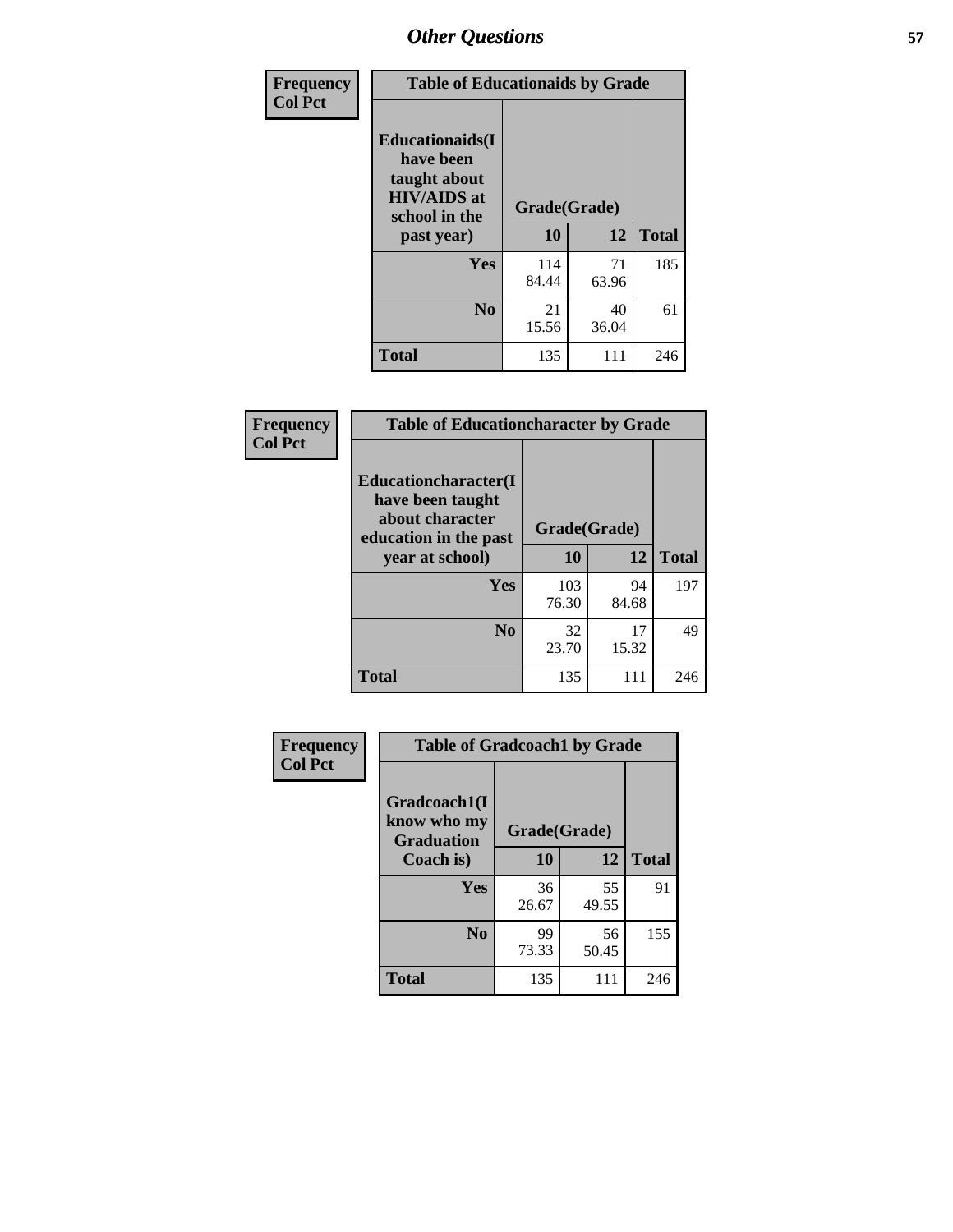| Frequency      | <b>Table of Gradcoach2 by Grade</b> |              |             |              |
|----------------|-------------------------------------|--------------|-------------|--------------|
| <b>Col Pct</b> |                                     |              |             |              |
|                | Gradcoach2(I<br>have                |              |             |              |
|                | contacted my<br><b>Graduation</b>   | Grade(Grade) |             |              |
|                | Coach)                              | 10           | 12          | <b>Total</b> |
|                | Yes                                 | 11<br>8.15   | 21<br>18.92 | 32           |
|                | N <sub>0</sub>                      | 124<br>91.85 | 90<br>81.08 | 214          |
|                | <b>Total</b>                        | 135          | 111         | 246          |

| <b>Frequency</b><br><b>Col Pct</b> | <b>Table of Gradcoach3 by Grade</b>                                         |              |             |              |
|------------------------------------|-----------------------------------------------------------------------------|--------------|-------------|--------------|
|                                    | Gradcoach3(I<br>have received<br>assistance<br>from my<br><b>Graduation</b> | Grade(Grade) |             |              |
|                                    | Coach)                                                                      | 10           | 12          | <b>Total</b> |
|                                    | Yes                                                                         | 14<br>10.37  | 19<br>17.12 | 33           |
|                                    | N <sub>0</sub>                                                              | 50<br>37.04  | 31<br>27.93 | 81           |
|                                    | Don't know                                                                  | 71<br>52.59  | 61<br>54.95 | 132          |
|                                    | <b>Total</b>                                                                | 135          | 111         | 246          |

| Frequency      | <b>Table of Selfharm by Grade</b>                                                                                                                                                      |              |                    |              |
|----------------|----------------------------------------------------------------------------------------------------------------------------------------------------------------------------------------|--------------|--------------------|--------------|
| <b>Col Pct</b> | <b>Selfharm</b> (During<br>the past 12<br>months,<br>I harmed myself<br>on purpose<br><b>Suicideconsider</b><br>During the past<br>12 months,<br>I seriously<br>considered<br>suicide) | 10           | Grade(Grade)<br>12 | <b>Total</b> |
|                | Yes                                                                                                                                                                                    | 11<br>8.15   | 16<br>14.41        | 27           |
|                | N <sub>0</sub>                                                                                                                                                                         | 124<br>91.85 | 95<br>85.59        | 219          |
|                | <b>Total</b>                                                                                                                                                                           | 135          | 111                | 246          |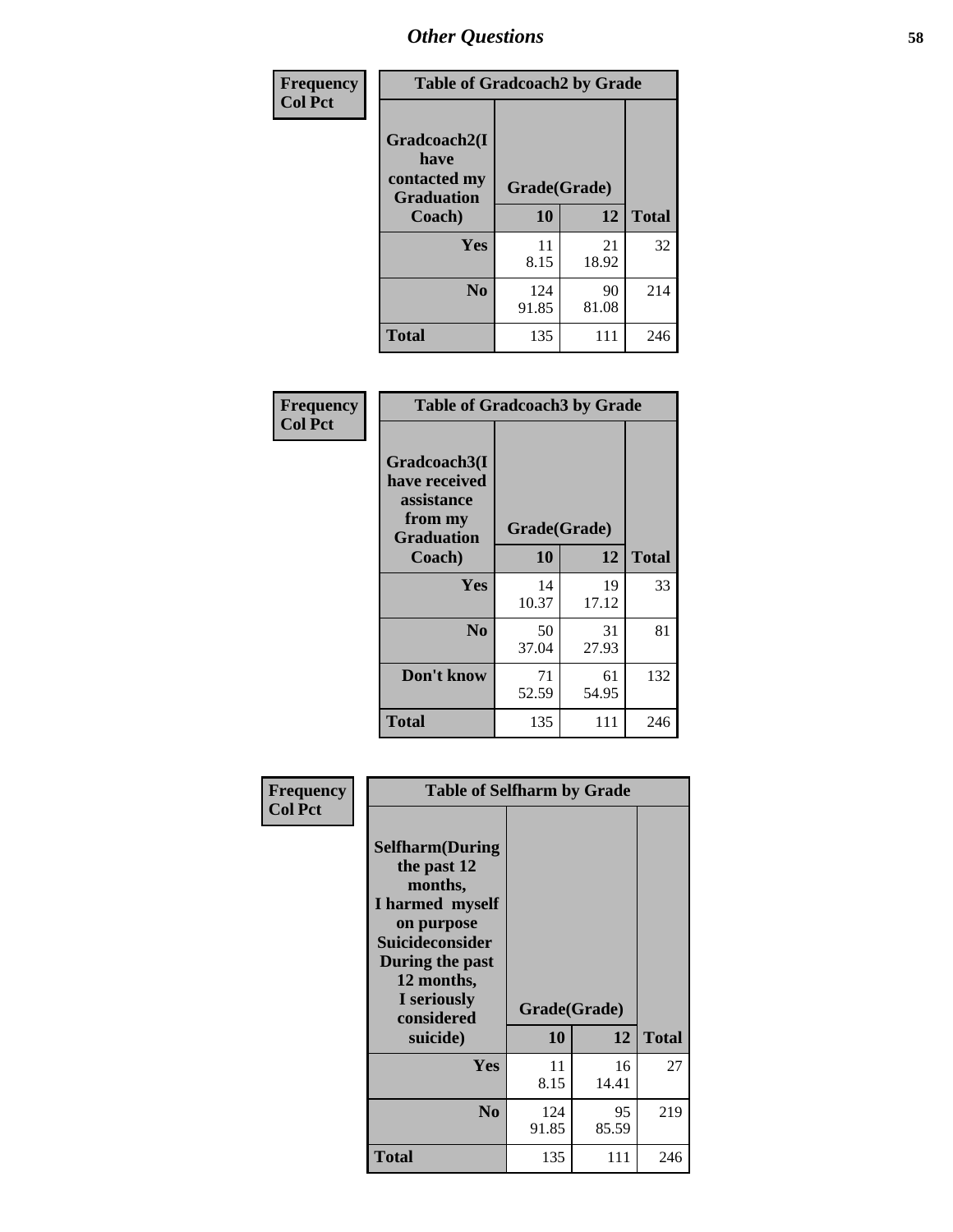| <b>Frequency</b> | <b>Table of Suicideconsider by Grade</b> |              |             |              |
|------------------|------------------------------------------|--------------|-------------|--------------|
| <b>Col Pct</b>   |                                          | Grade(Grade) |             |              |
|                  | Suicideconsider                          | <b>10</b>    | 12          | <b>Total</b> |
|                  | Yes                                      | 12<br>8.89   | 12<br>10.81 | 24           |
|                  | N <sub>0</sub>                           | 123<br>91.11 | 99<br>89.19 | 222          |
|                  | <b>Total</b>                             | 135          |             | 246          |

| Frequency      | <b>Table of Suicideattempt by Grade</b>              |              |              |              |
|----------------|------------------------------------------------------|--------------|--------------|--------------|
| <b>Col Pct</b> | Suicideattempt(I<br>have attempted<br>suicide in the | Grade(Grade) |              |              |
|                | last year)                                           | 10           | 12           | <b>Total</b> |
|                | Yes                                                  | 8<br>5.93    | 10<br>9.01   | 18           |
|                | N <sub>0</sub>                                       | 127<br>94.07 | 101<br>90.99 | 228          |
|                | <b>Total</b>                                         | 135          | 111          | 246          |

| Frequency      | <b>Table of Instantmessaged by Grade</b>               |              |             |              |
|----------------|--------------------------------------------------------|--------------|-------------|--------------|
| <b>Col Pct</b> | Instantmessaged(I<br>have instant<br>messaged people I | Grade(Grade) |             |              |
|                | do not even know)                                      | 10           | 12          | <b>Total</b> |
|                | Yes                                                    | 44<br>32.59  | 32<br>28.83 | 76           |
|                | N <sub>0</sub>                                         | 91<br>67.41  | 79<br>71.17 | 170          |
|                | <b>Total</b>                                           | 135          | 111         | 246          |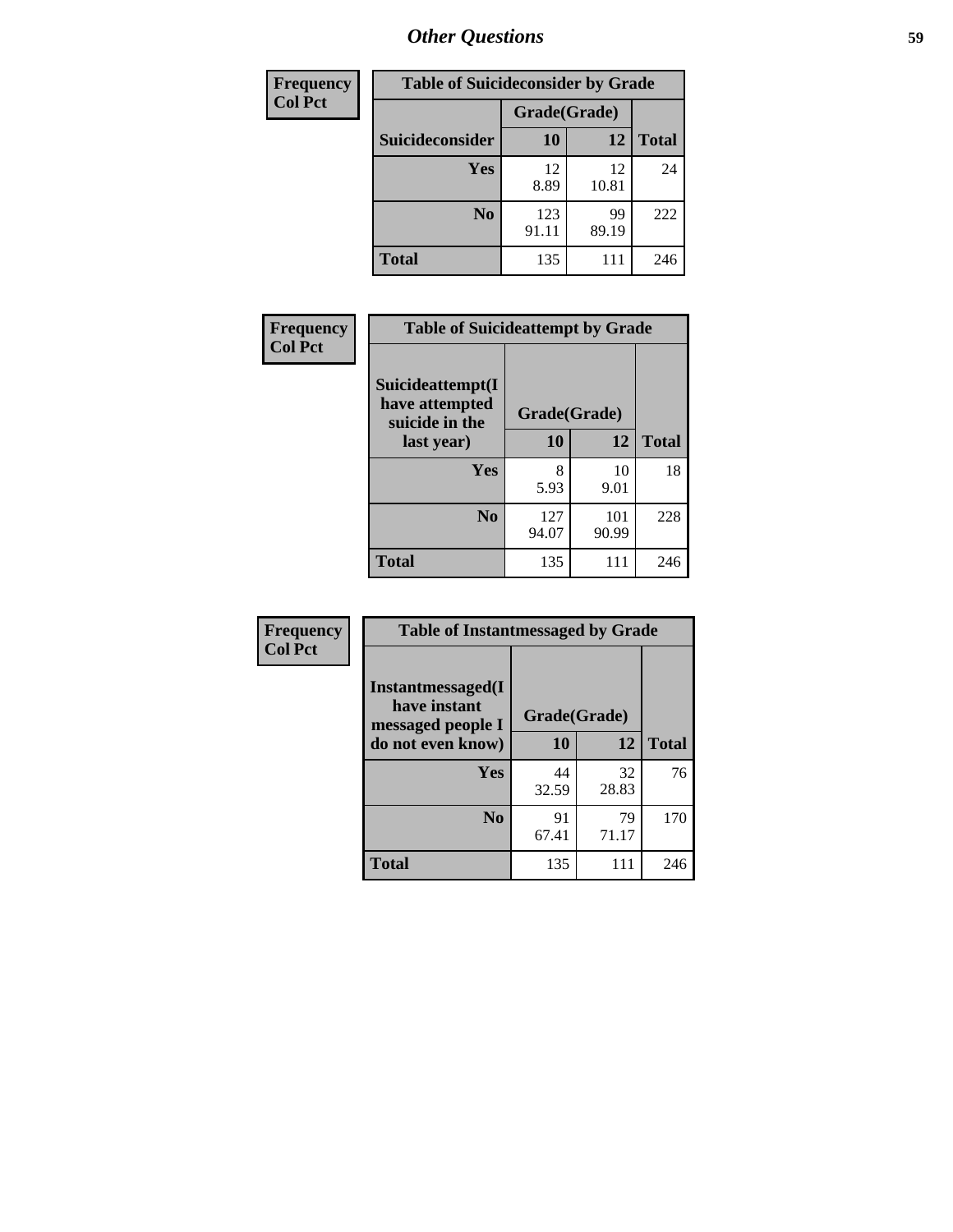| Frequency      | <b>Table of Getsalong by Grade</b>                          |             |              |              |  |  |  |
|----------------|-------------------------------------------------------------|-------------|--------------|--------------|--|--|--|
| <b>Col Pct</b> | <b>Getsalong</b> (I get<br>along with other<br>students and |             | Grade(Grade) |              |  |  |  |
|                | adults)                                                     | 10          | 12           | <b>Total</b> |  |  |  |
|                | <b>Strongly Agree</b>                                       | 67<br>49.63 | 61<br>54.95  | 128          |  |  |  |
|                | <b>Somewhat Agree</b>                                       | 51<br>37.78 | 34<br>30.63  | 85           |  |  |  |
|                | <b>Somewhat Disagree</b>                                    | 13<br>9.63  | 11<br>9.91   | 24           |  |  |  |
|                | <b>Strongly Disagree</b>                                    | 4<br>2.96   | 5<br>4.50    | 9            |  |  |  |
|                | <b>Total</b>                                                | 135         | 111          | 246          |  |  |  |

| Frequency      | <b>Table of Safehome by Grade</b> |                    |             |              |  |  |  |
|----------------|-----------------------------------|--------------------|-------------|--------------|--|--|--|
| <b>Col Pct</b> | Safehome(I feel<br>safe at home)  | Grade(Grade)<br>10 | 12          | <b>Total</b> |  |  |  |
|                | <b>Strongly Agree</b>             | 77<br>57.04        | 75<br>67.57 | 152          |  |  |  |
|                | <b>Somewhat Agree</b>             | 44<br>32.59        | 21<br>18.92 | 65           |  |  |  |
|                | <b>Somewhat Disagree</b>          | 5.19               | 6.31        | 14           |  |  |  |
|                | <b>Strongly Disagree</b>          | 7<br>5.19          | 8<br>7.21   | 15           |  |  |  |
|                | <b>Total</b>                      | 135                | 111         | 246          |  |  |  |

| Frequency      |                                                                                      | <b>Table of Adulttalk by Grade</b> |             |              |
|----------------|--------------------------------------------------------------------------------------|------------------------------------|-------------|--------------|
| <b>Col Pct</b> | <b>Adulttalk</b> (I<br>know an<br>adult at<br>school that<br>I can talk<br>with if I | Grade(Grade)                       |             |              |
|                | need help)                                                                           | 10                                 | 12          | <b>Total</b> |
|                | <b>Yes</b>                                                                           | 89<br>65.93                        | 81<br>72.97 | 170          |
|                | N <sub>0</sub>                                                                       | 46<br>34.07                        | 30<br>27.03 | 76           |
|                | <b>Total</b>                                                                         | 135                                | 111         | 246          |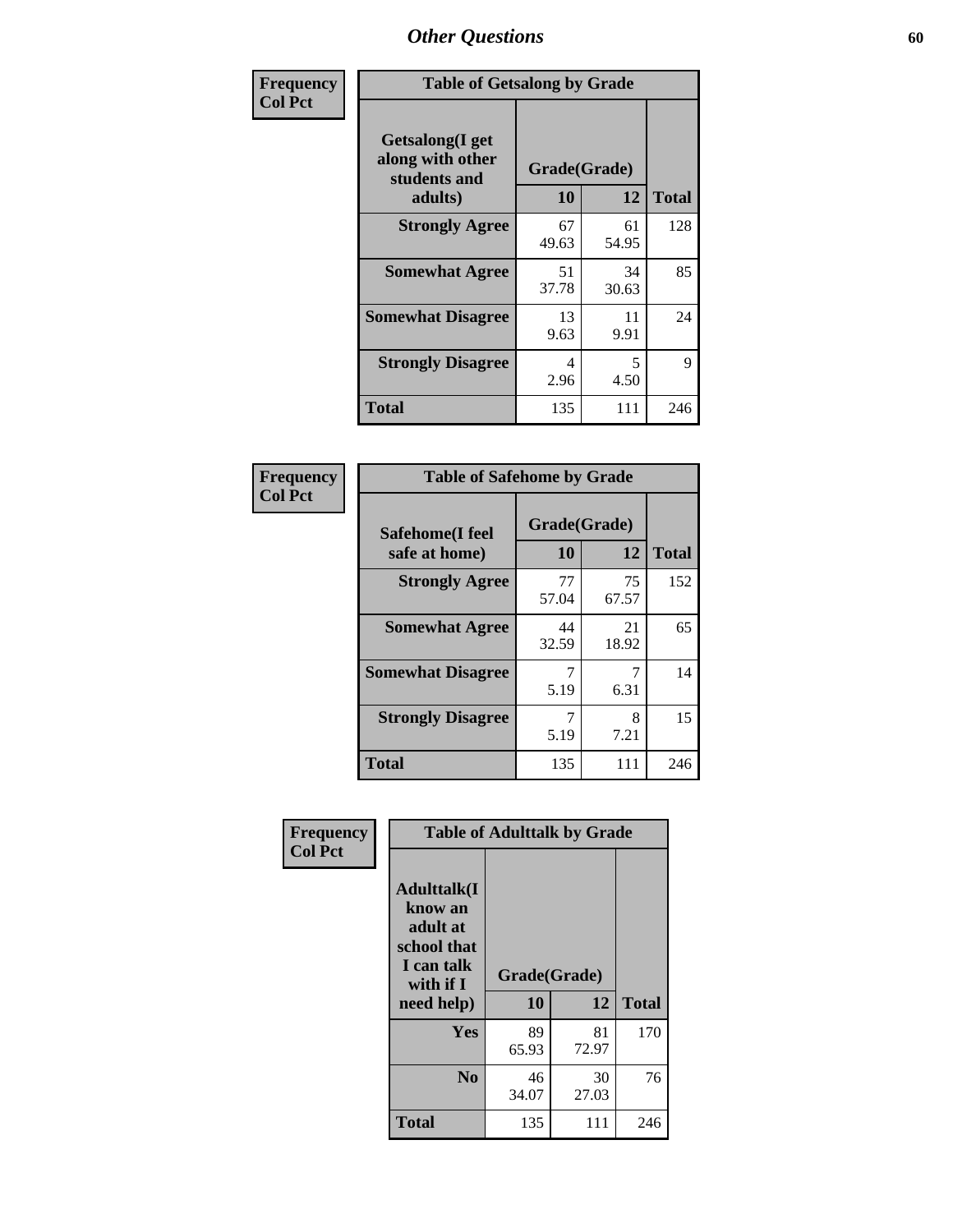**Frequency Row Pct**

| <b>Table of Grade by Tytime</b> |             |                                                                                         |            |             |             |             |              |  |  |  |
|---------------------------------|-------------|-----------------------------------------------------------------------------------------|------------|-------------|-------------|-------------|--------------|--|--|--|
|                                 |             | Tytime (On an average school day,<br>how much unsupervised time do I spend watching TV) |            |             |             |             |              |  |  |  |
|                                 |             | <b>Less that</b>                                                                        |            | $2 - 3$     | $4 - 5$     | $6+$        |              |  |  |  |
| Grade(Grade)                    | None        | hour/day                                                                                | hour/day   | hours/day   | hours/day   | hours/day   | <b>Total</b> |  |  |  |
| 10                              | 19<br>14.07 | 25<br>18.52                                                                             | 12<br>8.89 | 36<br>26.67 | 20<br>14.81 | 23<br>17.04 | 135          |  |  |  |
| 12                              | 16<br>14.41 | 19<br>17.12                                                                             | Q<br>8.11  | 29<br>26.13 | 25<br>22.52 | 13<br>11.71 | 111          |  |  |  |
| <b>Total</b>                    | 35          | 44                                                                                      | 21         | 65          | 45          | 36          | 246          |  |  |  |

**Frequency Row Pct**

| <b>Table of Grade by Computertime</b> |             |                                                                                                   |             |                      |                      |                   |              |  |  |  |  |
|---------------------------------------|-------------|---------------------------------------------------------------------------------------------------|-------------|----------------------|----------------------|-------------------|--------------|--|--|--|--|
|                                       |             | Computertime (On an average school day,<br>how much unsupervised time do I spend on the computer) |             |                      |                      |                   |              |  |  |  |  |
| Grade(Grade)                          | None        | <b>Less that</b><br>hour/day                                                                      | hour/day    | $2 - 3$<br>hours/day | $4 - 5$<br>hours/day | $6+$<br>hours/day | <b>Total</b> |  |  |  |  |
| 10                                    | 39<br>28.89 | 23<br>17.04                                                                                       | 27<br>20.00 | 31<br>22.96          | ◠<br>1.48            | 13<br>9.63        | 135          |  |  |  |  |
| 12                                    | 21<br>18.92 | 19<br>17<br>27<br>14<br>13<br>17.12<br>24.32<br>15.32<br>11.71<br>12.61                           |             |                      |                      |                   |              |  |  |  |  |
| <b>Total</b>                          | 60          | 42                                                                                                | 44          | 58                   | 16                   | 26                | 246          |  |  |  |  |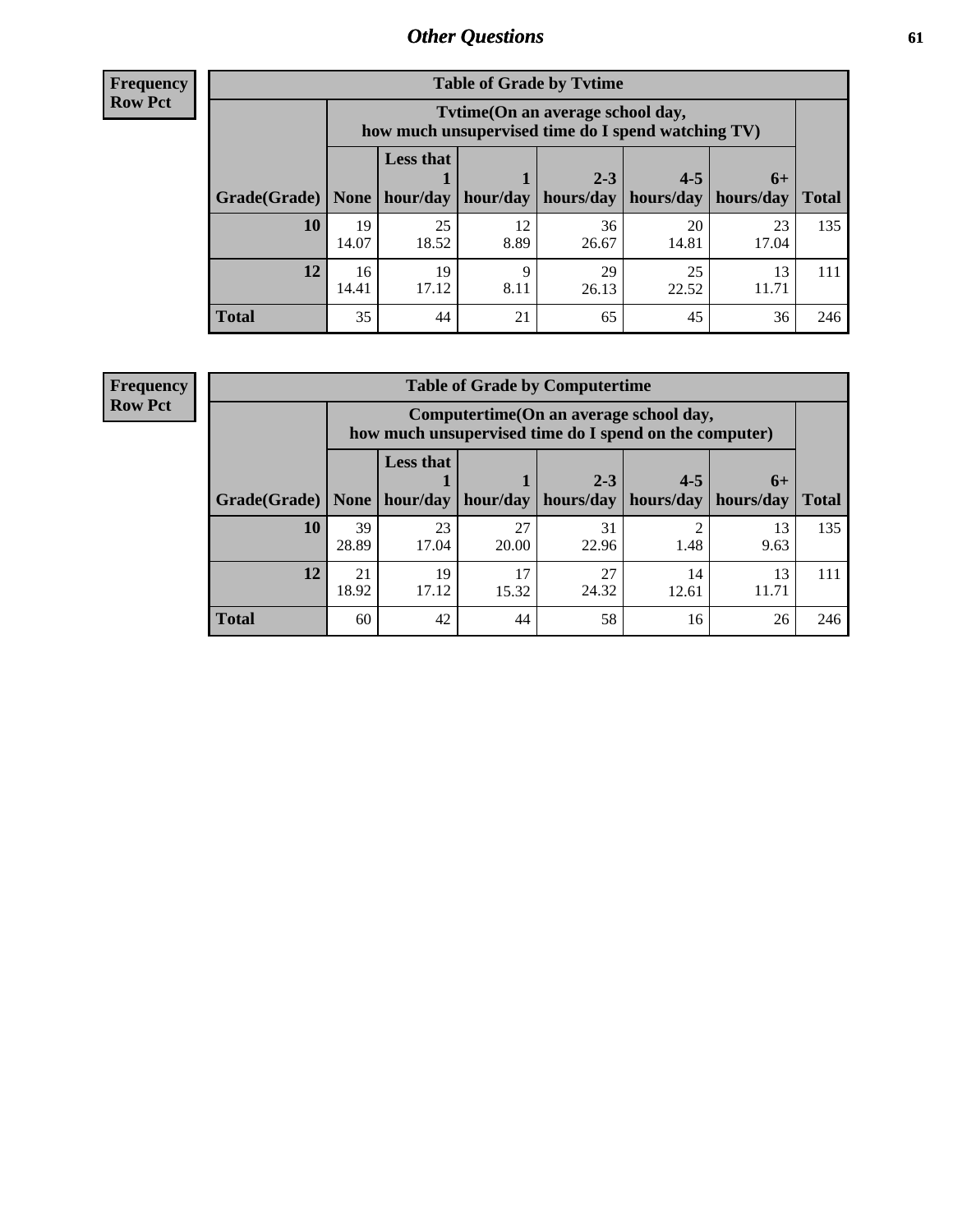#### *Questions about Driving Laws* **62** *Driving Questions were asked only of high school students.*

| <b>Frequency</b> |
|------------------|
| <b>Row Pct</b>   |

| <b>Table of Grade by License1</b> |                                     |                                                                                                                                           |                |             |               |              |  |  |  |  |
|-----------------------------------|-------------------------------------|-------------------------------------------------------------------------------------------------------------------------------------------|----------------|-------------|---------------|--------------|--|--|--|--|
|                                   |                                     | License1(During the first 6 months of driving<br>with a provisional license,<br>the only passengers who can ride with the<br>driver are:) |                |             |               |              |  |  |  |  |
| Grade(Grade)                      | <b>Parent or</b><br><b>Guardian</b> | Family<br><b>Members</b>                                                                                                                  | <b>Friends</b> | Anyone      | Don't<br>Know | <b>Total</b> |  |  |  |  |
| 10                                | 58<br>42.96                         | 26<br>19.26                                                                                                                               | 0.74           | 21<br>15.56 | 29<br>21.48   | 135          |  |  |  |  |
| 12                                | 44<br>39.64                         | 3<br>38<br>10<br>16<br>34.23<br>2.70<br>9.01<br>14.41                                                                                     |                |             |               |              |  |  |  |  |
| <b>Total</b>                      | 102                                 | 64                                                                                                                                        | 4              | 31          | 45            | 246          |  |  |  |  |

| <b>Frequency</b> | <b>Table of Grade by License2</b> |                           |                  |                  |                                                                                                                      |                      |              |  |  |
|------------------|-----------------------------------|---------------------------|------------------|------------------|----------------------------------------------------------------------------------------------------------------------|----------------------|--------------|--|--|
| <b>Row Pct</b>   |                                   |                           |                  |                  | License $2(17 \text{ yr})$ old drivers with a<br>provisional driver's license cannot<br>drive between the hours of:) |                      |              |  |  |
|                  | Grade(Grade)                      | <b>Midnight</b><br>to 6am | 1am<br>to<br>5am | 1am<br>to<br>6am | N <sub>0</sub><br>curfew<br>for $17$<br>year<br>olds                                                                 | Don't<br><b>Know</b> | <b>Total</b> |  |  |
|                  | 10                                | 55<br>40.74               | 14<br>10.37      | 15<br>11.11      | 5<br>3.70                                                                                                            | 46<br>34.07          | 135          |  |  |
|                  | 12                                | 68<br>61.26               | 8<br>7.21        | 11<br>9.91       | 3<br>2.70                                                                                                            | 21<br>18.92          | 111          |  |  |
|                  | <b>Total</b>                      | 123                       | 22               | 26               | 8                                                                                                                    | 67                   | 246          |  |  |

| Frequency      |              | <b>Table of Grade by License3</b> |                                                                                        |             |           |             |               |              |  |
|----------------|--------------|-----------------------------------|----------------------------------------------------------------------------------------|-------------|-----------|-------------|---------------|--------------|--|
| <b>Row Pct</b> |              |                                   | License3(For drivers under the age of 21,<br>what level of alcohol is considered DUI?) |             |           |             |               |              |  |
|                | Grade(Grade) | Any<br><b>Amount</b>              | 0.02                                                                                   | 0.04        | 0.06      | 0.08        | Don't<br>know | <b>Total</b> |  |
|                | 10           | 20<br>14.81                       | 39<br>28.89                                                                            | 10<br>7.41  | 8<br>5.93 | 13<br>9.63  | 45<br>33.33   | 135          |  |
|                | 12           | 26<br>23.42                       | 17<br>15.32                                                                            | 20<br>18.02 | 9<br>8.11 | 12<br>10.81 | 27<br>24.32   | 111          |  |
|                | <b>Total</b> | 46                                | 56                                                                                     | 30          | 17        | 25          | 72            | 246          |  |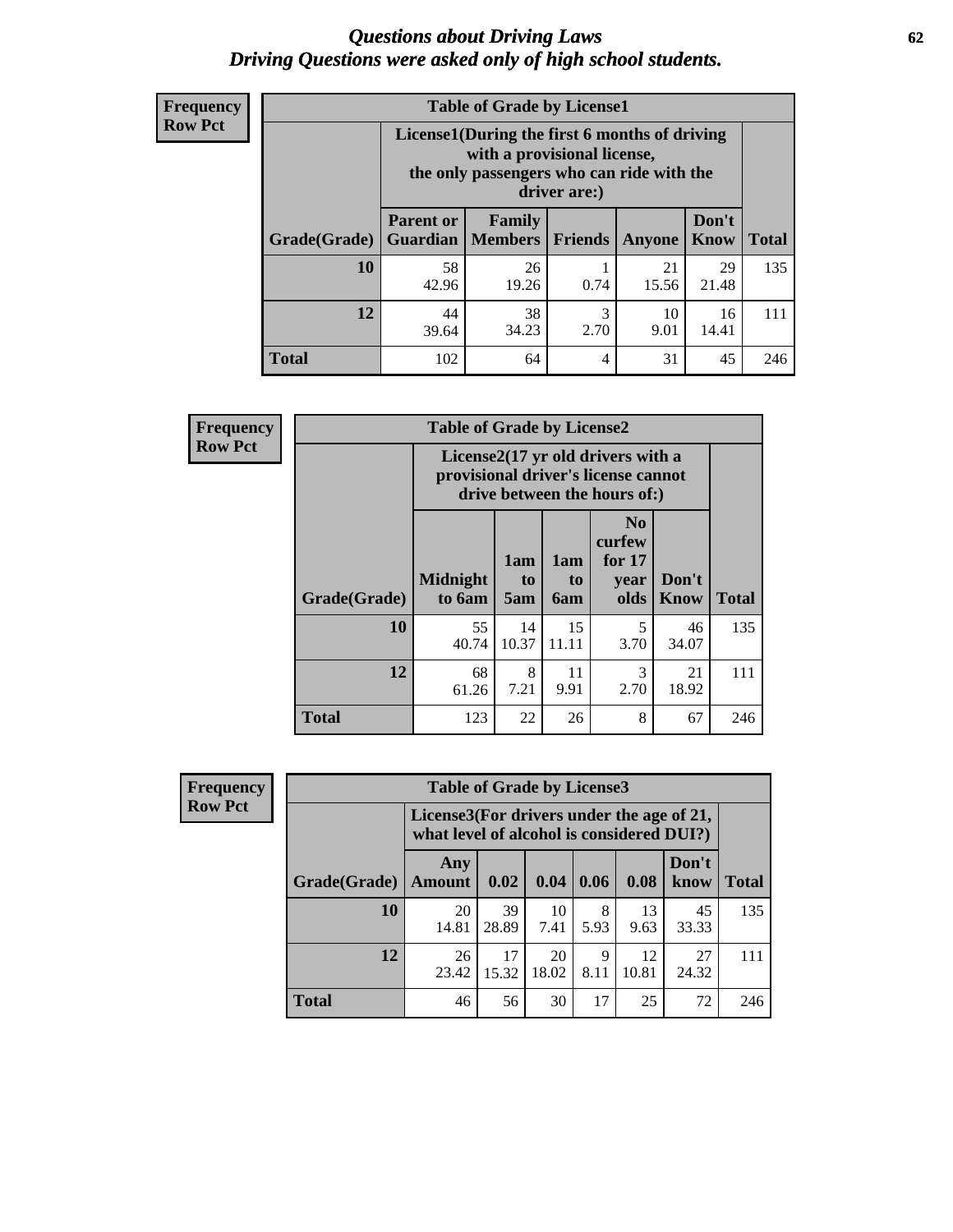#### *Questions about Driving Laws* **63** *Driving Questions were asked only of high school students.*

**Frequency Row Pct**

| <b>Table of Grade by License4</b> |             |                                                                                                                                                                                                                                                                                       |            |            |           |             |     |  |  |
|-----------------------------------|-------------|---------------------------------------------------------------------------------------------------------------------------------------------------------------------------------------------------------------------------------------------------------------------------------------|------------|------------|-----------|-------------|-----|--|--|
|                                   |             | License4(A driver under 21 automatically<br>loses his/her license if caught exceeding the<br>posted speet limit by:)<br>Can't<br>lose<br><b>Depends</b><br>license<br>$15+$<br>$25+$<br>$35+$<br>Don't<br>for<br><b>on</b><br>speeding<br><b>Total</b><br>mph<br>know<br>mph<br>judge |            |            |           |             |     |  |  |
| Grade(Grade)                      | mph         |                                                                                                                                                                                                                                                                                       |            |            |           |             |     |  |  |
| 10                                | 31<br>22.96 | 15<br>11.11                                                                                                                                                                                                                                                                           | 13<br>9.63 | 12<br>8.89 | 5<br>3.70 | 59<br>43.70 | 135 |  |  |
| 12                                | 34<br>30.63 | 15<br>18<br>10<br>7<br>27<br>13.51<br>16.22<br>6.31<br>24.32<br>9.01                                                                                                                                                                                                                  |            |            |           |             |     |  |  |
| <b>Total</b>                      | 65          | 30                                                                                                                                                                                                                                                                                    | 31         | 22         | 12        | 86          | 246 |  |  |

| Frequency      | <b>Table of Grade by License5</b> |             |                                                                                                                                     |                     |              |
|----------------|-----------------------------------|-------------|-------------------------------------------------------------------------------------------------------------------------------------|---------------------|--------------|
| <b>Row Pct</b> |                                   |             | License5(A<br>Georgia teenager<br>with family<br>connections or a<br>good lawyer can<br>break a teen<br>driving law and<br>license) | keep their driver's |              |
|                | Grade(Grade)                      | Yes         | N <sub>0</sub>                                                                                                                      | Don't<br>know       | <b>Total</b> |
|                | 10                                | 16<br>11.85 | 65<br>48.15                                                                                                                         | 54<br>40.00         | 135          |
|                | 12                                | 12<br>10.81 | 63<br>56.76                                                                                                                         | 36<br>32.43         | 111          |
|                | <b>Total</b>                      | 28          | 128                                                                                                                                 | 90                  | 246          |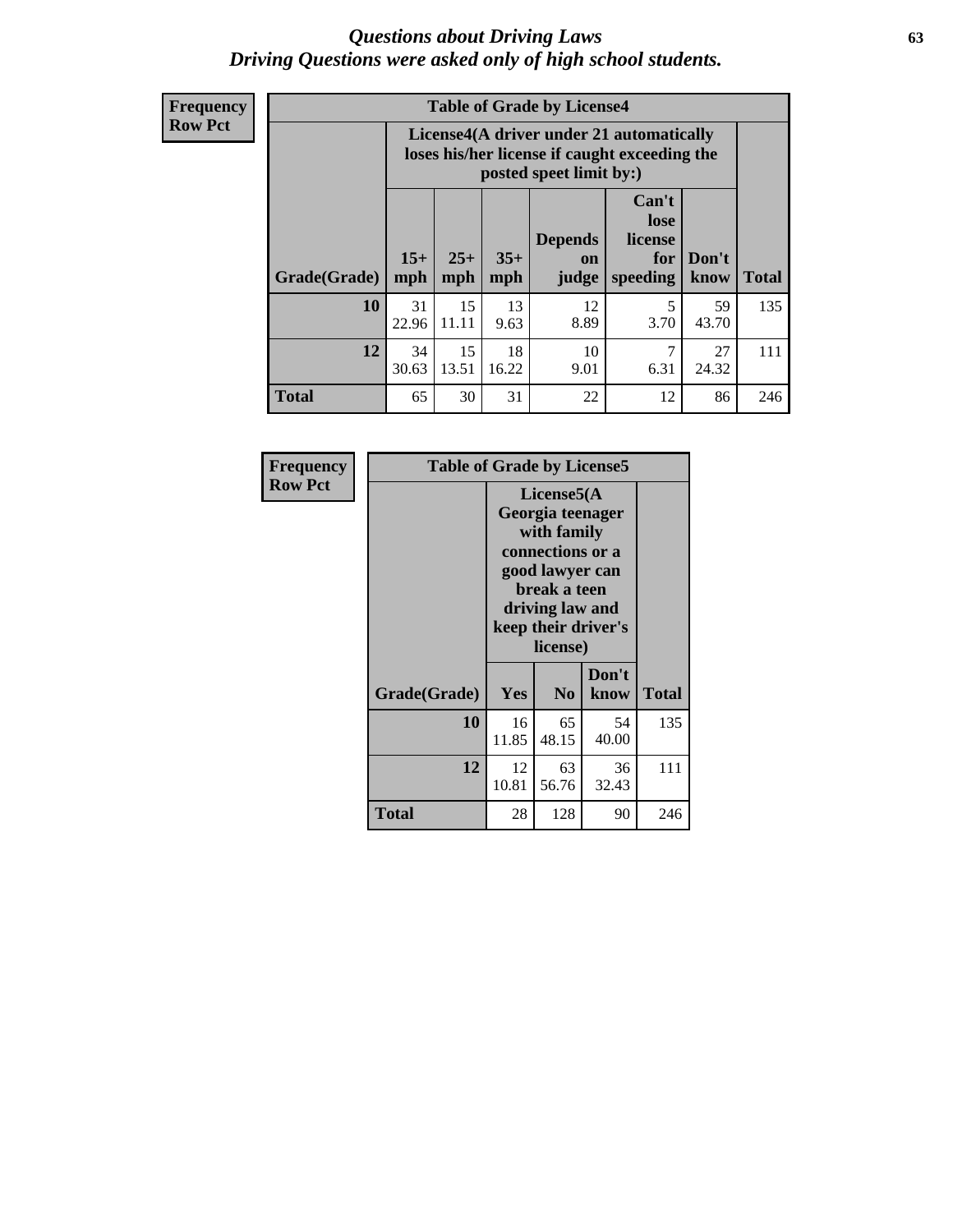#### *Questions about Driving Laws* **64** *Driving Questions were asked only of high school students.*

| <b>Frequency</b> | <b>Table of Grade by License6</b> |                                                                                                                                                 |                |               |              |
|------------------|-----------------------------------|-------------------------------------------------------------------------------------------------------------------------------------------------|----------------|---------------|--------------|
| <b>Row Pct</b>   |                                   | License <sub>6</sub> (I know a<br>friend or<br>classmate that<br>broke a teen<br>driving law,<br>but was allowed to<br>keep his/her<br>license) |                |               |              |
|                  | Grade(Grade)                      | <b>Yes</b>                                                                                                                                      | N <sub>0</sub> | Don't<br>know | <b>Total</b> |
|                  | 10                                | 16<br>11.85                                                                                                                                     | 68<br>50.37    | 51<br>37.78   | 135          |
|                  | 12                                | 21<br>18.92                                                                                                                                     | 56<br>50.45    | 34<br>30.63   | 111          |
|                  | <b>Total</b>                      | 37                                                                                                                                              | 124            | 85            | 246          |

| <b>Frequency</b> | <b>Table of Grade by License7</b> |                                                                             |                                                                                               |                                                   |                        |              |  |
|------------------|-----------------------------------|-----------------------------------------------------------------------------|-----------------------------------------------------------------------------------------------|---------------------------------------------------|------------------------|--------------|--|
| <b>Row Pct</b>   |                                   |                                                                             | License7(A student under the age of 18 cam loser<br>his/her driving privileges if he or she:) |                                                   |                        |              |  |
|                  | Grade(Grade)                      | <b>Have</b><br>more than<br>10<br>unexcused<br>absences<br>per school<br>yr | Drop out<br>without  <br>graduating                                                           | <b>Bring</b><br>alcohol/drugs/weapon<br>to school | All of<br>the<br>above | <b>Total</b> |  |
|                  | 10                                | 20<br>14.81                                                                 | 12<br>8.89                                                                                    | 9<br>6.67                                         | 94<br>69.63            | 135          |  |
|                  | 12                                | 12<br>10.81                                                                 | 16<br>14.41                                                                                   | 8<br>7.21                                         | 75<br>67.57            | 111          |  |
|                  | <b>Total</b>                      | 32                                                                          | 28                                                                                            | 17                                                | 169                    | 246          |  |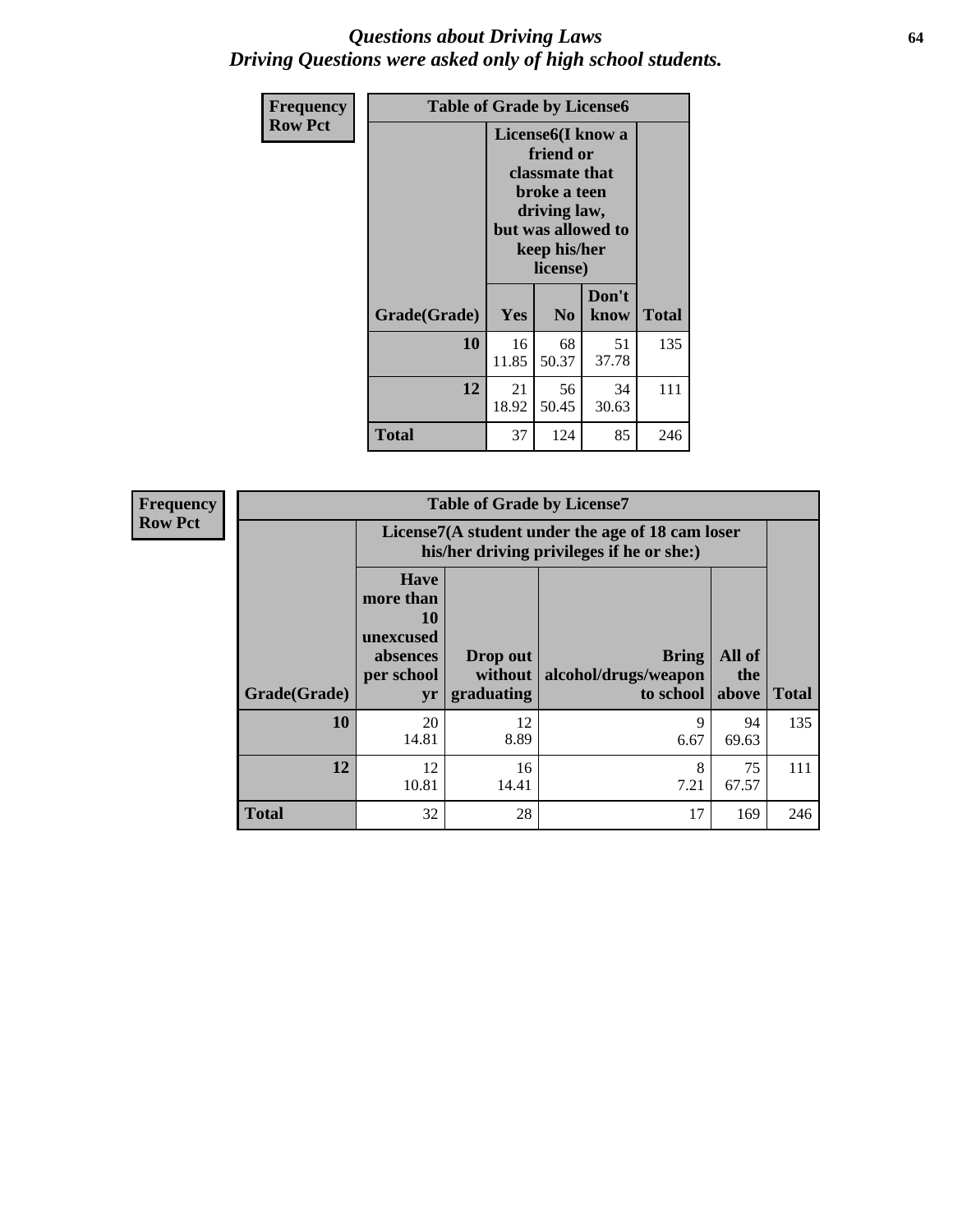# *Select Results by Gender* **65**

| Frequency      | <b>Table of SchoolClimate2 by Gender</b>          |                                 |             |              |
|----------------|---------------------------------------------------|---------------------------------|-------------|--------------|
| <b>Col Pct</b> | SchoolClimate2(I<br>feel successful at<br>school) | Gender(Gender)<br><b>Female</b> | <b>Male</b> | <b>Total</b> |
|                | <b>Strongly Agree</b>                             | 53<br>44.54                     | 54<br>42.52 | 107          |
|                | <b>Somewhat Agree</b>                             | 52<br>43.70                     | 67<br>52.76 | 119          |
|                | <b>Somewhat Disagree</b>                          | 10<br>8.40                      | 5<br>3.94   | 15           |
|                | <b>Strongly Disagree</b>                          | 4<br>3.36                       | 0.79        | 5            |
|                | <b>Total</b>                                      | 119                             | 127         | 246          |

| Frequency      | <b>Table of SchoolClimate6 by Gender</b>                 |                                 |             |              |  |
|----------------|----------------------------------------------------------|---------------------------------|-------------|--------------|--|
| <b>Col Pct</b> | <b>SchoolClimate6(Teachers</b><br>treat me with respect) | Gender(Gender)<br><b>Female</b> | <b>Male</b> | <b>Total</b> |  |
|                | <b>Strongly Agree</b>                                    | 37<br>31.09                     | 48<br>37.80 | 85           |  |
|                | <b>Somewhat Agree</b>                                    | 51<br>42.86                     | 50<br>39.37 | 101          |  |
|                | <b>Somewhat Disagree</b>                                 | 23<br>19.33                     | 18<br>14.17 | 41           |  |
|                | <b>Strongly Disagree</b>                                 | 8<br>6.72                       | 11<br>8.66  | 19           |  |
|                | <b>Total</b>                                             | 119                             | 127         | 246          |  |

| Frequency      | <b>Table of SchoolClimate8 by Gender</b>                                             |                                 |             |              |
|----------------|--------------------------------------------------------------------------------------|---------------------------------|-------------|--------------|
| <b>Col Pct</b> | <b>SchoolClimate8(Students</b><br>are frequently<br>recognized for good<br>behavior) | Gender(Gender)<br><b>Female</b> | <b>Male</b> | <b>Total</b> |
|                | <b>Strongly Agree</b>                                                                | 24<br>20.17                     | 21<br>16.54 | 45           |
|                | <b>Somewhat Agree</b>                                                                | 59<br>49.58                     | 62<br>48.82 | 121          |
|                | <b>Somewhat Disagree</b>                                                             | 17<br>14.29                     | 22<br>17.32 | 39           |
|                | <b>Strongly Disagree</b>                                                             | 19<br>15.97                     | 22<br>17.32 | 41           |
|                | Total                                                                                | 119                             | 127         | 246          |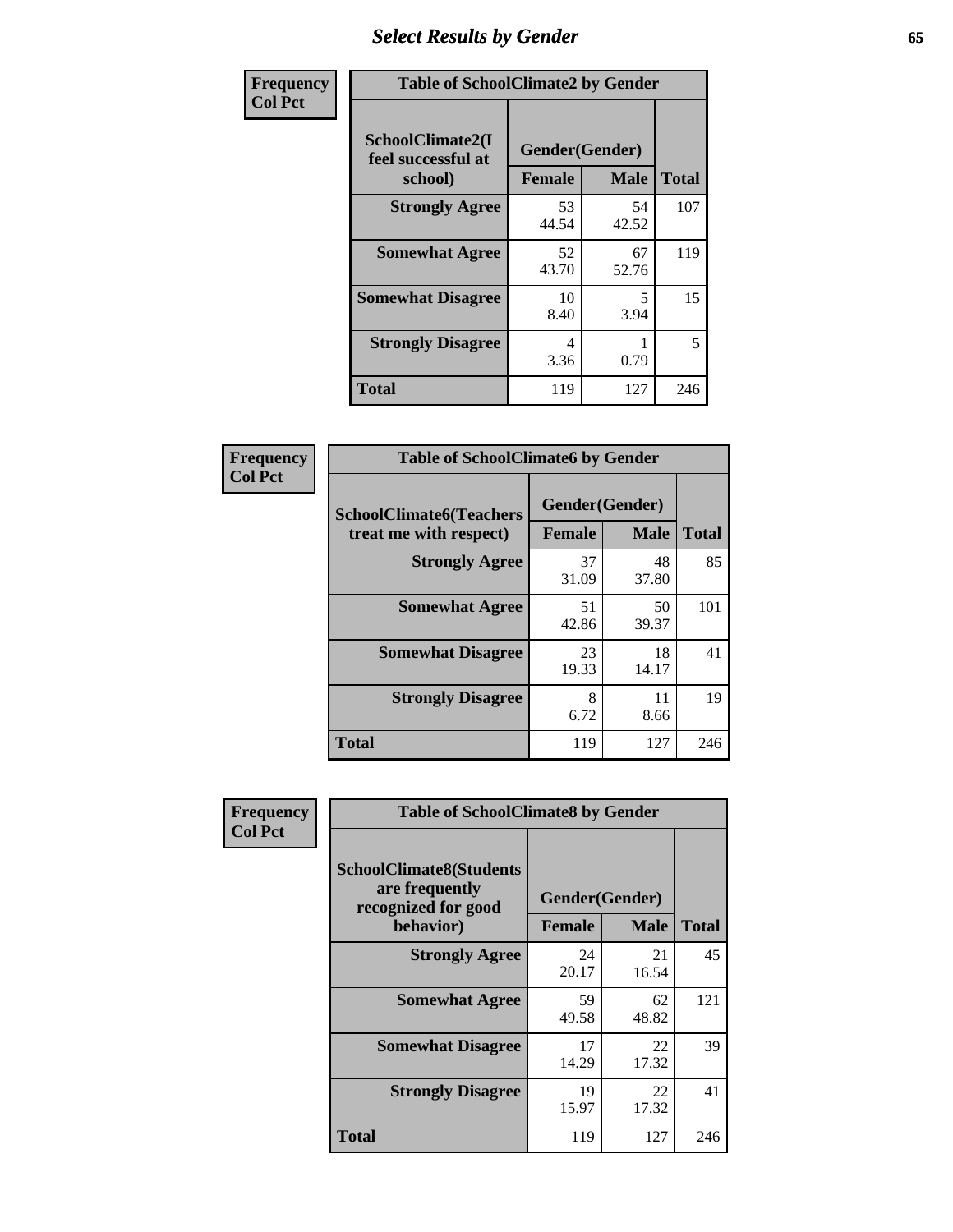# *Select Results by Gender* **66**

| Frequency      | <b>Table of Gender by Dropout</b> |                                                                        |                |              |
|----------------|-----------------------------------|------------------------------------------------------------------------|----------------|--------------|
| <b>Row Pct</b> |                                   | Dropout(I<br>have<br>thought<br>about<br>dropping<br>out of<br>school) |                |              |
|                | Gender(Gender)                    | Yes                                                                    | N <sub>0</sub> | <b>Total</b> |
|                | <b>Female</b>                     | 53<br>44.54                                                            | 66<br>55.46    | 119          |
|                | <b>Male</b>                       | 53<br>41.73                                                            | 74<br>58.27    | 127          |
|                | <b>Total</b>                      | 106                                                                    | 140            | 246          |

| <b>Frequency</b> | <b>Table of Gender by Dropoutreason</b> |                                                                    |              |                          |                                |              |              |
|------------------|-----------------------------------------|--------------------------------------------------------------------|--------------|--------------------------|--------------------------------|--------------|--------------|
| <b>Row Pct</b>   |                                         | Dropoutreason(If I dropped out the<br>reason would most likely be) |              |                          |                                |              |              |
|                  | Gender(Gender)                          | Won't<br>Drop<br>out                                               | <b>Bored</b> | Family<br><b>Reasons</b> | <b>Being</b><br><b>Bullied</b> | <b>Other</b> | <b>Total</b> |
|                  | Female                                  | 62<br>52.10                                                        | 19<br>15.97  | 17<br>14.29              | 0.84                           | 20<br>16.81  | 119          |
|                  | <b>Male</b>                             | 59<br>46.46                                                        | 20<br>15.75  | 16<br>12.60              | 3<br>2.36                      | 29<br>22.83  | 127          |
|                  | <b>Total</b>                            | 121                                                                | 39           | 33                       | $\overline{4}$                 | 49           | 246          |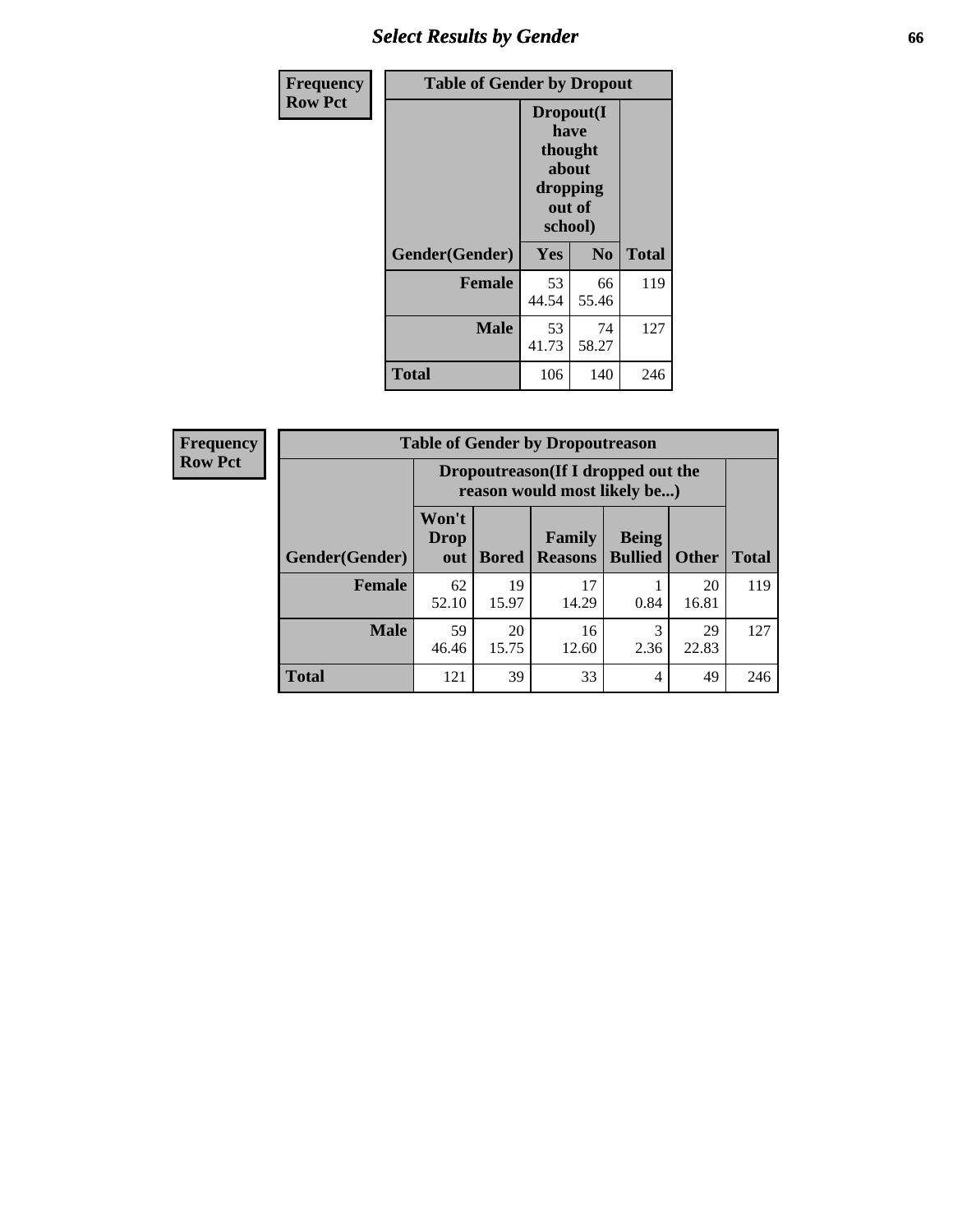*School Safety* **67**

| Frequency      | <b>Table of Gender by Bullied2</b> |                 |                |              |  |
|----------------|------------------------------------|-----------------|----------------|--------------|--|
| <b>Row Pct</b> |                                    | <b>Bullied2</b> |                |              |  |
|                | Gender(Gender)                     | Yes             | N <sub>0</sub> | <b>Total</b> |  |
|                | <b>Female</b>                      | 11<br>9.24      | 108<br>90.76   | 119          |  |
|                | <b>Male</b>                        | 6<br>4.72       | 121<br>95.28   | 127          |  |
|                | <b>Total</b>                       | 17              | 229            | 246          |  |

| <b>Frequency</b> | <b>Table of Gender by Bulliedothers2</b> |                       |                |              |
|------------------|------------------------------------------|-----------------------|----------------|--------------|
| <b>Row Pct</b>   |                                          | <b>Bulliedothers2</b> |                |              |
|                  | Gender(Gender)                           | <b>Yes</b>            | N <sub>0</sub> | <b>Total</b> |
|                  | <b>Female</b>                            | 3<br>2.52             | 116<br>97.48   | 119          |
|                  | <b>Male</b>                              | 5.51                  | 120<br>94.49   | 127          |
|                  | <b>Total</b>                             | 10                    | 236            | 246          |

| Frequency      | <b>Table of Gender by Weaponschool2</b> |               |                |              |
|----------------|-----------------------------------------|---------------|----------------|--------------|
| <b>Row Pct</b> |                                         | Weaponschool2 |                |              |
|                | Gender(Gender)                          | Yes           | N <sub>0</sub> | <b>Total</b> |
|                | <b>Female</b>                           | 0.84          | 118<br>99.16   | 119          |
|                | <b>Male</b>                             | 2<br>1.57     | 125<br>98.43   | 127          |
|                | <b>Total</b>                            | 3             | 243            | 246          |

| Frequency      | <b>Table of Gender by Absentunsafe2</b> |               |                |              |
|----------------|-----------------------------------------|---------------|----------------|--------------|
| <b>Row Pct</b> |                                         | Absentunsafe2 |                |              |
|                | Gender(Gender)                          | Yes           | N <sub>0</sub> | <b>Total</b> |
|                | <b>Female</b>                           | 1.68          | 117<br>98.32   | 119          |
|                | <b>Male</b>                             | 4<br>3.15     | 123<br>96.85   | 127          |
|                | <b>Total</b>                            | 6             | 240            | 246          |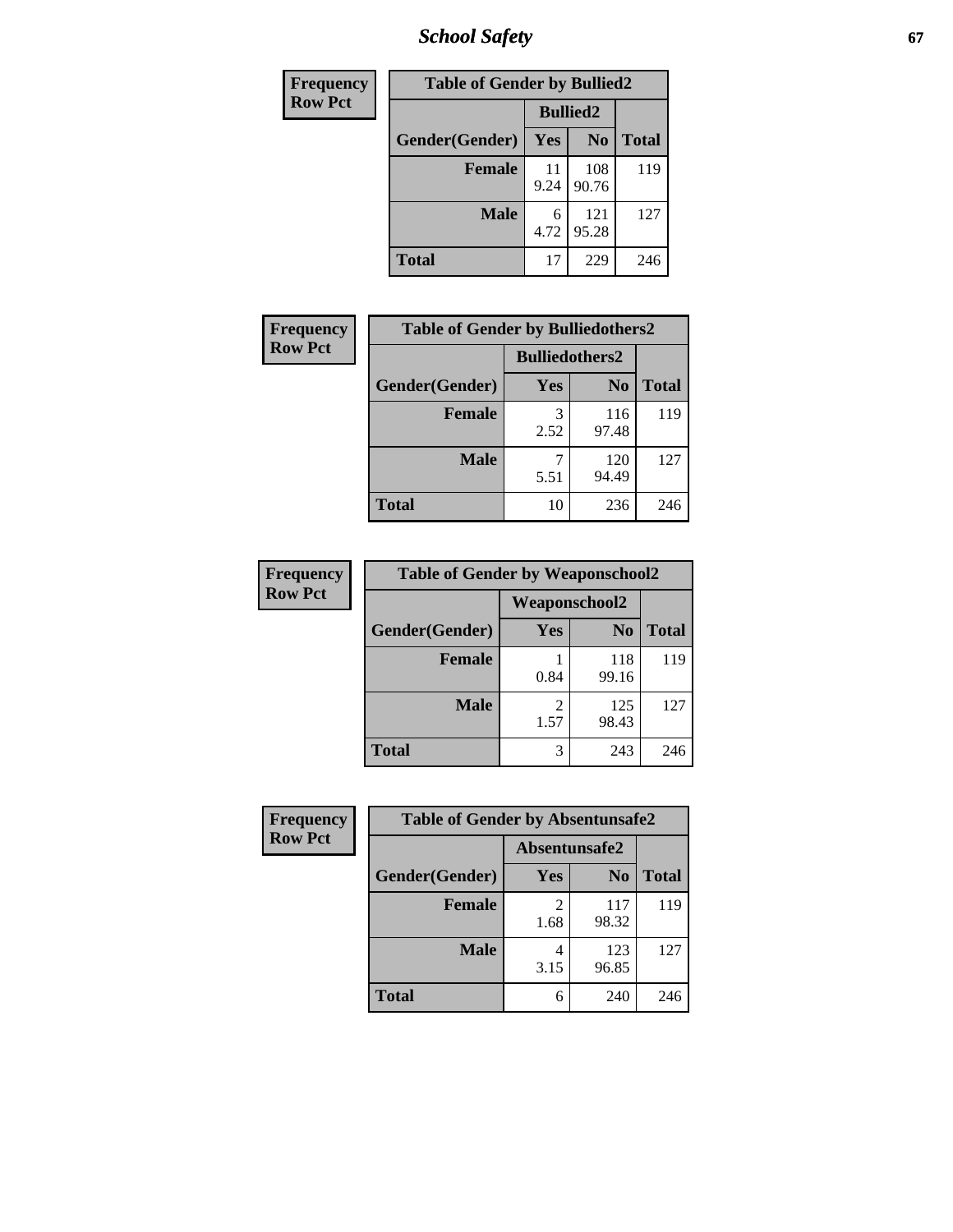*School Safety* **68**

| Frequency      | <b>Table of Gender by Gangself</b> |                                                                                                |                |              |
|----------------|------------------------------------|------------------------------------------------------------------------------------------------|----------------|--------------|
| <b>Row Pct</b> |                                    | Gangself(I<br>have<br>participated<br>in illegal gang<br>activities in<br>the past 30<br>days) |                |              |
|                | Gender(Gender)                     | Yes                                                                                            | N <sub>0</sub> | <b>Total</b> |
|                | <b>Female</b>                      | 4<br>3.36                                                                                      | 115<br>96.64   | 119          |
|                | <b>Male</b>                        | 10<br>7.87                                                                                     | 117<br>92.13   | 127          |
|                | <b>Total</b>                       | 14                                                                                             | 232            | 246          |

| Frequency      | <b>Table of Gender by Gangpeers</b> |                                                                                                                             |                |              |
|----------------|-------------------------------------|-----------------------------------------------------------------------------------------------------------------------------|----------------|--------------|
| <b>Row Pct</b> |                                     | <b>Gangpeers</b> (I<br>have friends<br>who have<br>participated<br>in illegal gang<br>activities in<br>the past 30<br>days) |                |              |
|                | Gender(Gender)                      | <b>Yes</b>                                                                                                                  | N <sub>0</sub> | <b>Total</b> |
|                | <b>Female</b>                       | 24<br>20.17                                                                                                                 | 95<br>79.83    | 119          |
|                | <b>Male</b>                         | 37<br>29.13                                                                                                                 | 90<br>70.87    | 127          |
|                | <b>Total</b>                        | 61                                                                                                                          | 185            | 246          |

| Frequency      | <b>Table of Gender by Pickedon2</b> |             |                |              |
|----------------|-------------------------------------|-------------|----------------|--------------|
| <b>Row Pct</b> |                                     | Pickedon2   |                |              |
|                | Gender(Gender)                      | <b>Yes</b>  | N <sub>0</sub> | <b>Total</b> |
|                | <b>Female</b>                       | 25<br>21.01 | 94<br>78.99    | 119          |
|                | <b>Male</b>                         | 20<br>15.75 | 107<br>84.25   | 127          |
|                | <b>Total</b>                        | 45          | 201            | 246          |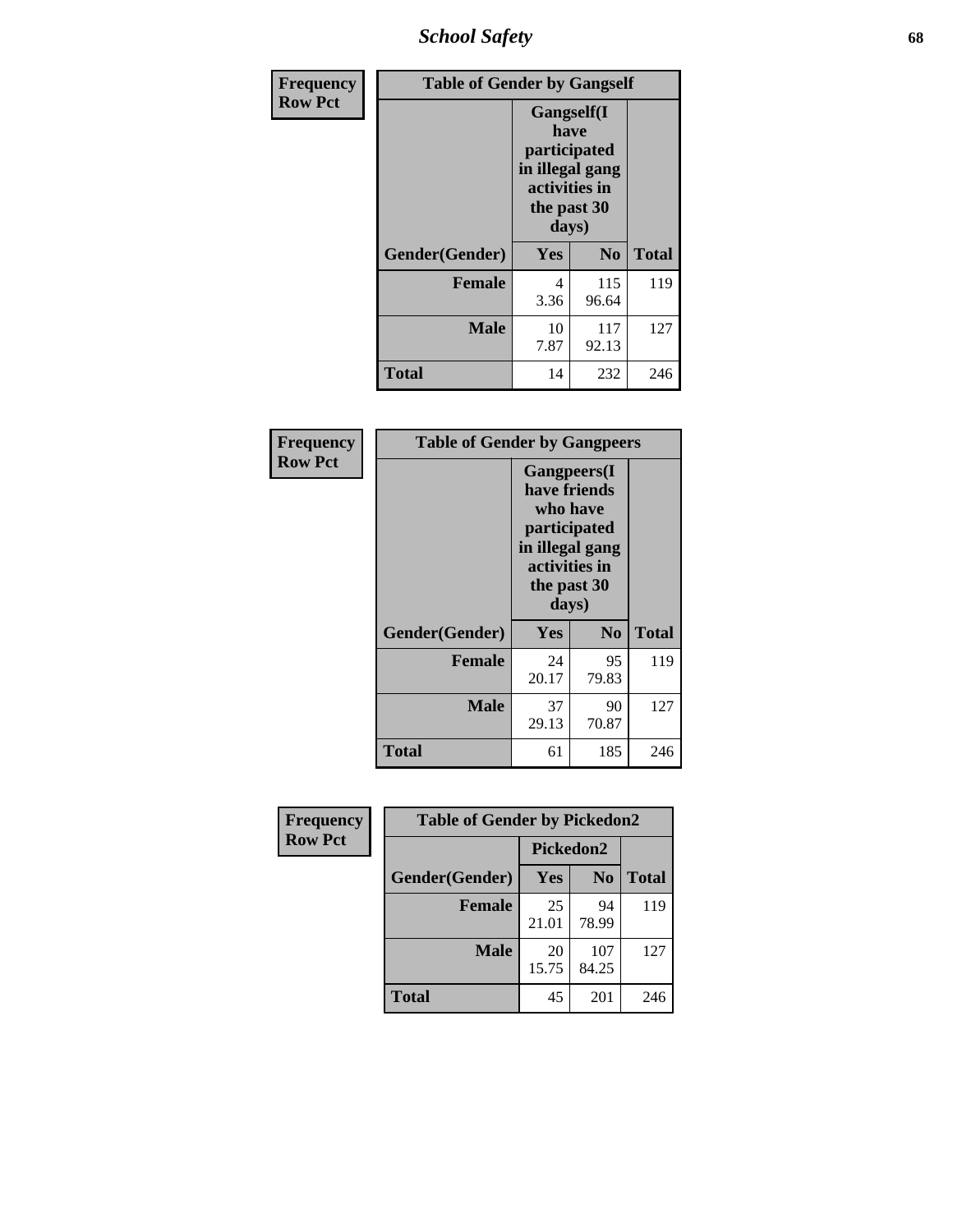*School Safety* **69**

| Frequency      | <b>Table of Gender by Safeschool2</b> |             |                |              |
|----------------|---------------------------------------|-------------|----------------|--------------|
| <b>Row Pct</b> |                                       | Safeschool2 |                |              |
|                | Gender(Gender)                        | <b>Yes</b>  | N <sub>0</sub> | <b>Total</b> |
|                | <b>Female</b>                         | 83<br>69.75 | 36<br>30.25    | 119          |
|                | <b>Male</b>                           | 93<br>73.23 | 34<br>26.77    | 127          |
|                | <b>Total</b>                          | 176         | 70             | 246          |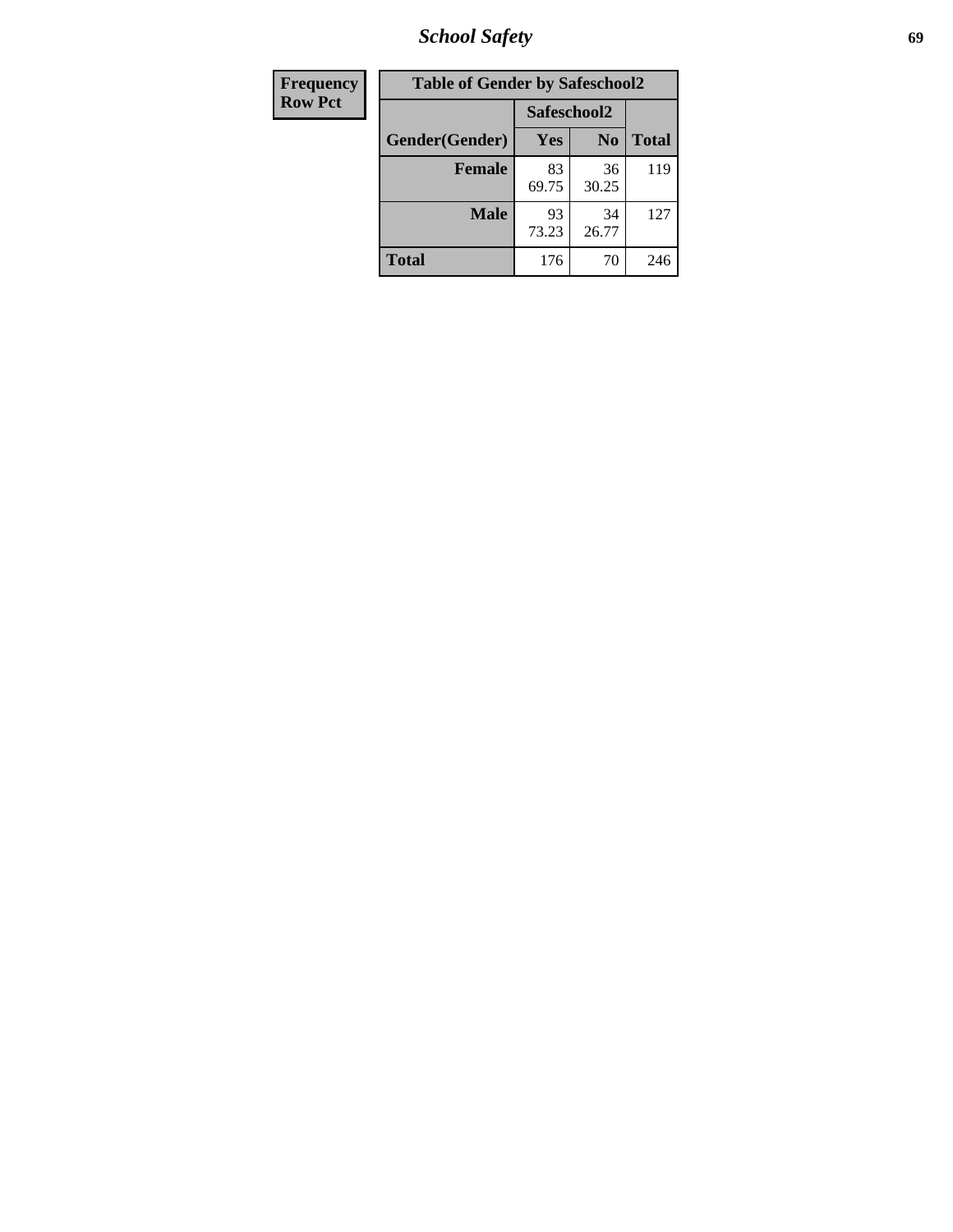# *Incidence of Drug Use* **70**

| <b>Frequency</b> | <b>Table of Gender by AlcoholAlt</b> |                                          |                |              |
|------------------|--------------------------------------|------------------------------------------|----------------|--------------|
| <b>Row Pct</b>   |                                      | AlcoholAlt(Alcohol<br>use, past 30 days) |                |              |
|                  | Gender(Gender)                       | <b>Yes</b>                               | N <sub>0</sub> | <b>Total</b> |
|                  | <b>Female</b>                        | 24<br>20.17                              | 95<br>79.83    | 119          |
|                  | <b>Male</b>                          | 24<br>18.90                              | 103<br>81.10   | 127          |
|                  | <b>Total</b>                         | 48                                       | 198            | 246          |

| <b>Frequency</b> | <b>Table of Gender by TobaccoAny</b> |                    |                    |              |
|------------------|--------------------------------------|--------------------|--------------------|--------------|
| <b>Row Pct</b>   |                                      | use, past 30 days) | TobaccoAny(Tobacco |              |
|                  | Gender(Gender)                       | Yes                | N <sub>0</sub>     | <b>Total</b> |
|                  | <b>Female</b>                        | 20<br>16.81        | 99<br>83.19        | 119          |
|                  | <b>Male</b>                          | 22<br>17.32        | 105<br>82.68       | 127          |
|                  | <b>Total</b>                         | 42                 | 204                | 246          |

| <b>Frequency</b> | <b>Table of Gender by MarijuanaAlt</b> |                    |                        |              |
|------------------|----------------------------------------|--------------------|------------------------|--------------|
| <b>Row Pct</b>   |                                        | use, past 30 days) | MarijuanaAlt(Marijuana |              |
|                  | Gender(Gender)                         | <b>Yes</b>         | N <sub>0</sub>         | <b>Total</b> |
|                  | <b>Female</b>                          | 9<br>7.56          | 110<br>92.44           | 119          |
|                  | <b>Male</b>                            | 14<br>11.02        | 113<br>88.98           | 127          |
|                  | <b>Total</b>                           | 23                 | 223                    | 246          |

| <b>Frequency</b> | <b>Table of Gender by OtherDrugAny</b> |                                                      |                |              |
|------------------|----------------------------------------|------------------------------------------------------|----------------|--------------|
| <b>Row Pct</b>   |                                        | <b>OtherDrugAny(Other</b><br>drug use, past 30 days) |                |              |
|                  | Gender(Gender)                         | <b>Yes</b>                                           | N <sub>0</sub> | <b>Total</b> |
|                  | <b>Female</b>                          | 5.88                                                 | 112<br>94.12   | 119          |
|                  | <b>Male</b>                            | 8<br>6.30                                            | 119<br>93.70   | 127          |
|                  | <b>Total</b>                           | 15                                                   | 231            | 246          |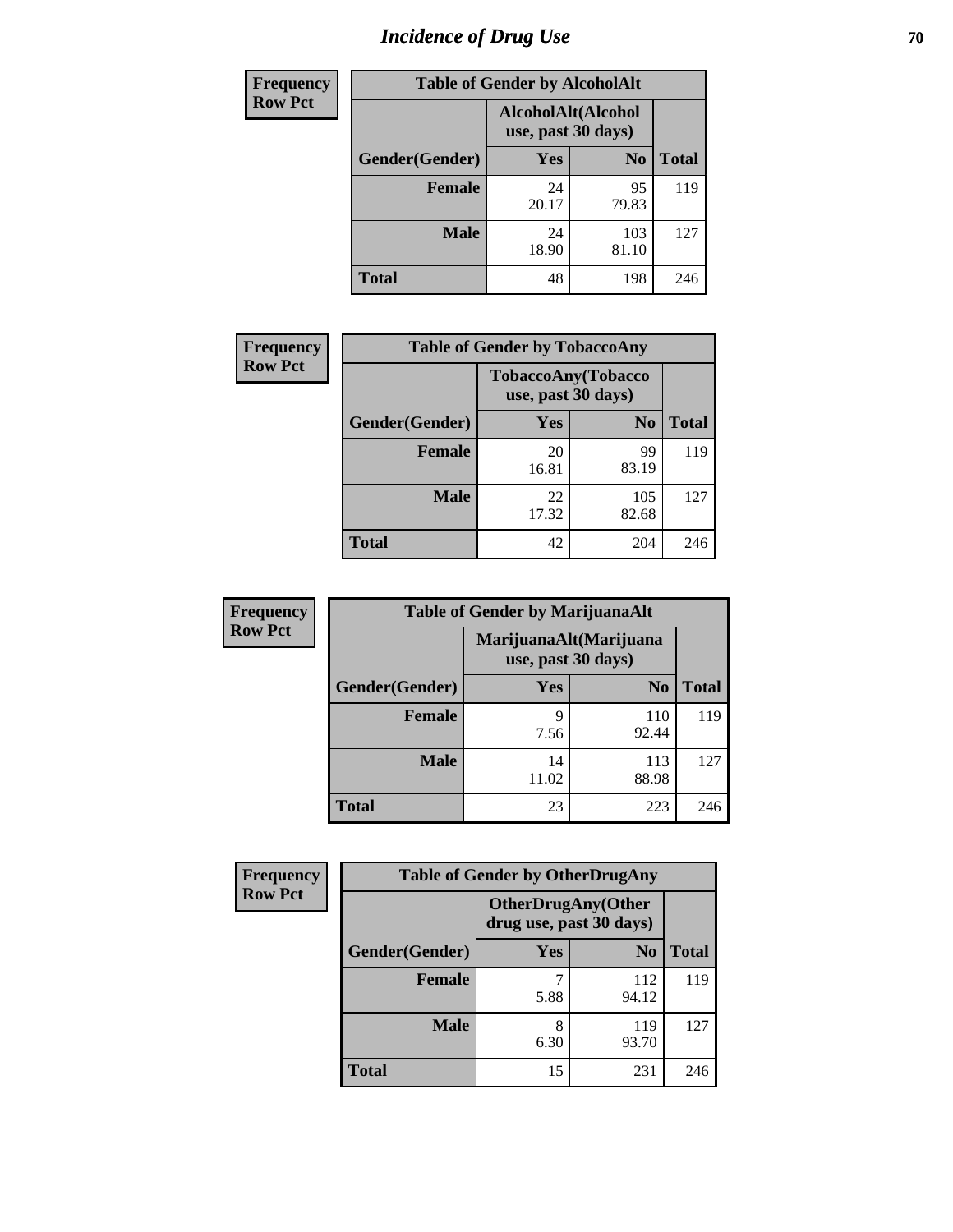#### *Average Age at Onset of Use* **71** *Results for "Average Age at Onset of Use" questions exclude students who said they did not use that substance*

#### **Gender=Female**

| <b>Variable</b>    | Label                                                              | <b>Mean</b> |
|--------------------|--------------------------------------------------------------------|-------------|
| Alcoholinit2       | I started using alcohol when I was                                 | 14.23       |
| Cigarettesinit2    | I started smoking tobacco when I was                               | 13.89       |
| Smokelessinit2     | I started chewing tobacco when I was                               |             |
| Marijuanainit2     | I started using marijuana when I was                               | 14.00       |
| Cocaineinit2       | I started using cocaine when I was                                 | 11.00       |
| Inhalantsinit2     | I started using inhalants when I was                               |             |
| Steroidsinit2      | I started using steroids when I was                                |             |
| Ecstasyinit2       | I started using ecstasy when I was                                 | 14.60       |
| Methinit2          | I started using methamphetamines when I was                        | 14.00       |
| Hallucinogensinit2 | I started using hallucinogens when I was                           | 14.00       |
| Prescription in t2 | I started using prescription drugs not prescribed to me when I was | 14.00       |

#### **Gender=Male**

| <b>Variable</b>    | Label                                                              | <b>Mean</b> |
|--------------------|--------------------------------------------------------------------|-------------|
| Alcoholinit2       | I started using alcohol when I was                                 | 13.60       |
| Cigarettesinit2    | I started smoking tobacco when I was                               | 13.95       |
| Smokelessinit2     | I started chewing tobacco when I was                               | 14.00       |
| Marijuanainit2     | I started using marijuana when I was                               | 13.31       |
| Cocaineinit2       | I started using cocaine when I was                                 | 11.00       |
| Inhalantsinit2     | I started using inhalants when I was                               | 8.00        |
| Steroidsinit2      | I started using steroids when I was                                | 8.00        |
| Ecstasyinit2       | I started using ecstasy when I was                                 | 8.00        |
| Methinit2          | I started using methamphetamines when I was                        | 8.50        |
| Hallucinogensinit2 | I started using hallucinogens when I was                           | 9.00        |
| Prescriptioninit2  | I started using prescription drugs not prescribed to me when I was | 13.86       |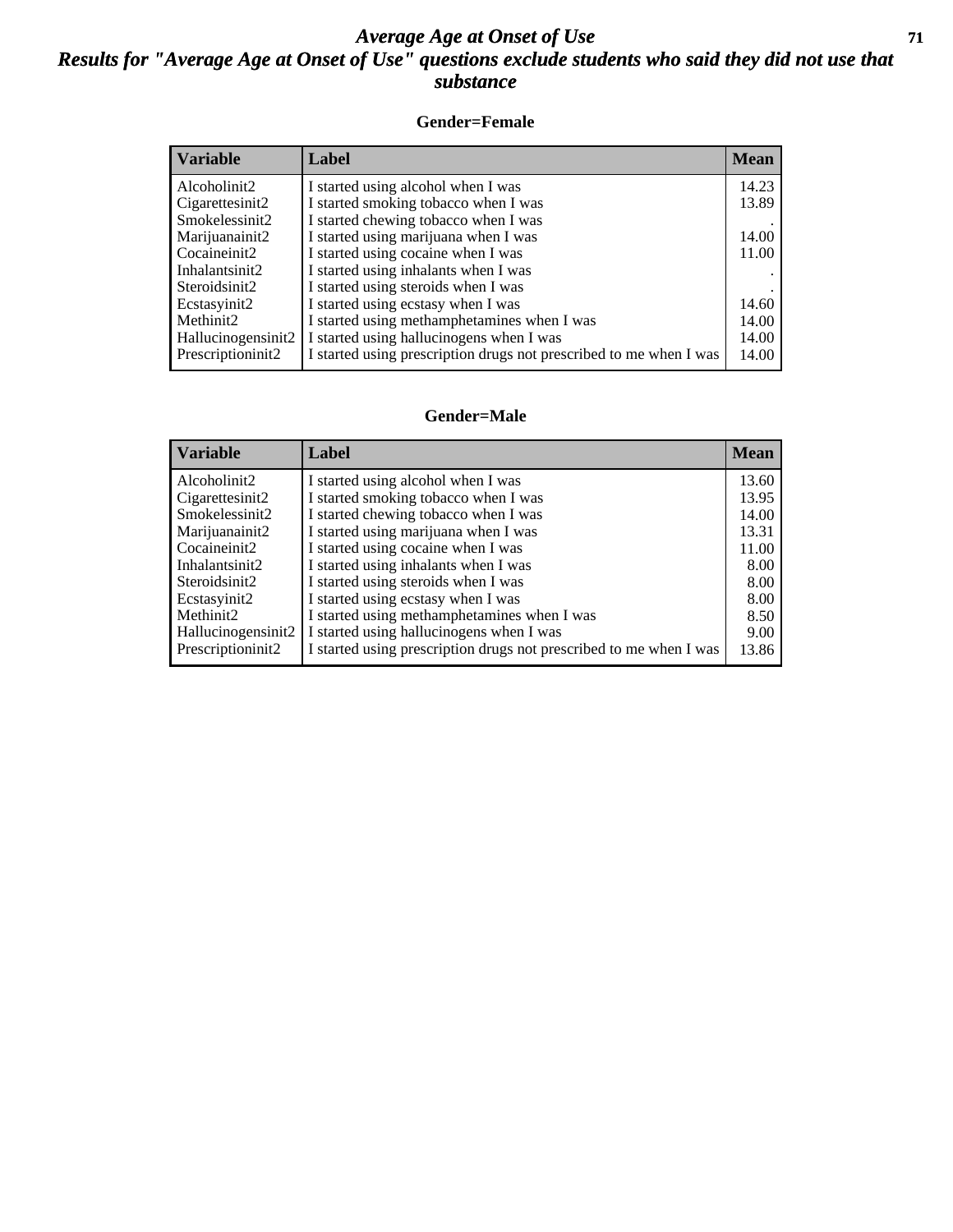# *I Think These Drugs are Harmful* **72**

| <b>Frequency</b> | <b>Table of Gender by Alcoholharmdich</b> |                                                   |                |              |
|------------------|-------------------------------------------|---------------------------------------------------|----------------|--------------|
| <b>Row Pct</b>   |                                           | Alcoholharmdich(I<br>think alcohol is<br>harmful) |                |              |
|                  | Gender(Gender)                            | Yes                                               | N <sub>0</sub> | <b>Total</b> |
|                  | Female                                    | 95<br>79.83                                       | 24<br>20.17    | 119          |
|                  | <b>Male</b>                               | 100<br>78.74                                      | 27<br>21.26    | 127          |
|                  | Total                                     | 195                                               | 51             | 246          |

| Frequency      | <b>Table of Gender by Tobaccoharmdich</b> |                              |                   |              |
|----------------|-------------------------------------------|------------------------------|-------------------|--------------|
| <b>Row Pct</b> |                                           | think tobacco is<br>harmful) | Tobaccoharmdich(I |              |
|                | Gender(Gender)                            | Yes                          | N <sub>0</sub>    | <b>Total</b> |
|                | <b>Female</b>                             | 107<br>89.92                 | 12<br>10.08       | 119          |
|                | <b>Male</b>                               | 116<br>91.34                 | 11<br>8.66        | 127          |
|                | <b>Total</b>                              | 223                          | 23                | 246          |

| Frequency      | <b>Table of Gender by Marijuanaharmdich</b> |                                                       |                |              |  |
|----------------|---------------------------------------------|-------------------------------------------------------|----------------|--------------|--|
| <b>Row Pct</b> |                                             | Marijuanaharmdich(I<br>think marijuana is<br>harmful) |                |              |  |
|                | Gender(Gender)                              | <b>Yes</b>                                            | N <sub>0</sub> | <b>Total</b> |  |
|                | <b>Female</b>                               | 96<br>80.67                                           | 23<br>19.33    | 119          |  |
|                | <b>Male</b>                                 | 91<br>71.65                                           | 36<br>28.35    | 127          |  |
|                | <b>Total</b>                                | 187                                                   | 59             | 246          |  |

| Frequency      | <b>Table of Gender by Otherdrugharmdich</b> |                                                          |                |              |  |
|----------------|---------------------------------------------|----------------------------------------------------------|----------------|--------------|--|
| <b>Row Pct</b> |                                             | Otherdrugharmdich(I<br>think other drugs are<br>harmful) |                |              |  |
|                | Gender(Gender)                              | <b>Yes</b>                                               | N <sub>0</sub> | <b>Total</b> |  |
|                | <b>Female</b>                               | 108<br>90.76                                             | 11<br>9.24     | 119          |  |
|                | <b>Male</b>                                 | 120<br>94.49                                             | 7<br>5.51      | 127          |  |
|                | <b>Total</b>                                | 228                                                      | 18             | 246          |  |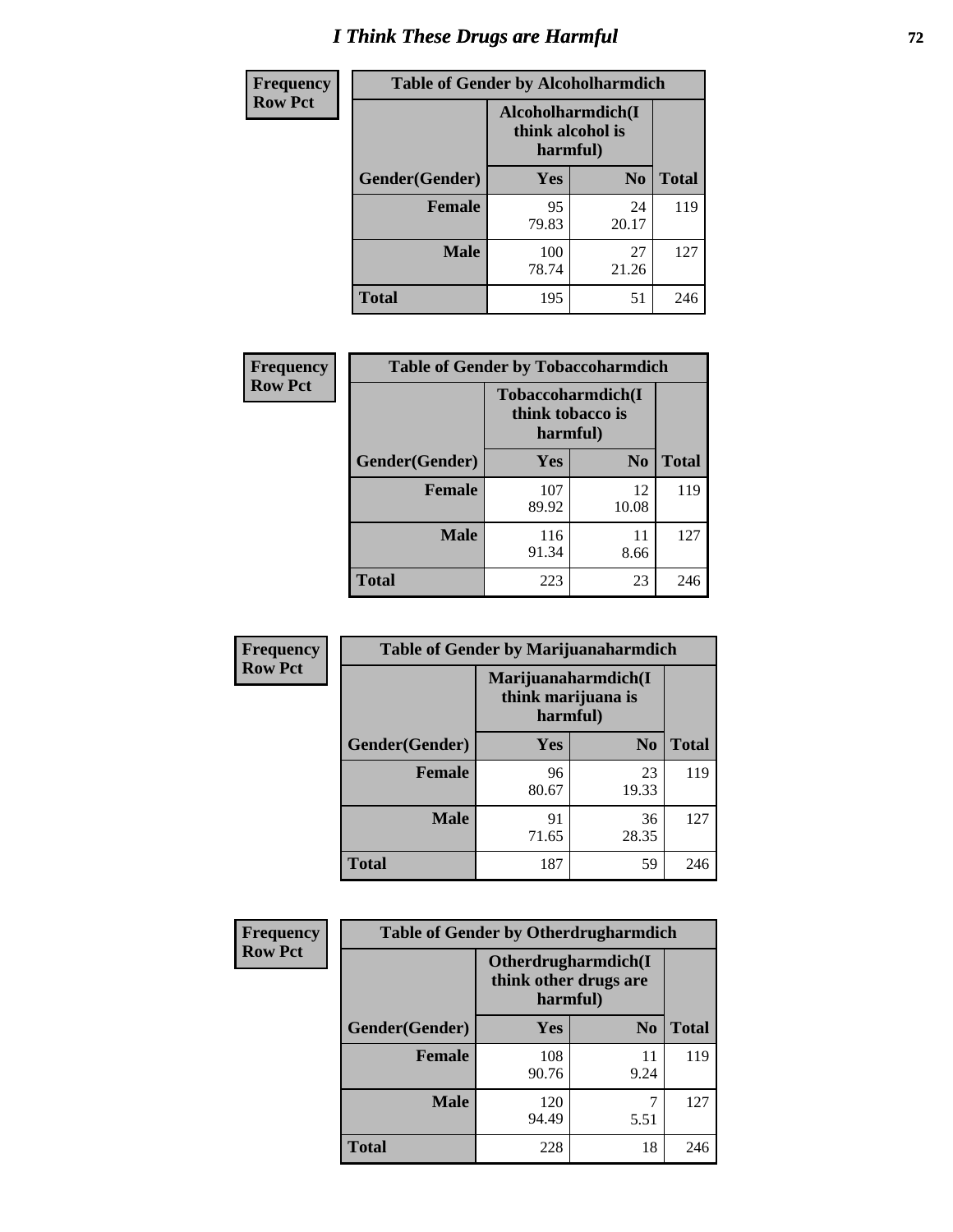| <b>Frequency</b> | <b>Table of Gender by Alcohollocation1</b> |                                                               |             |              |
|------------------|--------------------------------------------|---------------------------------------------------------------|-------------|--------------|
| <b>Row Pct</b>   |                                            | <b>Alcohollocation1(Places</b><br><b>Friends Use Alcohol)</b> |             |              |
|                  | Gender(Gender)                             |                                                               | Do Not Use  | <b>Total</b> |
|                  | <b>Female</b>                              | 83<br>69.75                                                   | 36<br>30.25 | 119          |
|                  | <b>Male</b>                                | 71<br>55.91                                                   | 56<br>44.09 | 127          |
|                  | <b>Total</b>                               | 154                                                           | 92          | 246          |

| <b>Frequency</b> | <b>Table of Gender by Alcohollocation2</b> |             |                                                               |              |
|------------------|--------------------------------------------|-------------|---------------------------------------------------------------|--------------|
| <b>Row Pct</b>   |                                            |             | <b>Alcohollocation2(Places</b><br><b>Friends Use Alcohol)</b> |              |
|                  | Gender(Gender)                             |             | Home                                                          | <b>Total</b> |
|                  | <b>Female</b>                              | 67<br>56.30 | 52<br>43.70                                                   | 119          |
|                  | <b>Male</b>                                | 73<br>57.48 | 54<br>42.52                                                   | 127          |
|                  | <b>Total</b>                               | 140         | 106                                                           | 246          |

| Frequency      | <b>Table of Gender by Alcohollocation3</b> |                                                               |               |              |
|----------------|--------------------------------------------|---------------------------------------------------------------|---------------|--------------|
| <b>Row Pct</b> |                                            | <b>Alcohollocation3(Places</b><br><b>Friends Use Alcohol)</b> |               |              |
|                | Gender(Gender)                             |                                                               | <b>School</b> | <b>Total</b> |
|                | <b>Female</b>                              | 110<br>92.44                                                  | Q<br>7.56     | 119          |
|                | <b>Male</b>                                | 122<br>96.06                                                  | 3.94          | 127          |
|                | <b>Total</b>                               | 232                                                           | 14            | 246          |

| <b>Frequency</b> | <b>Table of Gender by Alcohollocation4</b> |                                                               |             |              |
|------------------|--------------------------------------------|---------------------------------------------------------------|-------------|--------------|
| <b>Row Pct</b>   |                                            | <b>Alcohollocation4(Places</b><br><b>Friends Use Alcohol)</b> |             |              |
|                  | Gender(Gender)                             |                                                               | Car         | <b>Total</b> |
|                  | Female                                     | 100<br>84.03                                                  | 19<br>15.97 | 119          |
|                  | <b>Male</b>                                | 109<br>85.83                                                  | 18<br>14.17 | 127          |
|                  | <b>Total</b>                               | 209                                                           | 37          | 246          |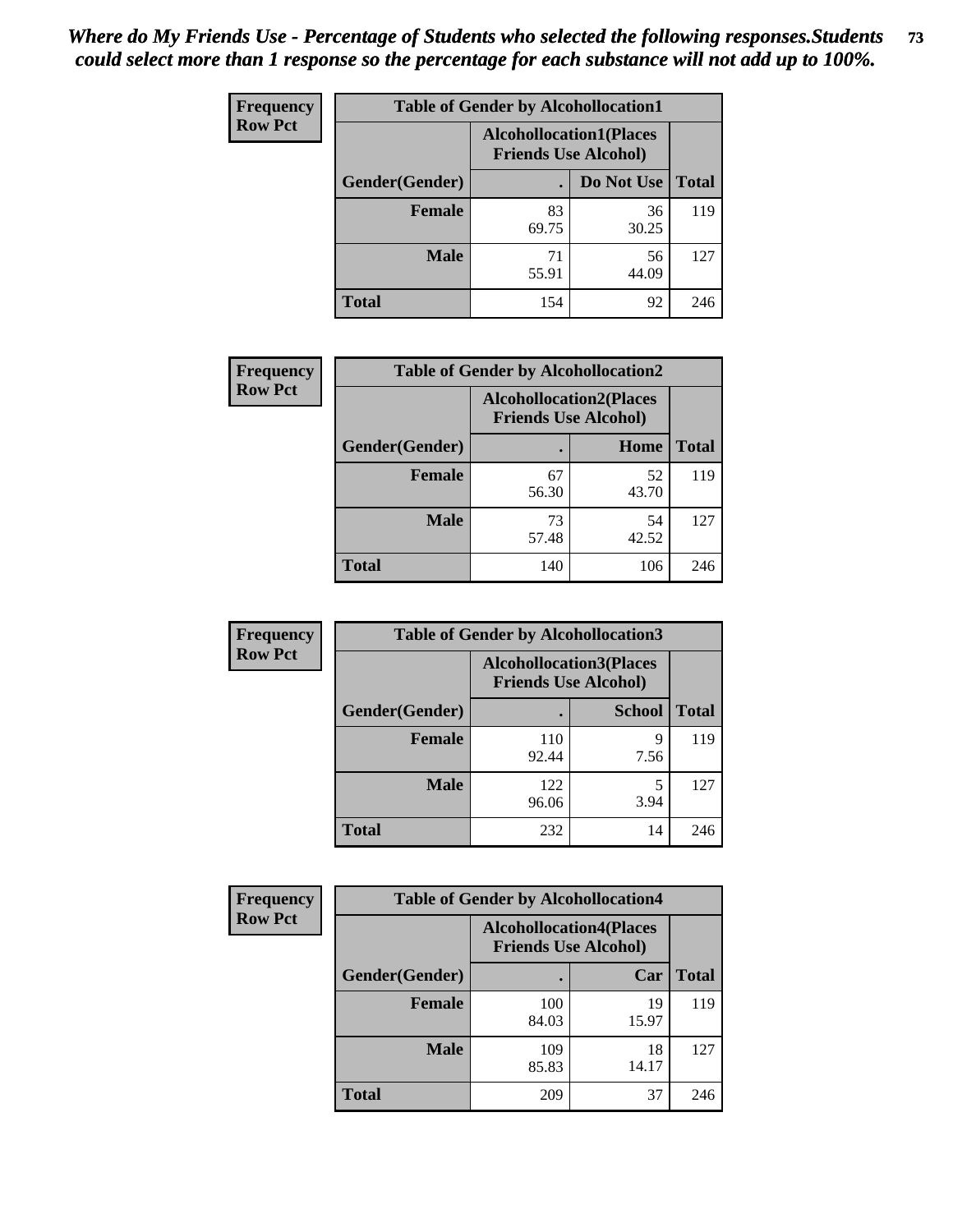| <b>Frequency</b> |                | <b>Table of Gender by Alcohollocation5</b>                     |                                 |              |
|------------------|----------------|----------------------------------------------------------------|---------------------------------|--------------|
| <b>Row Pct</b>   |                | <b>Alcohollocation5</b> (Places<br><b>Friends Use Alcohol)</b> |                                 |              |
|                  | Gender(Gender) | $\bullet$                                                      | <b>Friend's</b><br><b>House</b> | <b>Total</b> |
|                  | <b>Female</b>  | 62<br>52.10                                                    | 57<br>47.90                     | 119          |
|                  | <b>Male</b>    | 78<br>61.42                                                    | 49<br>38.58                     | 127          |
|                  | <b>Total</b>   | 140                                                            | 106                             | 246          |

| Frequency      | <b>Table of Gender by Alcohollocation6</b> |                                                               |              |              |  |
|----------------|--------------------------------------------|---------------------------------------------------------------|--------------|--------------|--|
| <b>Row Pct</b> |                                            | <b>Alcohollocation6(Places</b><br><b>Friends Use Alcohol)</b> |              |              |  |
|                | <b>Gender</b> (Gender)                     |                                                               | <b>Other</b> | <b>Total</b> |  |
|                | Female                                     | 80<br>67.23                                                   | 39<br>32.77  | 119          |  |
|                | <b>Male</b>                                | 96<br>75.59                                                   | 31<br>24.41  | 127          |  |
|                | <b>Total</b>                               | 176                                                           | 70           | 246          |  |

| Frequency      | <b>Table of Gender by Tobaccolocation1</b> |                                                               |             |              |  |
|----------------|--------------------------------------------|---------------------------------------------------------------|-------------|--------------|--|
| <b>Row Pct</b> |                                            | <b>Tobaccolocation1(Places</b><br><b>Friends Use Tobacco)</b> |             |              |  |
|                | Gender(Gender)                             |                                                               | Do Not Use  | <b>Total</b> |  |
|                | Female                                     | 58<br>48.74                                                   | 61<br>51.26 | 119          |  |
|                | <b>Male</b>                                | 62<br>48.82                                                   | 65<br>51.18 | 127          |  |
|                | <b>Total</b>                               | 120                                                           | 126         | 246          |  |

| <b>Frequency</b> |                | <b>Table of Gender by Tobaccolocation2</b> |                                |              |
|------------------|----------------|--------------------------------------------|--------------------------------|--------------|
| <b>Row Pct</b>   |                | <b>Friends Use Tobacco)</b>                | <b>Tobaccolocation2(Places</b> |              |
|                  | Gender(Gender) |                                            | <b>Home</b>                    | <b>Total</b> |
|                  | Female         | 79<br>66.39                                | 40<br>33.61                    | 119          |
|                  | <b>Male</b>    | 81<br>63.78                                | 46<br>36.22                    | 127          |
|                  | <b>Total</b>   | 160                                        | 86                             | 246          |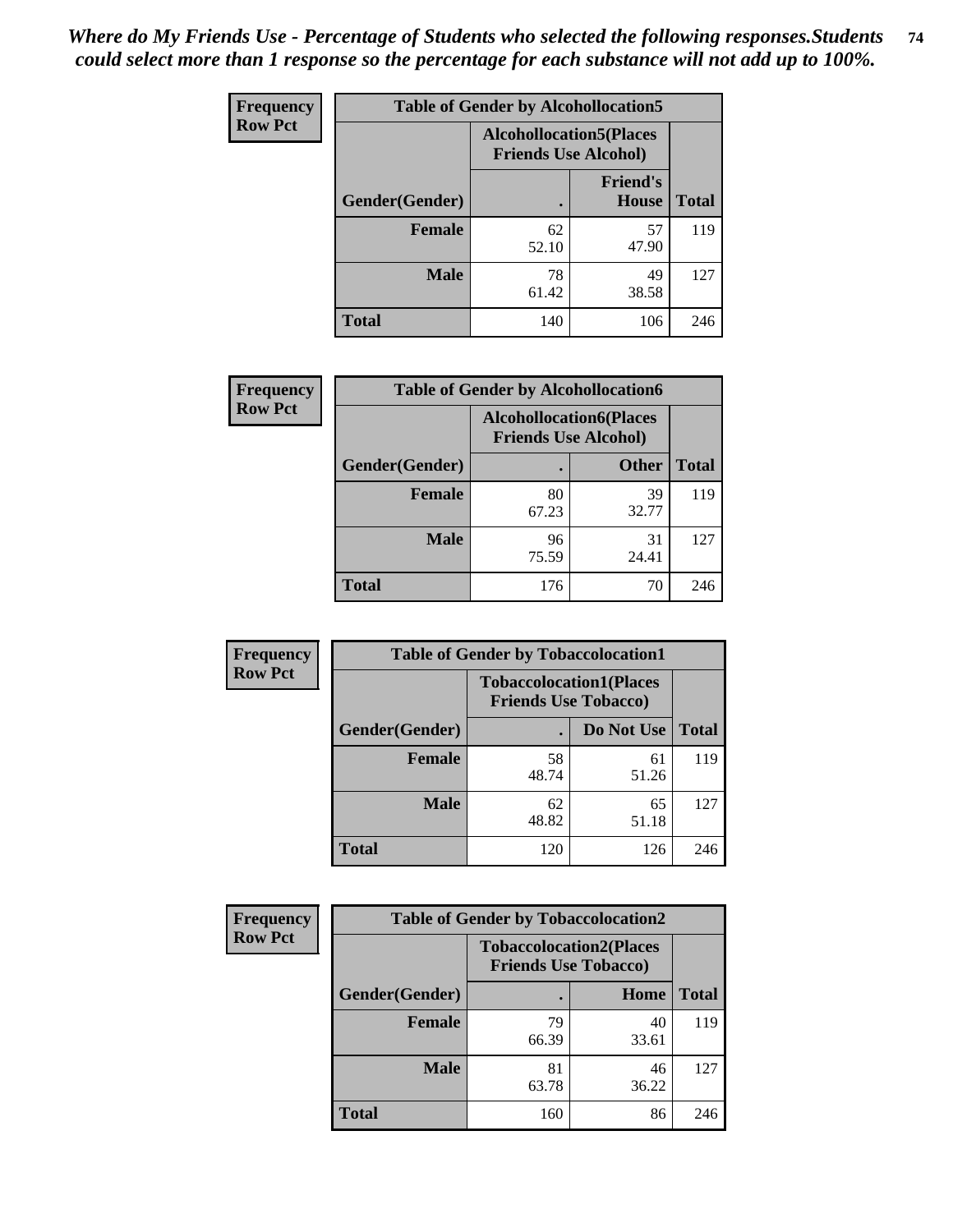| <b>Frequency</b> | <b>Table of Gender by Tobaccolocation3</b> |              |                                                               |              |
|------------------|--------------------------------------------|--------------|---------------------------------------------------------------|--------------|
| <b>Row Pct</b>   |                                            |              | <b>Tobaccolocation3(Places</b><br><b>Friends Use Tobacco)</b> |              |
|                  | Gender(Gender)                             |              | <b>School</b>                                                 | <b>Total</b> |
|                  | <b>Female</b>                              | 97<br>81.51  | 22<br>18.49                                                   | 119          |
|                  | <b>Male</b>                                | 105<br>82.68 | 22<br>17.32                                                   | 127          |
|                  | Total                                      | 202          | 44                                                            | 246          |

| <b>Frequency</b> | <b>Table of Gender by Tobaccolocation4</b> |                                                               |             |              |
|------------------|--------------------------------------------|---------------------------------------------------------------|-------------|--------------|
| <b>Row Pct</b>   |                                            | <b>Tobaccolocation4(Places</b><br><b>Friends Use Tobacco)</b> |             |              |
|                  | Gender(Gender)                             |                                                               | Car         | <b>Total</b> |
|                  | <b>Female</b>                              | 85<br>71.43                                                   | 34<br>28.57 | 119          |
|                  | <b>Male</b>                                | 91<br>71.65                                                   | 36<br>28.35 | 127          |
|                  | <b>Total</b>                               | 176                                                           | 70          | 246          |

| <b>Frequency</b> | <b>Table of Gender by Tobaccolocation5</b> |                                                               |                                 |              |
|------------------|--------------------------------------------|---------------------------------------------------------------|---------------------------------|--------------|
| <b>Row Pct</b>   |                                            | <b>Tobaccolocation5(Places</b><br><b>Friends Use Tobacco)</b> |                                 |              |
|                  | Gender(Gender)                             |                                                               | <b>Friend's</b><br><b>House</b> | <b>Total</b> |
|                  | <b>Female</b>                              | 74<br>62.18                                                   | 45<br>37.82                     | 119          |
|                  | <b>Male</b>                                | 84<br>66.14                                                   | 43<br>33.86                     | 127          |
|                  | <b>Total</b>                               | 158                                                           | 88                              | 246          |

| <b>Frequency</b> | <b>Table of Gender by Tobaccolocation6</b> |                                                               |              |              |
|------------------|--------------------------------------------|---------------------------------------------------------------|--------------|--------------|
| <b>Row Pct</b>   |                                            | <b>Tobaccolocation6(Places</b><br><b>Friends Use Tobacco)</b> |              |              |
|                  | Gender(Gender)                             |                                                               | <b>Other</b> | <b>Total</b> |
|                  | Female                                     | 85<br>71.43                                                   | 34<br>28.57  | 119          |
|                  | <b>Male</b>                                | 87<br>68.50                                                   | 40<br>31.50  | 127          |
|                  | <b>Total</b>                               | 172                                                           | 74           | 246          |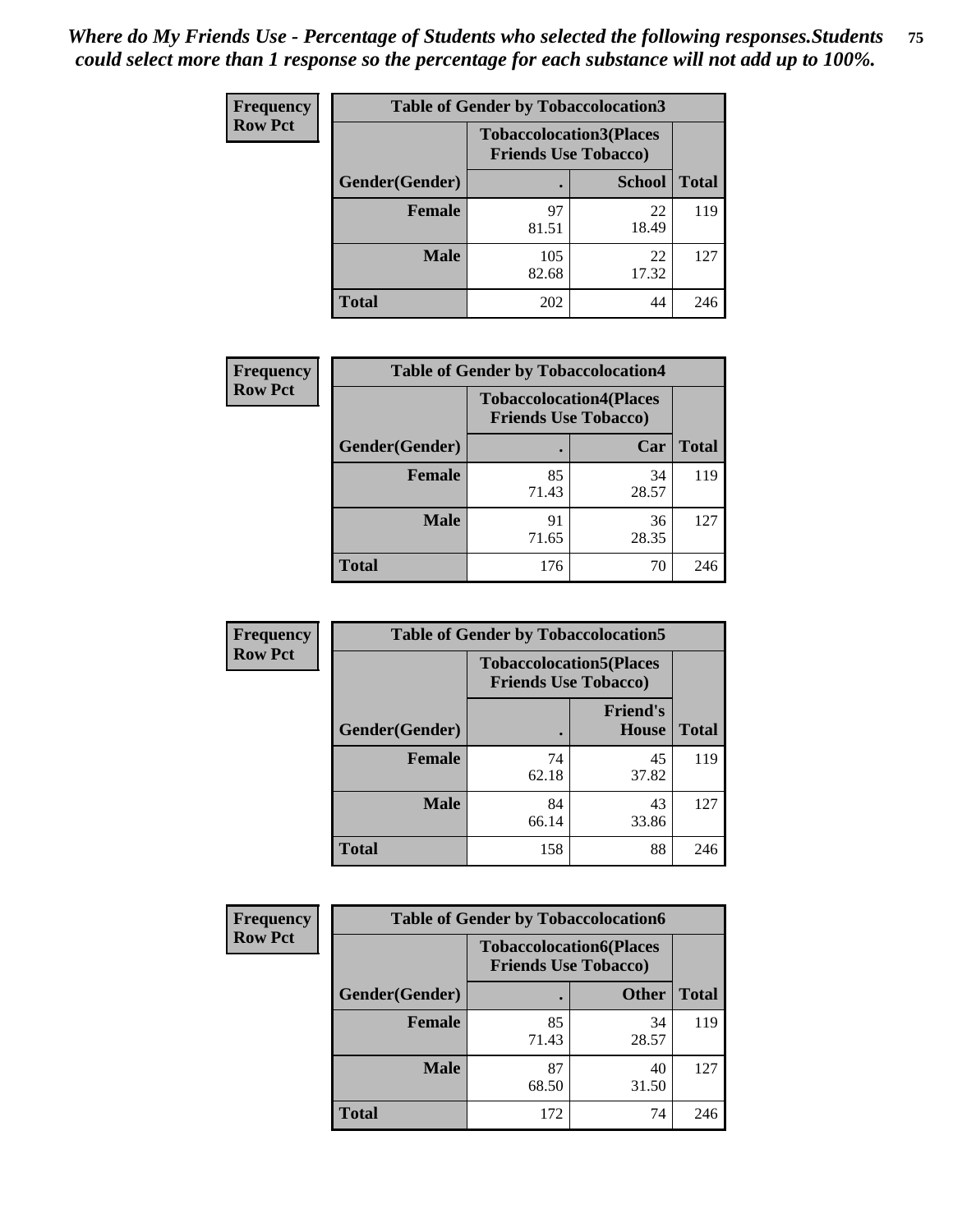| <b>Frequency</b> | <b>Table of Gender by Marijuanalocation1</b> |                                                                    |             |              |
|------------------|----------------------------------------------|--------------------------------------------------------------------|-------------|--------------|
| <b>Row Pct</b>   |                                              | <b>Marijuanalocation1(Places</b><br><b>Friends Use Marijuana</b> ) |             |              |
|                  | <b>Gender</b> (Gender)                       |                                                                    | Do Not Use  | <b>Total</b> |
|                  | <b>Female</b>                                | 65<br>54.62                                                        | 54<br>45.38 | 119          |
|                  | <b>Male</b>                                  | 63<br>49.61                                                        | 64<br>50.39 | 127          |
|                  | <b>Total</b>                                 | 128                                                                | 118         | 246          |

| <b>Frequency</b> | <b>Table of Gender by Marijuanalocation2</b> |                                                                    |             |              |
|------------------|----------------------------------------------|--------------------------------------------------------------------|-------------|--------------|
| <b>Row Pct</b>   |                                              | <b>Marijuanalocation2(Places</b><br><b>Friends Use Marijuana</b> ) |             |              |
|                  | Gender(Gender)                               |                                                                    | Home        | <b>Total</b> |
|                  | <b>Female</b>                                | 72<br>60.50                                                        | 47<br>39.50 | 119          |
|                  | <b>Male</b>                                  | 89<br>70.08                                                        | 38<br>29.92 | 127          |
|                  | <b>Total</b>                                 | 161                                                                | 85          | 246          |

| Frequency      | <b>Table of Gender by Marijuanalocation3</b> |                                |                                   |              |  |
|----------------|----------------------------------------------|--------------------------------|-----------------------------------|--------------|--|
| <b>Row Pct</b> |                                              | <b>Friends Use Marijuana</b> ) | <b>Marijuanalocation3(Places)</b> |              |  |
|                | Gender(Gender)                               |                                | <b>School</b>                     | <b>Total</b> |  |
|                | Female                                       | 102<br>85.71                   | 17<br>14.29                       | 119          |  |
|                | <b>Male</b>                                  | 115<br>90.55                   | 12<br>9.45                        | 127          |  |
|                | <b>Total</b>                                 | 217                            | 29                                | 246          |  |

| <b>Frequency</b> | <b>Table of Gender by Marijuanalocation4</b> |                                                                    |             |              |  |
|------------------|----------------------------------------------|--------------------------------------------------------------------|-------------|--------------|--|
| <b>Row Pct</b>   |                                              | <b>Marijuanalocation4(Places</b><br><b>Friends Use Marijuana</b> ) |             |              |  |
|                  | Gender(Gender)                               |                                                                    | Car         | <b>Total</b> |  |
|                  | Female                                       | 87<br>73.11                                                        | 32<br>26.89 | 119          |  |
|                  | <b>Male</b>                                  | 95<br>74.80                                                        | 32<br>25.20 | 127          |  |
|                  | <b>Total</b>                                 | 182                                                                | 64          | 246          |  |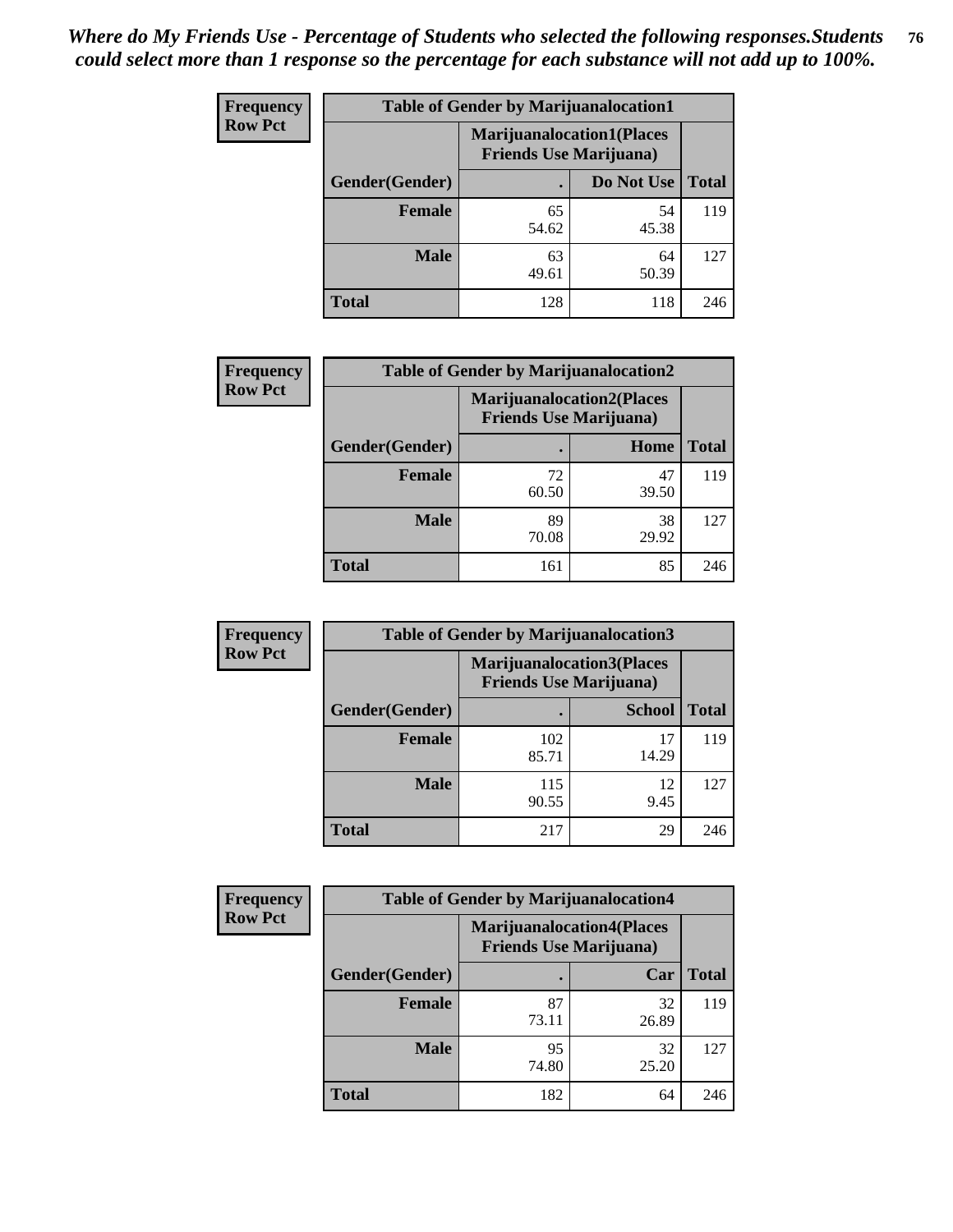| <b>Frequency</b> | <b>Table of Gender by Marijuanalocation5</b> |                                                                     |                          |              |
|------------------|----------------------------------------------|---------------------------------------------------------------------|--------------------------|--------------|
| <b>Row Pct</b>   |                                              | <b>Marijuanalocation5</b> (Places<br><b>Friends Use Marijuana</b> ) |                          |              |
|                  | Gender(Gender)                               |                                                                     | <b>Friend's</b><br>House | <b>Total</b> |
|                  | <b>Female</b>                                | 71<br>59.66                                                         | 48<br>40.34              | 119          |
|                  | <b>Male</b>                                  | 86<br>67.72                                                         | 41<br>32.28              | 127          |
|                  | <b>Total</b>                                 | 157                                                                 | 89                       | 246          |

| <b>Frequency</b> | <b>Table of Gender by Marijuanalocation6</b> |                                |                                  |              |  |
|------------------|----------------------------------------------|--------------------------------|----------------------------------|--------------|--|
| <b>Row Pct</b>   |                                              | <b>Friends Use Marijuana</b> ) | <b>Marijuanalocation6(Places</b> |              |  |
|                  | <b>Gender</b> (Gender)                       |                                | <b>Other</b>                     | <b>Total</b> |  |
|                  | <b>Female</b>                                | 85<br>71.43                    | 34<br>28.57                      | 119          |  |
|                  | <b>Male</b>                                  | 87<br>68.50                    | 40<br>31.50                      | 127          |  |
|                  | <b>Total</b>                                 | 172                            | 74                               | 246          |  |

| Frequency      | <b>Table of Gender by Otherdruglocation1</b> |                                                                                |              |              |
|----------------|----------------------------------------------|--------------------------------------------------------------------------------|--------------|--------------|
| <b>Row Pct</b> |                                              | <b>Otherdruglocation1(Places</b><br><b>Friends Use Other Illegal</b><br>Drugs) |              |              |
|                | Gender(Gender)                               |                                                                                | Do Not Use   | <b>Total</b> |
|                | <b>Female</b>                                | 32<br>26.89                                                                    | 87<br>73.11  | 119          |
|                | <b>Male</b>                                  | 22<br>17.32                                                                    | 105<br>82.68 | 127          |
|                | <b>Total</b>                                 | 54                                                                             | 192          | 246          |

| <b>Frequency</b> | <b>Table of Gender by Otherdruglocation2</b>                                   |              |             |              |
|------------------|--------------------------------------------------------------------------------|--------------|-------------|--------------|
| <b>Row Pct</b>   | <b>Otherdruglocation2(Places</b><br><b>Friends Use Other Illegal</b><br>Drugs) |              |             |              |
|                  | Gender(Gender)                                                                 |              | Home        | <b>Total</b> |
|                  | <b>Female</b>                                                                  | 97<br>81.51  | 22<br>18.49 | 119          |
|                  | <b>Male</b>                                                                    | 114<br>89.76 | 13<br>10.24 | 127          |
|                  | <b>Total</b>                                                                   | 211          | 35          | 246          |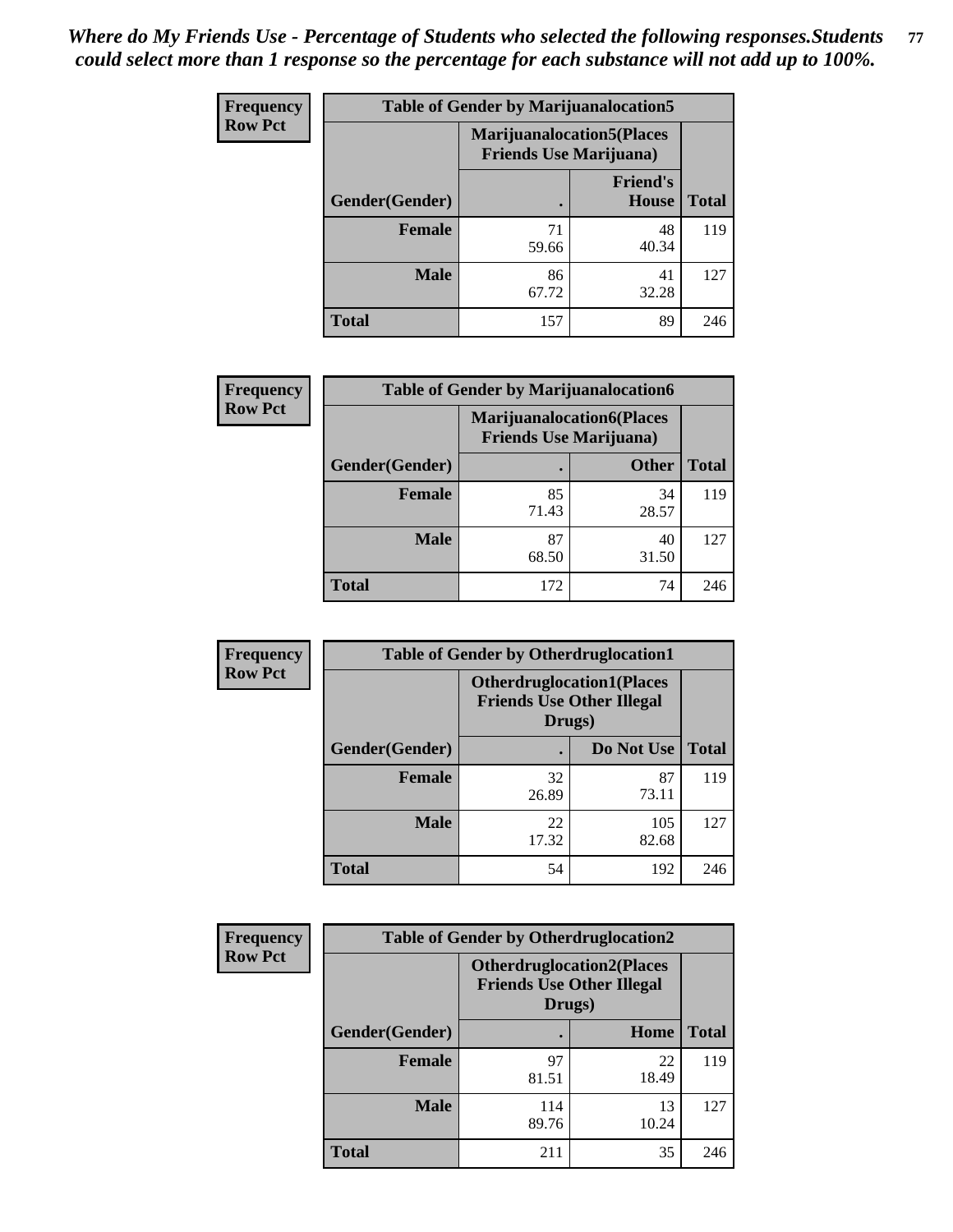| Frequency      | <b>Table of Gender by Otherdruglocation3</b> |                                                                                |               |              |
|----------------|----------------------------------------------|--------------------------------------------------------------------------------|---------------|--------------|
| <b>Row Pct</b> |                                              | <b>Otherdruglocation3(Places</b><br><b>Friends Use Other Illegal</b><br>Drugs) |               |              |
|                | Gender(Gender)                               |                                                                                | <b>School</b> | <b>Total</b> |
|                | <b>Female</b>                                | 105<br>88.24                                                                   | 14<br>11.76   | 119          |
|                | <b>Male</b>                                  | 123<br>96.85                                                                   | 4<br>3.15     | 127          |
|                | <b>Total</b>                                 | 228                                                                            | 18            | 246          |

| <b>Frequency</b> | <b>Table of Gender by Otherdruglocation4</b> |                                                                                |             |              |
|------------------|----------------------------------------------|--------------------------------------------------------------------------------|-------------|--------------|
| <b>Row Pct</b>   |                                              | <b>Otherdruglocation4(Places</b><br><b>Friends Use Other Illegal</b><br>Drugs) |             |              |
|                  | Gender(Gender)                               |                                                                                | Car         | <b>Total</b> |
|                  | Female                                       | 102<br>85.71                                                                   | 17<br>14.29 | 119          |
|                  | <b>Male</b>                                  | 117<br>92.13                                                                   | 10<br>7.87  | 127          |
|                  | <b>Total</b>                                 | 219                                                                            | 27          | 246          |

| <b>Frequency</b> | <b>Table of Gender by Otherdruglocation5</b> |                                                                                |                                 |              |
|------------------|----------------------------------------------|--------------------------------------------------------------------------------|---------------------------------|--------------|
| <b>Row Pct</b>   |                                              | <b>Otherdruglocation5(Places</b><br><b>Friends Use Other Illegal</b><br>Drugs) |                                 |              |
|                  | Gender(Gender)                               |                                                                                | <b>Friend's</b><br><b>House</b> | <b>Total</b> |
|                  | <b>Female</b>                                | 95<br>79.83                                                                    | 24<br>20.17                     | 119          |
|                  | <b>Male</b>                                  | 114<br>89.76                                                                   | 13<br>10.24                     | 127          |
|                  | <b>Total</b>                                 | 209                                                                            | 37                              | 246          |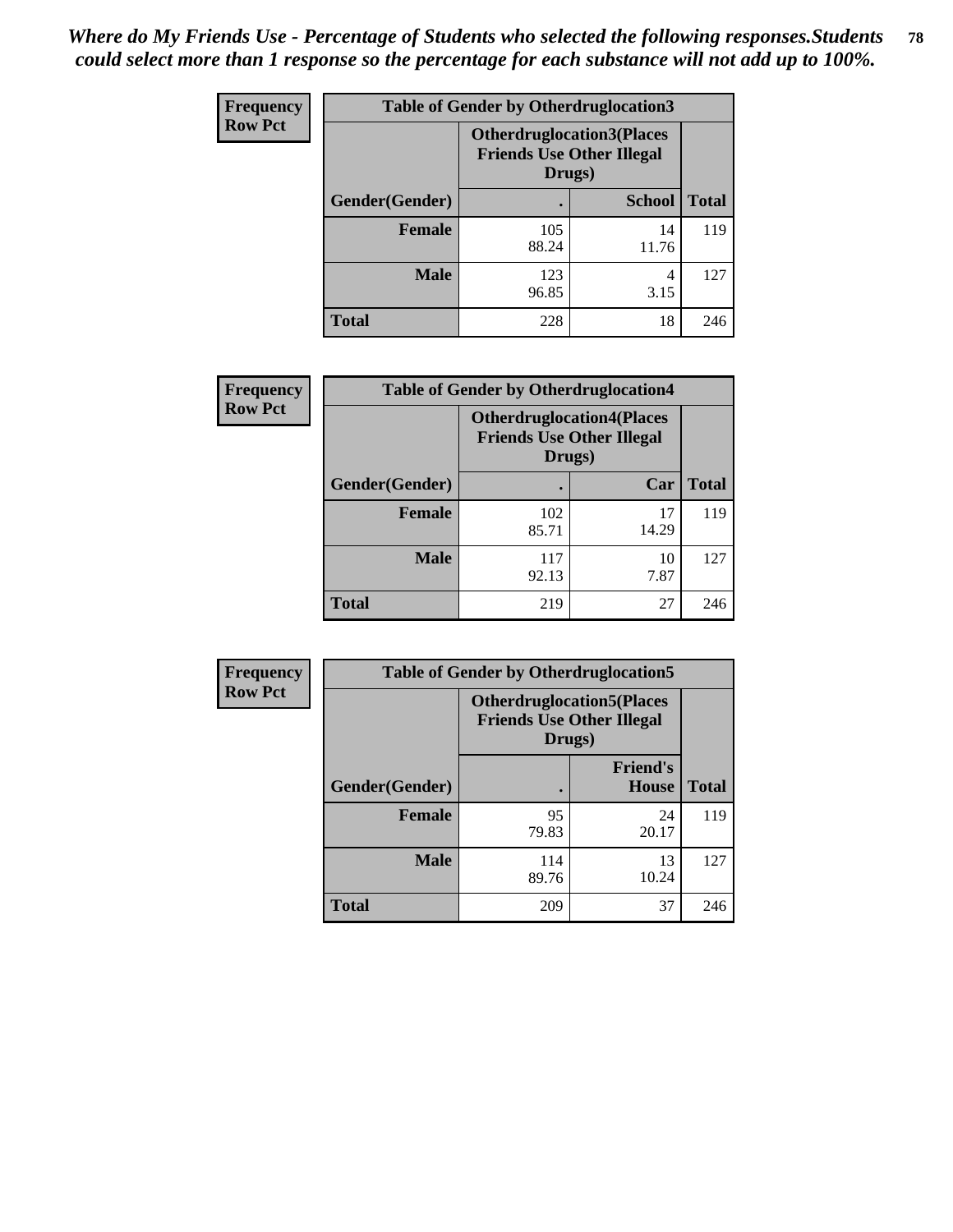| <b>Frequency</b> | <b>Table of Gender by Otherdruglocation6</b> |                                            |                                  |              |
|------------------|----------------------------------------------|--------------------------------------------|----------------------------------|--------------|
| <b>Row Pct</b>   |                                              | <b>Friends Use Other Illegal</b><br>Drugs) | <b>Otherdruglocation6(Places</b> |              |
|                  | Gender(Gender)                               |                                            | <b>Other</b>                     | <b>Total</b> |
|                  | <b>Female</b>                                | 102<br>85.71                               | 17<br>14.29                      | 119          |
|                  | <b>Male</b>                                  | 108<br>85.04                               | 19<br>14.96                      | 127          |
|                  | <b>Total</b>                                 | 210                                        | 36                               | 246          |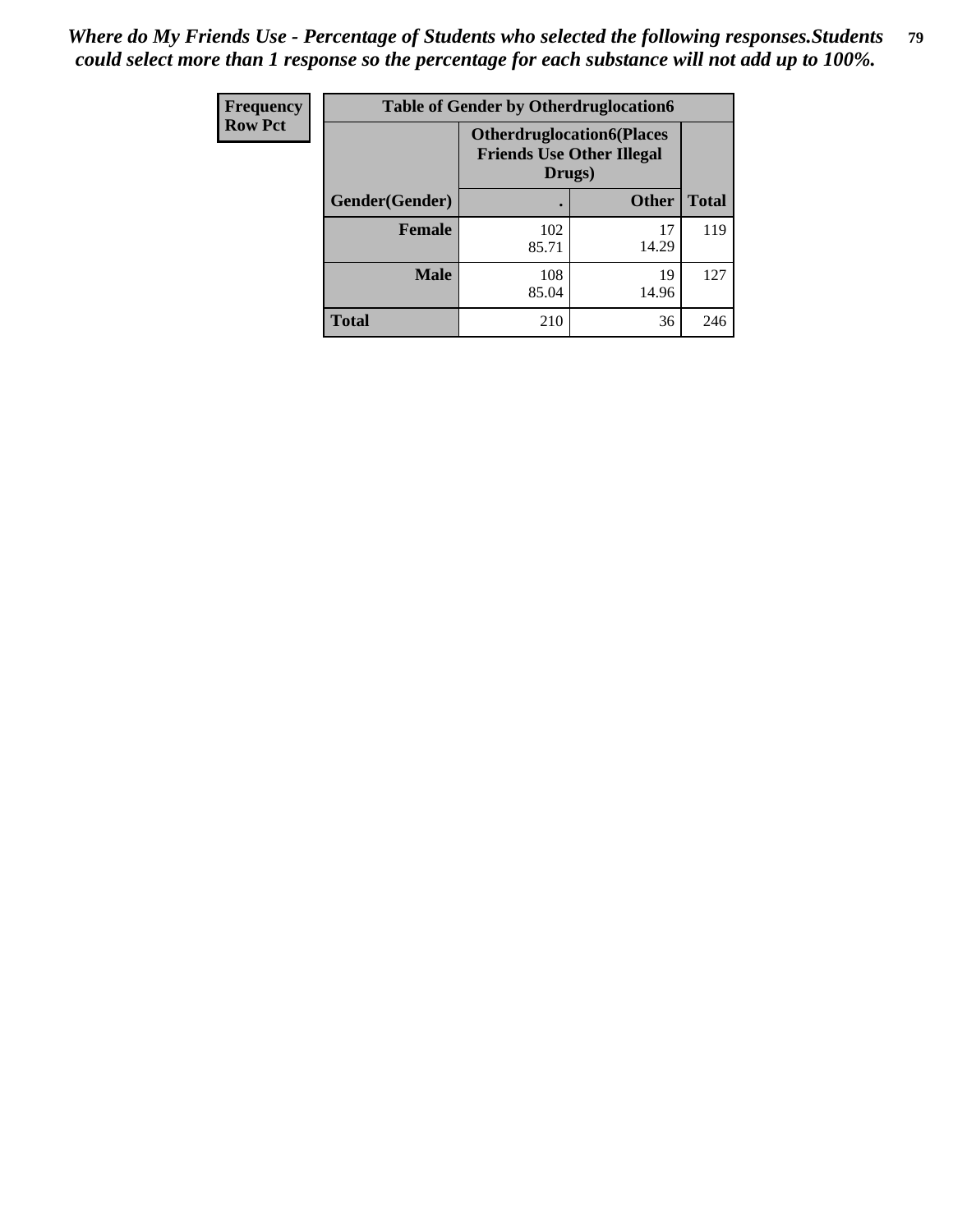| <b>Frequency</b> | <b>Table of Gender by Alcoholtime1</b> |                                                          |                      |              |
|------------------|----------------------------------------|----------------------------------------------------------|----------------------|--------------|
| <b>Row Pct</b>   |                                        | <b>Alcoholtime1(Times</b><br><b>Friends Use Alcohol)</b> |                      |              |
|                  | Gender(Gender)                         | $\bullet$                                                | Do Not<br><b>Use</b> | <b>Total</b> |
|                  | <b>Female</b>                          | 77<br>64.71                                              | 42<br>35.29          | 119          |
|                  | <b>Male</b>                            | 68<br>53.54                                              | 59<br>46.46          | 127          |
|                  | <b>Total</b>                           | 145                                                      | 101                  | 246          |

| Frequency      | <b>Table of Gender by Alcoholtime2</b> |                                                          |                            |              |
|----------------|----------------------------------------|----------------------------------------------------------|----------------------------|--------------|
| <b>Row Pct</b> |                                        | <b>Alcoholtime2(Times</b><br><b>Friends Use Alcohol)</b> |                            |              |
|                | Gender(Gender)                         |                                                          | <b>On Way</b><br>to School | <b>Total</b> |
|                | <b>Female</b>                          | 103<br>86.55                                             | 16<br>13.45                | 119          |
|                | <b>Male</b>                            | 114<br>89.76                                             | 13<br>10.24                | 127          |
|                | <b>Total</b>                           | 217                                                      | 29                         | 246          |

| <b>Frequency</b> | <b>Table of Gender by Alcoholtime3</b> |                                                          |                                |              |
|------------------|----------------------------------------|----------------------------------------------------------|--------------------------------|--------------|
| <b>Row Pct</b>   |                                        | <b>Alcoholtime3(Times</b><br><b>Friends Use Alcohol)</b> |                                |              |
|                  | Gender(Gender)                         |                                                          | <b>During</b><br><b>School</b> | <b>Total</b> |
|                  | Female                                 | 108<br>90.76                                             | 11<br>9.24                     | 119          |
|                  | <b>Male</b>                            | 120<br>94.49                                             | 5.51                           | 127          |
|                  | <b>Total</b>                           | 228                                                      | 18                             | 246          |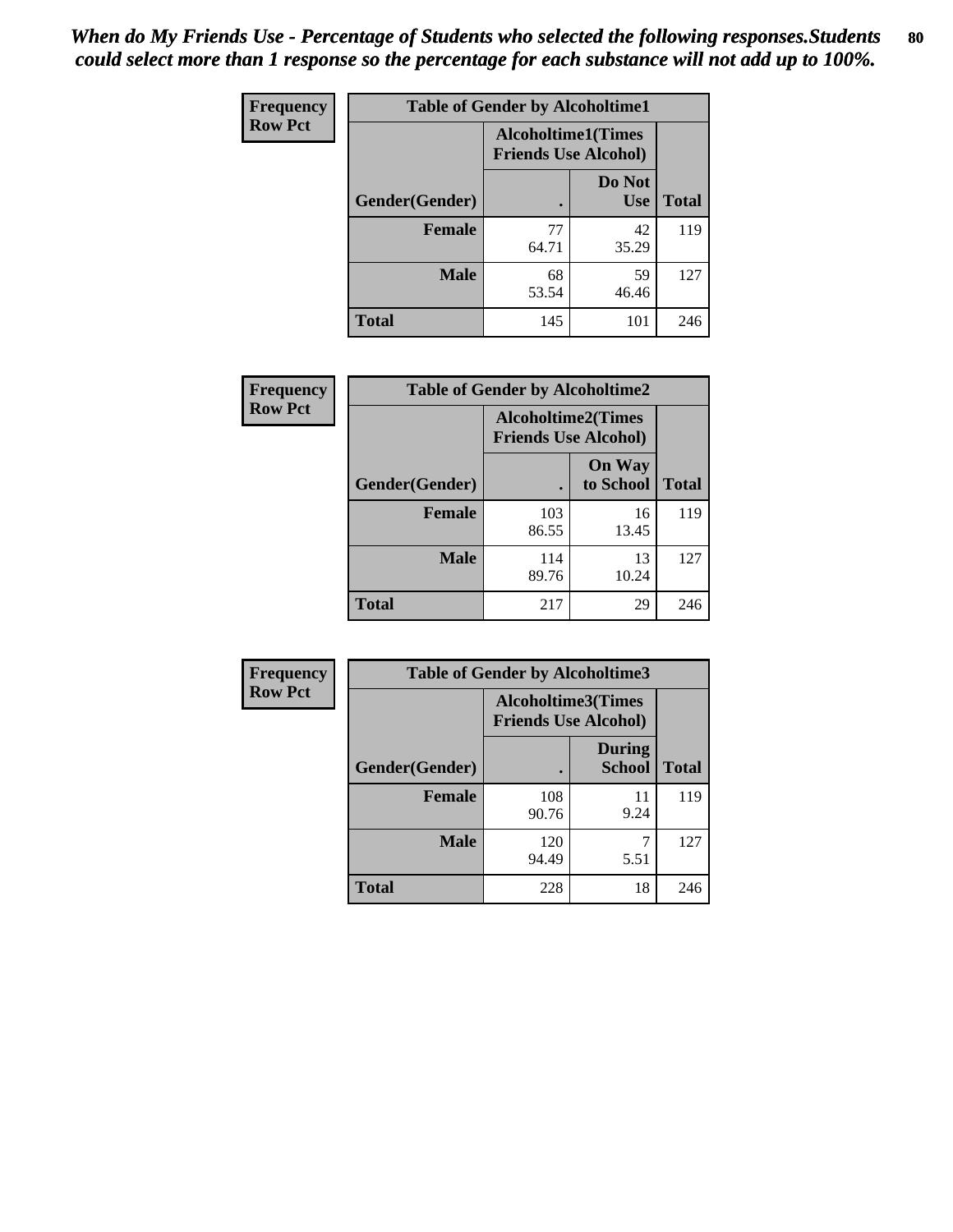*When do My Friends Use - Percentage of Students who selected the following responses.Students could select more than 1 response so the percentage for each substance will not add up to 100%.* **81**

| <b>Frequency</b> | <b>Table of Gender by Alcoholtime4</b> |                                                          |                                                |              |
|------------------|----------------------------------------|----------------------------------------------------------|------------------------------------------------|--------------|
| <b>Row Pct</b>   |                                        | <b>Alcoholtime4(Times</b><br><b>Friends Use Alcohol)</b> |                                                |              |
|                  | Gender(Gender)                         |                                                          | <b>On Way</b><br>Home<br>From<br><b>School</b> | <b>Total</b> |
|                  | <b>Female</b>                          | 107<br>89.92                                             | 12<br>10.08                                    | 119          |
|                  | <b>Male</b>                            | 112<br>88.19                                             | 15<br>11.81                                    | 127          |
|                  | <b>Total</b>                           | 219                                                      | 27                                             | 246          |

| <b>Frequency</b> | <b>Table of Gender by Alcoholtime5</b> |             |                                                           |              |
|------------------|----------------------------------------|-------------|-----------------------------------------------------------|--------------|
| <b>Row Pct</b>   |                                        |             | <b>Alcoholtime5</b> (Times<br><b>Friends Use Alcohol)</b> |              |
|                  | Gender(Gender)                         |             | <b>Weeknights</b>                                         | <b>Total</b> |
|                  | <b>Female</b>                          | 89<br>74.79 | 30<br>25.21                                               | 119          |
|                  | <b>Male</b>                            | 93<br>73.23 | 34<br>26.77                                               | 127          |
|                  | <b>Total</b>                           | 182         | 64                                                        | 246          |

| <b>Frequency</b> |                | <b>Table of Gender by Alcoholtime6</b> |                                                          |              |
|------------------|----------------|----------------------------------------|----------------------------------------------------------|--------------|
| <b>Row Pct</b>   |                |                                        | <b>Alcoholtime6(Times</b><br><b>Friends Use Alcohol)</b> |              |
|                  | Gender(Gender) |                                        | Weekends                                                 | <b>Total</b> |
|                  | Female         | 44<br>36.97                            | 75<br>63.03                                              | 119          |
|                  | <b>Male</b>    | 60<br>47.24                            | 67<br>52.76                                              | 127          |
|                  | <b>Total</b>   | 104                                    | 142                                                      | 246          |

| <b>Frequency</b> | <b>Table of Gender by Tobaccotime1</b> |                                                          |                      |              |
|------------------|----------------------------------------|----------------------------------------------------------|----------------------|--------------|
| <b>Row Pct</b>   |                                        | <b>Tobaccotime1(Times</b><br><b>Friends Use Tobacco)</b> |                      |              |
|                  | Gender(Gender)                         |                                                          | Do Not<br><b>Use</b> | <b>Total</b> |
|                  | <b>Female</b>                          | 56<br>47.06                                              | 63<br>52.94          | 119          |
|                  | <b>Male</b>                            | 59<br>46.46                                              | 68<br>53.54          | 127          |
|                  | <b>Total</b>                           | 115                                                      | 131                  | 246          |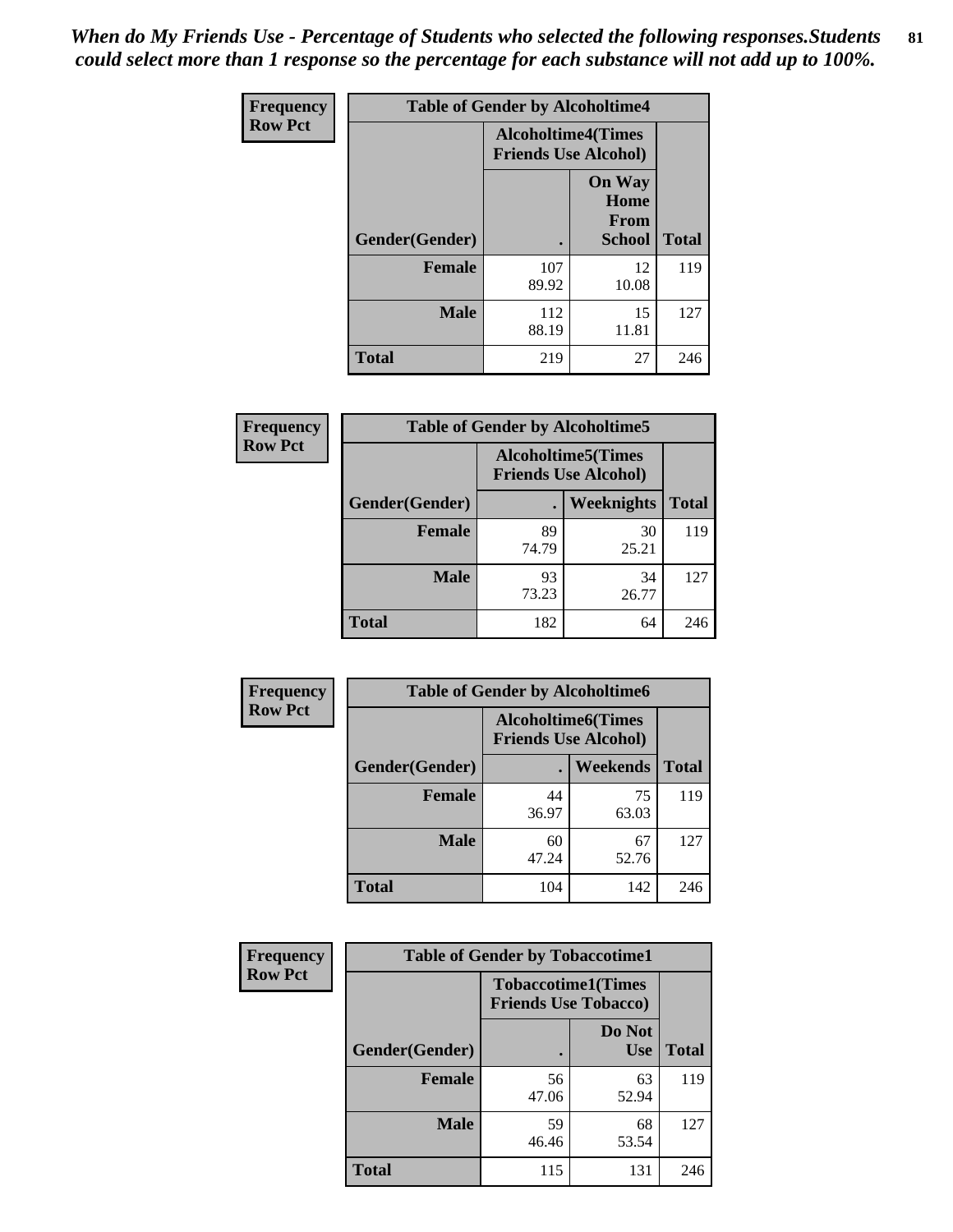| <b>Frequency</b> | <b>Table of Gender by Tobaccotime2</b> |                                                          |                            |              |
|------------------|----------------------------------------|----------------------------------------------------------|----------------------------|--------------|
| <b>Row Pct</b>   |                                        | <b>Tobaccotime2(Times</b><br><b>Friends Use Tobacco)</b> |                            |              |
|                  | Gender(Gender)                         | $\bullet$                                                | <b>On Way</b><br>to School | <b>Total</b> |
|                  | Female                                 | 91<br>76.47                                              | 28<br>23.53                | 119          |
|                  | <b>Male</b>                            | 90<br>70.87                                              | 37<br>29.13                | 127          |
|                  | <b>Total</b>                           | 181                                                      | 65                         | 246          |

| Frequency      | <b>Table of Gender by Tobaccotime3</b> |                                                          |                                |              |
|----------------|----------------------------------------|----------------------------------------------------------|--------------------------------|--------------|
| <b>Row Pct</b> |                                        | <b>Tobaccotime3(Times</b><br><b>Friends Use Tobacco)</b> |                                |              |
|                | Gender(Gender)                         |                                                          | <b>During</b><br><b>School</b> | <b>Total</b> |
|                | <b>Female</b>                          | 104<br>87.39                                             | 15<br>12.61                    | 119          |
|                | <b>Male</b>                            | 109<br>85.83                                             | 18<br>14.17                    | 127          |
|                | <b>Total</b>                           | 213                                                      | 33                             | 246          |

| Frequency      | <b>Table of Gender by Tobaccotime4</b> |                                                          |                                                |              |
|----------------|----------------------------------------|----------------------------------------------------------|------------------------------------------------|--------------|
| <b>Row Pct</b> |                                        | <b>Tobaccotime4(Times</b><br><b>Friends Use Tobacco)</b> |                                                |              |
|                | Gender(Gender)                         |                                                          | <b>On Way</b><br>Home<br>From<br><b>School</b> | <b>Total</b> |
|                | <b>Female</b>                          | 107<br>89.92                                             | 12<br>10.08                                    | 119          |
|                | <b>Male</b>                            | 112<br>88.19                                             | 15<br>11.81                                    | 127          |
|                | <b>Total</b>                           | 219                                                      | 27                                             | 246          |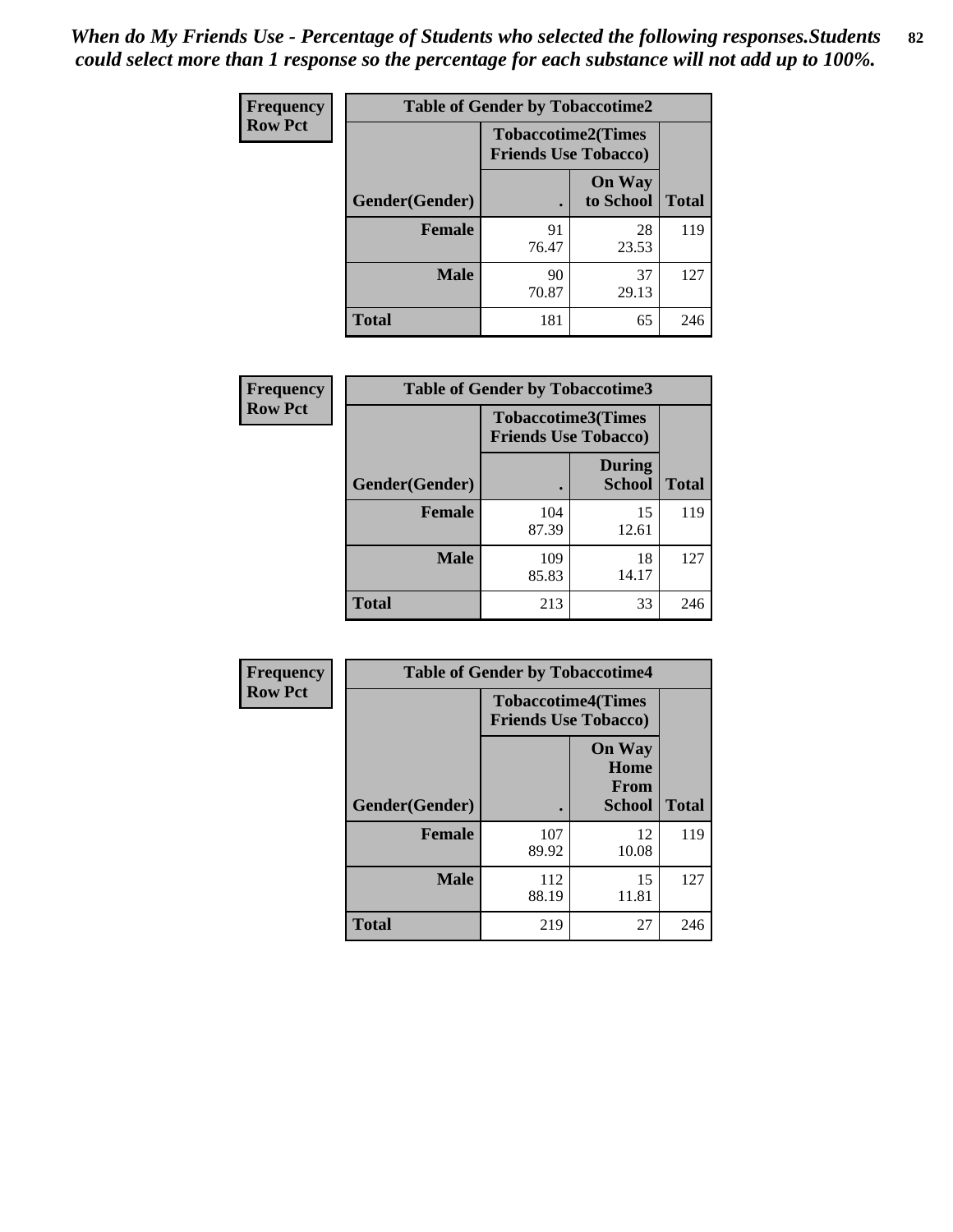| <b>Frequency</b> | <b>Table of Gender by Tobaccotime5</b> |             |                                                          |              |  |
|------------------|----------------------------------------|-------------|----------------------------------------------------------|--------------|--|
| <b>Row Pct</b>   |                                        |             | <b>Tobaccotime5(Times</b><br><b>Friends Use Tobacco)</b> |              |  |
|                  | <b>Gender</b> (Gender)                 |             | Weeknights                                               | <b>Total</b> |  |
|                  | <b>Female</b>                          | 71<br>59.66 | 48<br>40.34                                              | 119          |  |
|                  | <b>Male</b>                            | 82<br>64.57 | 45<br>35.43                                              | 127          |  |
|                  | <b>Total</b>                           | 153         | 93                                                       | 246          |  |

| Frequency      | <b>Table of Gender by Tobaccotime6</b> |                             |                           |              |
|----------------|----------------------------------------|-----------------------------|---------------------------|--------------|
| <b>Row Pct</b> |                                        | <b>Friends Use Tobacco)</b> | <b>Tobaccotime6(Times</b> |              |
|                | Gender(Gender)                         |                             | Weekends                  | <b>Total</b> |
|                | Female                                 | 71<br>59.66                 | 48<br>40.34               | 119          |
|                | <b>Male</b>                            | 78<br>61.42                 | 49<br>38.58               | 127          |
|                | <b>Total</b>                           | 149                         | 97                        | 246          |

| <b>Frequency</b> | <b>Table of Gender by Marijuanatime1</b> |                                |                             |              |
|------------------|------------------------------------------|--------------------------------|-----------------------------|--------------|
| <b>Row Pct</b>   |                                          | <b>Friends Use Marijuana</b> ) | <b>Marijuanatime1(Times</b> |              |
|                  | Gender(Gender)                           |                                | Do Not Use                  | <b>Total</b> |
|                  | <b>Female</b>                            | 61<br>51.26                    | 58<br>48.74                 | 119          |
|                  | <b>Male</b>                              | 58<br>45.67                    | 69<br>54.33                 | 127          |
|                  | <b>Total</b>                             | 119                            | 127                         | 246          |

| <b>Frequency</b> | <b>Table of Gender by Marijuanatime2</b> |                                                        |                            |              |
|------------------|------------------------------------------|--------------------------------------------------------|----------------------------|--------------|
| <b>Row Pct</b>   |                                          | Marijuanatime2(Times<br><b>Friends Use Marijuana</b> ) |                            |              |
|                  | Gender(Gender)                           |                                                        | On Way to<br><b>School</b> | <b>Total</b> |
|                  | Female                                   | 88<br>73.95                                            | 31<br>26.05                | 119          |
|                  | <b>Male</b>                              | 97<br>76.38                                            | 30<br>23.62                | 127          |
|                  | <b>Total</b>                             | 185                                                    | 61                         | 246          |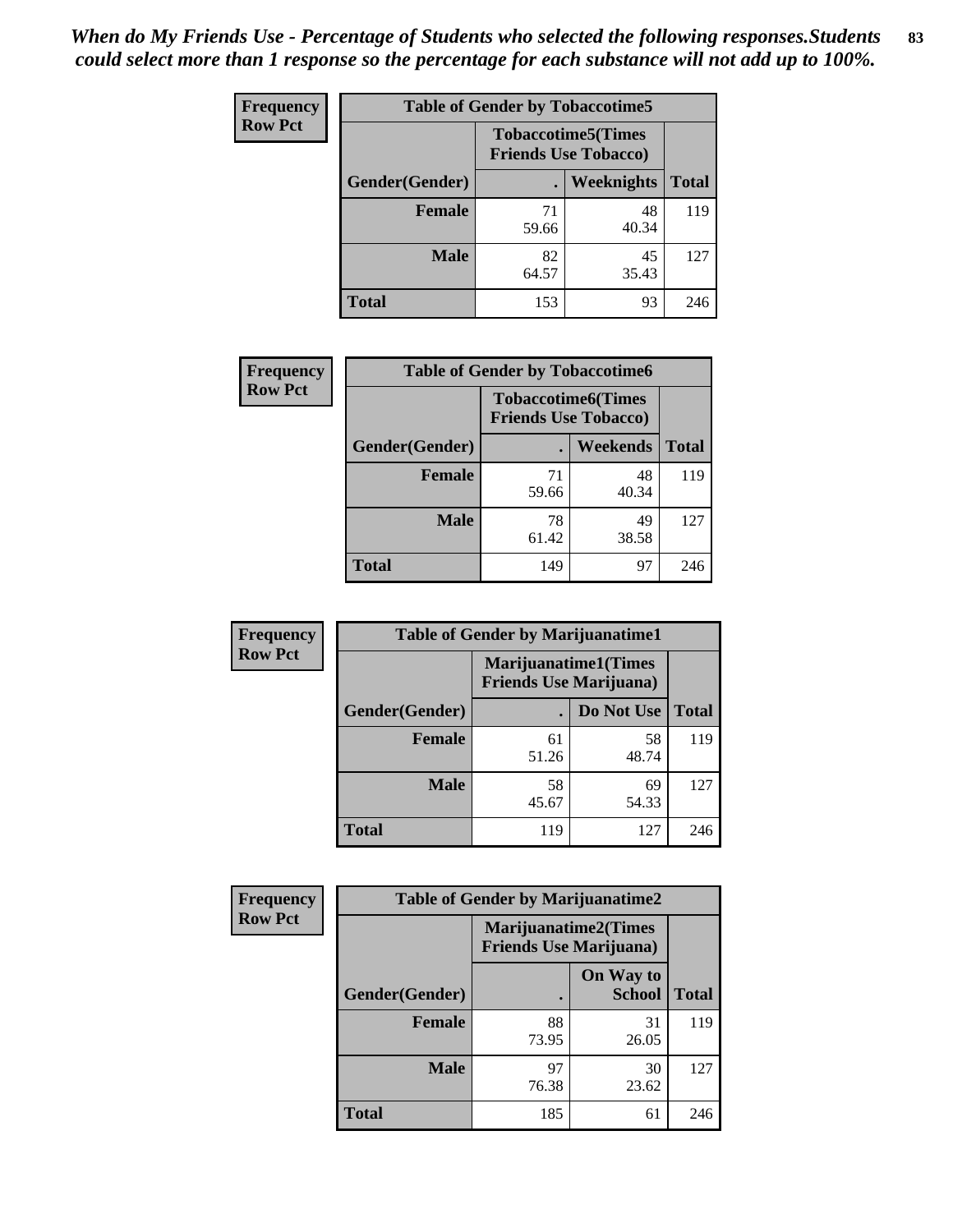*When do My Friends Use - Percentage of Students who selected the following responses.Students could select more than 1 response so the percentage for each substance will not add up to 100%.* **84**

| <b>Frequency</b> | Table of Gender by Marijuanatime3 |                                                        |                                |              |
|------------------|-----------------------------------|--------------------------------------------------------|--------------------------------|--------------|
| <b>Row Pct</b>   |                                   | Marijuanatime3(Times<br><b>Friends Use Marijuana</b> ) |                                |              |
|                  | Gender(Gender)                    |                                                        | <b>During</b><br><b>School</b> | <b>Total</b> |
|                  | <b>Female</b>                     | 108<br>90.76                                           | 11<br>9.24                     | 119          |
|                  | <b>Male</b>                       | 118<br>92.91                                           | 9<br>7.09                      | 127          |
|                  | <b>Total</b>                      | 226                                                    | 20                             | 246          |

| Frequency      | <b>Table of Gender by Marijuanatime4</b> |                             |                                                |              |
|----------------|------------------------------------------|-----------------------------|------------------------------------------------|--------------|
| <b>Row Pct</b> |                                          | <b>Marijuanatime4(Times</b> | <b>Friends Use Marijuana</b> )                 |              |
|                | Gender(Gender)                           |                             | <b>On Way</b><br>Home<br>From<br><b>School</b> | <b>Total</b> |
|                | <b>Female</b>                            | 89<br>74.79                 | 30<br>25.21                                    | 119          |
|                | <b>Male</b>                              | 95<br>74.80                 | 32<br>25.20                                    | 127          |
|                | <b>Total</b>                             | 184                         | 62                                             | 246          |

| Frequency      |                | <b>Table of Gender by Marijuanatime5</b>                       |             |              |  |
|----------------|----------------|----------------------------------------------------------------|-------------|--------------|--|
| <b>Row Pct</b> |                | <b>Marijuanatime5</b> (Times<br><b>Friends Use Marijuana</b> ) |             |              |  |
|                | Gender(Gender) | ٠                                                              | Weeknights  | <b>Total</b> |  |
|                | <b>Female</b>  | 76<br>63.87                                                    | 43<br>36.13 | 119          |  |
|                | <b>Male</b>    | 81<br>63.78                                                    | 46<br>36.22 | 127          |  |
|                | <b>Total</b>   | 157                                                            | 89          | 246          |  |

| Frequency      | <b>Table of Gender by Marijuanatime6</b> |                                                               |                 |              |
|----------------|------------------------------------------|---------------------------------------------------------------|-----------------|--------------|
| <b>Row Pct</b> |                                          | <b>Marijuanatime6(Times</b><br><b>Friends Use Marijuana</b> ) |                 |              |
|                | Gender(Gender)                           |                                                               | <b>Weekends</b> | <b>Total</b> |
|                | <b>Female</b>                            | 59<br>49.58                                                   | 60<br>50.42     | 119          |
|                | <b>Male</b>                              | 72<br>56.69                                                   | 55<br>43.31     | 127          |
|                | <b>Total</b>                             | 131                                                           | 115             | 246          |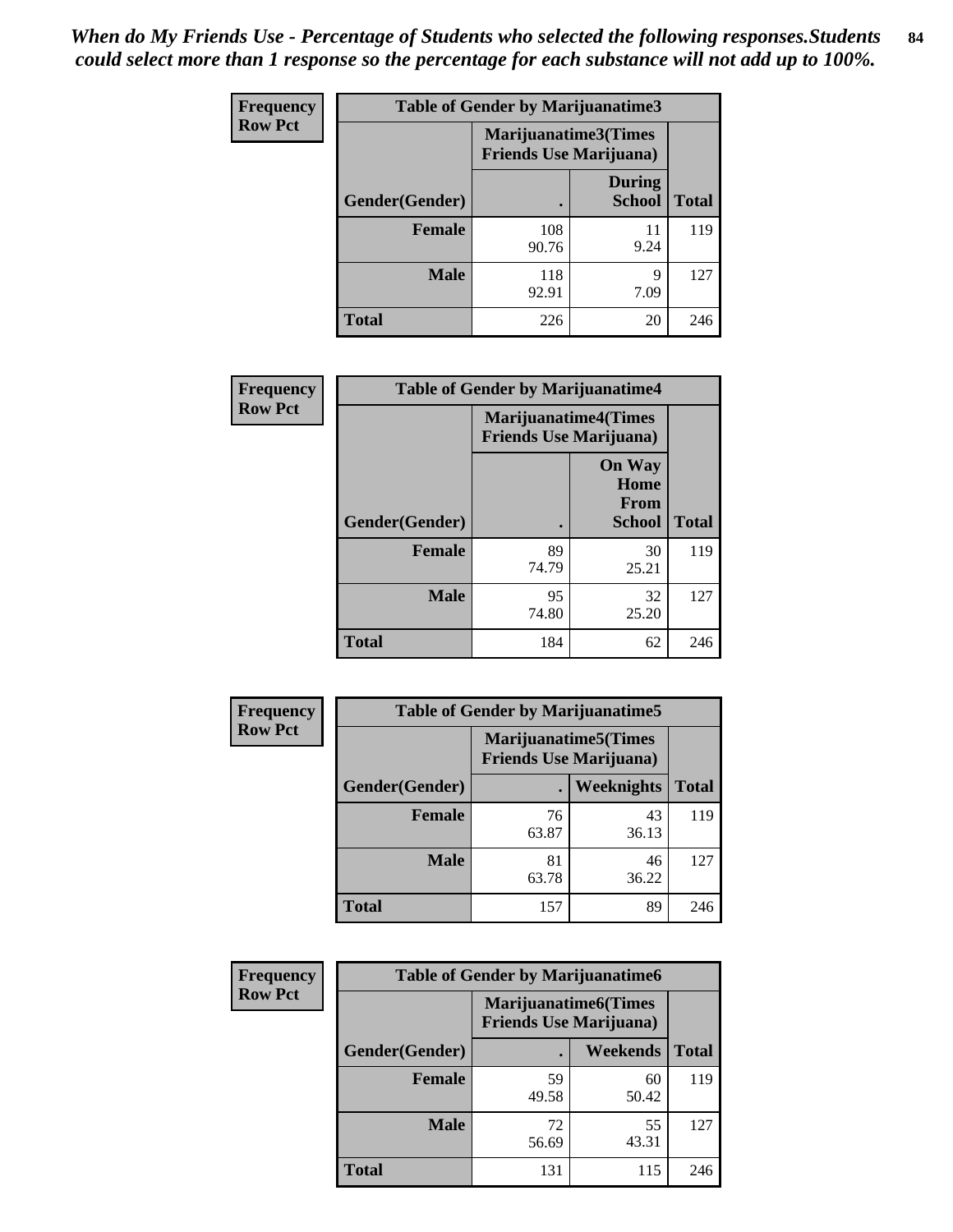*When do My Friends Use - Percentage of Students who selected the following responses.Students could select more than 1 response so the percentage for each substance will not add up to 100%.* **85**

| <b>Frequency</b> | <b>Table of Gender by Otherdrugtime1</b> |                                                                                    |              |              |
|------------------|------------------------------------------|------------------------------------------------------------------------------------|--------------|--------------|
| <b>Row Pct</b>   |                                          | <b>Otherdrugtime1</b> (Times<br><b>Friends Use Other</b><br><b>Illegal Drugs</b> ) |              |              |
|                  | Gender(Gender)                           |                                                                                    | Do Not Use   | <b>Total</b> |
|                  | Female                                   | 23<br>19.33                                                                        | 96<br>80.67  | 119          |
|                  | <b>Male</b>                              | 19<br>14.96                                                                        | 108<br>85.04 | 127          |
|                  | <b>Total</b>                             | 42                                                                                 | 204          | 246          |

| <b>Frequency</b> | <b>Table of Gender by Otherdrugtime2</b> |                                                                                   |                            |              |
|------------------|------------------------------------------|-----------------------------------------------------------------------------------|----------------------------|--------------|
| <b>Row Pct</b>   |                                          | <b>Otherdrugtime2(Times</b><br><b>Friends Use Other</b><br><b>Illegal Drugs</b> ) |                            |              |
|                  | <b>Gender</b> (Gender)                   |                                                                                   | On Way to<br><b>School</b> | <b>Total</b> |
|                  | <b>Female</b>                            | 108<br>90.76                                                                      | 11<br>9.24                 | 119          |
|                  | <b>Male</b>                              | 118<br>92.91                                                                      | 9<br>7.09                  | 127          |
|                  | <b>Total</b>                             | 226                                                                               | 20                         | 246          |

| Frequency      | <b>Table of Gender by Otherdrugtime3</b> |                        |                                                  |              |
|----------------|------------------------------------------|------------------------|--------------------------------------------------|--------------|
| <b>Row Pct</b> |                                          | <b>Illegal Drugs</b> ) | Otherdrugtime3(Times<br><b>Friends Use Other</b> |              |
|                | Gender(Gender)                           |                        | <b>During</b><br><b>School</b>                   | <b>Total</b> |
|                | <b>Female</b>                            | 106<br>89.08           | 13<br>10.92                                      | 119          |
|                | <b>Male</b>                              | 123<br>96.85           | 4<br>3.15                                        | 127          |
|                | <b>Total</b>                             | 229                    | 17                                               | 246          |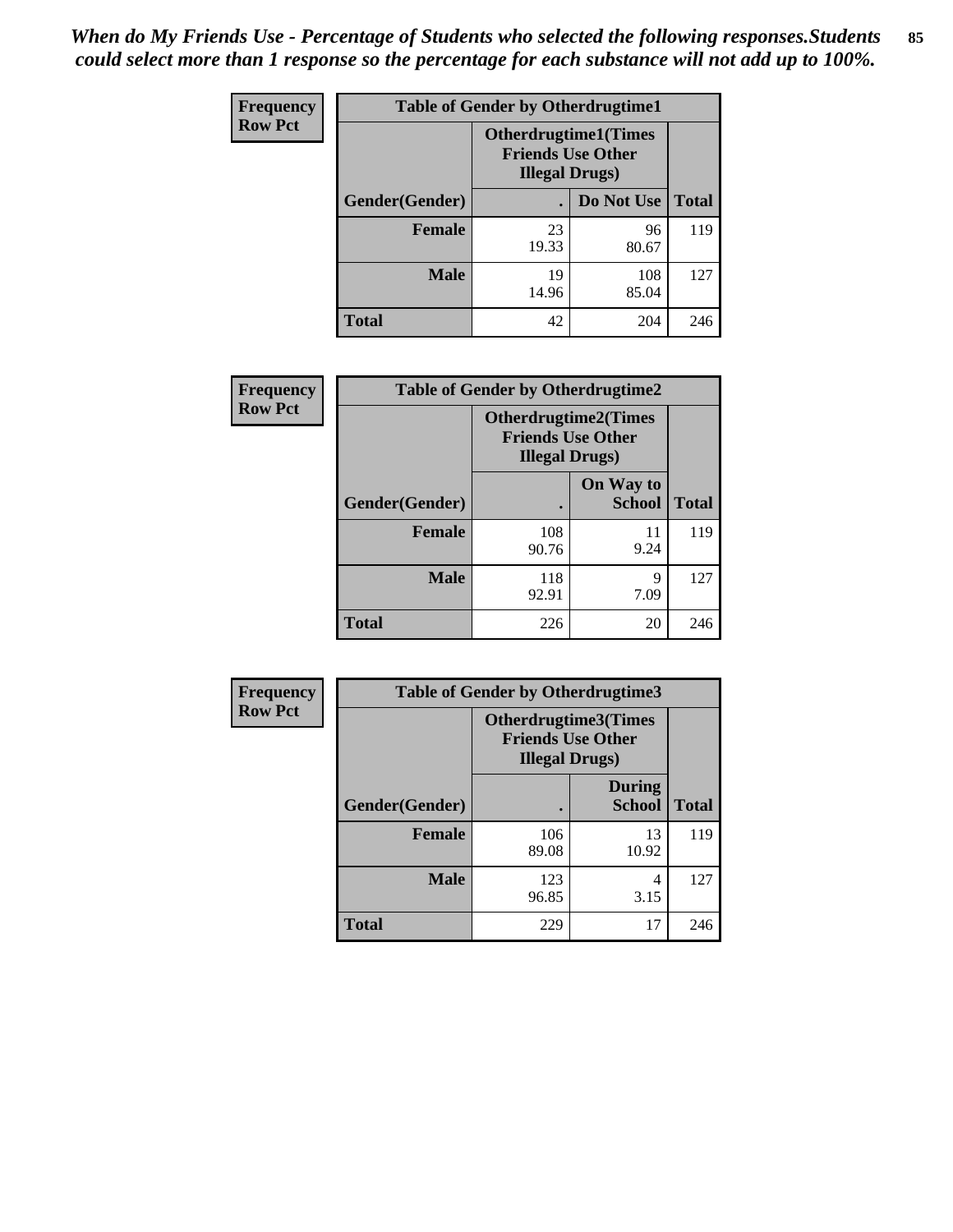*When do My Friends Use - Percentage of Students who selected the following responses.Students could select more than 1 response so the percentage for each substance will not add up to 100%.* **86**

| Frequency      | <b>Table of Gender by Otherdrugtime4</b> |                        |                                                         |              |
|----------------|------------------------------------------|------------------------|---------------------------------------------------------|--------------|
| <b>Row Pct</b> |                                          | <b>Illegal Drugs</b> ) | <b>Otherdrugtime4(Times</b><br><b>Friends Use Other</b> |              |
|                | Gender(Gender)                           |                        | <b>On Way</b><br>Home<br><b>From</b><br><b>School</b>   | <b>Total</b> |
|                | <b>Female</b>                            | 105<br>88.24           | 14<br>11.76                                             | 119          |
|                | <b>Male</b>                              | 117<br>92.13           | 10<br>7.87                                              | 127          |
|                | <b>Total</b>                             | 222                    | 24                                                      | 246          |

| Frequency      | <b>Table of Gender by Otherdrugtime5</b> |                                                                                    |             |              |
|----------------|------------------------------------------|------------------------------------------------------------------------------------|-------------|--------------|
| <b>Row Pct</b> |                                          | <b>Otherdrugtime5</b> (Times<br><b>Friends Use Other</b><br><b>Illegal Drugs</b> ) |             |              |
|                | Gender(Gender)                           |                                                                                    | Weeknights  | <b>Total</b> |
|                | Female                                   | 101<br>84.87                                                                       | 18<br>15.13 | 119          |
|                | <b>Male</b>                              | 114<br>89.76                                                                       | 13<br>10.24 | 127          |
|                | <b>Total</b>                             | 215                                                                                | 31          | 246          |

| <b>Frequency</b> | <b>Table of Gender by Otherdrugtime6</b> |                                                                                   |             |              |
|------------------|------------------------------------------|-----------------------------------------------------------------------------------|-------------|--------------|
| <b>Row Pct</b>   |                                          | <b>Otherdrugtime6(Times</b><br><b>Friends Use Other</b><br><b>Illegal Drugs</b> ) |             |              |
|                  | Gender(Gender)                           |                                                                                   | Weekends    | <b>Total</b> |
|                  | <b>Female</b>                            | 95<br>79.83                                                                       | 24<br>20.17 | 119          |
|                  | <b>Male</b>                              | 107<br>84.25                                                                      | 20<br>15.75 | 127          |
|                  | <b>Total</b>                             | 202                                                                               | 44          | 246          |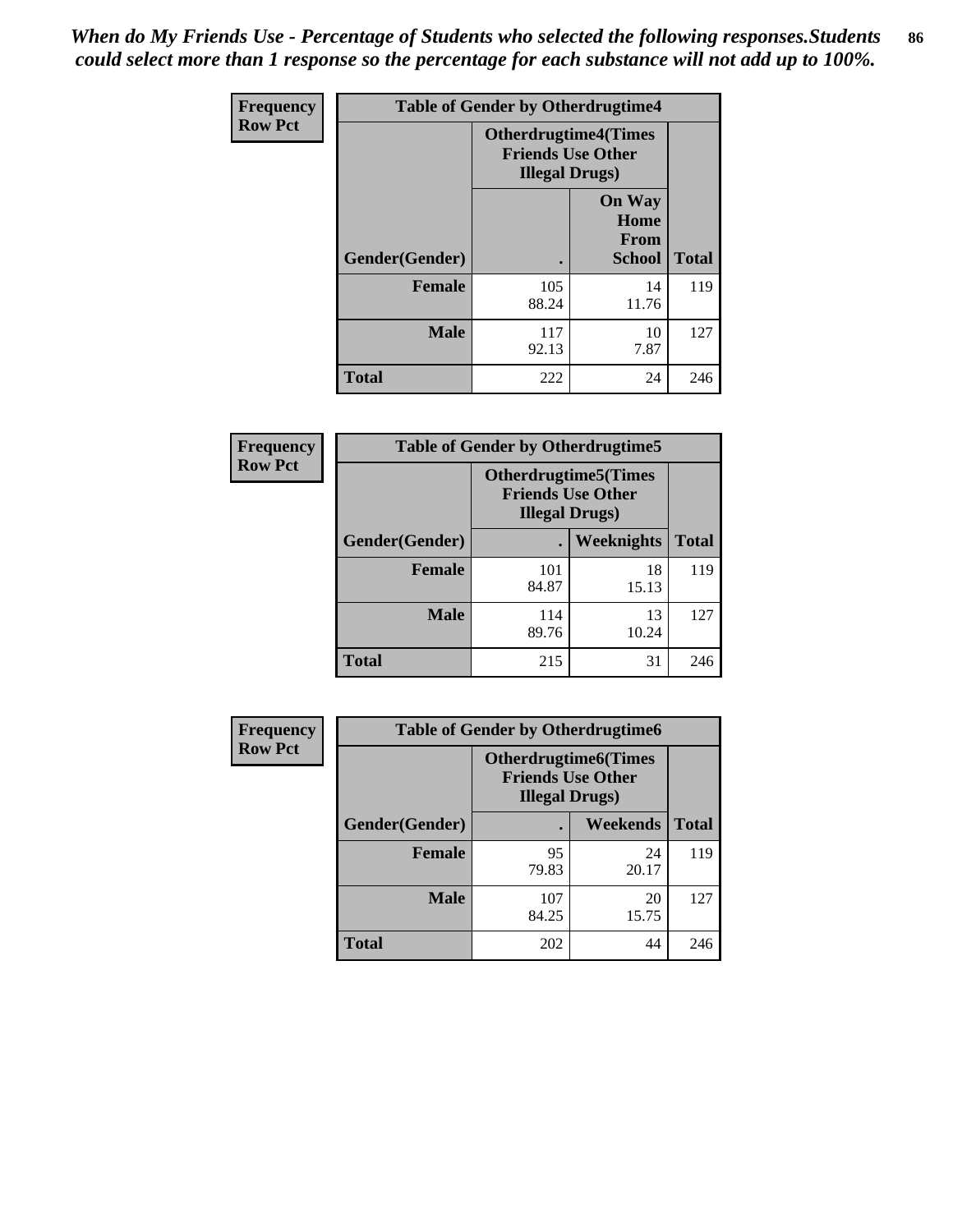# *Other Questions* **87**

| Frequency      | <b>Table of Gender by Educationalcohol</b> |                                                                                                                                       |                |              |  |
|----------------|--------------------------------------------|---------------------------------------------------------------------------------------------------------------------------------------|----------------|--------------|--|
| <b>Row Pct</b> |                                            | <b>Educationalcohol</b> (I<br>have been taught<br>about alcohol,<br>tobacco,<br>and other drugs<br>within the last year<br>at school) |                |              |  |
|                | Gender(Gender)                             | <b>Yes</b>                                                                                                                            | N <sub>0</sub> | <b>Total</b> |  |
|                | <b>Female</b>                              | 89<br>74.79                                                                                                                           | 30<br>25.21    | 119          |  |
|                | <b>Male</b>                                | 91<br>71.65                                                                                                                           | 36<br>28.35    | 127          |  |
|                | Total                                      | 180                                                                                                                                   | 66             | 246          |  |

| Frequency      | <b>Table of Gender by Rodedrinking</b> |                                                                                                                     |                |              |  |
|----------------|----------------------------------------|---------------------------------------------------------------------------------------------------------------------|----------------|--------------|--|
| <b>Row Pct</b> |                                        | Rodedrinking(In<br>the past 30 days I<br>have ridden in a<br>car with a driver<br>who had been<br>drinking alcohol) |                |              |  |
|                | Gender(Gender)                         | Yes                                                                                                                 | N <sub>0</sub> | <b>Total</b> |  |
|                | <b>Female</b>                          | 24<br>20.17                                                                                                         | 95<br>79.83    | 119          |  |
|                | <b>Male</b>                            | 23<br>18.11                                                                                                         | 104<br>81.89   | 127          |  |
|                | <b>Total</b>                           | 47                                                                                                                  | 199            | 246          |  |

| Frequency      |                | <b>Table of Gender by Drugsschool</b>                                                                                               |                |              |
|----------------|----------------|-------------------------------------------------------------------------------------------------------------------------------------|----------------|--------------|
| <b>Row Pct</b> |                | <b>Drugsschool</b> (During<br>the past 12 months,<br>I have been offered,<br>sold,<br>or given illegal drugs<br>on school property) |                |              |
|                | Gender(Gender) | <b>Yes</b>                                                                                                                          | N <sub>0</sub> | <b>Total</b> |
|                | <b>Female</b>  | 19<br>15.97                                                                                                                         | 100<br>84.03   | 119          |
|                | <b>Male</b>    | 24<br>18.90                                                                                                                         | 103<br>81.10   | 127          |
|                | <b>Total</b>   | 43                                                                                                                                  | 203            | 246          |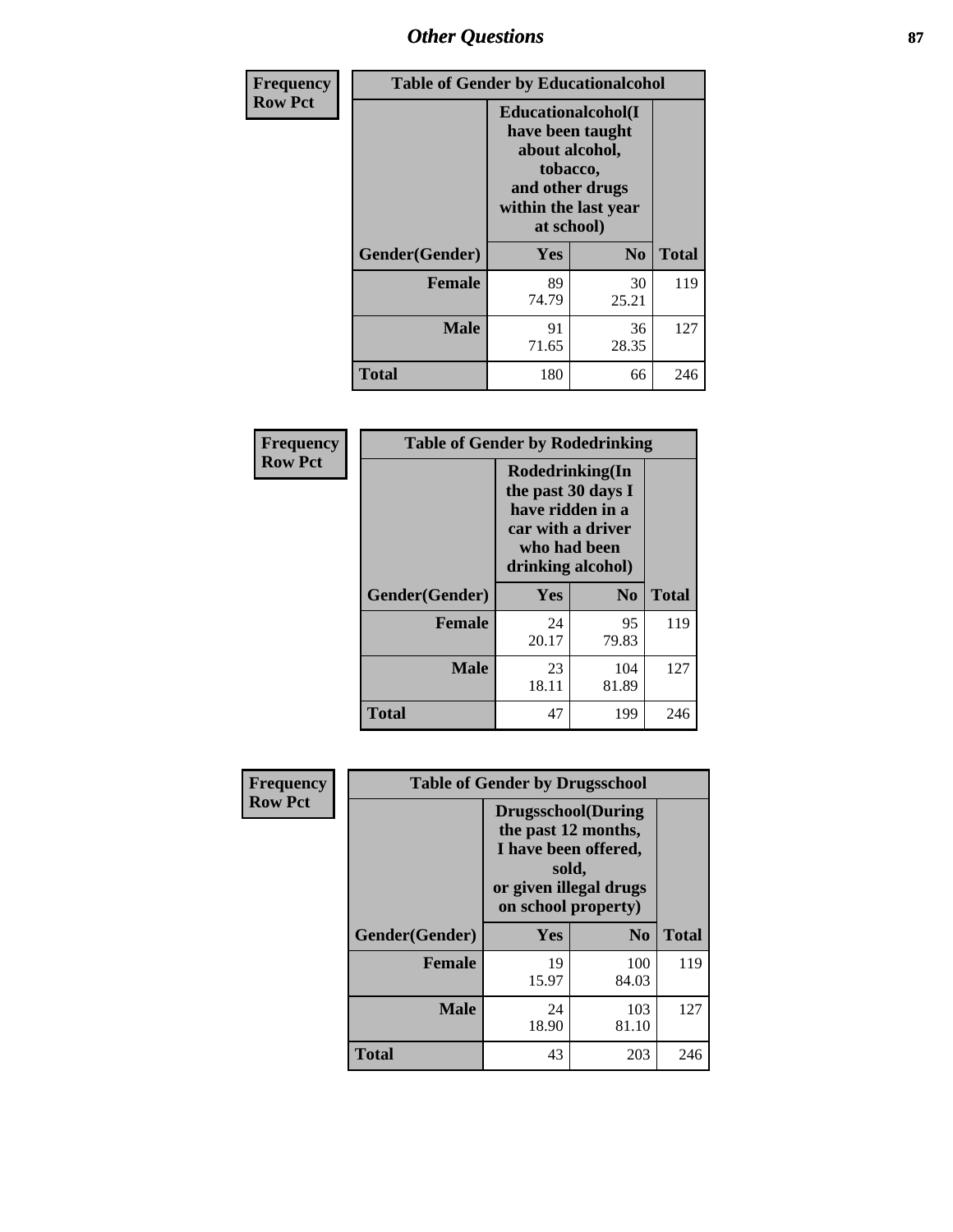# *Other Questions* **88**

**Frequency Row Pct**

| <b>Table of Gender by Bingedrinking</b> |                         |                                                                                                         |                   |                   |                        |                               |                   |              |
|-----------------------------------------|-------------------------|---------------------------------------------------------------------------------------------------------|-------------------|-------------------|------------------------|-------------------------------|-------------------|--------------|
|                                         |                         | Bingedrinking(I have drunk five or more<br>drinks of alcohol at one sitting during the<br>last 30 days) |                   |                   |                        |                               |                   |              |
| <b>Gender</b> (Gender)                  | $\bf{0}$<br><b>Days</b> | $1$ or<br>days                                                                                          | 3 to<br>5<br>days | 6 to<br>9<br>days | 10<br>to<br>19<br>days | <b>20</b><br>to<br>29<br>days | All<br>30<br>days | <b>Total</b> |
| <b>Female</b>                           | 105<br>88.24            | 5                                                                                                       | $\overline{2}$    | 2                 | 3                      | 2                             | $\theta$          | 119          |
|                                         |                         | 4.20                                                                                                    | 1.68              | 1.68              | 2.52                   | 1.68                          | 0.00              |              |
| <b>Male</b>                             | 107<br>84.25            | 6<br>4.72                                                                                               | 4<br>3.15         | 3<br>2.36         | 3<br>2.36              | 3<br>2.36                     | 0.79              | 127          |

| Frequency      | <b>Table of Gender by Educationaids</b> |                                                                                                 |                |              |  |
|----------------|-----------------------------------------|-------------------------------------------------------------------------------------------------|----------------|--------------|--|
| <b>Row Pct</b> |                                         | <b>Educationaids</b> (I<br>have been taught<br>about HIV/AIDS<br>at school in the<br>past year) |                |              |  |
|                | Gender(Gender)                          | Yes                                                                                             | N <sub>0</sub> | <b>Total</b> |  |
|                | <b>Female</b>                           | 89<br>74.79                                                                                     | 30<br>25.21    | 119          |  |
|                | <b>Male</b>                             | 96<br>75.59                                                                                     | 31<br>24.41    | 127          |  |
|                | <b>Total</b>                            | 185                                                                                             | 61             | 246          |  |

| <b>Frequency</b> | <b>Table of Gender by Suicideconsider</b> |                 |                |       |  |
|------------------|-------------------------------------------|-----------------|----------------|-------|--|
| <b>Row Pct</b>   |                                           | Suicideconsider |                |       |  |
|                  | Gender(Gender)                            | Yes             | N <sub>0</sub> | Total |  |
|                  | <b>Female</b>                             | 17<br>14.29     | 102<br>85.71   | 119   |  |
|                  | <b>Male</b>                               | 5.51            | 120<br>94.49   | 127   |  |
|                  | <b>Total</b>                              | 24              | 222            | 246   |  |